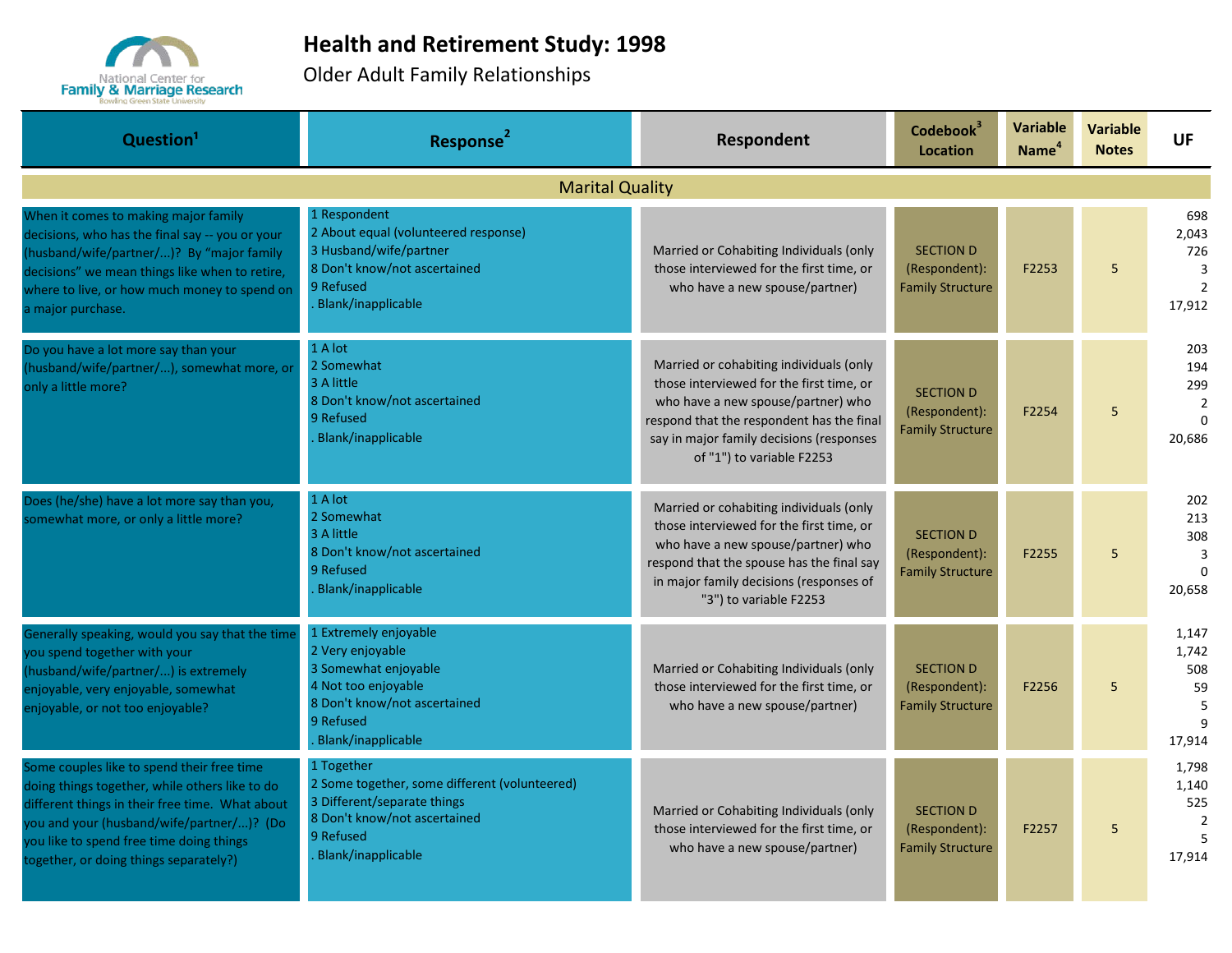| Question <sup>1</sup>                                                                                                                      | Response <sup>2</sup>                                                                                                                                                              | Respondent                                                                                                                                 | Codebook <sup>3</sup><br>Location                        | Variable<br>Name <sup>4</sup>       | <b>Variable</b><br><b>Notes</b> | <b>UF</b>                                                                   |                       |  |
|--------------------------------------------------------------------------------------------------------------------------------------------|------------------------------------------------------------------------------------------------------------------------------------------------------------------------------------|--------------------------------------------------------------------------------------------------------------------------------------------|----------------------------------------------------------|-------------------------------------|---------------------------------|-----------------------------------------------------------------------------|-----------------------|--|
| <b>Marital Status</b>                                                                                                                      |                                                                                                                                                                                    |                                                                                                                                            |                                                          |                                     |                                 |                                                                             |                       |  |
| [IF Q 480 is (1)] Is [Q27 - HH1 R 1st name] still<br>your (husband/wife/partner/)?                                                         | 1 Yes, and sp/partner is living<br>3 That partner is now R's spouse<br>4 That spouse is now R's partner<br>5 No<br>8 Don't know/not ascertained<br>9 Refused<br>Blank/inapplicable | HRS family respondents who were<br>married at the time of their last interview<br>(previous wave of HRS)                                   | <b>SECTION CS</b><br>(Household):<br><b>Cover Screen</b> | F502                                | 8                               | 5,545<br>17<br>$\overline{2}$<br>669<br>$\Omega$<br>$\overline{1}$<br>8,161 |                       |  |
| Do you really mean that R and spouse are no<br>longer married but they still live together as<br>partners?                                 | 1 Accept code as entered<br>5 Code not correct - return to correct<br>Blank/inapplicable                                                                                           | HRS family respondents who indicated<br>that their previous spouse is now their<br>partner in variable F502                                | <b>SECTION CS</b><br>(Household):<br><b>Cover Screen</b> | F503                                | 8                               | $\overline{2}$<br>$\Omega$<br>14,393                                        |                       |  |
| [IF Q480 IS (1)] Is [Q27 - HH1 R 1st name]<br>[respondent's spouse/partner] still alive?                                                   | 1 Yes<br>5 No<br>Blank/inapplicable                                                                                                                                                | HRS family respondents who were<br>married at the time of their last interview<br>(previous wave of HRS)                                   | <b>SECTION CS</b><br>(Household):<br><b>Cover Screen</b> | F504                                | 8                               | 5,677<br>557<br>8,161                                                       |                       |  |
| [IF Q 504 IS (1)] In what month and year did you<br>stop living together? [ELSE] In what month did<br>(he/she) die?<br>MONTH:              | 1 January<br>2 February<br>12 December<br>98 Don't know/not ascertained<br>99 Refused<br>Blank/inapplicable                                                                        | HRS family respondents who indicate that<br>their previous spouse/partner is no longer<br>their spouse/partner                             | <b>SECTION CS</b>                                        | F505                                | 8                               | 63<br>58<br>60<br>1<br>13,725                                               |                       |  |
| YEAR:                                                                                                                                      | 1900<br>1901<br>1999<br>9998 Don't know/not ascertained<br>9999 Refused<br>Blank/inapplicable                                                                                      |                                                                                                                                            |                                                          | (Household):<br><b>Cover Screen</b> | F506                            | 8                                                                           | 0<br>0<br>3<br>13,725 |  |
| [IF Q460 is (1) AND Q463 IS (1)] Are you married<br>to someone else? [ELSE IF Q463 IS (1)] Are you<br>now married? [ELSE] Are you married? | 1 Yes<br>5 No<br>Blank/inapplicable                                                                                                                                                | HRS family respondents who have not<br>indicated that they are still<br>married/partnered to the same individual<br>from the previous wave | <b>SECTION CS</b><br>(Household):<br><b>Cover Screen</b> | F507                                | $\bf 8$                         | 1,968<br>6,839<br>5,588                                                     |                       |  |
| Are you living with (a/another) partner as if<br>married?                                                                                  | 1 Yes<br>5 No<br>Blank/inapplicable                                                                                                                                                | HRS family respondents who are not<br>currently married and who are not<br>cohabiting with the same partner from<br>the previous wave      | <b>SECTION CS</b><br>(Household):<br><b>Cover Screen</b> | F508                                | $\bf 8$                         | 134<br>6,705<br>7,556                                                       |                       |  |
| Respondent's spouse/partner's sex                                                                                                          | 1 Male<br>2 Female<br>Blank/inapplicable                                                                                                                                           | HRS family respondents who are currently<br>married/cohabiting                                                                             | <b>SECTION CS</b><br>(Household):<br><b>Cover Screen</b> | F515                                | $\bf 8$                         | 5,437<br>2,646<br>6,312                                                     |                       |  |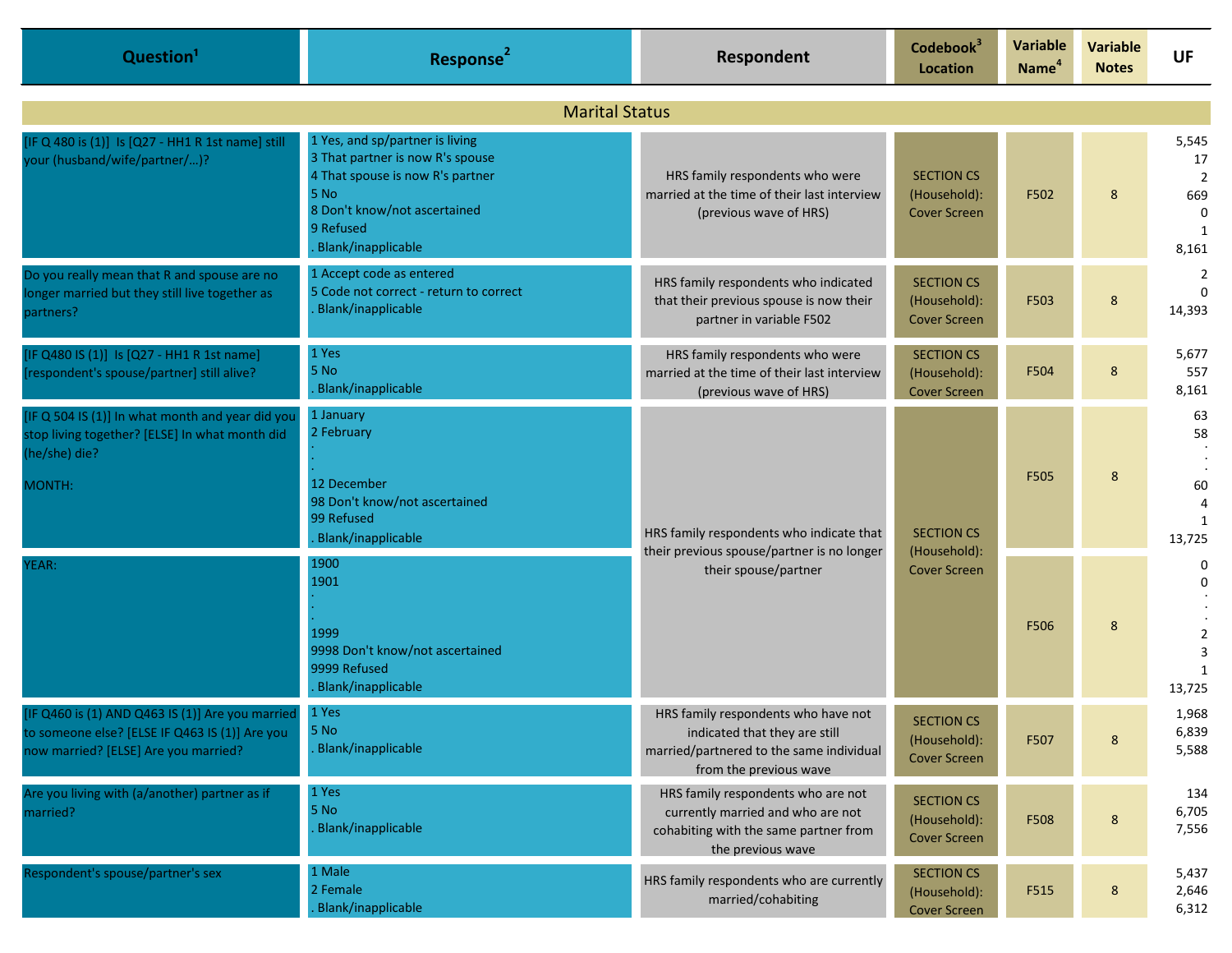| Question <sup>1</sup>                                                                                                                                                                                                                                                               | Response <sup>2</sup>                                                                                       | Respondent                                                                                                    | Codebook <sup>3</sup><br>Location                        | Variable<br>Name <sup>4</sup>     | <b>Variable</b><br><b>Notes</b> | <b>UF</b>                                                         |                                                      |
|-------------------------------------------------------------------------------------------------------------------------------------------------------------------------------------------------------------------------------------------------------------------------------------|-------------------------------------------------------------------------------------------------------------|---------------------------------------------------------------------------------------------------------------|----------------------------------------------------------|-----------------------------------|---------------------------------|-------------------------------------------------------------------|------------------------------------------------------|
| Are you and your (new/)<br>(husband/wife/partner) living [IF Q517 IS 1] in<br>the same (nursing home/health care facility)?<br>[ELSE] together? [THIS QUESTION IS USED TO<br>TELL WHETHER R'S SPOUSE/PARTNER IS ALSO<br>LIVING IN THE DWELLING OR FACILITY WHERE R<br><b>LIVES1</b> | 1 Yes<br>5 No<br>Blank/inapplicable                                                                         | HRS family respondents who are currently<br>married/cohabiting                                                | <b>SECTION CS</b><br>(Household):<br><b>Cover Screen</b> | F521                              | 8                               | 7,406<br>260<br>6,729                                             |                                                      |
| In what month and year did you stop living<br>together?<br>MONTH:                                                                                                                                                                                                                   | 1 January<br>2 February<br>12 December<br>98 Don't know/not ascertained<br>99 Refused<br>Blank/inapplicable | HRS family respondents who indicate that<br>they are not living with their<br>spouse/partner to variable F521 |                                                          | <b>SECTION CS</b><br>(Household): | F522                            | 8                                                                 | 44<br>$17\,$<br>$16\,$<br>$20\,$<br>1<br>14,135      |
| YEAR:                                                                                                                                                                                                                                                                               | 1900<br>1901<br>1999<br>9998 Don't know/not ascertained<br>9999 Refused<br>Blank/inapplicable               |                                                                                                               | <b>Cover Screen</b>                                      |                                   | F523                            | 8                                                                 | 0<br>$\mathbf 0$<br>1<br>6<br>1<br>14,135            |
| In what month and year did you and your<br>(new/) (husband/wife/partner) start living<br>together?<br>MONTH:                                                                                                                                                                        | 1 January<br>2 February<br>12 December<br>98 Don't know/not ascertained<br>99 Refused<br>Blank/inapplicable | HRS family respondents with a new<br>spouse/partner                                                           |                                                          | <b>SECTION CS</b><br>(Household): | F526                            | 8                                                                 | 30<br>14<br>21<br>$17\,$<br>$\overline{2}$<br>14,102 |
| YEAR:                                                                                                                                                                                                                                                                               | 1900<br>1901<br>1999<br>9998 Don't know/not ascertained<br>9999 Refused<br>Blank/inapplicable               |                                                                                                               | <b>Cover Screen</b>                                      | F527                              | 8                               | 0<br>$\mathbf{0}$<br>$\mathbf 0$<br>8<br>$\overline{2}$<br>14,102 |                                                      |
| Would you say you are married, or are you<br>separated?                                                                                                                                                                                                                             | 1 Married<br>2 Separated<br>8 Don't know/not ascertained<br>9 Refused<br>Blank/inapplicable                 | HRS family respondents who indicated<br>that they are not living with current<br>spouse/partner               | <b>SECTION CS</b><br>(Household):<br><b>Cover Screen</b> | F528                              | 8                               | 83<br>165<br>3<br>1<br>14,143                                     |                                                      |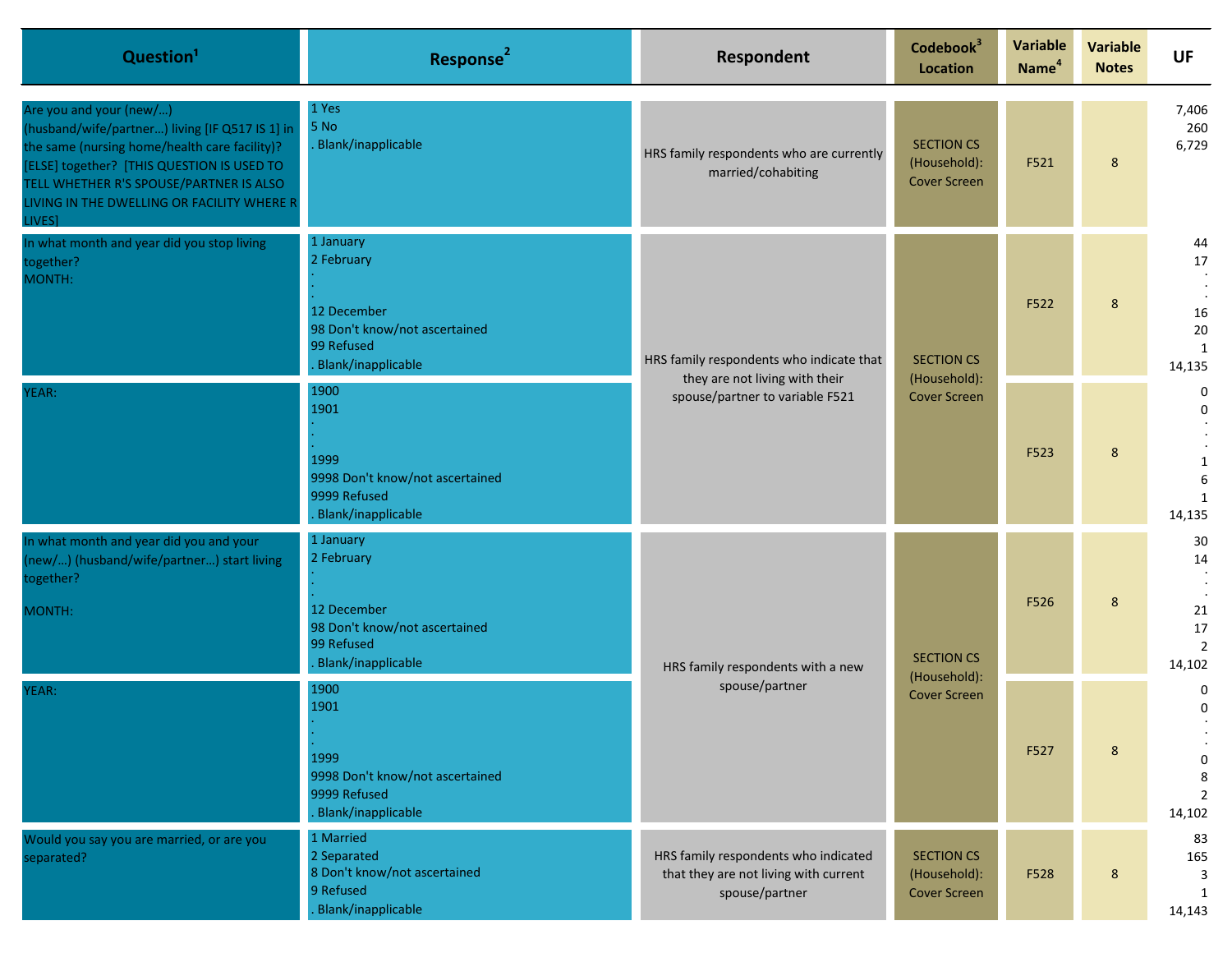| Question <sup>1</sup>                                                         | Response <sup>2</sup>                                                                                                                                                                                                                     | Respondent                                                                                               | Codebook <sup>3</sup><br><b>Location</b>                  | <b>Variable</b><br>Name <sup>4</sup> | <b>Variable</b><br><b>Notes</b> | <b>UF</b>                                                        |
|-------------------------------------------------------------------------------|-------------------------------------------------------------------------------------------------------------------------------------------------------------------------------------------------------------------------------------------|----------------------------------------------------------------------------------------------------------|-----------------------------------------------------------|--------------------------------------|---------------------------------|------------------------------------------------------------------|
| Are you living with a partner as if married?                                  | 1 Yes<br>5 No<br>Blank/inapplicable                                                                                                                                                                                                       | HRS family respondents who are<br>separated                                                              | <b>SECTION CS</b><br>(Household):<br><b>Cover Screen</b>  | F529                                 | 8                               | 165<br>14,226                                                    |
| <b>CONSTRUCTED - Same spouse as last wave</b>                                 | 0 Don't know/not ascertained/refused<br>1 Yes, and spouse/partner is living<br>3 That partner is now the respondent's spouse<br>4 That spouse is now the respondent's partner<br>5 No<br>Blank/inapplicable                               | HRS family respondents who were<br>married at the time of their last interview<br>(previous wave of HRS) | <b>SECTION CS</b><br>(Household):<br><b>Cover Screen</b>  | F597                                 | 8                               | 1<br>5,543<br>17<br>$\overline{2}$<br>5,611<br>3,221             |
| <b>CONSTRUCTED</b> - Preload coupleness                                       | 1 Part of a married couple<br>3 Part of a partnered couple<br>6 Not part of a couple<br>Blank/inapplicable                                                                                                                                | All HRS Respondents                                                                                      | <b>SECTION CS</b><br>(Respondent):<br><b>Cover Screen</b> | F460                                 |                                 | 12,756<br>484<br>8,144<br>$\Omega$                               |
| <b>CONSTRUCTED - Preload marital status</b><br>[previous wave marital status] | 0 Prior wave information not available<br>1 Married<br>2 Married, spouse absent (in institution)<br>3 Married, spouse absent (not in an institution)<br>4 Divorced/separated<br>5 Widowed<br><b>6 Never married</b><br>Blank/inapplicable | All HRS Respondents                                                                                      | <b>SECTION CS</b><br>(Respondent):<br><b>Cover Screen</b> | F462                                 |                                 | 5,356<br>10,984<br>62<br>60<br>1,426<br>3,054<br>442<br>$\Omega$ |
| <b>CONSTRUCTED - Spouse of Respondent Gender</b><br>Updated                   | 1 Male<br>2 Female<br>Blank/inapplicable                                                                                                                                                                                                  | All HRS Respondents                                                                                      | <b>SECTION CS</b><br>(Respondent):<br><b>Cover Screen</b> | F467                                 |                                 | 12,422<br>8,961<br>1                                             |
| <b>CONSTRUCTED - Current Coupleness</b>                                       | 0 Unknown<br>1 Part of a married couple<br>3 Part of a partnered couple<br>6 Not part of a couple<br>Blank/inapplicable                                                                                                                   | All HRS Respondents                                                                                      | <b>SECTION CS</b><br>(Respondent):<br><b>Cover Screen</b> | F546                                 |                                 | 1<br>13,948<br>564<br>6,871<br>$\Omega$                          |
| <b>CONSTRUCTED - Marriage Status</b>                                          | 0 Unknown<br>1 Married<br>2 Married, spouse absent (in institution)<br>3 Married, spouse absent (not in an institution)<br>4 Divorced/separated<br>5 Widowed<br>6 Never married<br><b>Blank/inapplicable</b>                              | All HRS Respondents                                                                                      | <b>SECTION CS</b><br>(Respondent):<br><b>Cover Screen</b> | F547                                 |                                 | 10,205<br>10,586<br>3<br>35<br>12<br>543<br>$\Omega$<br>$\Omega$ |
| <b>CONSTRUCTED - NEW SP COUPLENESS</b>                                        | 1 Part of a married couple<br>3 Part of a partnered couple<br>6 Not part of a couple<br>Blank/inapplicable                                                                                                                                | All HRS Respondents                                                                                      | <b>SECTION CS</b><br>(Respondent):<br><b>Cover Screen</b> | F548                                 |                                 | 13,948<br>564<br>6,872<br>0                                      |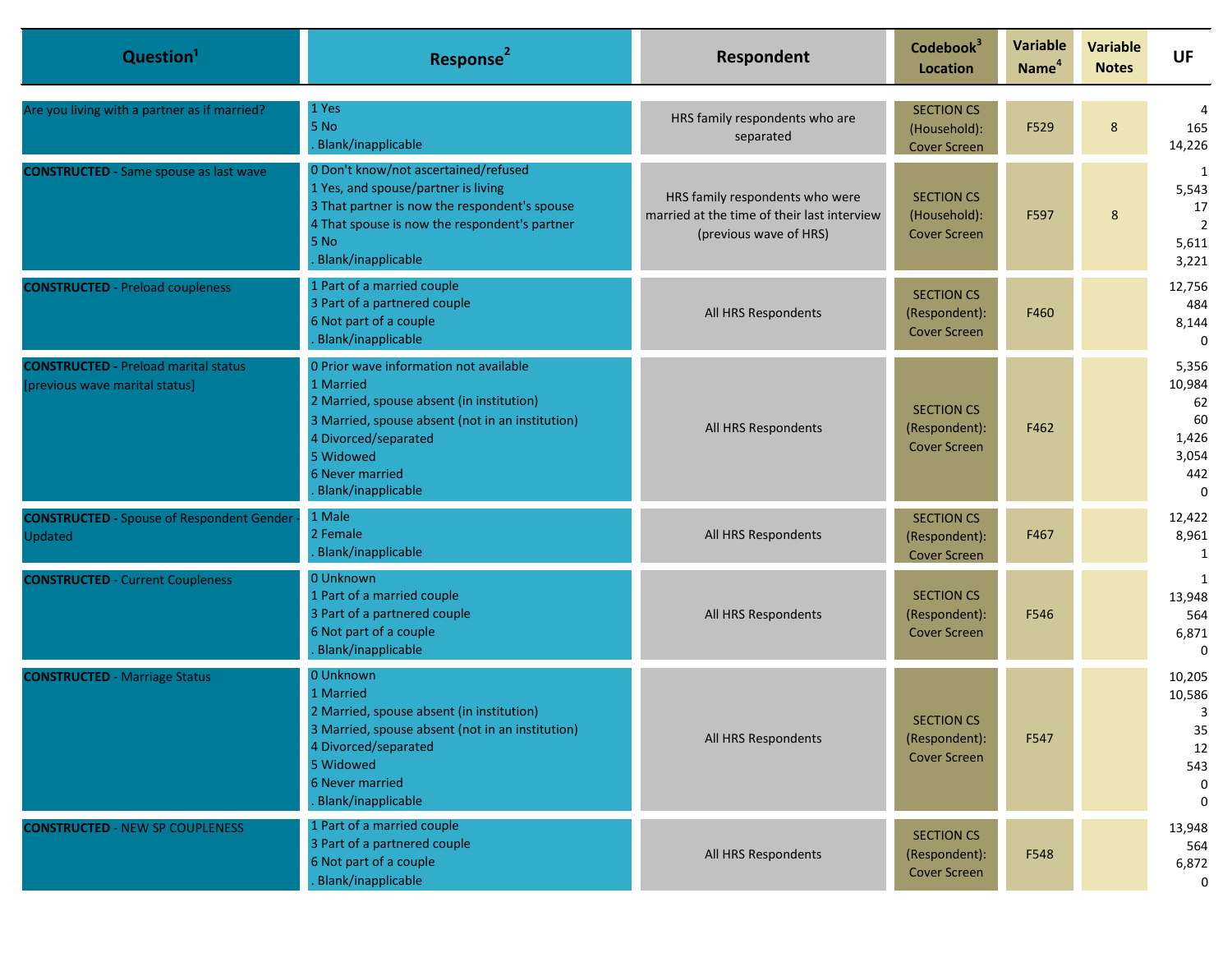| Question <sup>1</sup>                                                                                                                                                                                                                              | Response <sup>2</sup>                                                                                                                                                                                                                       | Respondent                                                                                                                                        | Codebook <sup>3</sup><br><b>Location</b>                  | Variable<br>Name <sup>4</sup> | <b>Variable</b><br><b>Notes</b> | <b>UF</b>                                                        |
|----------------------------------------------------------------------------------------------------------------------------------------------------------------------------------------------------------------------------------------------------|---------------------------------------------------------------------------------------------------------------------------------------------------------------------------------------------------------------------------------------------|---------------------------------------------------------------------------------------------------------------------------------------------------|-----------------------------------------------------------|-------------------------------|---------------------------------|------------------------------------------------------------------|
| <b>CONSTRUCTED</b> - Respondent's Marital Status                                                                                                                                                                                                   | 0 No spouse or information not available<br>1 Married<br>2 Married, spouse absent (in institution)<br>3 Married, spouse absent (not in an institution)<br>4 Separated/Divorced<br>5 Widowed<br><b>6 Never married</b><br>Blank/inapplicable | All HRS Respondents                                                                                                                               | <b>SECTION CS</b><br>(Respondent):<br><b>Cover Screen</b> | F687                          |                                 | 5,356<br>10,983<br>62<br>60<br>1,426<br>3,055<br>442<br>$\Omega$ |
| <b>CONSTRUCTED</b> - Spouse gender                                                                                                                                                                                                                 | 0 No spouse or information not available<br>1 Male<br>2 Female<br>Blank/inapplicable                                                                                                                                                        | All HRS Respondents                                                                                                                               | <b>SECTION CS</b><br>(Respondent):<br><b>Cover Screen</b> | F693                          |                                 | 6,868<br>7,268<br>7,248<br>$\Omega$                              |
| Sometimes marital situations are not entirely<br>clear from what we've asked so far. Please bear<br>with me for a few more questions on this. Did<br>you have a marriage start after [Q218 - PREV<br>WAVE IW MONTH] [Q219 - PREV WAVE IW<br>YEAR]? | 1 Yes<br>5 No<br>8 Don't know/not ascertained<br>9 Refused<br>Blank/inapplicable                                                                                                                                                            | HRS Respondents who have been<br>previously interviewed and who have not<br>indicated they are married to the same<br>spouse as the previous wave | <b>SECTION A</b><br>(Respondent):<br>Demographics         | F1059                         |                                 | 122<br>5,280<br>$\Omega$<br>$\Omega$<br>15,982                   |
| In what month and year were you married?<br>MONTH:                                                                                                                                                                                                 | 1 January<br>2 February<br>12 December<br>98 Don't know/not ascertained<br>99 Refused<br>HRS respondents who indicate having a<br>Blank/inapplicable<br>(Respondent):                                                                       | marriage start since the date of their<br>previous interview in variable F1059                                                                    | <b>SECTION A</b>                                          | F1061                         |                                 | 8<br>11<br>1<br>$\Omega$<br>21,263                               |
| YEAR:                                                                                                                                                                                                                                              | 1992<br>1993<br>1999<br>9998 Don't know/not ascertained<br>9999 Refused<br>Blank/inapplicable                                                                                                                                               |                                                                                                                                                   |                                                           | Demographics                  | F1062                           |                                                                  |
| Did you divorce or become widowed since<br>[Q218 - PREV WAVE IW MONTH] [Q219 - PREV<br><b>WAVE IW YEAR]?</b>                                                                                                                                       | 1 Yes, divorced/annulled<br>2 Yes, widowed<br>5 No<br>8 Don't know/not ascertained<br>9 Refused<br>Blank/inapplicable                                                                                                                       | HRS Respondents who have been<br>previously interviewed and who have not<br>indicated they are married to the same<br>spouse as the previous wave | <b>SECTION A</b><br>(Respondent):<br>Demographics         | F1066                         |                                 | 137<br>140<br>5,122<br>15,982                                    |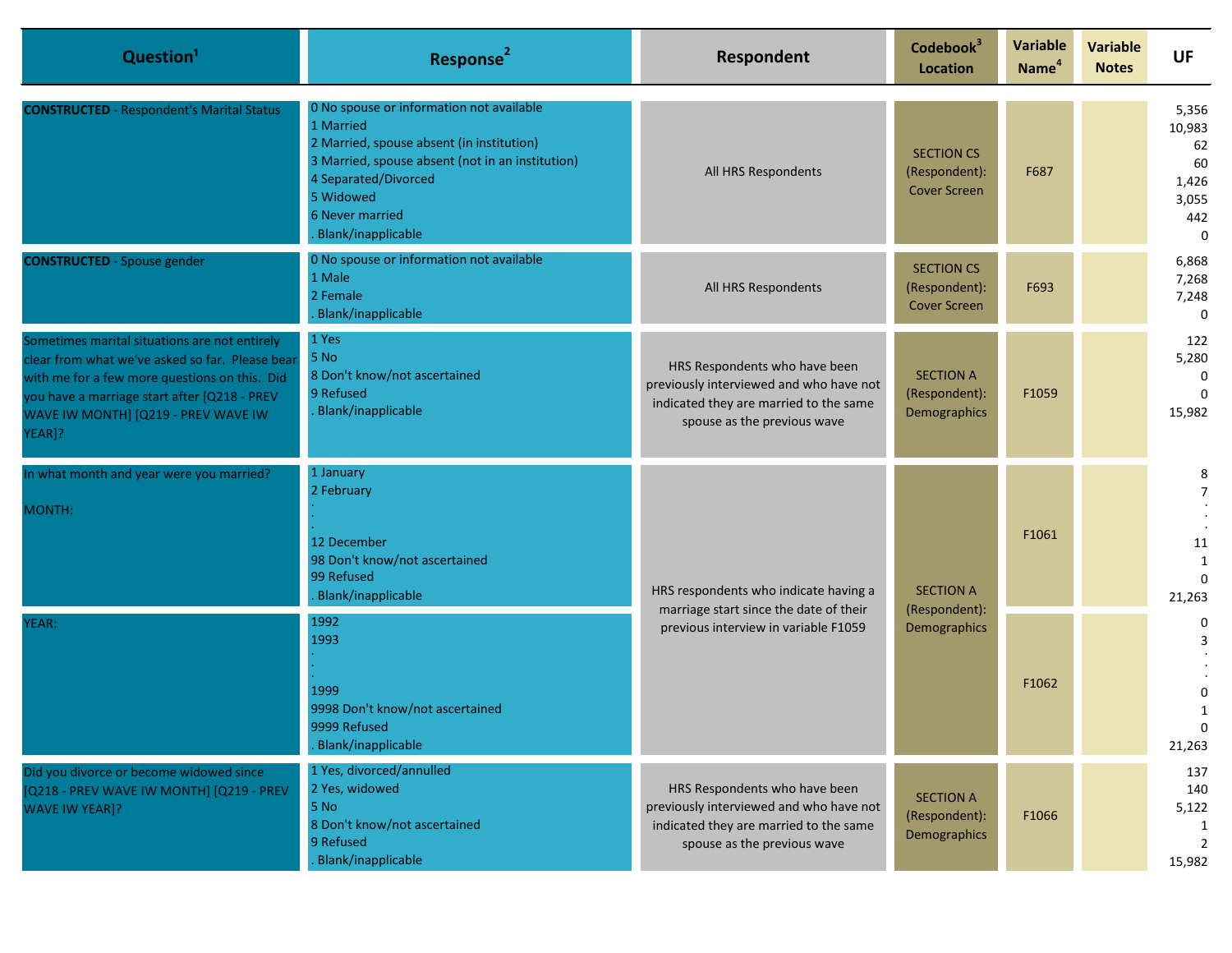| Question <sup>1</sup>                                                                                 | Response <sup>2</sup>                                                                                                                                                                                                                                                                                               | Respondent                                                                                                                         | Codebook <sup>3</sup><br><b>Location</b>          | Variable<br>Name <sup>4</sup> | <b>Variable</b><br><b>Notes</b> | <b>UF</b>                                                                  |  |                                                      |
|-------------------------------------------------------------------------------------------------------|---------------------------------------------------------------------------------------------------------------------------------------------------------------------------------------------------------------------------------------------------------------------------------------------------------------------|------------------------------------------------------------------------------------------------------------------------------------|---------------------------------------------------|-------------------------------|---------------------------------|----------------------------------------------------------------------------|--|------------------------------------------------------|
| In what month and year did you<br>(divorce/become widowed)?<br>MONTH:                                 | 1 January<br>2 February<br>12 December<br>98 Don't know/not ascertained<br>99 Refused<br>HRS respondents who indicate becoming<br>Blank/inapplicable<br>divorced/widowed after the date of their<br>1992<br>previous interview in variable F1059<br>1993<br>1999<br>9998 Don't know/not ascertained<br>9999 Refused |                                                                                                                                    |                                                   |                               | <b>SECTION A</b>                | F1067                                                                      |  | 36<br>19<br>21<br>21<br>$\mathbf{1}$<br>21,107       |
| YEAR:                                                                                                 |                                                                                                                                                                                                                                                                                                                     | (Respondent):<br>Demographics<br>Blank/inapplicable                                                                                |                                                   |                               |                                 | F1068                                                                      |  | 21<br>23<br>$\Omega$<br>37<br>$\mathbf{1}$<br>21,107 |
| Just to clarify, are you currently separated,<br>divorced, widowed, or have you never been<br>married | 3 Separated<br>4 Divorced<br>5 Widowed<br><b>6 Never married</b><br>7 Other (specify)<br>8 Don't know/not ascertained<br>9 Refused<br>Blank/inapplicable                                                                                                                                                            | HRS respondents not currently married<br>and who have not been widowed and<br>remained unmarried since their previous<br>interview | <b>SECTION A</b><br>(Respondent):<br>Demographics | F1070                         |                                 | 223<br>1,980<br>3,771<br>683<br>69<br>$\mathbf{1}$<br>6<br>14,651          |  |                                                      |
| <b>CONSTRUCTED - Marital status, assigned</b>                                                         | 0 Don't know/not ascertained/refused<br>1 Married<br>3 Separated<br>4 Divorced<br>5 Widowed<br>6 Never married<br>7 Other<br>Blank/inapplicable                                                                                                                                                                     | All HRS respondents                                                                                                                | <b>SECTION A</b><br>(Respondent):<br>Demographics | F1071                         |                                 | $\overline{7}$<br>13,949<br>375<br>1,967<br>4,306<br>684<br>96<br>$\Omega$ |  |                                                      |
| Altogether, how many times have you been<br>married (including your current marriage/)?               | 1 Once<br>2 Twice<br>3 Three times<br>4 Four or more<br>8 Don't know/not ascertained<br>9 Refused<br>Blank/inapplicable                                                                                                                                                                                             | Respondents being interviewed for the<br>first time who do not previously indicate<br>that they have never married                 | <b>SECTION A</b><br>(Respondent):<br>Demographics | F1072                         |                                 | 3,494<br>1,065<br>251<br>64<br>1<br>16,505                                 |  |                                                      |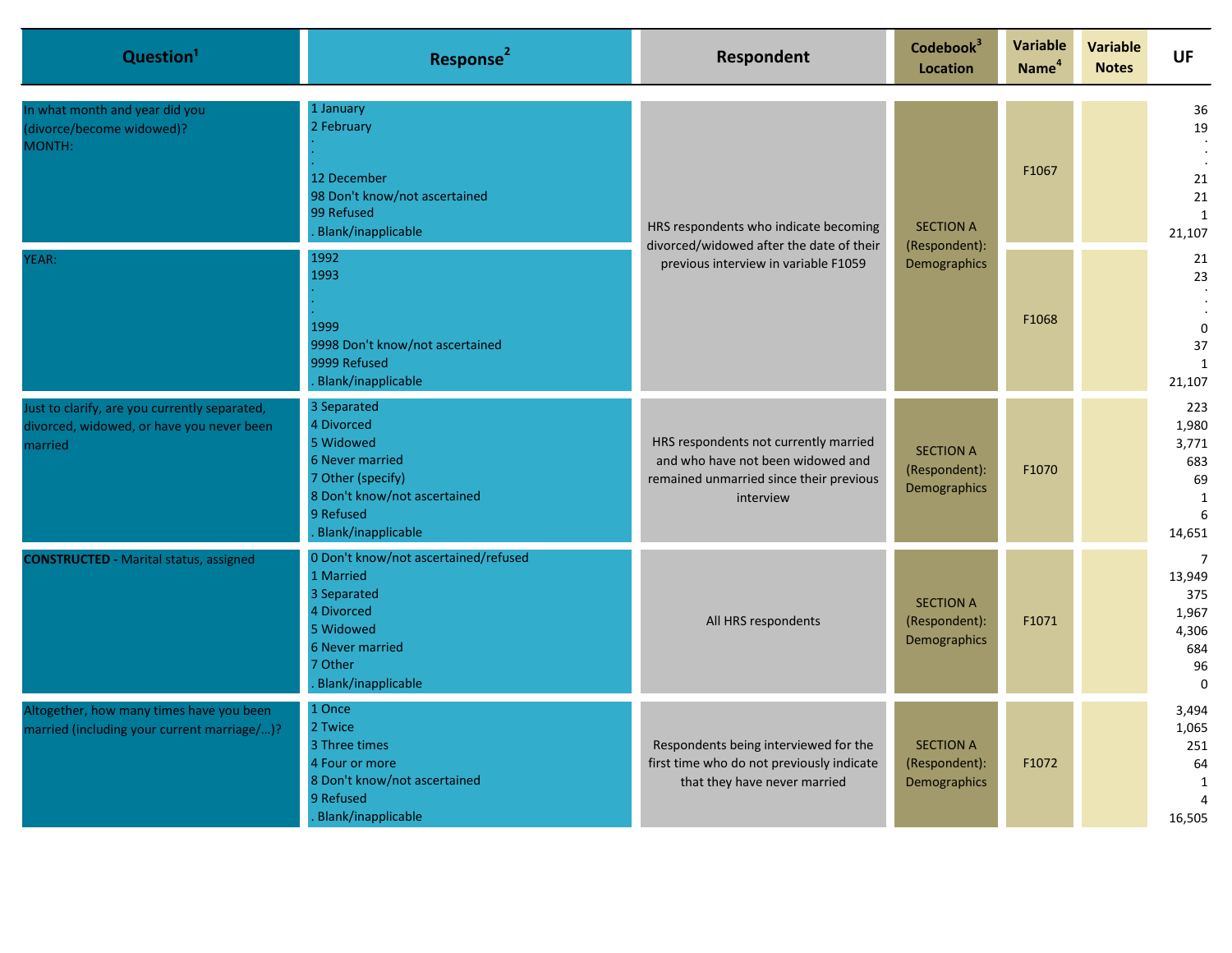| Question <sup>1</sup>                                                                                                | Response <sup>2</sup>                                                                                       | Respondent                                                                                                         | Codebook <sup>3</sup><br><b>Location</b>                  | Variable<br>Name <sup>4</sup> | <b>Variable</b><br><b>Notes</b> | <b>UF</b>                                                |  |
|----------------------------------------------------------------------------------------------------------------------|-------------------------------------------------------------------------------------------------------------|--------------------------------------------------------------------------------------------------------------------|-----------------------------------------------------------|-------------------------------|---------------------------------|----------------------------------------------------------|--|
| In what year did your [first] marriage begin?                                                                        | 1900<br>1901<br>1999<br>9998 Don't know/not ascertained<br>9999 Refused<br>Blank/inapplicable               | Respondents being interviewed for the<br>first time who do not previously indicate<br>that they have never married | <b>SECTION A</b><br>(Respondent):<br>Demographics         | F1073                         | 15                              | $\Omega$<br>$\mathbf 0$<br>$\Omega$<br>74<br>5<br>16,505 |  |
| In what month did your [first] marriage begin?                                                                       | 1 January<br>2 February<br>12 December<br>98 Don't know/not ascertained<br>99 Refused<br>Blank/inapplicable | Respondents being interviewed for the<br>first time who do not previously indicate<br>that they have never married | <b>SECTION A</b><br>(Respondent):<br>Demographics         | F1074                         | 15                              | 314<br>291<br>364<br>225<br>1<br>16,510                  |  |
| [IF Q37 IS (1)] In what year did your current<br>marriage begin? [ELSE] In what year did you<br>marry most recently? | 1900<br>1901<br>1999<br>9998 Don't know/not ascertained<br>9999 Refused<br>Blank/inapplicable               | Respondents being interviewed for the<br>first time who do not previously indicate<br>that they have never married | <b>SECTION A</b><br>(Respondent):<br>Demographics         | F1085                         |                                 | 0<br>$\Omega$<br>$\mathbf 0$<br>27<br>5<br>19,999        |  |
| n what month was that?                                                                                               | 1 January<br>2 February<br>12 December<br>98 Don't know/not ascertained<br>99 Refused<br>Blank/inapplicable | Respondents being interviewed for the<br>first time who do not previously indicate<br>that they have never married | <b>SECTION A</b><br>(Respondent):<br>Demographics         | F1086                         |                                 | 85<br>97<br>121<br>68<br>$\overline{2}$<br>20,004        |  |
| <b>Intergenerational Relationships</b>                                                                               |                                                                                                             |                                                                                                                    |                                                           |                               |                                 |                                                          |  |
| <b>CONSTRUCTED</b> - Number of resident children                                                                     | 0<br>30<br>Blank/inapplicable                                                                               | All HRS respondents                                                                                                | <b>SECTION CS</b><br>(Respondent):<br><b>Cover Screen</b> | F809                          |                                 | 15,862<br>3,761<br>0<br>$\Omega$                         |  |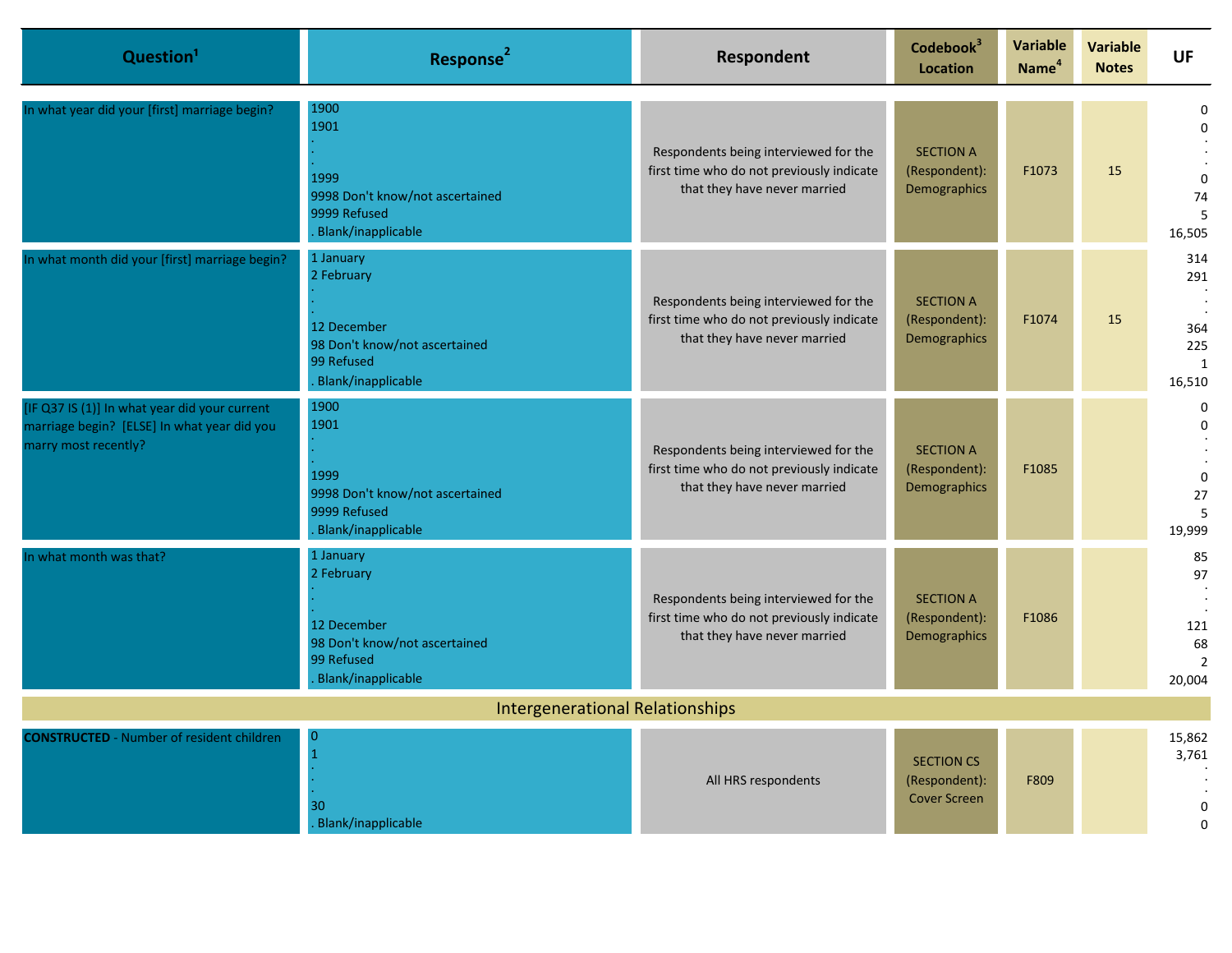| Question <sup>1</sup>                                                                                                                                              | Response <sup>2</sup>                                                                     | Respondent                                                  | Codebook <sup>3</sup><br>Location                           | Variable<br>Name <sup>4</sup> | <b>Variable</b><br><b>Notes</b> | <b>UF</b>                                                            |
|--------------------------------------------------------------------------------------------------------------------------------------------------------------------|-------------------------------------------------------------------------------------------|-------------------------------------------------------------|-------------------------------------------------------------|-------------------------------|---------------------------------|----------------------------------------------------------------------|
| <b>CONSTRUCTED</b> - Number of non-resident<br>children                                                                                                            | O<br>30<br>Blank/inapplicable                                                             | All HRS respondents                                         | <b>SECTION CS</b><br>(Respondent):<br><b>Cover Screen</b>   | F811                          |                                 | 2,673<br>3,071<br>0<br>$\Omega$                                      |
| <b>CONSTRUCTED</b> - Number of children                                                                                                                            | 30<br>Blank/inapplicable                                                                  | All HRS respondents                                         | <b>SECTION CS</b><br>(Respondent):<br><b>Cover Screen</b>   | F816                          |                                 | 1,683<br>2,268<br>$\mathbf 0$<br>$\Omega$                            |
| How many children have [you fathered/you<br>given birth to]? Please don't count miscarriages<br>or still-births, or adopted or step-children for<br>this question. | $\overline{0}$<br>94<br>98 Don't know/not ascertained<br>99 Refused<br>Blank/inapplicable | HRS respondents who have not been<br>previously interviewed | <b>SECTION A</b><br>(Respondent):<br>Demographics           | F1006                         |                                 | 548<br>594<br>$\Omega$<br>$\overline{3}$<br>$\overline{2}$<br>16,291 |
| [IF ONE CHILD]: Is that child alive today? [IF<br>MORE THAN ONE CHILD]: How many of them<br>are still living?                                                      | 0<br>94<br>98 Don't know/not ascertained<br>99 Refused<br>Blank/inapplicable              | HRS respondents who have not been<br>previously interviewed | <b>SECTION A</b><br>(Respondent):<br>Demographics           | F1007                         |                                 | 29<br>663<br>$\mathbf 0$<br>5<br>$\Omega$<br>16,844                  |
| <b>CONSTRUCTED</b> - Number of resident children                                                                                                                   | 95<br>Blank/inapplicable                                                                  | All family respondents                                      | <b>SECTION D</b><br>(Household):<br><b>Family Structure</b> | F1726                         | 9                               | 10,686<br>2,591<br>$\mathbf 0$<br>6                                  |
| <b>CONSTRUCTED</b> - Number of non-resident<br>children                                                                                                            | 0<br>95<br>Blank/inapplicable                                                             | All family respondents                                      | <b>SECTION D</b><br>(Household):<br><b>Family Structure</b> | F1728                         | 9                               | 2,000<br>2,118<br>$\mathbf 0$<br>6                                   |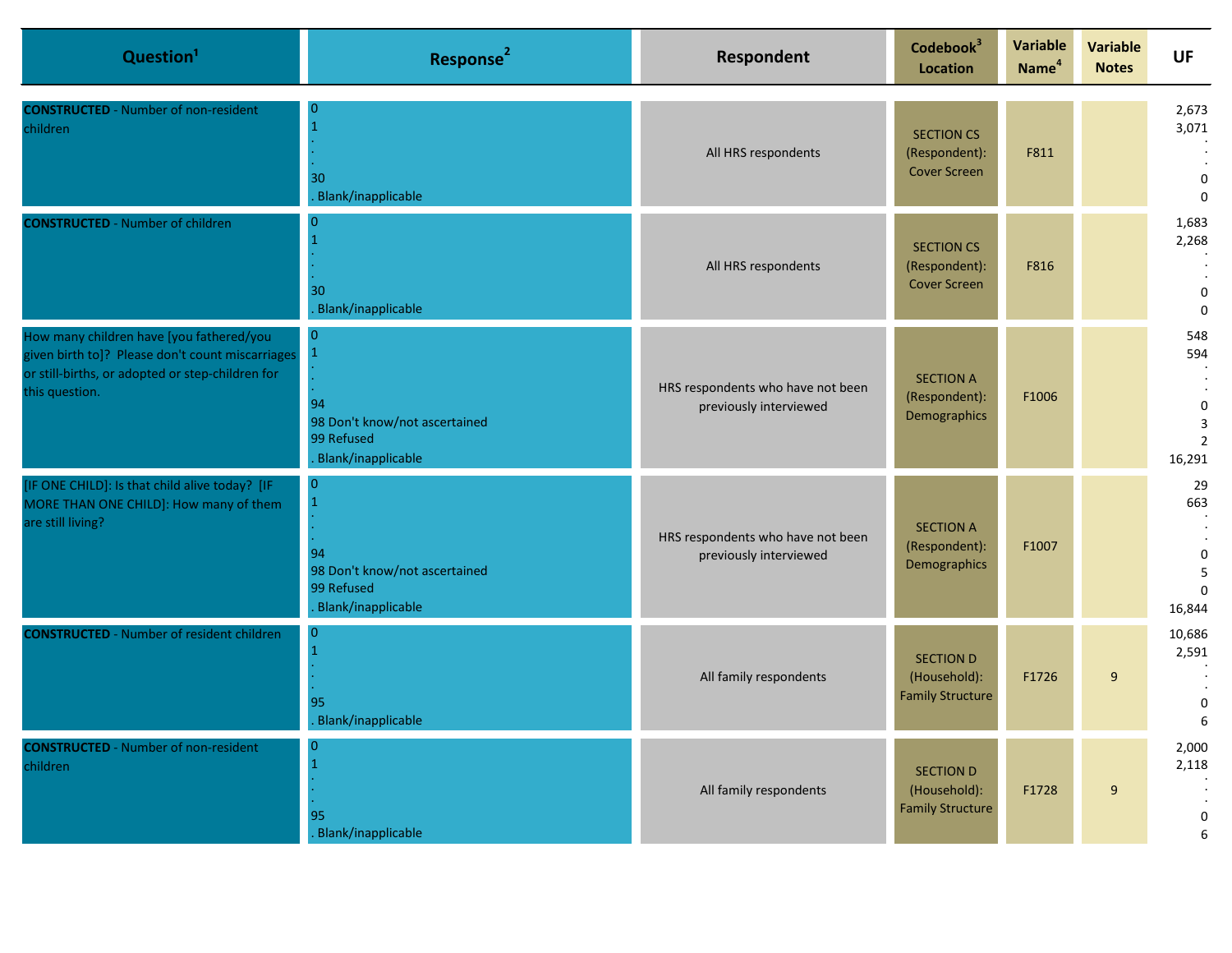| Question <sup>1</sup>                                                                                                                                                                                                                                                                                                                                                                                                                                                                                                      | Response <sup>2</sup>                                                                                                   | Respondent                                                                                          | Codebook <sup>3</sup><br>Location                           | <b>Variable</b><br>Name <sup>4</sup> | <b>Variable</b><br><b>Notes</b> | <b>UF</b>                                                      |
|----------------------------------------------------------------------------------------------------------------------------------------------------------------------------------------------------------------------------------------------------------------------------------------------------------------------------------------------------------------------------------------------------------------------------------------------------------------------------------------------------------------------------|-------------------------------------------------------------------------------------------------------------------------|-----------------------------------------------------------------------------------------------------|-------------------------------------------------------------|--------------------------------------|---------------------------------|----------------------------------------------------------------|
| <b>CONSTRUCTED</b> - Number of children                                                                                                                                                                                                                                                                                                                                                                                                                                                                                    | 95<br>Blank/inapplicable                                                                                                | All family respondents                                                                              | <b>SECTION D</b><br>(Household):<br><b>Family Structure</b> | F1732                                | $\boldsymbol{9}$                | 1,375<br>1,646<br>$\mathbf 0$<br>6                             |
| <b>CONSTRUCTED - Number of living children in</b><br>contact                                                                                                                                                                                                                                                                                                                                                                                                                                                               | 0<br>95<br>Blank/inapplicable                                                                                           | All family respondents                                                                              | <b>SECTION D</b><br>(Household):<br><b>Family Structure</b> | F1738                                | 9                               | 1,404<br>1,656<br>$\Omega$<br>6                                |
| <b>CONSTRUCTED</b> - Number of dead children                                                                                                                                                                                                                                                                                                                                                                                                                                                                               | 0<br>95<br>98 Don't know/not ascertained<br>99 Refused<br>Blank/inapplicable                                            | All family respondents                                                                              | <b>SECTION D</b><br>(Household):<br><b>Family Structure</b> | F1747                                | 9                               | 14,110<br>268<br>$\mathbf{0}$<br>$\mathbf{0}$<br>$\Omega$<br>6 |
| <b>CONSTRUCTED</b> - Child's person number [up to<br>ten responses allowed]                                                                                                                                                                                                                                                                                                                                                                                                                                                | 00 No live child<br>041 Other person number<br>042 Other person number<br>995 Other person number<br>Blank/inapplicable | All family respondents                                                                              | <b>SECTION D</b><br>(Household):<br><b>Family Structure</b> | F1741M1-<br>F1741M10                 | $\boldsymbol{9}$                | 1,400<br>121<br>$\overline{2}$<br>$\mathbf 0$<br>6             |
| [IF {R DOES NOT HAVE SPOUSE/PARTNER and<br>DOES NOT STILL HAVE HOME OUTSIDE<br>NURSING HOME {(CS11=1) and (CS26 NOT 1)}}<br>or {R & SPOUSE/PARTNER} LIVE IN SAME<br>NURSING HOME (CS11=1 and CS12=1)]: [Do<br>any of your children (who do not live with you)<br>/ Does CHILD NAME ] live within 10 miles of you<br>(in R's NURSING HOME CITY, STATE)?<br>OTHERWISE: [Do any of your children (who do<br>not live with you) / Does CHILD NAME ] live<br>within 10 miles of you (in MAIN RESIDENCE<br>[CITY/CITY & STATE])? | 1 Yes<br>5 No<br>8 Don't know/not ascertained<br>9 Refused<br>Blank/inapplicable                                        | Family respondents who have at least one<br>living child with a resident status of<br>"nonresident" | <b>SECTION D</b><br>(Household):<br><b>Family Structure</b> | F1764                                | 9                               | 7,429<br>4,765<br>26<br>6<br>2,169                             |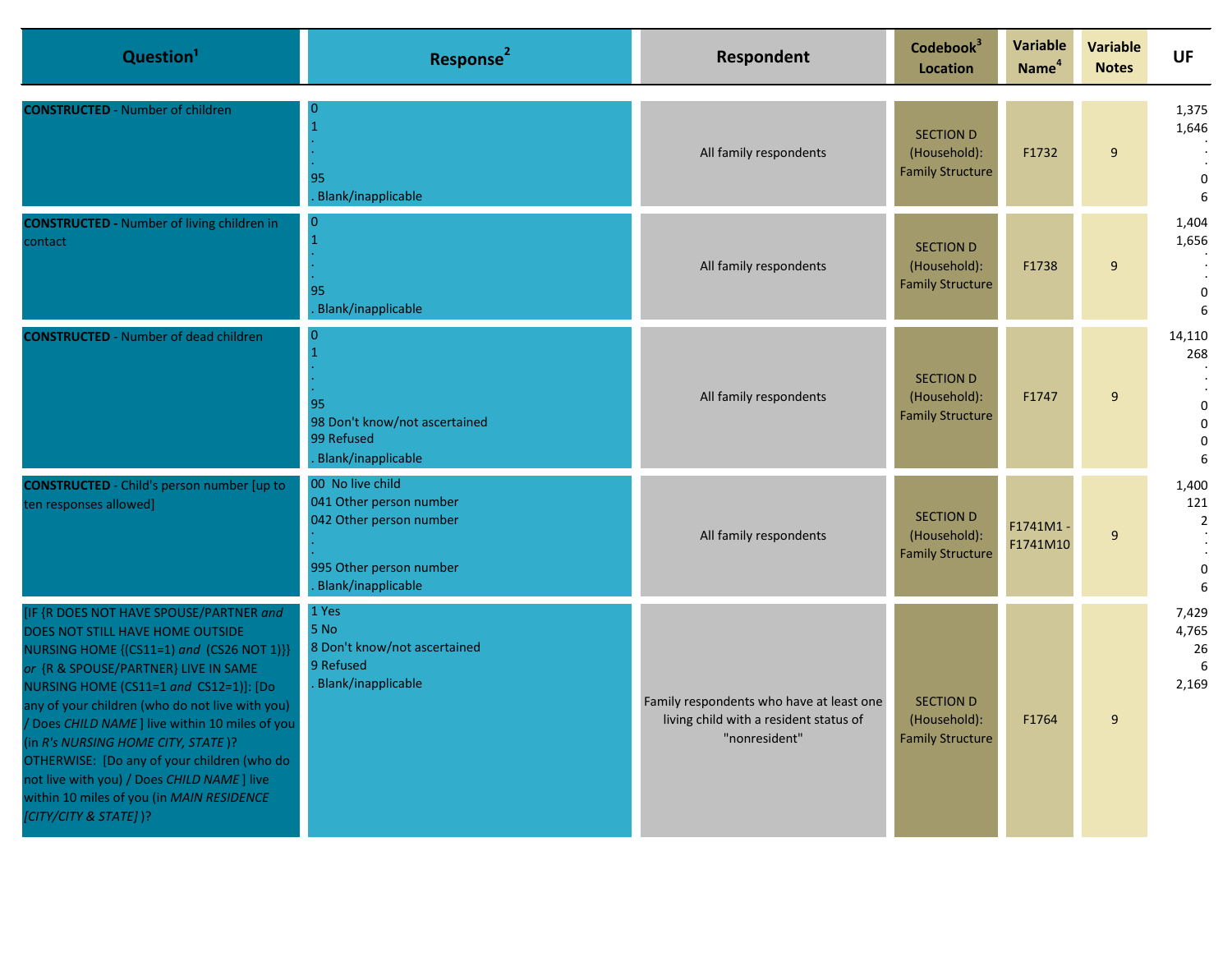| Question <sup>1</sup>                                                                                                                                              | Response <sup>2</sup>                                                                                                                                                                          | Respondent                                                                                                                                                                                           | Codebook <sup>3</sup><br><b>Location</b>                    | <b>Variable</b><br>Name <sup>4</sup> | <b>Variable</b><br><b>Notes</b> | <b>UF</b>                                      |
|--------------------------------------------------------------------------------------------------------------------------------------------------------------------|------------------------------------------------------------------------------------------------------------------------------------------------------------------------------------------------|------------------------------------------------------------------------------------------------------------------------------------------------------------------------------------------------------|-------------------------------------------------------------|--------------------------------------|---------------------------------|------------------------------------------------|
| Which children? [Choose all that apply (up to<br>$5)$ ]                                                                                                            | 038 All children<br>041 Other person number<br>042 Other person number<br>995 Other person number<br>998 Don't know/not ascertained<br>999 Refused<br>Blank/inapplicable                       | Family respondents who have at least one<br>child living within ten miles of them                                                                                                                    | <b>SECTION D</b><br>(Household):<br><b>Family Structure</b> | F1765M1-<br>F1765M5                  | 9                               | 921<br>38<br>$\overline{7}$<br>1<br>7,853      |
| Which child lives nearest you in [R's NURSING<br>HOME CITY, STATE / MAIN RESIDENCE<br>[CITY/CITY & STATE]]?                                                        | 041 Other person number<br>042 Other person number<br>995 Other person number<br>998 Don't know/not ascertained<br>999 Refused<br>Blank/inapplicable                                           | Family respondents who have more than<br>one child living within ten miles of them                                                                                                                   | <b>SECTION D</b><br>(Household):<br><b>Family Structure</b> | F1766                                | 9                               | 9<br>264<br>10,817                             |
| Do you have any new grandchildren (excluding<br>great-grandchildren) - new, that is [since<br>FAMILY R's LAST INTERVIEW MONTH, YEAR / in<br>the last two years]?   | 1 Yes<br>5 No<br>8 Don't know/not ascertained<br>9 Refused<br>Blank/inapplicable                                                                                                               | Family respondents who have at least one<br>living child and who have been<br>interviewed in a previous wave                                                                                         | <b>SECTION D</b><br>(Household):<br><b>Family Structure</b> | F1773                                | 9                               | 2,344<br>7,666<br>42<br>4,338                  |
| Which of your children are parents of the new<br>grandchildren? [CHOOSE ALL THAT APPLY (UP<br>TO 5)]                                                               | 037 Deceased child<br>038 All children<br>041 Other person number<br>042 Other person number<br>995 Other person number<br>998 Don't know/not ascertained<br>999 Refused<br>Blank/inapplicable | Family respondents who indicate having a<br>new grandchild in variable F1773 and who<br>have more than one living child                                                                              | <b>SECTION D</b><br>(Household):<br><b>Family Structure</b> | F1774M1-<br>F1774M5                  | 9                               | 25<br>13<br>1<br>12,163                        |
| (Please remind me) Altogether, how many<br>grandchildren do you (and your (late).<br>[husband/wife/partner]) have? [ENTER 80 IF R<br>HAS 80 OR MORE GRANDCHILDREN] | 0 No grandchildren<br>80 (80 or more grandchildren)<br>95 Not asked because assumed zero<br>98 Don't know/not ascertained<br>99 Refused<br>Blank/inapplicable                                  | Family respondents who report having at<br>least one grandchild (This question is not<br>asked of those who reported no<br>grandchildren, but these individuals are<br>coded "95" for this variable) | <b>SECTION D</b><br>(Household):<br><b>Family Structure</b> | F1819                                | 9                               | 1,635<br>978<br>3<br>1,392<br>104<br>13<br>201 |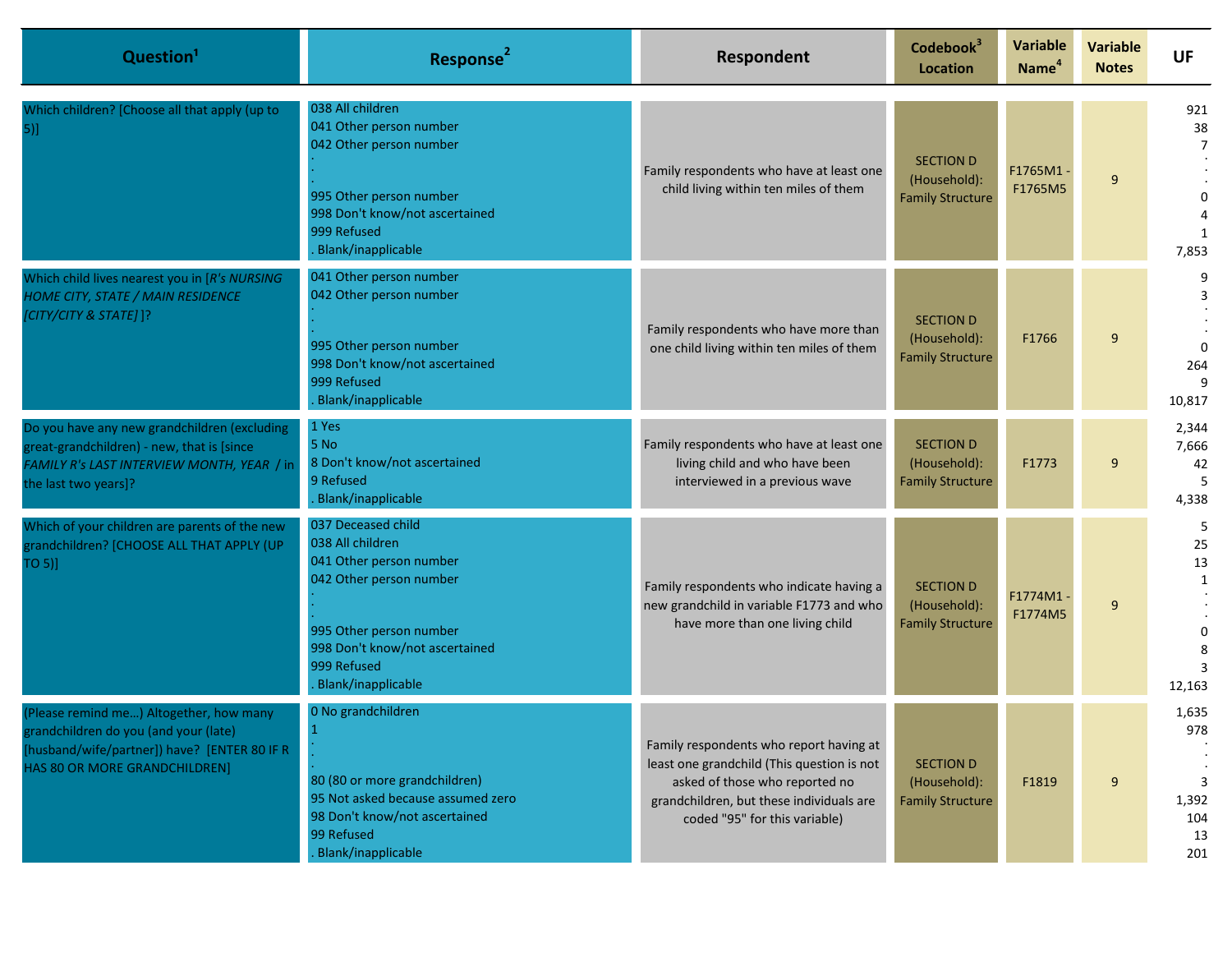| Question <sup>1</sup>                                                                                                                                                                                                                                                                                                                                                                                                                                                                                                                                                                                                                                                | Response <sup>2</sup>                                                                                                                                                                     | Respondent                                                                                           | Codebook <sup>3</sup><br><b>Location</b>                    | <b>Variable</b><br>Name <sup>4</sup> | <b>Variable</b><br><b>Notes</b> | <b>UF</b>                                                            |
|----------------------------------------------------------------------------------------------------------------------------------------------------------------------------------------------------------------------------------------------------------------------------------------------------------------------------------------------------------------------------------------------------------------------------------------------------------------------------------------------------------------------------------------------------------------------------------------------------------------------------------------------------------------------|-------------------------------------------------------------------------------------------------------------------------------------------------------------------------------------------|------------------------------------------------------------------------------------------------------|-------------------------------------------------------------|--------------------------------------|---------------------------------|----------------------------------------------------------------------|
| Do you (or your husband/or your wife/or your<br>partner//or your late husband/or your late<br>wife/or your late partner) have any great-<br>grandchildren?                                                                                                                                                                                                                                                                                                                                                                                                                                                                                                           | 1 Yes<br>5 No<br>8 Don't know/not ascertained<br>9 Refused<br>Blank/inapplicable                                                                                                          | Family respondents who have at least one<br>grandchild                                               | <b>SECTION D</b><br>(Household):<br><b>Family Structure</b> | F1820                                | $\boldsymbol{9}$                | 3,942<br>7,085<br>23<br>$\Omega$<br>3,345                            |
| Altogether, how many great-grandchildren do<br>you (or your (late) [husband/wife/partner])<br>have? (ENTER 80 IF R HAS 80 OR MORE GREAT-<br><b>GRANDCHILDREN)</b>                                                                                                                                                                                                                                                                                                                                                                                                                                                                                                    | $\overline{2}$<br>80 (80 or more great-grandchildren)<br>98 Don't know/not ascertained<br>99 Refused<br>Blank/inapplicable                                                                | Family respondents who report having at<br>least one great-grandchild in variable<br>F1820           | <b>SECTION D</b><br>(Household):<br><b>Family Structure</b> | F1821                                | 9                               | 885<br>696<br>$\overline{4}$<br>56<br>10,453                         |
| <b>CONSTRUCTED</b> - Number of grandchildren                                                                                                                                                                                                                                                                                                                                                                                                                                                                                                                                                                                                                         | 0 No grandchildren<br>80 (80 or more grandchildren)<br>95 Not ascertained<br>96 Not asked because assumed to be zero<br>98 Don't know/not ascertained<br>99 Refused<br>Blank/inapplicable | All family respondents                                                                               | <b>SECTION D</b><br>(Household):<br><b>Family Structure</b> | F1823                                | 9                               | 702<br>11,050<br>$\mathbf 0$<br>$\Omega$<br>2,338<br>93<br>11<br>201 |
| Families sometimes help one another in a<br>variety of ways, and each type of help can be<br>mportant. Are you (or your (late)<br>[husband/wife/partner]) raising NAME(S) OF<br><b>RESIDENT NON-CHILD HOUSEHOLD</b><br><b>MEMBER(S) UNDER 18 YEARS</b><br>(RELATIONSHIP(S) TO R) ? [NOTE: THIS<br><b>QUESTION WOULD NOT BE ASKED OF Rs WITH</b><br>NO LIVING {CHILDREN OR THEIR<br>SPOUSES/PARTNERS} IN CONTACT, EVEN IF<br>THEY HAD POSSIBLE UNDERAGE NON-CHILD<br>HOUSEHOLD MEMBERS; SUCH Rs WOULD<br>HAVE JUMPED FROM D01 BRANCHPOINT TO<br>D40 BRANCHPOINT, OVER THE AGE QUESTION<br>AT D1, SO WE WOULD NOT KNOW THE AGES<br>OF ANY NON-CHILD HOUSEHOLD MEMBERS] | 1 Yes<br>5 No<br>8 Don't know/not ascertained<br>9 Refused<br>Blank/inapplicable                                                                                                          | Family respondents with at least one<br>resident non-child household member<br>under 18 years of age | <b>SECTION D</b><br>(Household):<br><b>Family Structure</b> | F1825                                | 9                               | 357<br>489<br>$\overline{2}$<br>$\mathbf{1}$<br>13,546               |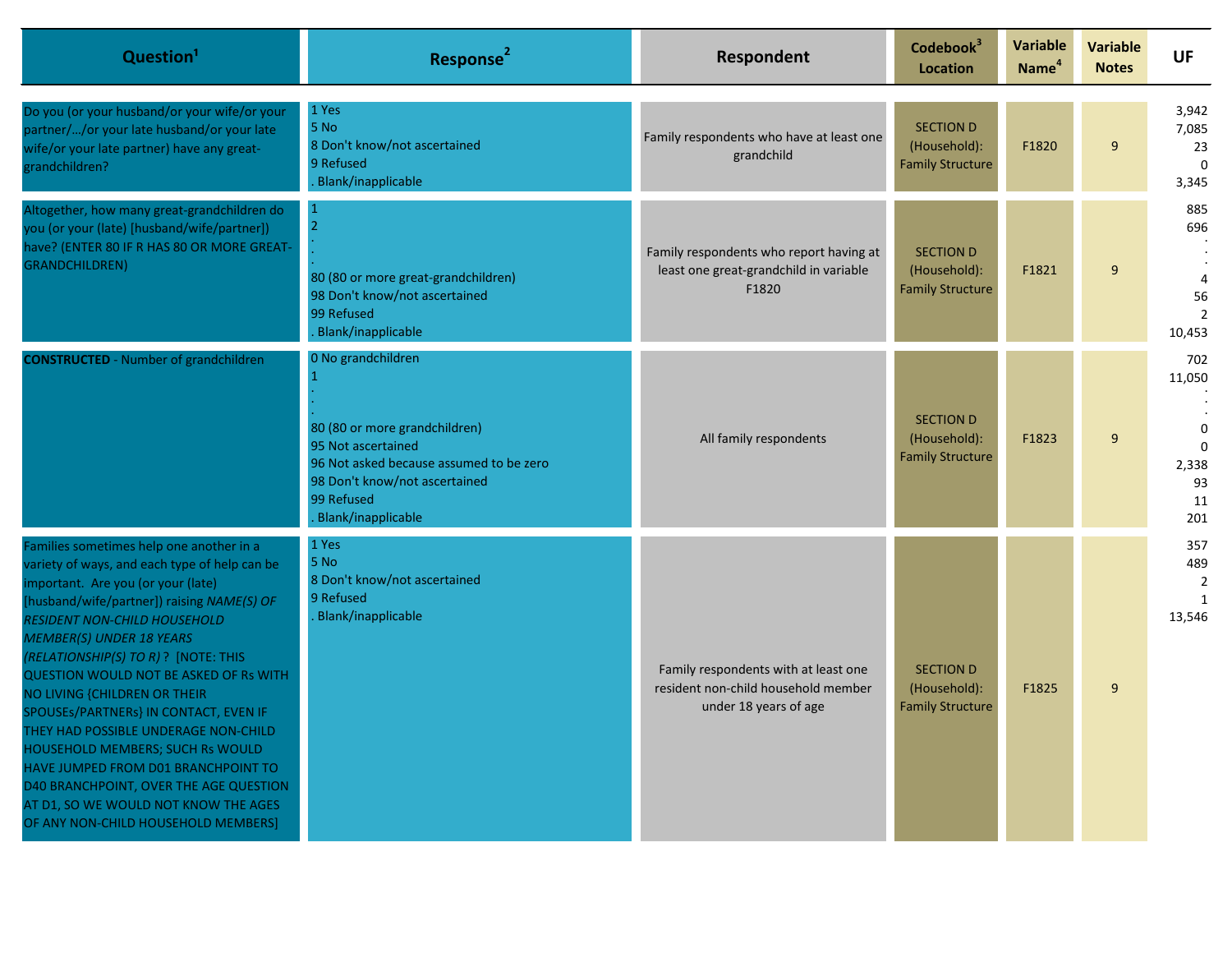| Question <sup>1</sup>                                                                                                                                                                                                                                                                                                                                                                                                                                                                                                                                                                     | Response <sup>2</sup>                                                                                                                                                                                                              | Respondent                                                                                                                                         | Codebook <sup>3</sup><br>Location                           | <b>Variable</b><br>Name <sup>4</sup> | Variable<br><b>Notes</b> | <b>UF</b>                          |
|-------------------------------------------------------------------------------------------------------------------------------------------------------------------------------------------------------------------------------------------------------------------------------------------------------------------------------------------------------------------------------------------------------------------------------------------------------------------------------------------------------------------------------------------------------------------------------------------|------------------------------------------------------------------------------------------------------------------------------------------------------------------------------------------------------------------------------------|----------------------------------------------------------------------------------------------------------------------------------------------------|-------------------------------------------------------------|--------------------------------------|--------------------------|------------------------------------|
| Which of them are you raising? [CHOOSE ALL<br>THAT APPLY (UP TO 5)] (User note: Up to ten<br>responses were allowed for this question, the<br>actual maximum number of responses was<br>three)                                                                                                                                                                                                                                                                                                                                                                                            | 037 Deceased child<br>038 All children<br>041 Other Person Number<br>042 Other Person Number<br>995 Other Person Number<br>998 Don't know/not ascertained<br>999 Refused<br>Blank/inapplicable                                     | Family respondents who indicate raising<br>non-child household member in variable<br>F1825 and have more than one non-child<br>household member    | <b>SECTION D</b><br>(Household):<br><b>Family Structure</b> | F1826M1<br>F1826M3                   | 9                        | 11<br>43<br>3<br>12<br>14,249      |
| In the last 10 years, did you (or your (late)<br>[husband/wife/partner]) give a child (or<br>grandchild) a deed to a house?                                                                                                                                                                                                                                                                                                                                                                                                                                                               | 1 Yes<br>5 No<br>8 Don't know/not ascertained<br>9 Refused<br>Blank/inapplicable                                                                                                                                                   | Family respondents who are interviewed<br>for the first time or who have a new<br>spouse/partner, and who have at least<br>one child or grandchild | <b>SECTION D</b><br>(Household):<br><b>Family Structure</b> | F1827                                | 9                        | 58<br>2,734<br>11,601              |
| Which child was that? [CHOOSE ALL THAT<br>APPLY (UP TO 3)]. IF GRANDCHILD: Which of<br>your children is the parent of that grandchild?<br>(User note: Up to ten responses were allowed<br>for this question, the actual maximum number<br>of responses was two)                                                                                                                                                                                                                                                                                                                           | 038 All my children<br>039 All grandchildren<br>041 Other Person Number<br>042 Other Person Number<br>995 Other Person Number<br>997 Other (specify)<br>998 Don't know/not ascertained<br>999 Refused<br><b>Blank/inapplicable</b> | Family respondents who indicate giving a<br>deed to a house to a child/grandchild in<br>variable F1827                                             | <b>SECTION D</b><br>(Household):<br><b>Family Structure</b> | F1828M1<br>F1828M2                   | 9                        | 11<br>$\Omega$<br>0<br>0<br>14,337 |
| Again, please think about the past 10 years.<br>Not counting any shared housing or shared<br>food, have you (or your (late)<br>[husband/wife/partner]) given financial help or<br>gifts, including help with education, of \$5,000<br>or more to any child (or grandchild)?<br>[DEFINITION: BY FINANCIAL HELP WE MEAN<br>GIVING MONEY, HELPING PAY BILLS, OR<br><b>COVERING SPECIFIC TYPES OF COSTS SUCH AS</b><br>THOSE FOR MEDICAL CARE OF [sic]<br>INSURANCE, SCHOOLING, DOWN PAYMENT<br>FOR A HOME, RENT, ETC. THE FINANCIAL HELP<br>CAN BE CONSIDERED SUPPORT, A GIFT OR A<br>LOAN.] | 1 Yes<br>5 No<br>8 Don't know/not ascertained<br>9 Refused<br>Blank/inapplicable                                                                                                                                                   | Family respondents who are interviewed<br>for the first time or who have a new<br>spouse/partner, and who have at least<br>one child or grandchild | <b>SECTION D</b><br>(Household):<br><b>Family Structure</b> | F1829                                | 9                        | 958<br>1,814<br>13<br>11,601       |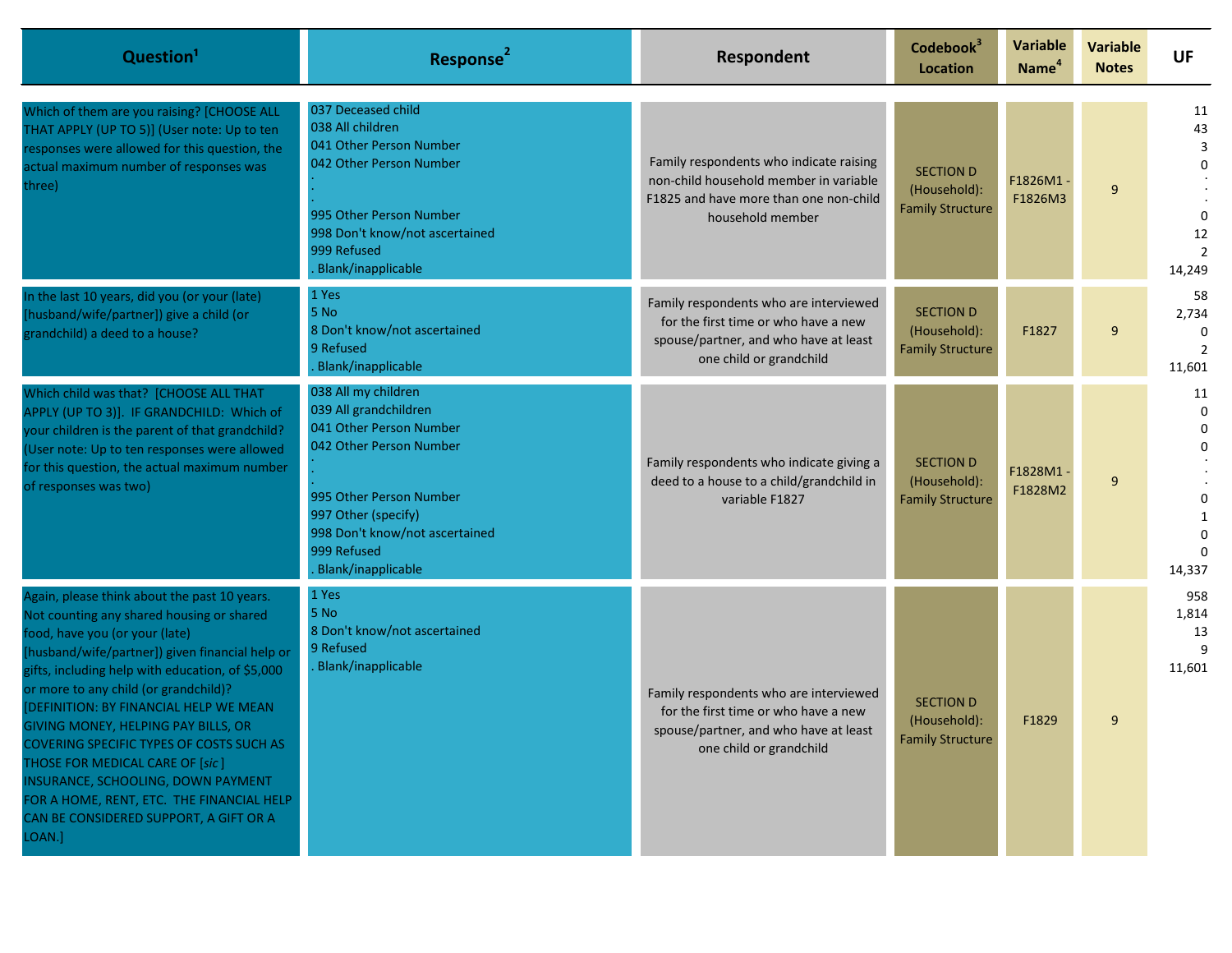| Question <sup>1</sup>                                                                                                                                                                                                                                                                                                                                                                                                | Response <sup>2</sup>                                                                                                                                                                                                                             | Respondent                                                                                                                                                                                           | Codebook <sup>3</sup><br>Location                           | <b>Variable</b><br>Name <sup>4</sup> | <b>Variable</b><br><b>Notes</b> | <b>UF</b>                                                          |
|----------------------------------------------------------------------------------------------------------------------------------------------------------------------------------------------------------------------------------------------------------------------------------------------------------------------------------------------------------------------------------------------------------------------|---------------------------------------------------------------------------------------------------------------------------------------------------------------------------------------------------------------------------------------------------|------------------------------------------------------------------------------------------------------------------------------------------------------------------------------------------------------|-------------------------------------------------------------|--------------------------------------|---------------------------------|--------------------------------------------------------------------|
| Which child was that? IF GRANDCHILD: Which<br>of your children is the parent of that<br>grandchild? (User note: Up to ten responses<br>were allowed for this question, the actual<br>maximum number of responses was five)                                                                                                                                                                                           | 037 Deceased child<br>038 All my children<br>039 All grandchildren<br>041 Other Person Number<br>042 Other Person Number<br>995 Other Person Number<br>997 Other (specify)<br>998 Don't know/not ascertained<br>999 Refused<br>Blank/inapplicable | Family respondents who are interviewed<br>for the first time or who have a new<br>spouse/partner, and who have at least<br>one child or grandchild, and who<br>responded "yes" (1) in variable F1829 | <b>SECTION D</b><br>(Household):<br><b>Family Structure</b> | F1830M1<br>F1830M5                   | 9                               | 2<br>283<br>5<br>$\Omega$<br>17<br>13,437                          |
| The next questions are about help you (or your<br>(late) [husband/wife/partner]) gave or received<br>[since FAMILY R's LAST INTERVIEW MONTH,<br>YEAR / in the past two years]. Did you (or your<br>(late) [husband/wife/partner]) spend 100 or<br>more hours in total [since FAMILY R's LAST<br>INTERVIEW MONTH, YEAR / in the last two<br>years] taking care of [grand or great-<br>grandchildren / grandchildren]? | 1 Yes<br>5 No<br>8 Don't know/not ascertained<br>9 Refused<br>Blank/inapplicable                                                                                                                                                                  | Family respondents with at least one<br>grandchild                                                                                                                                                   | <b>SECTION D</b><br>(Household):<br><b>Family Structure</b> | F1832                                | 9                               | 3,585<br>7,450<br>14<br>1<br>3,345                                 |
| Which of your children is the parent of those<br>grandchildren (or great-grandchildren)?<br>[CHOOSE ALL THAT APPLY.] (User note: Up to<br>ten responses were allowed for this question,<br>the actual maximum number of responses was<br>eight)                                                                                                                                                                      | 037 Deceased child<br>038 All my children<br>039 All grandchildren<br>041 Other Person Number<br>042 Other Person Number<br>995 Other Person Number<br>997 Other (specify)<br>998 Don't know/not ascertained<br>999 Refused<br>Blank/inapplicable | Family respondents who respond "yes" (1)<br>to variable F1832                                                                                                                                        | <b>SECTION D</b><br>(Household):<br><b>Family Structure</b> | F1833M1<br>F1833M8                   | 9                               | 29<br>254<br>81<br>42<br>3<br>$\Omega$<br>60<br>10,809             |
| How many hours altogether did [you/you]<br>spend? (NOTE: "you" IS DISPLAYED IN BOLD<br>WHEN THE R IS MARRIED/PARTNERED).                                                                                                                                                                                                                                                                                             | 0 No hours<br>1<br>2<br>9994<br>9995 Grandchild lives in household and no specific<br>number of hours given<br>9998 Don't know/not ascertained<br>9999 Refused<br>Blank/inapplicable                                                              | Family respondents who respond "yes" (1)<br>to variable F1832                                                                                                                                        | <b>SECTION D</b><br>(Household):<br><b>Family Structure</b> | F1834                                | 9                               | 25<br>$\mathbf 0$<br>$\Omega$<br>$\Omega$<br>76<br>1,891<br>10,810 |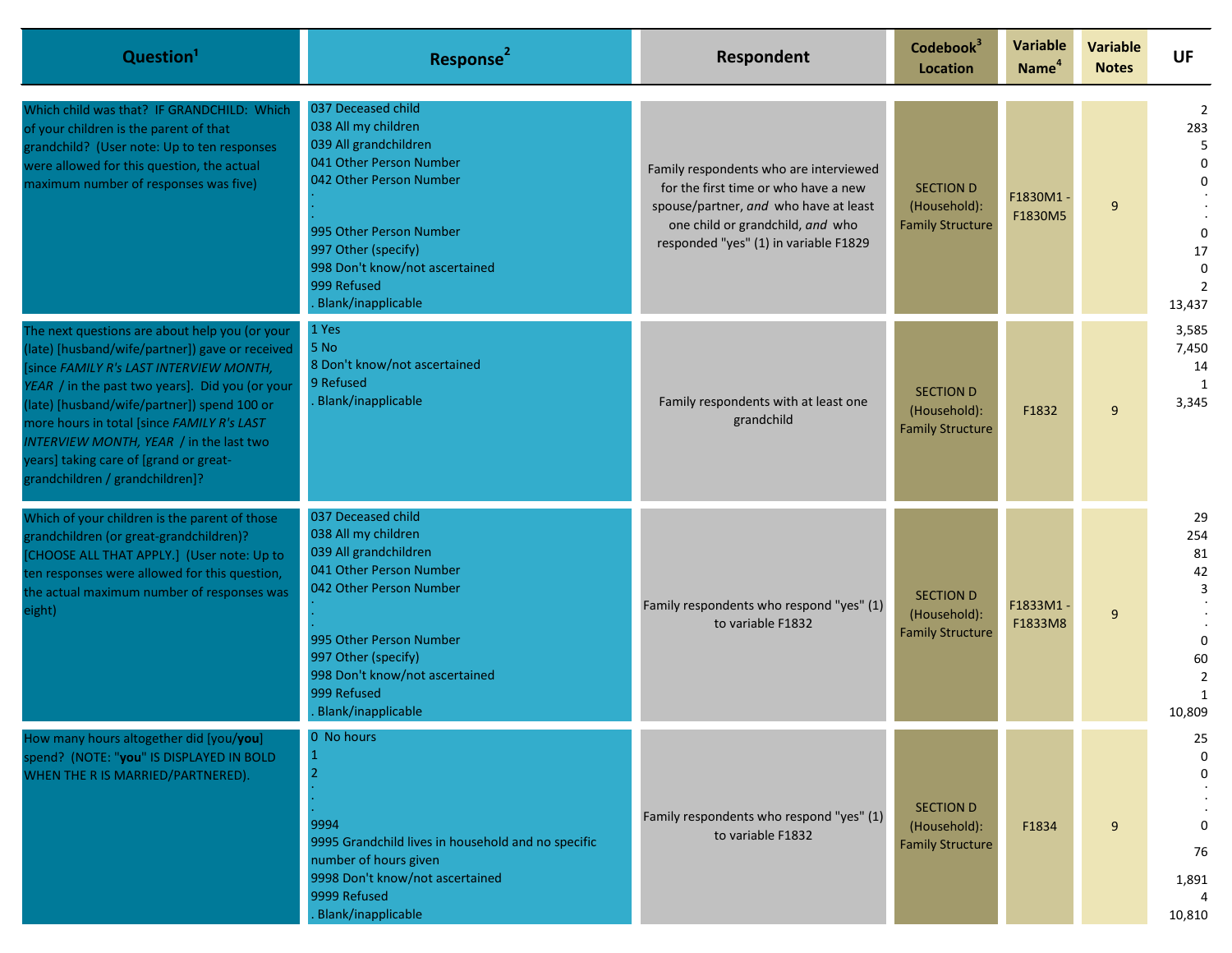| Question <sup>1</sup>                                                                                                                                                                           | Response <sup>2</sup>                                                                                                                                                                        | Respondent                                                                                                                                                                 | Codebook <sup>3</sup><br>Location                           | <b>Variable</b><br>Name <sup>4</sup> | <b>Variable</b><br><b>Notes</b> | <b>UF</b>                                           |
|-------------------------------------------------------------------------------------------------------------------------------------------------------------------------------------------------|----------------------------------------------------------------------------------------------------------------------------------------------------------------------------------------------|----------------------------------------------------------------------------------------------------------------------------------------------------------------------------|-------------------------------------------------------------|--------------------------------------|---------------------------------|-----------------------------------------------------|
| Did it amount to a total of less than 200 hours,<br>more than 200 hours, or what?                                                                                                               | 1 Less than 200 hours<br>3 About 200 hours<br>5 More than 200 hours<br>8 Don't know/not ascertained<br>9 Refused<br>Blank/inapplicable                                                       | Family respondents who respond "don't<br>know" (9998) or "refused" (9999) in<br>variable F1834                                                                             | <b>SECTION D</b><br>(Household):<br><b>Family Structure</b> | F1835                                | 9                               | 481<br>187<br>1,274<br>51<br>$\mathbf{1}$<br>12,401 |
| Did it amount to a total of less than 500 hours,<br>more than 500 hours, or what?                                                                                                               | 1 Less than 500 hours<br>3 About 500 hours<br>5 More than 500 hours<br>8 Don't know/not ascertained<br>9 Refused<br>Blank/inapplicable                                                       | Family respondents who respond "don't<br>know" (9998) or "refused" (9999) in<br>variable F1834 and "more than 200<br>hours" (5) in variable F1835                          | <b>SECTION D</b><br>(Household):<br><b>Family Structure</b> | F1836                                | 9                               | 359<br>93<br>784<br>38<br>$\Omega$<br>13,121        |
| How many hours altogether did your<br>(husband/wife/partner//late husband/late<br>wife/late partner) spend?                                                                                     | 0 No hours<br>15600 Extreme value<br>99995 Grandchild lives in household and<br>no specific number of hours given<br>99998 Don't know/not ascertained<br>99999 Refused<br>Blank/inapplicable | Family respondents who respond "yes" (1)<br>to variable F1832 and who are either<br>currently married/partnered or whose<br>spouse/partner has died since previous<br>wave | <b>SECTION D</b><br>(Household):<br><b>Family Structure</b> | F1845                                | 9                               | 337<br>7<br>1<br>16<br>896<br>11,917                |
| Did it amount to a total of less than 200 hours,<br>more than 200 hours, or what?                                                                                                               | 1 Less than 200 hours<br>3 About 200 hours<br>5 More than 200 hours<br>8 Don't know/not ascertained<br>9 Refused<br>Blank/inapplicable                                                       | Family respondents who respond "don't<br>know" (99998) or "refused" (99999) in<br>variable F1845                                                                           | <b>SECTION D</b><br>(Household):<br><b>Family Structure</b> | F1846                                | 9                               | 382<br>70<br>439<br>25<br>$\overline{2}$<br>13,477  |
| Did it amount to a total of less than 500 hours,<br>more than 500 hours, or what?                                                                                                               | 1 Less than 500 hours<br>3 About 500 hours<br>5 More than 500 hours<br>8 Don't know/not ascertained<br>9 Refused<br>Blank/inapplicable                                                       | Family respondents who respond "don't<br>know" (99998) or "refused" (99999) in<br>variable F1845 and "more than 200<br>hours" (5) in variable F1846                        | <b>SECTION D</b><br>(Household):<br><b>Family Structure</b> | F1847                                | 9                               | 135<br>28<br>270<br>13,956                          |
| [Since FAMILY R's LAST INTERVIEW MONTH,<br>YEAR / In the last two years], did you (or your<br>(late) [husband/wife/partner]) give any of your<br>children (or grandchildren) a deed to a house? | 1 Yes<br>5 No<br>8 Don't know/not ascertained<br>9 Refused<br>Blank/inapplicable                                                                                                             | Family respondents with at least one child<br>and who were interviewed in a prior wave                                                                                     | <b>SECTION D</b><br>(Household):<br><b>Family Structure</b> | F1856                                | 9                               | 186<br>9,947<br>7<br>11<br>4,244                    |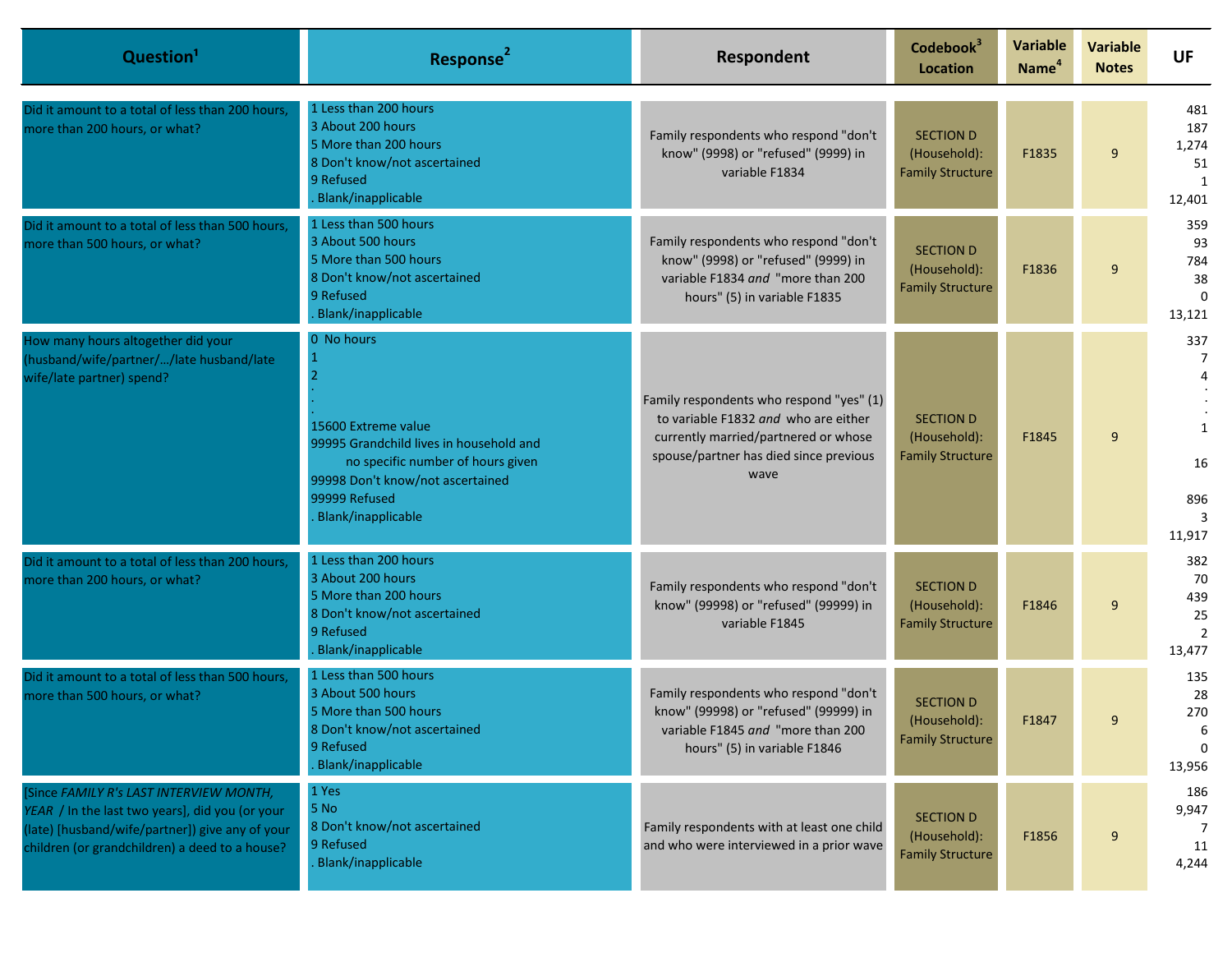| Question <sup>1</sup>                                                                                                                                                                                                                                                                                                                                                                                                                                                                                                                                                                                                      | Response <sup>2</sup>                                                                                                                                                                             | Respondent                                                                                                                                                     | Codebook <sup>3</sup><br><b>Location</b>                                           | Variable<br>Name <sup>4</sup> | <b>Variable</b><br><b>Notes</b> | UF                                                                            |
|----------------------------------------------------------------------------------------------------------------------------------------------------------------------------------------------------------------------------------------------------------------------------------------------------------------------------------------------------------------------------------------------------------------------------------------------------------------------------------------------------------------------------------------------------------------------------------------------------------------------------|---------------------------------------------------------------------------------------------------------------------------------------------------------------------------------------------------|----------------------------------------------------------------------------------------------------------------------------------------------------------------|------------------------------------------------------------------------------------|-------------------------------|---------------------------------|-------------------------------------------------------------------------------|
| Which child was that? [CHOOSE ALL THAT<br>APPLY (UP TO 3)] IF GRANDCHILD: Which of<br>your children is the parent of that grandchild?<br>(User note: Up to ten responses were allowed<br>for this question, the actual maximum number<br>of responses was three.)                                                                                                                                                                                                                                                                                                                                                          | 037 Deceased child<br>038 All my children<br>041 Other Person Number<br>042 Other Person Number<br>995 Other Person Number<br>998 Don't know/not ascertained<br>999 Refused<br>Blank/inapplicable | Family respondents who respond "yes" (1)<br>to variable F1856                                                                                                  | <b>SECTION D</b><br>(Household):<br><b>Family Structure</b>                        | F1857M1-<br>F1857M3           | 9                               | $\mathbf 0$<br>27<br>12<br>$\overline{2}$<br>$\Omega$<br>998<br>999<br>14,209 |
| Including help with education but not shared<br>housing or shared food (or any deed to a<br>house), [since FAMILY R'S LAST INTERVIEW<br>MONTH, YEAR / in the last two years] did you<br>(or your (late) [husband/wife/partner]) give<br>financial help totaling \$500 or more to any of<br>your children (or grandchildren)? (DEFINITION:<br>BY FINANCIAL HELP WE MEAN GIVING MONEY,<br>HELPING PAY BILLS, OR COVERING SPECIFIC<br>TYPES OF COSTS SUCH AS THOSE FOR MEDICAL<br>CARE OR INSURANCE, SCHOOLING, DOWN<br>PAYMENT FOR A HOME, RENT, ETC. THE<br>FINANCIAL HELP CAN BE CONSIDERED<br>SUPPORT, A GIFT OR A LOAN.) | 1 Yes<br>5 No<br>8 Don't know/not ascertained<br>9 Refused<br>Blank/inapplicable                                                                                                                  | Family respondents with at least one child                                                                                                                     | <b>SECTION D</b><br>(Household):<br><b>Family Structure</b>                        | F1863                         | 9                               | 4,542<br>8,222<br>32<br>37<br>1,562                                           |
| <b>TRANSFER-TO-CHILD LOOP</b><br><b>CONSTRUCTED - Counter child loop</b>                                                                                                                                                                                                                                                                                                                                                                                                                                                                                                                                                   | 1 First mentioned<br>2 Second mentioned<br>3 Third mentioned<br>4 Fourth mentioned<br>5 Fifth mentioned<br>6 Sixth mentioned<br>7 Seventh mentioned<br>Blank/inapplicable                         | Family respondents with at least one child<br>who respond "yes" (1) in variable F1863;<br>Separate record for each of the to-<br>child/to-grandchild transfers | <b>SECTION D</b><br>(Transfer-to-<br>Child-Level File):<br><b>Family Structure</b> | F1864                         | 13                              | 4,548<br>1,270<br>275<br>62<br>13<br>6<br>$\overline{2}$<br>$\Omega$          |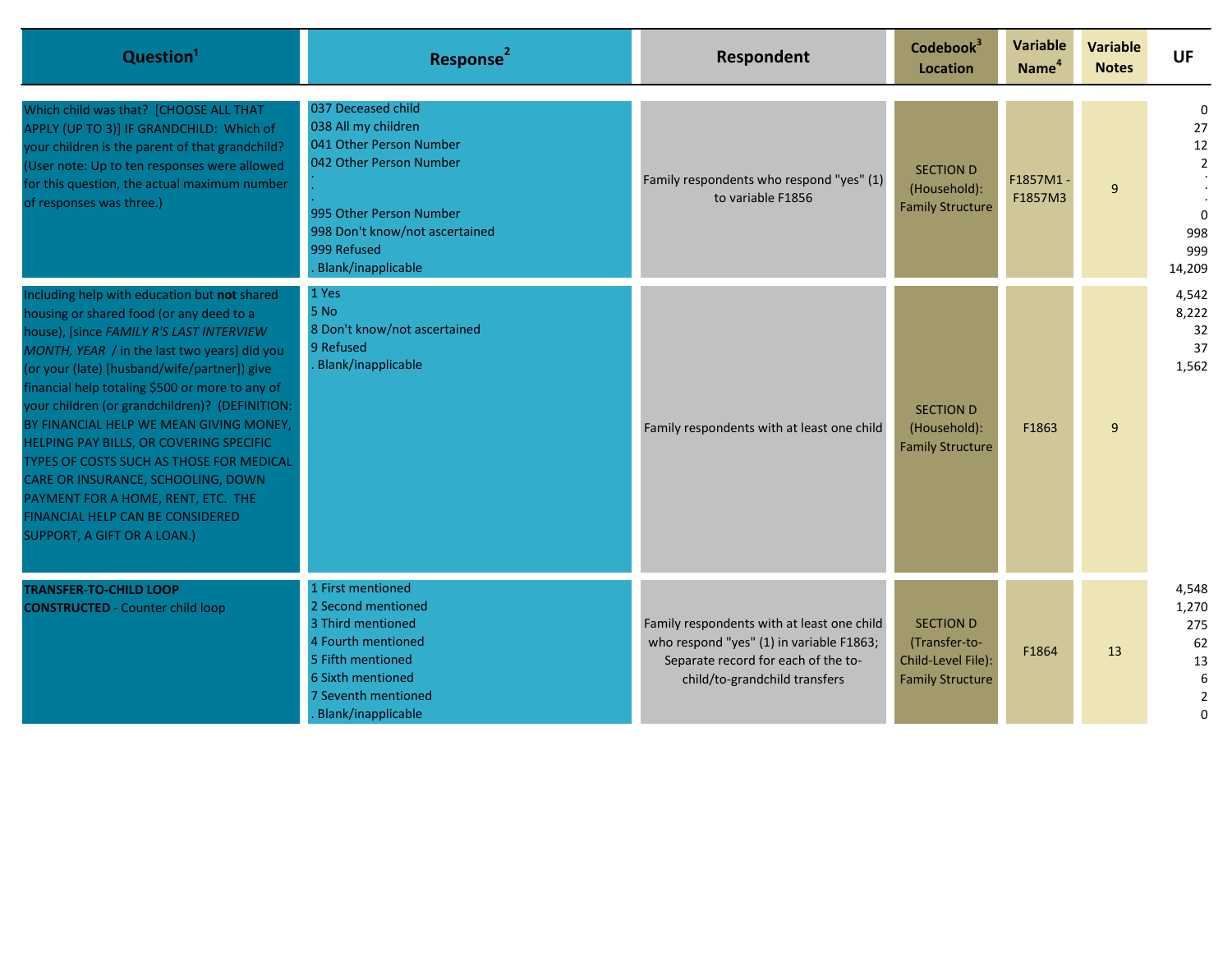| Question <sup>1</sup>                                                                                                                                                                                                                                                                                        | Response <sup>2</sup>                                                                                                                                                                                                                                                                                                                                                       | Respondent                                                                                                                                                                                                                           | Codebook <sup>3</sup><br>Location                                                  | Variable<br>Name <sup>4</sup> | <b>Variable</b><br><b>Notes</b> | <b>UF</b>                                                                    |
|--------------------------------------------------------------------------------------------------------------------------------------------------------------------------------------------------------------------------------------------------------------------------------------------------------------|-----------------------------------------------------------------------------------------------------------------------------------------------------------------------------------------------------------------------------------------------------------------------------------------------------------------------------------------------------------------------------|--------------------------------------------------------------------------------------------------------------------------------------------------------------------------------------------------------------------------------------|------------------------------------------------------------------------------------|-------------------------------|---------------------------------|------------------------------------------------------------------------------|
| <b>TRANSFER-TO-CHILD LOOP</b><br>To which child did you give the (next) largest<br>amount? IF GRANDCHILD: Which of your<br>children is the parent of that grandchild?<br>NOTE: THIS QUESTION IS REPEATED FOR NOT<br>MORE THAN THE NUMBER OF LIVING AND<br><b>DEAD CHILDREN FOR R AND</b><br>SPOUSE/PARTNER.) | 037 Deceased child<br>038 All children equally<br>039 All grandchildren equally<br>040 All children and grandchildren equally<br>041 Other Person Number<br>042 Other Person Number<br>995 Other Person Number<br>997. OTHER (SPECIFY); including an un-named<br>granddaughter, grandson, grandchild<br>998 Don't know/not ascertained<br>999 Refused<br>Blank/inapplicable | Family respondents with at least one child<br>who respond "yes" (1) in variable F1863;<br>Separate record for each of the to-<br>child/to-grandchild transfers                                                                       | <b>SECTION D</b><br>(Transfer-to-<br>Child-Level File):<br><b>Family Structure</b> | F1865                         | 13                              | 12<br>550<br>118<br>56<br>56<br>5<br>$\Omega$<br>220<br>49<br>17<br>$\Omega$ |
| <b>TRANSFER-TO-CHILD LOOP</b><br>Did you give about the same amount to more<br>than one child (or grandchild)?                                                                                                                                                                                               | 1 Yes<br>5 No<br>8 Don't know/not ascertained<br>9 Refused<br>Blank/inapplicable                                                                                                                                                                                                                                                                                            | Family respondents with at least one child<br>who respond "yes" (1) in variable F1863<br>and "don't know" in variable F1865;<br>Separate record for each of the to-<br>child/to-grandchild transfers                                 | <b>SECTION D</b><br>(Transfer-to-<br>Child-Level File):<br><b>Family Structure</b> | F1866                         | 13                              | 17<br>9<br>6,142                                                             |
| TRANSFER-TO-CHILD LOOP<br>Which children? IF GRANDCHILD: Which of<br>your children is the parent of those<br>grandchildren?                                                                                                                                                                                  | 038 All children equally<br>039 All grandchildren equally<br>040 All children and grandchildren equally<br>041 Other Person Number<br>042 Other Person Number<br>995 Other Person Number<br>998 Don't know/not ascertained<br>999 Refused<br>Blank/inapplicable                                                                                                             | Family respondents with at least one child<br>who respond "yes" (1) in variable F1863<br>and "don't know" in variable F1865 and<br>"yes" in variable F1866; Separate record<br>for each of the to-child/to-grandchild<br>transfers   | <b>SECTION D</b><br>(Transfer-to-<br>Child-Level File):<br><b>Family Structure</b> | F1867                         | 13                              | $\Omega$<br>$\Omega$<br>U<br>6,166                                           |
| TRANSFER-TO-CHILD LOOP<br>About how much did that amount to for [your<br>deceased child / each child / each grandchild /<br>each child and grandchild) / CHILD NAME<br>(RELATIONSHIP TO R) ] (or family) [since<br>FAMILY R'S LAST INTERVIEW MONTH, YEAR / in<br>the last two years]?                        | 0 (Actual value)<br>9999996 (actual value, verified with respondent)<br>9999998 Don't know/refused<br>9999999 Refused<br>Blank/inapplicable                                                                                                                                                                                                                                 | Family respondents with at least one child<br>who respond "yes" (1) in variable F1863<br>and do not indicate giving equally to all<br>children/grandchildren; Separate record<br>for each of the to-child/to-grandchild<br>transfers | <b>SECTION D</b><br>(Transfer-to-<br>Child-Level File):<br><b>Family Structure</b> | F1868                         | 13                              | 2<br>0<br>$\Omega$<br>1,327<br>116<br>281                                    |
| <b>TRANSFER-TO-CHILD LOOP</b><br>Did it amount to less than \$5,000, more than<br>\$5,000, or what?                                                                                                                                                                                                          | 1 Less than \$5,000<br>3 About \$5,000<br>5 More than \$5,000<br>8 Don't know/not ascertained<br>9 Refused<br>Blank/inapplicable                                                                                                                                                                                                                                            | Family respondents with at least one child<br>who respond "don't know" (9999998) or<br>"refused" (9999999) in variable F1868;<br>Separate record for each of the to-<br>child/to-grandchild transfers                                | <b>SECTION D</b><br>(Transfer-to-<br>Child-Level File):<br><b>Family Structure</b> | F1869                         | 13                              | 831<br>100<br>375<br>83<br>66<br>4,721                                       |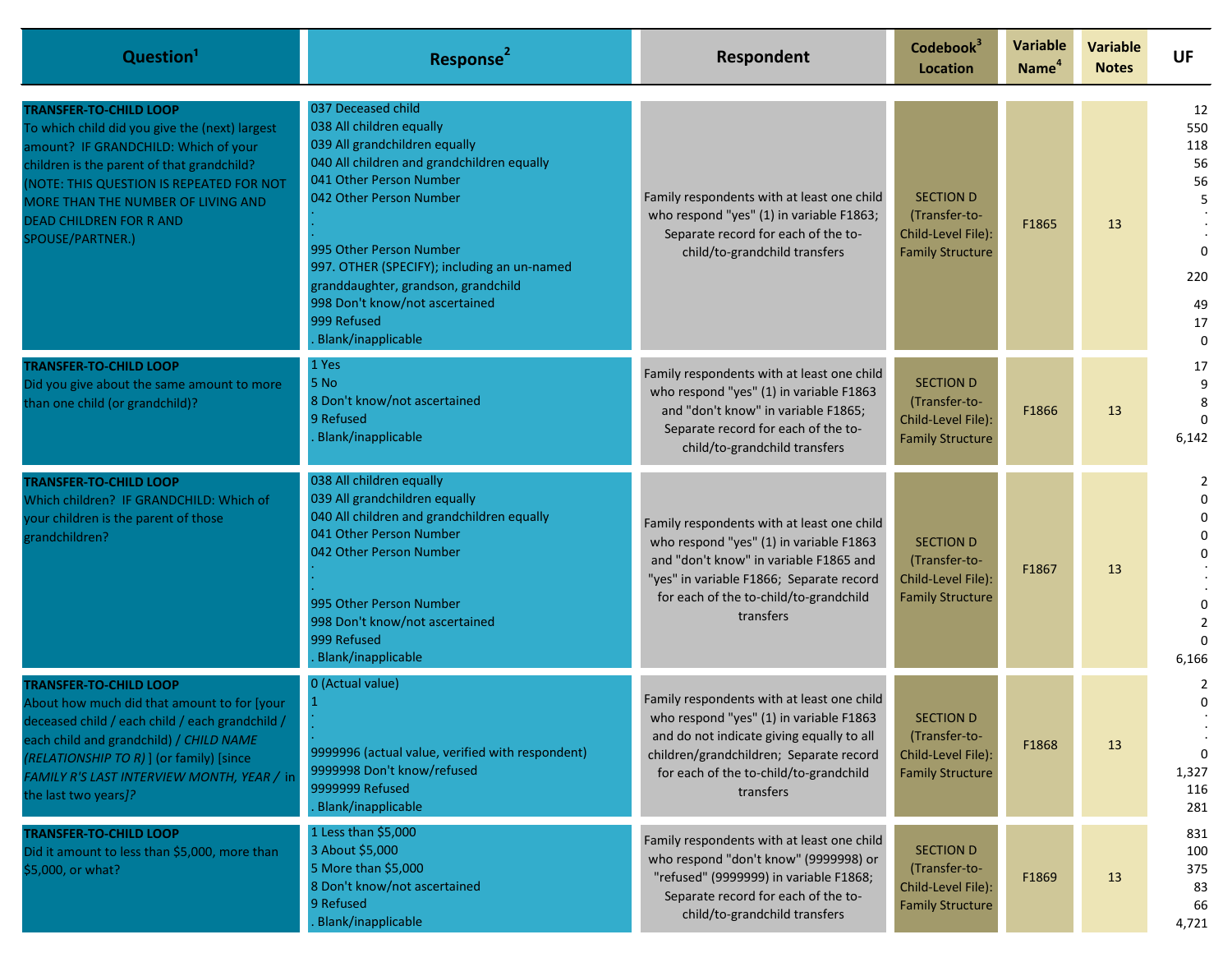| Question <sup>1</sup>                                                                                     | Response <sup>2</sup>                                                                                                                                                                                                                                                                                                    | Respondent                                                                                                                                                                                                                                         | Codebook <sup>3</sup><br><b>Location</b>                                           | <b>Variable</b><br>Name <sup>4</sup> | <b>Variable</b><br><b>Notes</b> | <b>UF</b>                                                                                                                  |
|-----------------------------------------------------------------------------------------------------------|--------------------------------------------------------------------------------------------------------------------------------------------------------------------------------------------------------------------------------------------------------------------------------------------------------------------------|----------------------------------------------------------------------------------------------------------------------------------------------------------------------------------------------------------------------------------------------------|------------------------------------------------------------------------------------|--------------------------------------|---------------------------------|----------------------------------------------------------------------------------------------------------------------------|
| <b>TRANSFER-TO-CHILD LOOP</b><br>Did it amount to less than \$20,000, more than<br>\$20,000, or what?     | 1 Less than \$20,000<br>3 About \$20,000<br>5 More than \$20,000<br>8 Don't know/not ascertained<br>9 Refused<br>Blank/inapplicable                                                                                                                                                                                      | Family respondents with at least one child<br>who respond "more than \$5,000" (5) in<br>variable F1969; Separate record for each<br>of the to-child/to-grandchild transfers                                                                        | <b>SECTION D</b><br>(Transfer-to-<br>Child-Level File):<br><b>Family Structure</b> | F1870                                | 13                              | 268<br>24<br>64<br>10<br>9<br>5,801                                                                                        |
| <b>TRANSFER-TO-CHILD LOOP</b><br>Did it amount to less than \$1,000, more than<br>\$1,000, or what?       | 1 Less than \$1,000<br>3 About \$1,000<br>5 More than \$1,000<br>8 Don't know/not ascertained<br>9 Refused<br>Blank/inapplicable                                                                                                                                                                                         | Family respondents with at least one child<br>who respond "less than \$5,000" (5) in<br>variable F1969; Separate record for each<br>of the to-child/to-grandchild transfers                                                                        | <b>SECTION D</b><br>(Transfer-to-<br>Child-Level File):<br><b>Family Structure</b> | F1871                                | 13                              | 193<br>132<br>484<br>17<br>5<br>5,345                                                                                      |
| <b>TRANSFER-TO-CHILD LOOP</b><br><b>CONSTRUCTED - Who did respondent give less</b><br>than \$500 to?      | 0 More than \$500<br>037 Deceased child<br>038 All children equally<br>039 All grandchildren equally<br>040 All children and grandchildren equally<br>041 Other Person Number<br>042 Other Person Number<br>995 Other Person Number<br>998 Don't know/not ascertained<br>999 Refused<br>Blank/inapplicable               | Family respondents with at least one child<br>who respond "yes" (1) in variable F1863<br>and "don't know" in variable F1865 and<br>"no" or "don't know" in variable F1866;<br>Separate record for each of the to-<br>child/to-grandchild transfers | <b>SECTION D</b><br>(Transfer-to-<br>Child-Level File):<br><b>Family Structure</b> | F1872                                | 13                              | 5,837<br>1<br>8<br>$\overline{7}$<br>$\overline{2}$<br>$\mathbf{1}$<br>$\Omega$<br>$\Omega$<br>$\Omega$<br>$\Omega$<br>281 |
| <b>TRANSFER-TO-CHILD LOOP</b><br><b>CONSTRUCTED - Who did respondent give not</b><br>more than \$1000 to? | 0 More than \$1000<br>037 Deceased child<br>038 All children equally<br>039 All grandchildren equally<br>040 All children and grandchildren equally<br>041 Other Person Number<br>042 Other Person Number<br>995 Other Person Number<br>997 Other<br>998 Don't know/not ascertained<br>999 Refused<br>Blank/inapplicable | Family respondents with at least one child<br>who respond "yes" (1) in variable F1863<br>and "don't know" in variable F1865 and<br>"no" or "don't know" in variable F1866;<br>Separate record for each of the to-<br>child/to-grandchild transfers | <b>SECTION D</b><br>(Transfer-to-<br>Child-Level File):<br><b>Family Structure</b> | F1878                                | 13                              | 5,299<br>1<br>46<br>10<br>$\overline{7}$<br>$\mathsf{q}$<br>$\mathbf{1}$<br>$\Omega$<br>$\Omega$<br>280                    |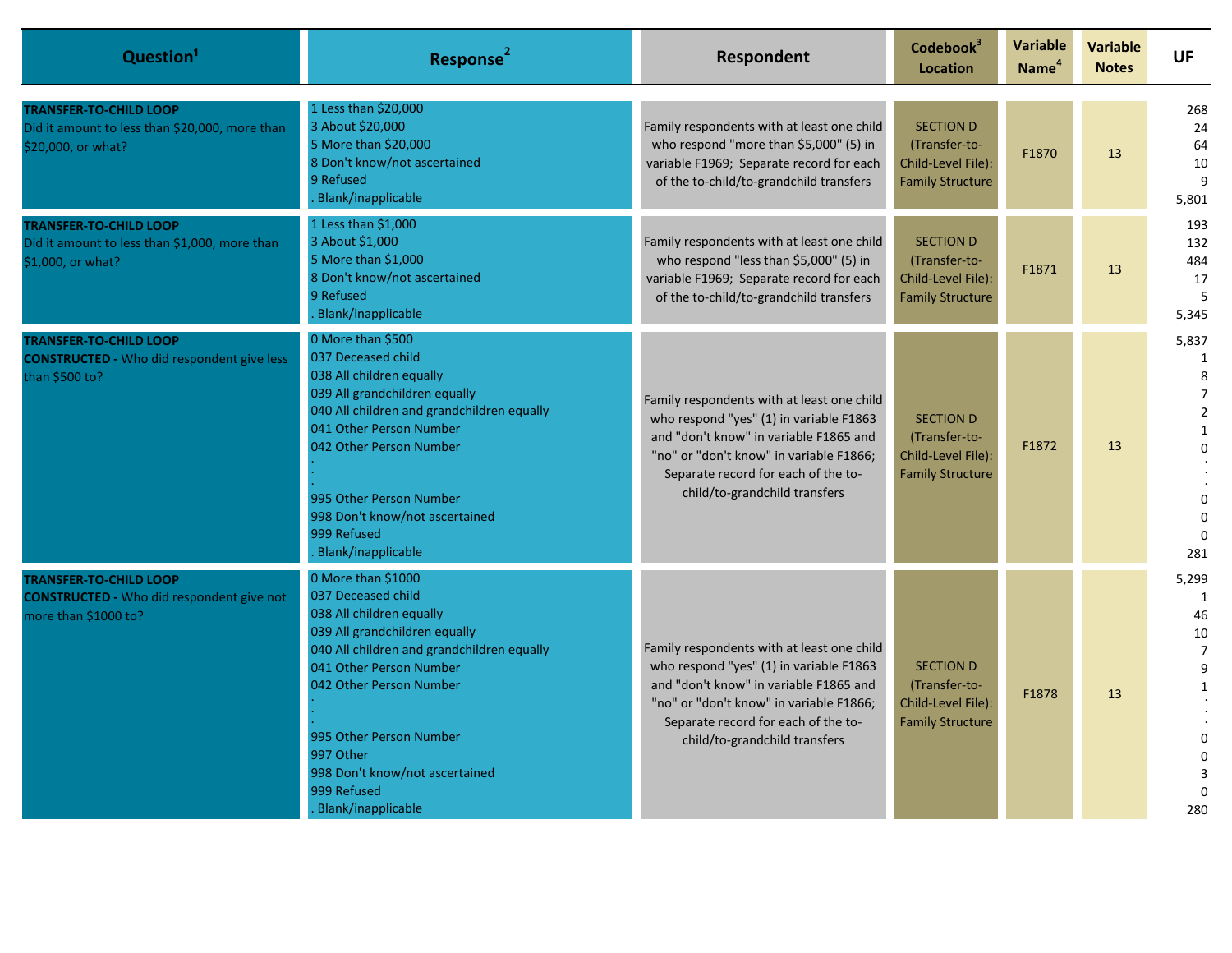| Question <sup>1</sup>                                                                                                                                                                                                                                                                                                                                                                                                                                                                                                                          | Response <sup>2</sup>                                                                                                                                     | Respondent                                                                                                                                                                                                                                                                                                                            | Codebook <sup>3</sup><br><b>Location</b>                                             | <b>Variable</b><br>Name <sup>4</sup> | <b>Variable</b><br><b>Notes</b> | <b>UF</b>                                                         |
|------------------------------------------------------------------------------------------------------------------------------------------------------------------------------------------------------------------------------------------------------------------------------------------------------------------------------------------------------------------------------------------------------------------------------------------------------------------------------------------------------------------------------------------------|-----------------------------------------------------------------------------------------------------------------------------------------------------------|---------------------------------------------------------------------------------------------------------------------------------------------------------------------------------------------------------------------------------------------------------------------------------------------------------------------------------------|--------------------------------------------------------------------------------------|--------------------------------------|---------------------------------|-------------------------------------------------------------------|
| <b>FRANSFER-TO-CHILD LOOP</b><br>since FAMILY R'S LAST INTERVIEW MONTH,<br>YEAR / in the last two years] did you (or your<br>(late) [husband/wife/partner]) give financial<br>help totaling \$500 or more to any other child<br>(or grandchild)? (DEFINITION: BY FINANCIAL<br>HELP WE MEAN GIVING MONEY, HELPING PAY<br>BILLS, OR COVERING SPECIFIC TYPES OF COSTS<br>SUCH AS THOSE FOR MEDICAL CARE OR<br>INSURANCE, SCHOOLING, DOWN PAYMENT<br>FOR A HOME, RENT, ETC. THE FINANCIAL HELP<br>CAN BE CONSIDERED SUPPORT, A GIFT OR A<br>LOAN.) | 1 Yes<br>5 No<br>8 Don't know/not ascertained<br>9 Refused<br>Blank/inapplicable                                                                          | Family respondents with at least one child<br>who respond "yes" (1) in variable F1863<br>and who do not report giving to all<br>children/grandchildren equally and who<br>enter the transfer-to-child loop (this<br>question signifies continuation in loop);<br>Separate record for each of the to-<br>child/to-grandchild transfers | <b>SECTION D</b><br>(Transfer-to-<br>Child-Level File):<br><b>Family Structure</b>   | F1879                                | 13                              | 1,628<br>2,590<br>14<br>6<br>1,938                                |
| Since FAMILY R's LAST INTERVIEW MONTH,<br>YEAR / In the last two years] did you (or your<br>(late) [husband/wife/partner]) receive financial<br>help totaling \$500 or more from any of your<br>children (or grandchildren)? (DEFINITION: BY<br>FINANCIAL HELP WE MEAN GIVING MONEY,<br>HELPING PAY BILLS, OR COVERING SPECIFIC<br>TYPES OF COSTS SUCH AS THOSE FOR MEDICAL<br>CARE OR INSURANCE, SCHOOLING, DOWN<br>PAYMENT FOR A HOME, RENT, ETC. THE<br>FINANCIAL HELP CAN BE CONSIDERED<br>SUPPORT, A GIFT OR A LOAN.)                     | 1 Yes<br>5 No<br>8 Don't know/not ascertained<br>9 Refused<br>Blank/inapplicable                                                                          | Family respondents with at least one child                                                                                                                                                                                                                                                                                            | <b>SECTION D</b><br>(Household):<br><b>Family Structure</b>                          | F1891                                | 9                               | 672<br>12,130<br>10<br>21<br>1,562                                |
| <b>TRANSFER-FROM-CHILD LOOP</b><br><b>CONSTRUCTED - Counter child loop</b>                                                                                                                                                                                                                                                                                                                                                                                                                                                                     | 1 First mentioned<br>2 Second mentioned<br>3 Third mentioned<br>4 Fourth mentioned<br>5 Fifth mentioned<br><b>6 Sixth mentioned</b><br>Blank/inapplicable | Family respondents with at least one child<br>who respond "yes" (1) in variable F1891;<br>Separate record for each of the from-<br>child/from-grandchild transfers                                                                                                                                                                    | <b>SECTION D</b><br>(Transfer-from-<br>Child-Level File):<br><b>Family Structure</b> | F1892                                | 14                              | 675<br>94<br>19<br>6<br>$\overline{2}$<br>$\mathbf 1$<br>$\Omega$ |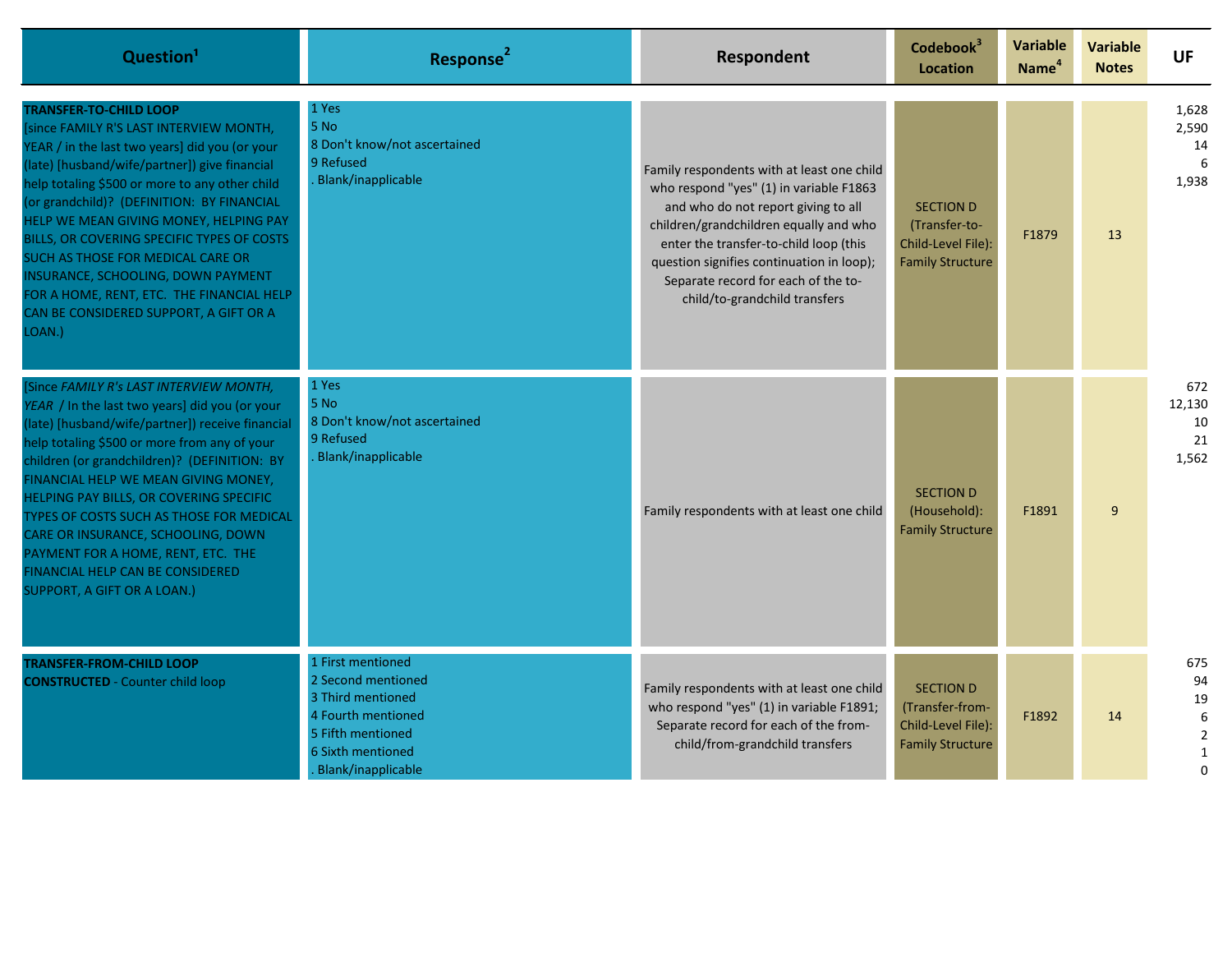| Question <sup>1</sup>                                                                                                                                                                                                                                                                                                                                                                                                                                                        | Response <sup>2</sup>                                                                                                                                                                                                                                                                                               | Respondent                                                                                                                                                                                                                                | Codebook <sup>3</sup><br><b>Location</b>                                             | <b>Variable</b><br>Name <sup>4</sup> | <b>Variable</b><br><b>Notes</b> | <b>UF</b>                                                                 |
|------------------------------------------------------------------------------------------------------------------------------------------------------------------------------------------------------------------------------------------------------------------------------------------------------------------------------------------------------------------------------------------------------------------------------------------------------------------------------|---------------------------------------------------------------------------------------------------------------------------------------------------------------------------------------------------------------------------------------------------------------------------------------------------------------------|-------------------------------------------------------------------------------------------------------------------------------------------------------------------------------------------------------------------------------------------|--------------------------------------------------------------------------------------|--------------------------------------|---------------------------------|---------------------------------------------------------------------------|
| <b>TRANSFER-FROM-CHILD LOOP</b><br>Which child gave you the (next) largest<br>amount? IF GRANDCHILD: Which of your<br>children is the parent of that grandchild?<br>NOTE: THIS QUESTION IS REPEATED FOR NOT<br>MORE THAN THE NUMBER OF LIVING AND<br><b>DEAD CHILDREN FOR R AND</b><br>SPOUSE/PARTNER.)                                                                                                                                                                      | 037 Deceased child<br>038 All children equally<br>039 All grandchildren equally<br>040 All children and grandchildren equally<br>041 Other Person Number<br>042 Other Person Number<br>995 Other Person Number<br>997 Other (specify)<br>998 Don't know/not ascertained<br>999 Refused<br><b>Blank/inapplicable</b> | Family respondents with at least one child<br>who respond "yes" (1) in variable F1891;<br>Separate record for each of the from-<br>child/from-grandchild transfers                                                                        | <b>SECTION D</b><br>(Transfer-from-<br>Child-Level File):<br><b>Family Structure</b> | F1893                                | 14                              | $\Omega$<br>59<br>$\Omega$<br>35<br>$\Omega$<br>15<br>10<br>1<br>$\Omega$ |
| <b>TRANSFER-FROM-CHILD LOOP</b><br>Did more than one child give you about the<br>same amount?                                                                                                                                                                                                                                                                                                                                                                                | 1 Yes<br>5 No<br>8 Don't know/not ascertained<br>9 Refused<br><b>Blank/inapplicable</b>                                                                                                                                                                                                                             | Family respondents with at least one child<br>who respond "yes" (1) in variable F1891<br>and "don't know" in variable F1893;<br>Separate record for each of the from-<br>child/from-grandchild transfers                                  | <b>SECTION D</b><br>(Transfer-from-<br>Child-Level File):<br><b>Family Structure</b> | F1894                                | 14                              | $\overline{2}$<br>$\overline{2}$<br>788                                   |
| <b>TRANSFER-FROM-CHILD LOOP</b><br>Which children? IF GRANDCHILD: Which of<br>your children is the parent of those<br>grandchildren?                                                                                                                                                                                                                                                                                                                                         | 038 All children equally<br>039 All grandchildren equally<br>040 All children and grandchildren equally<br>041 Other Person Number<br>042 Other Person Number<br>995 Other Person Number<br>997. OTHER (SPECIFY)<br>998 Don't know/not ascertained<br>999 Refused<br><b>Blank/inapplicable</b>                      | Family respondents with at least one child<br>who respond "yes" (1) in variable F1891<br>and "don't know" in variable F1893 and<br>"yes" in variable F1894; Separate record<br>for each of the from-child/from-<br>grandchild transfers   | <b>SECTION D</b><br>(Transfer-from-<br>Child-Level File):<br><b>Family Structure</b> | F1895                                | 14                              | 0<br>0<br>794                                                             |
| <b>TRANSFER-FROM-CHILD LOOP</b><br>About how much did that amount to from [your<br>deceased child / each child / each grandchild /<br>each child and grandchild) / CHILD NAME<br>(RELATIONSHIP TO R) ] (or family) [since<br>FAMILY R'S LAST INTERVIEW MONTH, YEAR / in<br>the last two years]? (User note: this question<br>was jumped based on [Q1895:D65b] is "don't<br>know" or "refused" before version 3. See<br>F454A and F6697A for product version<br>information.) | 0 (Actual value)<br>9999996 (actual value, verified with respondent)<br>9999998 Don't know/refused<br>9999999 Refused<br>Blank/inapplicable                                                                                                                                                                         | Family respondents with at least one child<br>who respond "yes" (1) in variable F1891<br>and do not indicate giving equally to all<br>children/grandchildren; Separate record<br>for each of the from-child/from-<br>grandchild transfers | <b>SECTION D</b><br>(Transfer-from-<br>Child-Level File):<br><b>Family Structure</b> | F1896                                | 14                              | $\mathbf{0}$<br>260<br>13<br>24                                           |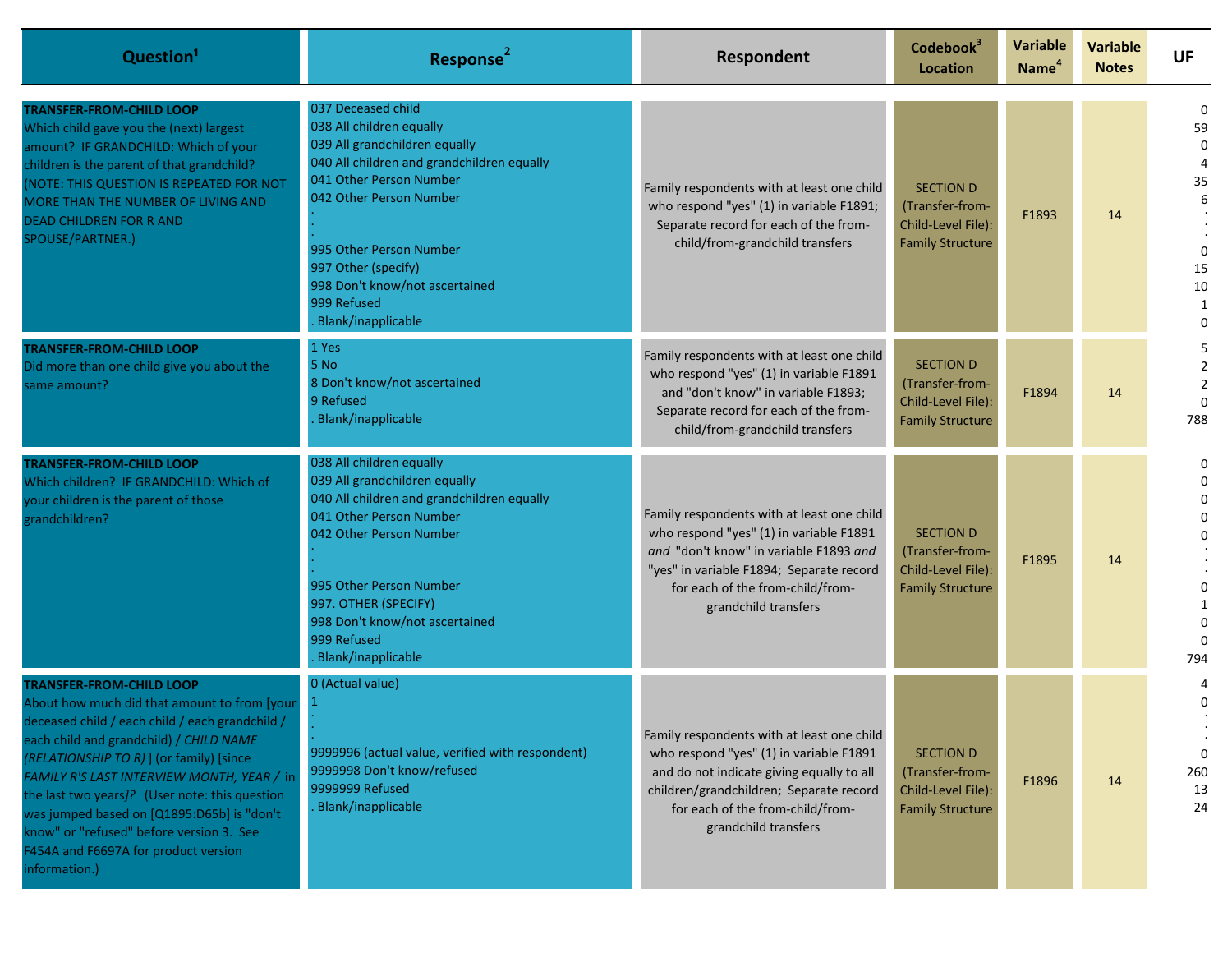| Question <sup>1</sup>                                                                                                                                                                                                                                                                                                                                                                                                                                                                  | Response <sup>2</sup>                                                                                                            | <b>Respondent</b>                                                                                                                                                                                                                                                          | Codebook <sup>3</sup><br><b>Location</b>                                             | Variable<br>Name <sup>4</sup> | <b>Variable</b><br><b>Notes</b> | <b>UF</b>                               |
|----------------------------------------------------------------------------------------------------------------------------------------------------------------------------------------------------------------------------------------------------------------------------------------------------------------------------------------------------------------------------------------------------------------------------------------------------------------------------------------|----------------------------------------------------------------------------------------------------------------------------------|----------------------------------------------------------------------------------------------------------------------------------------------------------------------------------------------------------------------------------------------------------------------------|--------------------------------------------------------------------------------------|-------------------------------|---------------------------------|-----------------------------------------|
| TRANSFER-FROM-CHILD LOOP<br>Did it amount to less than \$2,000, more than<br>\$2,000, or what? (User note: this question was<br>jumped based on [Q1895:D65b] is "don't know<br>or "refused" before version 3. See F454A and<br>F6697A for product version information.)                                                                                                                                                                                                                | 1 Less than \$2,000<br>3 About \$2,000<br>5 More than \$2,000<br>8 Don't know/not ascertained<br>9 Refused<br>Blank/inapplicable | Family respondents with at least one child<br>who respond "don't know" (9999998) or<br>"refused" (9999999) in variable F1896;<br>Separate record for each of the from-<br>child/from-grandchild transfers                                                                  | <b>SECTION D</b><br>(Transfer-from-<br>Child-Level File):<br><b>Family Structure</b> | F1897                         | 14                              | 132<br>29<br>97<br>15<br>5<br>519       |
| <b>TRANSFER-FROM-CHILD LOOP</b><br>Did it amount to less than \$5,000, more than<br>\$5,000, or what? (User note: this question was<br>jumped based on [Q1895:D65b] is "don't know<br>or "refused" before version 3. See F454A and<br>F6697A for product version information.)                                                                                                                                                                                                         | 1 Less than \$5,000<br>3 About \$5,000<br>5 More than \$5,000<br>8 Don't know/not ascertained<br>9 Refused<br>Blank/inapplicable | Family respondents with at least one child<br>who respond "more than \$2,000" (5) in<br>variable F1897; Separate record for each<br>of the from-child/from-grandchild<br>transfers                                                                                         | <b>SECTION D</b><br>(Transfer-from-<br>Child-Level File):<br><b>Family Structure</b> | F1898                         | 14                              | 44<br>11<br>39<br>3<br>$\Omega$<br>700  |
| <b>TRANSFER-FROM-CHILD LOOP</b><br>Did it amount to less than \$1,000, more than<br>\$1,000, or what? (User note: this question was<br>jumped based on [Q1895:D65b] is "don't know'<br>or "refused" before version 3. See F454A and<br>F6697A for product version information.)                                                                                                                                                                                                        | 1 Less than \$1,000<br>3 About \$1,000<br>5 More than \$1,000<br>8 Don't know/not ascertained<br>9 Refused<br>Blank/inapplicable | Family respondents with at least one child<br>who respond "less than \$2,000" (5) in<br>variable F1897; Separate record for each<br>of the from-child/from-grandchild<br>transfers                                                                                         | <b>SECTION D</b><br>(Transfer-from-<br>Child-Level File):<br><b>Family Structure</b> | F1899                         | 14                              | 63<br>28<br>35<br>$\overline{2}$<br>665 |
| <b>TRANSFER-FROM-CHILD LOOP</b><br><b>CONSTRUCTED</b> - Who gave respondent less<br>than \$500 (User Note: D63D. WHO LESS THAN<br>500, when the value of (Less than 500 and<br>greater than 0 and NOT "don't know" and NOT<br>'refused") matches the value of Q1896, is<br>assigned the value of Q1892.) (User note: This<br>question was jumped based on [Q1895:D62b] IS<br>"don't know" or "refused") before version 3.<br>See F454A and F6697A for product version<br>information.) | 0 More than \$500<br>97 Other<br>98 Don't know/not ascertained<br>99 Refused<br>Blank/inapplicable                               | Family respondents with at least one child<br>who respond "yes" (1) in variable F1891<br>and do not indicate giving equally to all<br>children/grandchildren and who respond<br>"yes" in F1894; Separate record for each<br>of the from-child/from-grandchild<br>transfers | <b>SECTION D</b><br>(Transfer-from-<br>Child-Level File):<br><b>Family Structure</b> | F1900                         | 14                              | 737<br>0<br>60                          |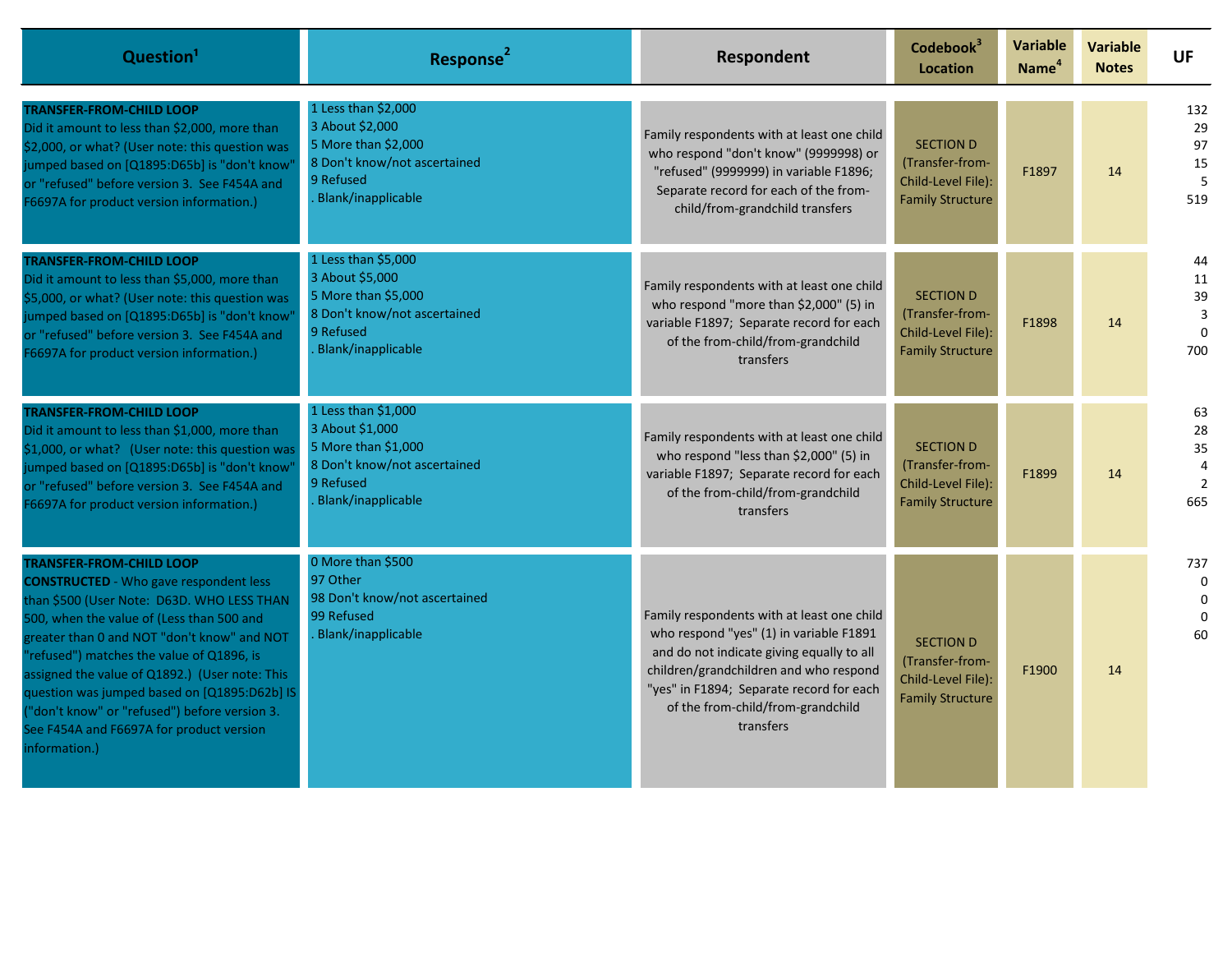| Question <sup>1</sup>                                                                                                                                                                                                                                                                                                                                                                                                                                                                                                                      | Response <sup>2</sup>                                                                                                                                              | Respondent                                                                                                                                                                                                                                                                                                                                    | Codebook <sup>3</sup><br>Location                                                    | <b>Variable</b><br>Name <sup>4</sup> | <b>Variable</b><br><b>Notes</b> | <b>UF</b>                                       |
|--------------------------------------------------------------------------------------------------------------------------------------------------------------------------------------------------------------------------------------------------------------------------------------------------------------------------------------------------------------------------------------------------------------------------------------------------------------------------------------------------------------------------------------------|--------------------------------------------------------------------------------------------------------------------------------------------------------------------|-----------------------------------------------------------------------------------------------------------------------------------------------------------------------------------------------------------------------------------------------------------------------------------------------------------------------------------------------|--------------------------------------------------------------------------------------|--------------------------------------|---------------------------------|-------------------------------------------------|
| <b>TRANSFER-FROM-CHILD LOOP</b><br>Do you think of it as income you can count on in<br>the future? (User note: this question was<br>jumped based on [Q1895:D65b] is "don't know'<br>or "refused" before version 3. See F454A and<br>F6697A for product version information.)                                                                                                                                                                                                                                                               | 1 Yes<br>5 No<br>8 Don't know/not ascertained<br>9 Refused<br>Blank/inapplicable                                                                                   | Family respondents with at least one child<br>who respond "yes" (1) in variable F1891<br>and who received a transfer of \$500 or<br>more and who did not receive the<br>transfer from a deceased child; Separate<br>record for each of the from-child/from-<br>grandchild transfers                                                           | <b>SECTION D</b><br>(Transfer-from-<br>Child-Level File):<br><b>Family Structure</b> | F1901                                | 14                              | 222<br>495<br>17<br>$\overline{0}$<br>63        |
| <b>TRANSFER-FROM-CHILD LOOP</b><br>Since FAMILY R's LAST IW MONTH, YEAR / In<br>the last two years] did you (or your (late)<br>husband/wife/partner]) receive financial help<br>totaling \$500 or more from any other child (or<br>grandchild)? (DEFINITION: BY FINANCIAL HELP<br>WE MEAN GIVING MONEY, HELPING PAY BILLS,<br>OR COVERING SPECIFIC TYPES OF COSTS SUCH<br>AS THOSE FOR MEDICAL CARE OR INSURANCE,<br>SCHOOLING, DOWN PAYMENT FOR A HOME,<br>RENT, ETC. THE FINANCIAL HELP CAN BE<br>CONSIDERED SUPPORT, A GIFT OR A LOAN.) | 1 Yes<br>5 No<br>8 Don't know/not ascertained<br>9 Refused<br>Blank/inapplicable                                                                                   | Family respondents with at least one child<br>who respond "yes" (1) in variable F1891<br>and who did not report receiving from all<br>children/grandchildren equally and enter<br>the transfer-from-child loop (this question<br>signifies continuation in loop); Separate<br>record for each of the from-child/from-<br>grandchild transfers | <b>SECTION D</b><br>(Transfer-from-<br>Child-Level File):<br><b>Family Structure</b> | F1902                                | 14                              | 123<br>463<br>$\overline{2}$<br>$\Omega$<br>209 |
| Is your mother still living?                                                                                                                                                                                                                                                                                                                                                                                                                                                                                                               | 1 Yes<br>5 No<br>8 Don't know/not ascertained<br>9 Refused<br>Blank/inapplicable                                                                                   | Family respondents interviewed for the<br>first time or reinterviewed respondents<br>who had a living mother at the time of<br>their previous interview                                                                                                                                                                                       | <b>SECTION D</b><br>(Household):<br><b>Family Structure</b>                          | F1906                                | 9                               | 3,010<br>2,827<br>11<br>3<br>8,544              |
| About how old is she?                                                                                                                                                                                                                                                                                                                                                                                                                                                                                                                      | 18 Actual age (verified with respondent)<br>19<br>120 Actual age (verified with respondent)<br>998 Don't know/not ascertained<br>999 Refused<br>Blank/inapplicable | Family respondents who did not report a<br>living mother at their last interview (new<br>interview) and who respond "yes" (1) to<br>variable F1906                                                                                                                                                                                            | <b>SECTION D</b><br>(Household):<br><b>Family Structure</b>                          | F1907                                | 9                               | 5<br>13,448                                     |
| About how old was she when she died?                                                                                                                                                                                                                                                                                                                                                                                                                                                                                                       | 12 Actual age (verified with respondent)<br>13<br>120 Actual age (verified with respondent)<br>998 Don't know/not ascertained<br>999 Refused<br>Blank/inapplicable | Family respondents interviewed for the<br>first time or who reported a living mother<br>at the previous interview and respond<br>"no" (5) to variable F1906                                                                                                                                                                                   | <b>SECTION D</b><br>(Household):<br><b>Family Structure</b>                          | F1911                                | 9                               | 0<br>58<br>1<br>11,568                          |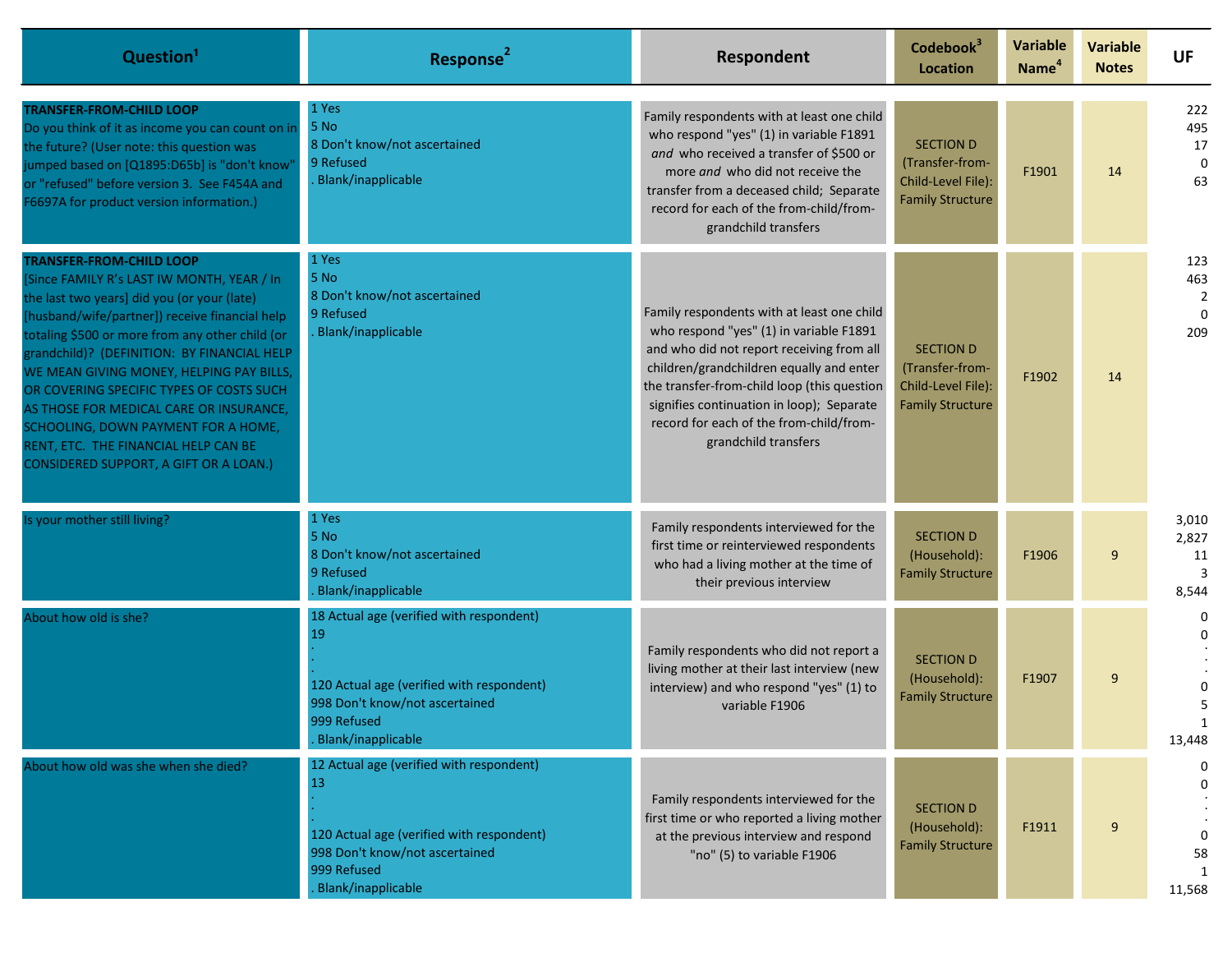| Question <sup>1</sup>                         | Response <sup>2</sup>                                                                                                                                              | Respondent                                                                                                                                                  | Codebook <sup>3</sup><br>Location                           | <b>Variable</b><br>Name <sup>4</sup> | <b>Variable</b><br><b>Notes</b> | <b>UF</b>                                                    |                                                           |
|-----------------------------------------------|--------------------------------------------------------------------------------------------------------------------------------------------------------------------|-------------------------------------------------------------------------------------------------------------------------------------------------------------|-------------------------------------------------------------|--------------------------------------|---------------------------------|--------------------------------------------------------------|-----------------------------------------------------------|
| In what month and year did she die?<br>MONTH: | 1 January<br>2 February<br>12 December<br>98 Don't know/not ascertained<br>99 Refused<br>Blank/inapplicable                                                        | Family respondents interviewed for the<br>first time or who reported a living mother<br>at the previous interview and respond<br>"no" (5) to variable F1906 |                                                             | <b>SECTION D</b><br>(Household):     | F1912                           | 9                                                            | 324<br>224<br>234<br>272<br>$6 \overline{6}$<br>11,568    |
| YEAR:                                         | 1980 Actual value (verified with respondent)<br>1981<br>1999<br>9998 Don't know/not ascertained<br>9999 Refused<br>Blank/inapplicable                              |                                                                                                                                                             |                                                             | <b>Family Structure</b>              | F1913                           | 9                                                            | $\mathbf 0$<br>$\Omega$<br>$\Omega$<br>233<br>3<br>14,395 |
| Is your father still living?                  | 1 Yes<br>5 <sub>No</sub><br>8 Don't know/not ascertained<br>9 Refused<br>Blank/inapplicable                                                                        | Family respondents interviewed for the<br>first time or reinterviewed respondents<br>who had a living father at the time of their<br>previous interview     | <b>SECTION D</b><br>(Household):<br><b>Family Structure</b> | F1916                                | 9                               | 1,224<br>3,317<br>40<br>3<br>9,811                           |                                                           |
| About how old is he?                          | 20 Actual age (verified with respondent)<br>21<br>120 Actual age (verified with respondent)<br>998 Don't know/not ascertained<br>999 Refused<br>Blank/inapplicable | Family respondents who did not report a<br>living father at their last interview (new<br>interview) and who respond "yes" (1) to<br>variable F1916          | <b>SECTION D</b><br>(Household):<br><b>Family Structure</b> | F1917                                | 9                               | $\Omega$<br>$\Omega$<br>5<br>$\Omega$<br>13,901              |                                                           |
| About how old was he when he died?            | 18 Actual age (verified with respondent)<br>19<br>120 Actual age (verified with respondent)<br>998 Don't know/not ascertained<br>999 Refused<br>Blank/inapplicable | Family respondents interviewed for the<br>first time or who reported a living father<br>at the previous interview and respond<br>"no" (5) to variable F1916 | <b>SECTION D</b><br>(Household):<br><b>Family Structure</b> | F1921                                | 9                               | 0<br>$\Omega$<br>$\Omega$<br>210<br>$\overline{2}$<br>11,078 |                                                           |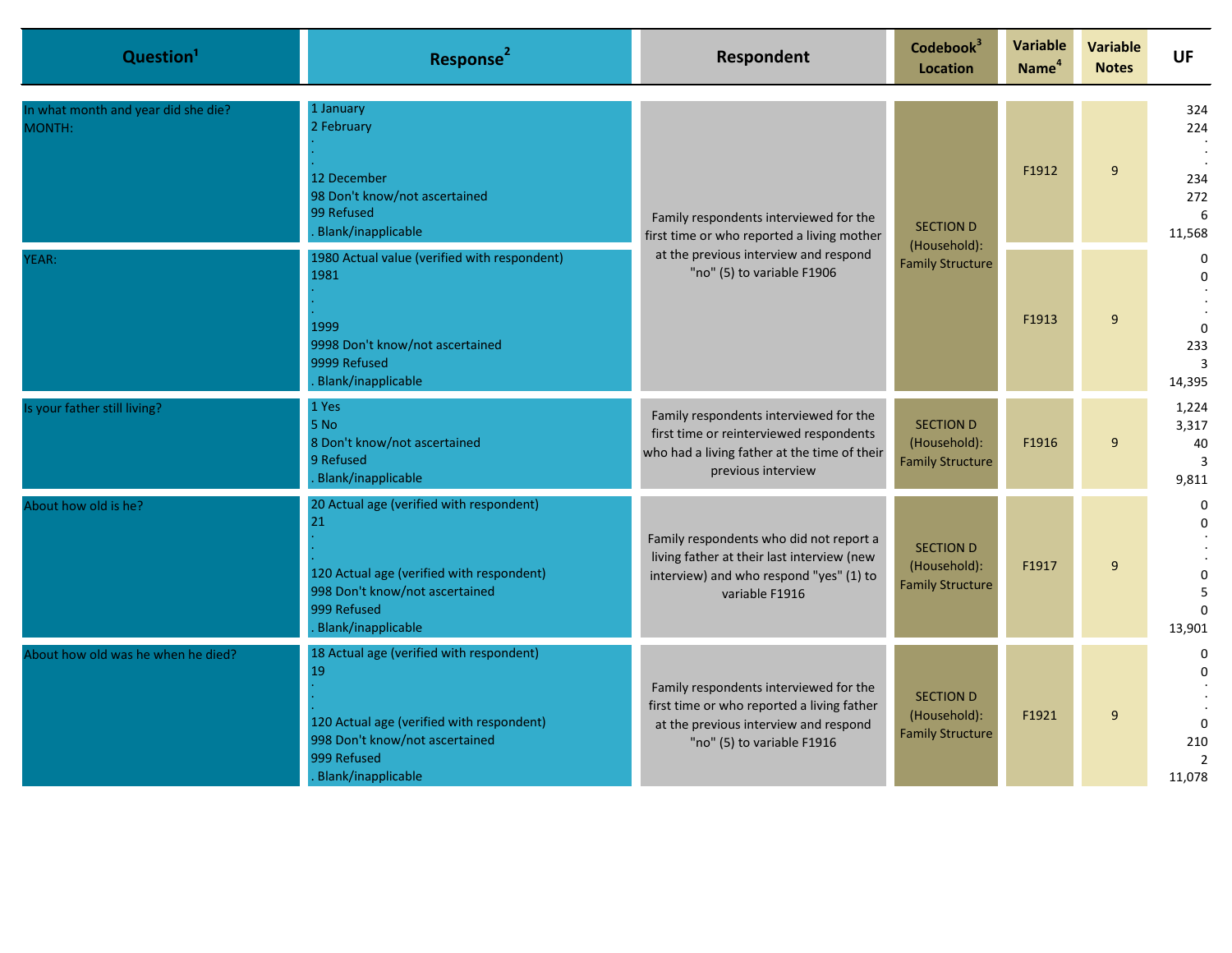| Question <sup>1</sup>                                                                                                         | Response <sup>2</sup>                                                                                                                                                                                                                                                            | Respondent                                                                                                                                                  | Codebook <sup>3</sup><br><b>Location</b>                    | Variable<br>Name <sup>4</sup>           | <b>Variable</b><br><b>Notes</b> | <b>UF</b>                                                                         |                                           |  |  |  |  |                  |       |   |                                         |
|-------------------------------------------------------------------------------------------------------------------------------|----------------------------------------------------------------------------------------------------------------------------------------------------------------------------------------------------------------------------------------------------------------------------------|-------------------------------------------------------------------------------------------------------------------------------------------------------------|-------------------------------------------------------------|-----------------------------------------|---------------------------------|-----------------------------------------------------------------------------------|-------------------------------------------|--|--|--|--|------------------|-------|---|-----------------------------------------|
| In what month and year did he die?<br>MONTH:                                                                                  | 1 January<br>2 February<br>12 December<br>98 Don't know/not ascertained<br>99 Refused<br>Blank/inapplicable                                                                                                                                                                      | Family respondents interviewed for the<br>first time or who reported a living father<br>at the previous interview and respond<br>"no" (5) to variable F1916 |                                                             |                                         |                                 |                                                                                   |                                           |  |  |  |  | <b>SECTION D</b> | F1922 | 9 | 368<br>210<br>218<br>563<br>5<br>11,079 |
| YEAR:                                                                                                                         | 1900<br>1901<br>1998<br>9998 Don't know/not ascertained<br>9999 Refused<br>Blank/inapplicable                                                                                                                                                                                    |                                                                                                                                                             |                                                             | (Household):<br><b>Family Structure</b> | F1923                           | 9                                                                                 | 1<br>$\Omega$<br>63<br>447<br>5<br>11,079 |  |  |  |  |                  |       |   |                                         |
| Are your parents still married to each other?                                                                                 | 1 Yes<br>$5$ No<br>8 Don't know/not ascertained<br>9 Refused<br>Blank/inapplicable                                                                                                                                                                                               | Family respondents with both parents<br>currently living, who have not previously<br>indicated that their parents are not<br>married to each other          | <b>SECTION D</b><br>(Household):<br><b>Family Structure</b> | F1927                                   | 9                               | 586<br>144<br>$\mathbf 0$<br>$\Omega$<br>13,665                                   |                                           |  |  |  |  |                  |       |   |                                         |
| With whom do they live - with you, by<br>themselves, with another child, with other<br>relatives, in a nursing home, or what? | 1 With respondent<br>2 By themselves<br>3 With another child<br>4 With other relatives<br>5 In a nursing home<br>6 In a retirement center<br>7 With caregiver, companion, or roommate<br>97 Other (specify)<br>98 Don't know/not ascertained<br>99 Refused<br>Blank/inapplicable | Family respondents with both parents<br>currently living together, and who<br>respond "yes" (1) in variable F1927                                           | <b>SECTION D</b><br>(Household):<br><b>Family Structure</b> | F1933                                   | 9                               | 11<br>480<br>35<br>8<br>6<br>12<br>$\mathbf{1}$<br>$\Omega$<br>$\Omega$<br>13,842 |                                           |  |  |  |  |                  |       |   |                                         |
| Did they move in with you, or did you move in<br>with them?                                                                   | 1 Parents moved in with R<br>2 R moved in with parents<br>5 Parents have always lived with R<br>6 Both parents and R moved to be together<br>7 Other (specify)<br>8 Don't know/not ascertained<br>9 Refused<br>Blank/inapplicable                                                | Family respondents who indicate that<br>their parents live with them (1) in variable<br>F1933                                                               | <b>SECTION D</b><br>(Household):<br><b>Family Structure</b> | F1935                                   | 9                               | 1<br>$\overline{7}$<br>$\mathbf{1}$<br>$\Omega$<br>$\Omega$<br>$\Omega$<br>14,386 |                                           |  |  |  |  |                  |       |   |                                         |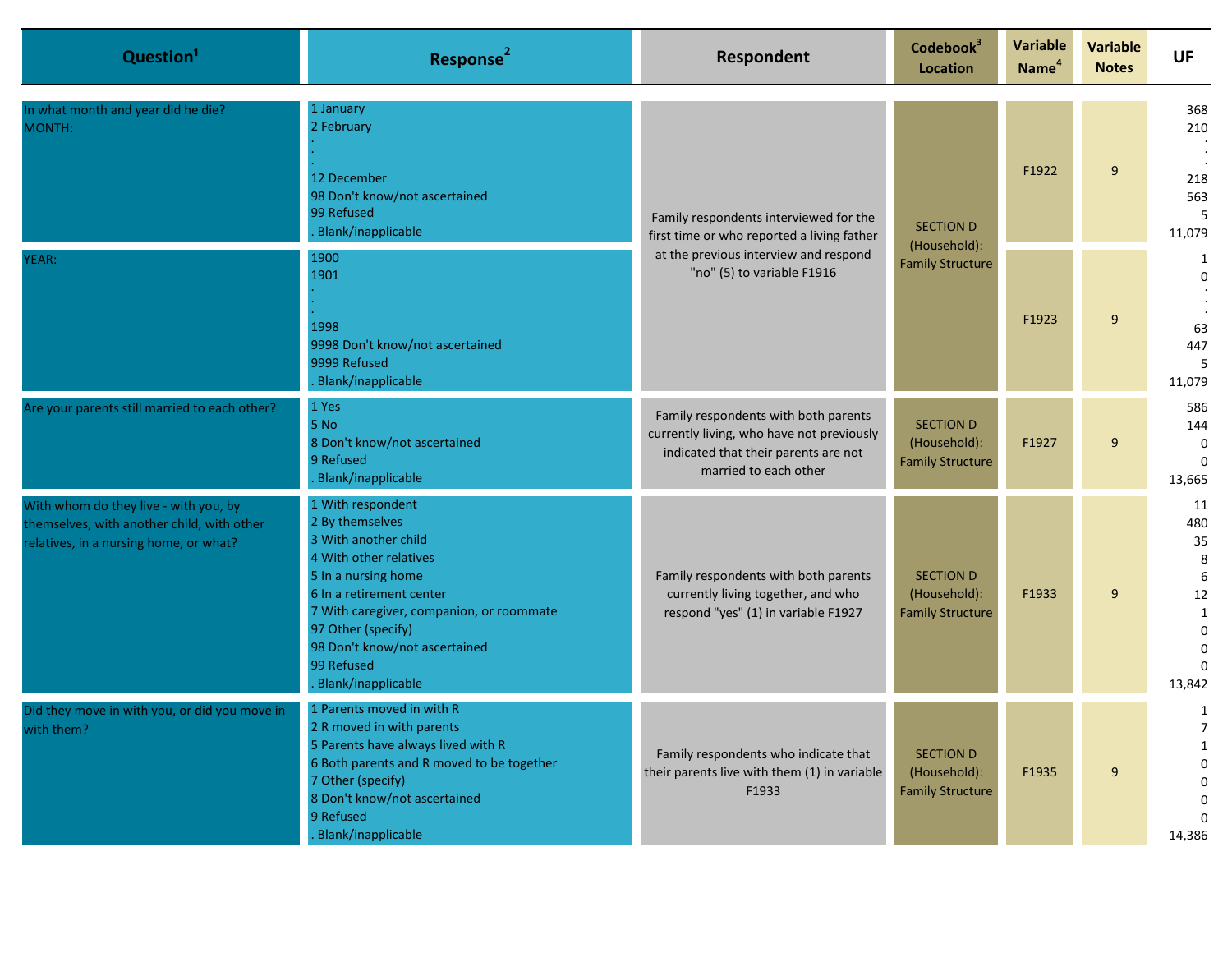| Question <sup>1</sup>                                                                                                     | Response <sup>2</sup>                                                                                             | Respondent                                                                                                                                     | Codebook <sup>3</sup><br>Location                           | Variable<br>Name <sup>4</sup> | <b>Variable</b><br><b>Notes</b> | <b>UF</b>                                    |
|---------------------------------------------------------------------------------------------------------------------------|-------------------------------------------------------------------------------------------------------------------|------------------------------------------------------------------------------------------------------------------------------------------------|-------------------------------------------------------------|-------------------------------|---------------------------------|----------------------------------------------|
| In what month and year did the move take<br>place?<br>MONTH:                                                              | 1 January<br>2 February<br>12 December<br>98 Don't know/not ascertained<br>99 Refused<br>Blank/inapplicable       | Family respondents who respond that<br>either they and/or their parents moved in<br>variable F1935                                             | <b>SECTION D</b>                                            | F1936                         | 9                               | $\Omega$<br>$\Omega$<br>$\Omega$<br>14,387   |
| YEAR:                                                                                                                     | 1988<br>1989<br>1998<br>9998 Don't know/not ascertained<br>9999 Refused<br>Blank/inapplicable                     |                                                                                                                                                | (Household):<br><b>Family Structure</b>                     | F1937                         | 9                               | 1<br>$\Omega$<br>$\Omega$<br>14,387          |
| Would you say the move was made mainly to<br>help your parents out, to help you out, or<br>because it was helpful to all? | 1 Help parents<br>2 Help R<br>3 Helpful to all<br>8 Don't know/not ascertained<br>9 Refused<br>Blank/inapplicable | Family respondents who respond that<br>either they and/or their parents moved in<br>variable F1935                                             | <b>SECTION D</b><br>(Household):<br><b>Family Structure</b> | F1938                         | 9                               | $\Omega$<br>14,387                           |
| Do your parents live within 10 miles of you?                                                                              | 1 Yes<br>5 No<br>8 Don't know/not ascertained<br>9 Refused<br>Blank/inapplicable                                  | Family respondents who respond "yes" (1)<br>in variable F1927, whose parents are<br>living together, and who do not live with<br>their parents | <b>SECTION D</b><br>(Household):<br><b>Family Structure</b> | F1939                         | 9                               | 201<br>343<br>$\Omega$<br>$\Omega$<br>13,851 |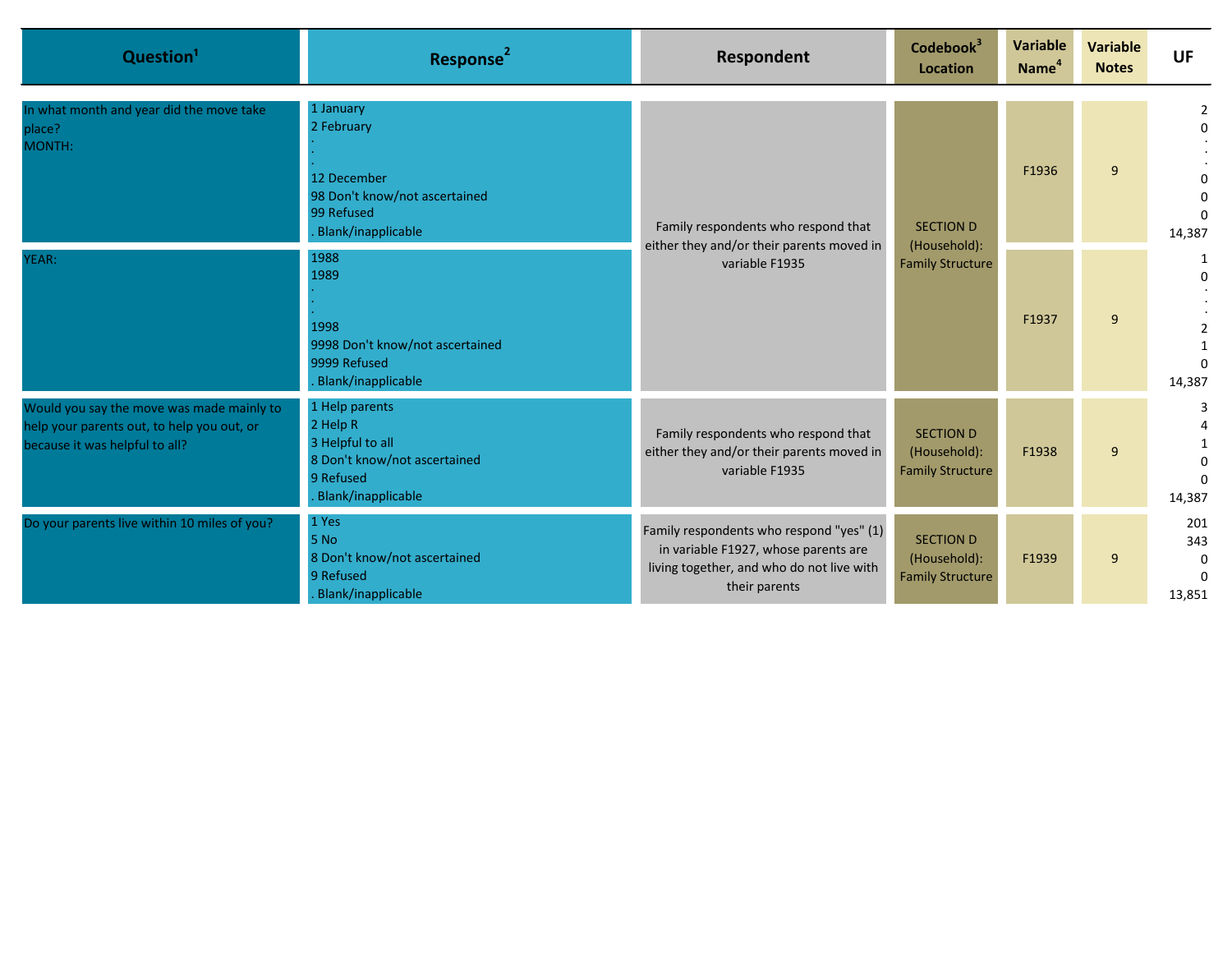| Question <sup>1</sup>                                                                                                                                                                                                                                                                                                                                         | Response <sup>2</sup>                                                                                                                                                                                                                                                                                  | Respondent                                                                                                              | Codebook <sup>3</sup><br><b>Location</b>                    | Variable<br>Name <sup>4</sup> | <b>Variable</b><br><b>Notes</b> | <b>UF</b>                                                                         |  |  |       |   |                                            |
|---------------------------------------------------------------------------------------------------------------------------------------------------------------------------------------------------------------------------------------------------------------------------------------------------------------------------------------------------------------|--------------------------------------------------------------------------------------------------------------------------------------------------------------------------------------------------------------------------------------------------------------------------------------------------------|-------------------------------------------------------------------------------------------------------------------------|-------------------------------------------------------------|-------------------------------|---------------------------------|-----------------------------------------------------------------------------------|--|--|-------|---|--------------------------------------------|
| How often do you have contact - either in<br>person or by phone or mail - with them? [IF R<br>ANSWERS "ALMOST NEVER" OR "NEVER,"<br>ENTER "0" AT NUMBER OF TIMES AND SELECT<br>"ALMOST NEVER" AT PER] (User note: A valid<br>answer for this question may not have been<br>obtained from some respondents due to a<br>programming error.)<br>Number of times: | $\Omega$<br>$\mathbf{1}$<br>995 Actual value (verified with respondent)<br>998 Don't know/not ascertained<br>999 Refused<br><b>Blank/inapplicable</b>                                                                                                                                                  | Family respondents who respond "yes" (1)<br>in variable F1927 and who do not live with<br>their parents                 | <b>SECTION D</b><br>(Household):<br><b>Family Structure</b> |                               |                                 |                                                                                   |  |  | F1941 | 9 | 3<br>357<br>$\Omega$<br>$\Omega$<br>13,857 |
| Per [frequency of contact per]:                                                                                                                                                                                                                                                                                                                               | 1 Day<br>2 Week<br>3 Every two weeks<br>4 Month<br>5 Year<br>6 Almost never<br>98 Don't know/not ascertained<br>99 Refused<br>Blank/inapplicable                                                                                                                                                       |                                                                                                                         |                                                             | F1942                         | 9                               | 151<br>288<br>35<br>54<br>11<br>5<br>$\Omega$<br>13,851                           |  |  |       |   |                                            |
| With whom does your mother live - with you,<br>by herself or with her husband only, with<br>another child, with other relatives, in a nursing<br>home, or what?                                                                                                                                                                                               | 1 With respondent<br>2 By herself or with her husband only<br>3 With another child<br>4 With other relatives<br>5 In a nursing home<br>6 In a retirement center<br>7 With caregiver, companion, or roommate<br>97 Other (specify)<br>98 Don't know/not ascertained<br>99 Refused<br>Blank/inapplicable | Family respondents who have a mother<br>currently living but who is not currently<br>married to the respondent's father | <b>SECTION D</b><br>(Household):<br><b>Family Structure</b> | F1946                         | 9                               | 198<br>1,375<br>380<br>126<br>261<br>85<br>19<br>6<br>6<br>$\mathbf{1}$<br>11,938 |  |  |       |   |                                            |
| Did she move in with you, or did you move in<br>with her?                                                                                                                                                                                                                                                                                                     | 1 Mother moved in with R<br>2 R moved in with mother<br>5 Mother has always lived with R<br>6 Both mother and R moved to be together<br>7 Other (specify)<br>8 Don't know/not ascertained<br>9 Refused<br>Blank/inapplicable                                                                           | Family respondents who indicate that<br>their mother lives with them (1) in<br>variable F1946                           | <b>SECTION D</b><br>(Household):<br><b>Family Structure</b> | F1948                         | 9                               | 105<br>41<br>16<br>12<br>$\mathbf 0$<br>$\Omega$<br>14,221                        |  |  |       |   |                                            |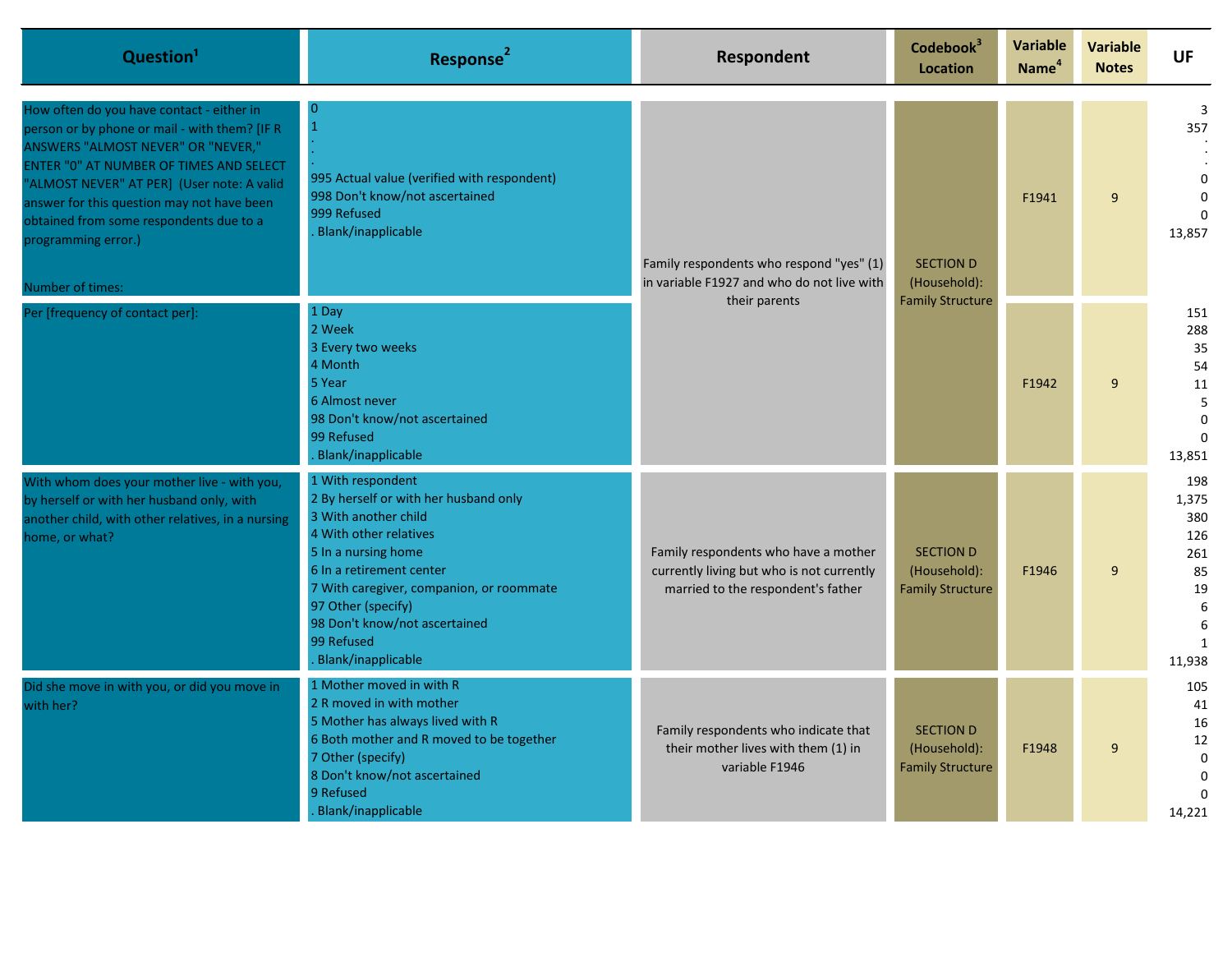| Question <sup>1</sup>                                                                                                    | Response <sup>2</sup>                                                                                            | Respondent                                                                                                                       | Codebook <sup>3</sup><br><b>Location</b>                    | Variable<br>Name <sup>4</sup> | <b>Variable</b><br><b>Notes</b> | <b>UF</b>                                       |
|--------------------------------------------------------------------------------------------------------------------------|------------------------------------------------------------------------------------------------------------------|----------------------------------------------------------------------------------------------------------------------------------|-------------------------------------------------------------|-------------------------------|---------------------------------|-------------------------------------------------|
| In what month and year did the move take<br>place?<br>MONTH:                                                             | 1 January<br>2 February<br>12 December<br>98 Don't know/not ascertained<br>99 Refused<br>Blank/inapplicable      | Family respondents who respond that<br>either they and/or their mother moved in<br>variable F1948                                | <b>SECTION D</b>                                            | F1949                         | 9                               | 23<br>10<br>$\overline{7}$<br>11<br>3<br>14,237 |
| YEAR:                                                                                                                    | 1950<br>1951<br>1998<br>9998 Don't know/not ascertained<br>9999 Refused<br>Blank/inapplicable                    |                                                                                                                                  | (Household):<br><b>Family Structure</b>                     | F1950                         | 9                               | 1<br>$\Omega$<br>21<br>1<br>1<br>14,237         |
| Would you say the move was made mainly to<br>help your mother out, to help you out, or<br>because it was helpful to all? | 1 Help mother<br>2 Help R<br>3 Helpful to all<br>8 Don't know/not ascertained<br>9 Refused<br>Blank/inapplicable | Family respondents who respond that<br>either they and/or their mother moved in<br>variable F1948                                | <b>SECTION D</b><br>(Household):<br><b>Family Structure</b> | F1951                         | 9                               | 95<br>59<br>$\Omega$<br>$\Omega$<br>14,237      |
| Does your mother live within 10 miles of you?                                                                            | 1 Yes<br>5 No<br>8 Don't know/not ascertained<br>9 Refused<br>Blank/inapplicable                                 | Family respondents who have a living<br>mother (not currently married to the<br>respondent's father) not coresiding with<br>them | <b>SECTION D</b><br>(Household):<br><b>Family Structure</b> | F1952                         | 9                               | 924<br>1,339<br>12,129                          |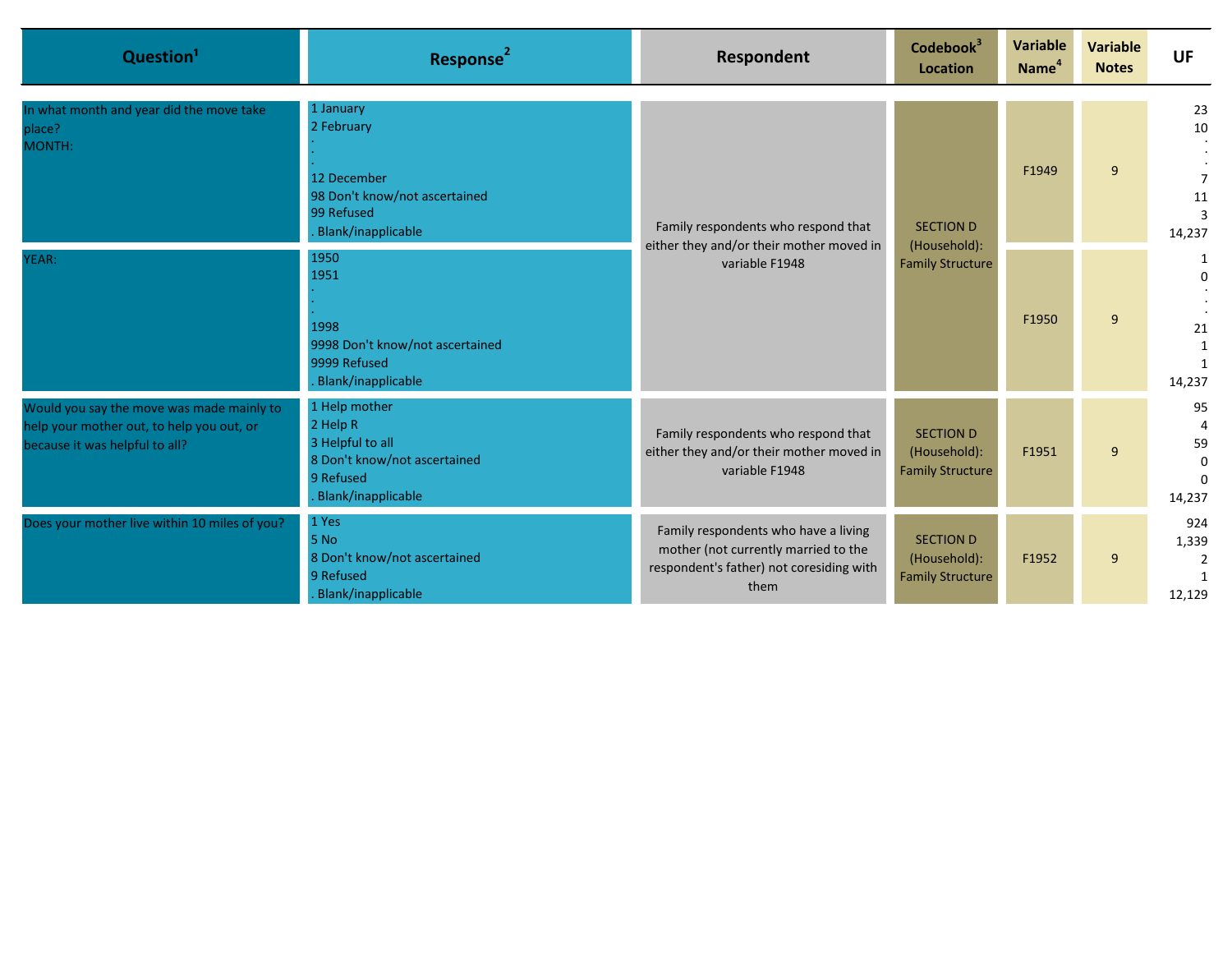| Question <sup>1</sup>                                                                                                                                                                                                                                                                                                                                                                                                                                   | Response <sup>2</sup>                                                                                                                                                                                                                                                                               | Respondent                                                                                                                       | Codebook <sup>3</sup><br>Location                           | Variable<br>Name <sup>4</sup>                               | <b>Variable</b><br><b>Notes</b> | <b>UF</b>                                                                |                       |
|---------------------------------------------------------------------------------------------------------------------------------------------------------------------------------------------------------------------------------------------------------------------------------------------------------------------------------------------------------------------------------------------------------------------------------------------------------|-----------------------------------------------------------------------------------------------------------------------------------------------------------------------------------------------------------------------------------------------------------------------------------------------------|----------------------------------------------------------------------------------------------------------------------------------|-------------------------------------------------------------|-------------------------------------------------------------|---------------------------------|--------------------------------------------------------------------------|-----------------------|
| How often do you (or your husband/or your<br>wife/or your partner/) have contact -- either<br>in person or by phone or mail -- with your<br>(mother and her husband / mother)? [IF R<br>ANSWERS "ALMOST NEVER" OR "NEVER,"<br>ENTER "0" AT NUMBER OF TIMES AND SELECT<br>"ALMOST NEVER" AT PER] (User note: A valid<br>answer for this question may not have been<br>obtained from some respondents due to a<br>programming error.)<br>Number of times: | $\overline{0}$<br>$\overline{1}$<br>995 Actual value (verified with respondent)<br>998 Don't know/not ascertained<br>999 Refused<br>Blank/inapplicable                                                                                                                                              | Family respondents who have a living<br>mother (not currently married to the<br>respondent's father) not coresiding with<br>them |                                                             | <b>SECTION D</b><br>(Household):<br><b>Family Structure</b> | F1954                           | 9                                                                        | 43<br>1,429<br>12,158 |
| Per [frequency of contact per]:                                                                                                                                                                                                                                                                                                                                                                                                                         | 1 Day<br>2 Week<br>3 Every two weeks<br>4 Month<br>5 Year<br>6 Almost never<br>97 Other (specify)<br>98 Don't know/not ascertained<br>99 Refused<br>Blank/inapplicable                                                                                                                              |                                                                                                                                  |                                                             |                                                             |                                 | F1955                                                                    | 9                     |
| With whom does your father live - with you, by<br>himself or with his wife only, with another child<br>with other relatives, in a nursing home, or<br>what?                                                                                                                                                                                                                                                                                             | 1 With respondent<br>2 By himself or with his wife only<br>3 With another child<br>4 With other relatives<br>5 In a nursing home<br>6 In a retirement center<br>7 With caregiver, companion, or roommate<br>97 Other (specify)<br>98 Don't know/not ascertained<br>99 Refused<br>Blank/inapplicable | Family respondents who have a father<br>currently living but who is not currently<br>married to the respondent's mother          | <b>SECTION D</b><br>(Household):<br><b>Family Structure</b> | F1959                                                       | 9                               | 25<br>472<br>64<br>21<br>53<br>13<br>$\overline{2}$<br>3<br>18<br>13,724 |                       |
| Did he move in with you, or did you move in<br>with him?                                                                                                                                                                                                                                                                                                                                                                                                | 1 Father moved in with R<br>2 R moved in with father<br>5 Father has always lived with R<br>6 Both father and R moved to be together<br>7 Other (specify)<br>8 Don't know/not ascertained<br>9 Refused<br>Blank/inapplicable                                                                        | Family respondents who indicate that<br>their father lives with them (1) in variable<br>F1959                                    | <b>SECTION D</b><br>(Household):<br><b>Family Structure</b> | F1961                                                       | 9                               | 12<br>6<br>1<br>$\overline{2}$<br>0<br>0<br>14,395                       |                       |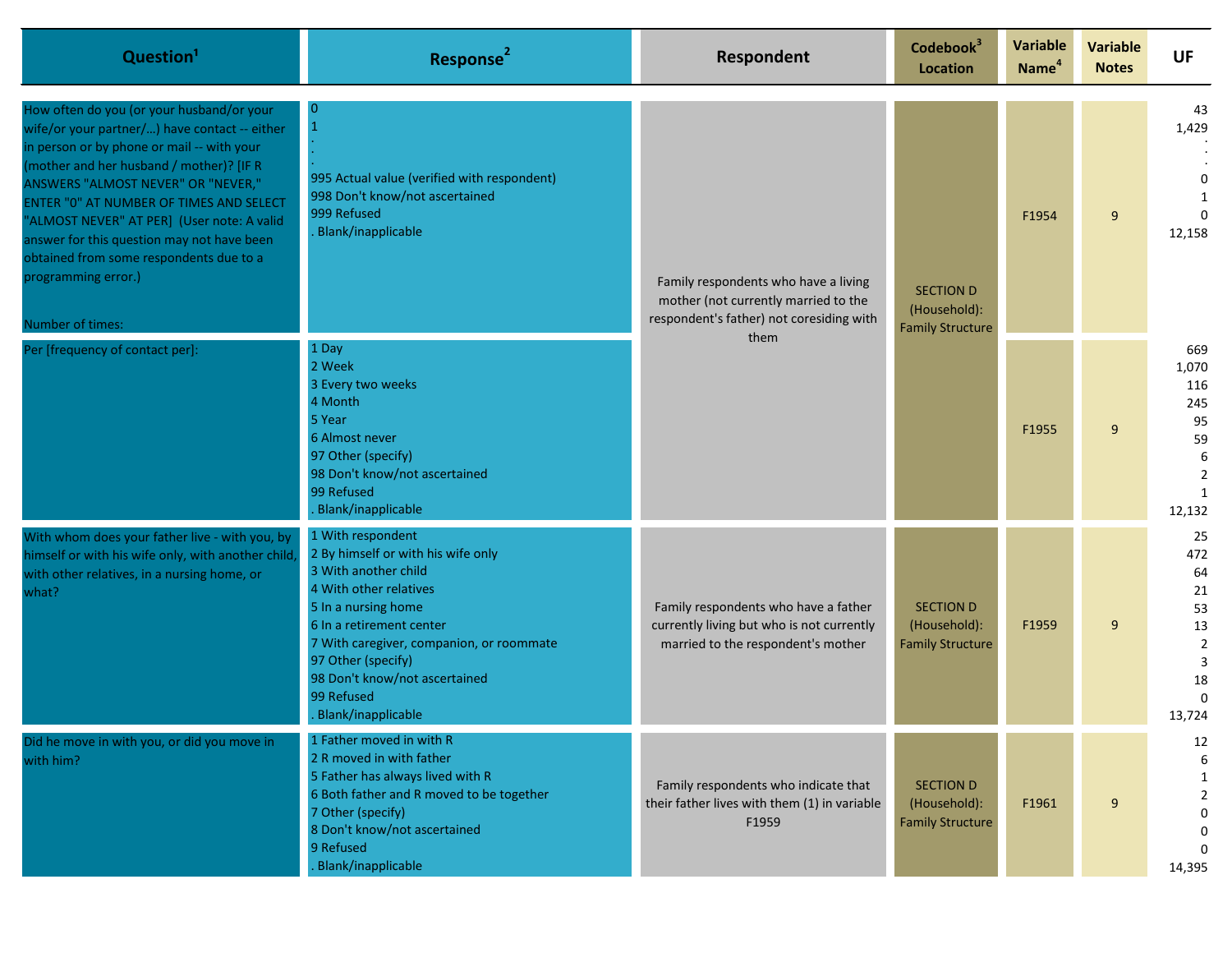| Question <sup>1</sup>                                                                                                    | Response <sup>2</sup>                                                                                            | Respondent                                                                                                                       | Codebook <sup>3</sup><br><b>Location</b>                    | Variable<br>Name <sup>4</sup> | Variable<br><b>Notes</b> | <b>UF</b>                             |                    |
|--------------------------------------------------------------------------------------------------------------------------|------------------------------------------------------------------------------------------------------------------|----------------------------------------------------------------------------------------------------------------------------------|-------------------------------------------------------------|-------------------------------|--------------------------|---------------------------------------|--------------------|
| In what month and year did the move take<br>place?<br>MONTH:                                                             | 1 January<br>2 February<br>12 December<br>98 Don't know/not ascertained<br>99 Refused<br>Blank/inapplicable      | Family respondents who respond that<br>either they and/or their father moved in<br>variable F1961                                | <b>SECTION D</b><br>(Household):<br><b>Family Structure</b> |                               | F1962                    | 9                                     | $\Omega$<br>14,375 |
| YEAR:                                                                                                                    | 1964<br>1965<br>1998<br>9998 Don't know/not ascertained<br>9999 Refused<br>Blank/inapplicable                    |                                                                                                                                  |                                                             | F1963                         | 9                        | 1<br>$\Omega$<br>$\Omega$<br>14,375   |                    |
| Would you say the move was made mainly to<br>help your father out, to help you out, or<br>because it was helpful to all? | 1 Help father<br>2 Help R<br>3 Helpful to all<br>8 Don't know/not ascertained<br>9 Refused<br>Blank/inapplicable | Family respondents who respond that<br>either they and/or their father moved in<br>variable F1961                                | <b>SECTION D</b><br>(Household):<br><b>Family Structure</b> | F1964                         | 9                        | 13<br>$\Omega$<br>14,395              |                    |
| Does your father live within 10 miles of you?                                                                            | 1 Yes<br>5 No<br>8 Don't know/not ascertained<br>9 Refused<br>Blank/inapplicable                                 | Family respondents who have a living<br>father (not currently married to the<br>respondent's mother) not coresiding with<br>them | <b>SECTION D</b><br>(Household):<br><b>Family Structure</b> | F1965                         | 9                        | 190<br>451<br>6<br>$\Omega$<br>13,748 |                    |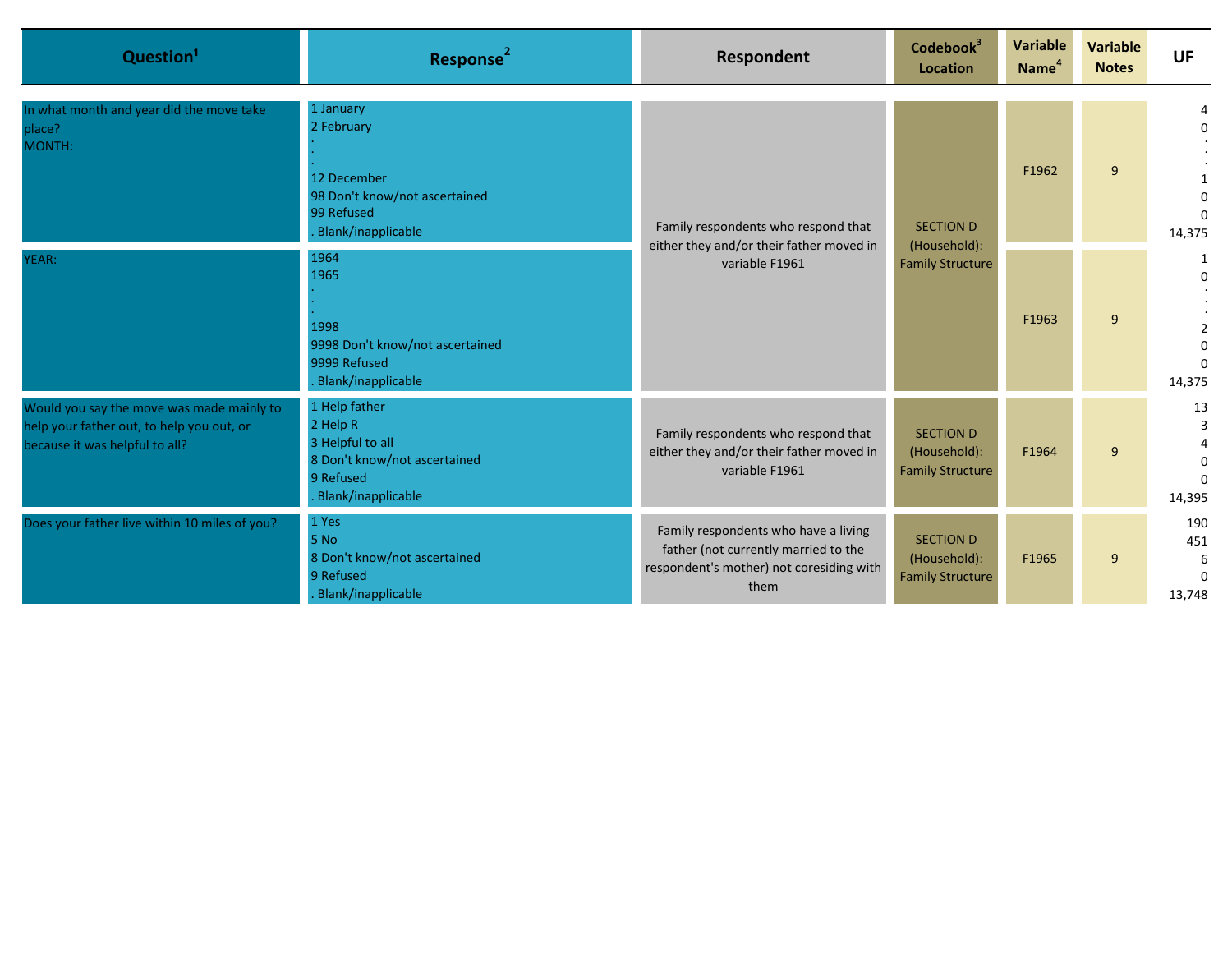| Question <sup>1</sup>                                                                                                                                                                                                                                                                                                                                                                                                                                                                                                                                                                                                                                           | Response <sup>2</sup>                                                                                                                            | Respondent                                                                                                               | Codebook <sup>3</sup><br>Location                           | <b>Variable</b><br>Name <sup>4</sup>                        | <b>Variable</b><br><b>Notes</b> | <b>UF</b>                                          |                               |
|-----------------------------------------------------------------------------------------------------------------------------------------------------------------------------------------------------------------------------------------------------------------------------------------------------------------------------------------------------------------------------------------------------------------------------------------------------------------------------------------------------------------------------------------------------------------------------------------------------------------------------------------------------------------|--------------------------------------------------------------------------------------------------------------------------------------------------|--------------------------------------------------------------------------------------------------------------------------|-------------------------------------------------------------|-------------------------------------------------------------|---------------------------------|----------------------------------------------------|-------------------------------|
| How often do you (or your husband/or your<br>wife/or your partner/) have contact -- either<br>in person or by phone or mail -- with your<br>(father and his wife / father)? [IF R ANSWERS<br>'ALMOST NEVER" OR "NEVER," ENTER "0" AT<br>NUMBER OF TIMES AND SELECT "ALMOST<br>NEVER" AT PER] (User note: A valid answer for<br>this question may not have been obtained from<br>some respondents due to a programming<br>error.)<br>Number of times:                                                                                                                                                                                                            | $\overline{0}$<br>30<br>998 Don't know/not ascertained<br>999 Refused<br>Blank/inapplicable                                                      | Family respondents who have a living<br>father (not currently married to the<br>respondent's mother) not coresiding with | them                                                        | <b>SECTION D</b><br>(Household):<br><b>Family Structure</b> | F1967                           | 9                                                  | 41<br>343<br>1<br>7<br>13,763 |
| Per [frequency of contact per]:                                                                                                                                                                                                                                                                                                                                                                                                                                                                                                                                                                                                                                 | 1 Day<br>2 Week<br>3 Every two weeks<br>4 Month<br>5 Year<br>6 Almost never<br>98 Don't know/not ascertained<br>99 Refused<br>Blank/inapplicable |                                                                                                                          |                                                             | F1968                                                       | 9                               | 84<br>238<br>34<br>126<br>102<br>55<br>5<br>14,395 |                               |
| Now about help to and from parentsNot<br>counting any shared housing or shared food,<br>did you (or your (late) [husband/wife/partner])<br>give financial help to your (deceased) [parents,<br>mother (and/or her husband) / father (and/or<br>his wife)] amounting to \$500 or more [since<br>FAMILY R's LAST INTERVIEW MONTH, YEAR / in<br>the last two years]? (DEFINITION: BY<br>FINANCIAL HELP WE MEAN GIVING MONEY,<br>HELPING PAY BILLS, OR COVERING SPECIFIC<br>TYPES OF COSTS SUCH AS THOSE FOR MEDICAL<br>CARE OR INSURANCE, SCHOOLING, DOWN<br>PAYMENT FOR A HOME, RENT, ETC. THE<br>FINANCIAL HELP CAN BE CONSIDERED<br>SUPPORT, A GIFT OR A LOAN.) | 1 Yes<br>5 No<br>8 Don't know/not ascertained<br>9 Refused<br>Blank/inapplicable                                                                 | Family respondents with at least one<br>living parent                                                                    | <b>SECTION D</b><br>(Household):<br><b>Family Structure</b> | F2015                                                       | 9                               | 526<br>3,374<br>10,484                             |                               |
| Who was helped? [CHOOSE ALL THAT APPLY.]<br>(User note: Up to two responses were allowed<br>for this question, the actual maximum number<br>of responses was one.)                                                                                                                                                                                                                                                                                                                                                                                                                                                                                              | 1 Mother (and/or her husband)<br>2 Father (and/or his wife)<br>3 Parents<br>8 Don't know/not ascertained<br>9 Refused<br>Blank/inapplicable      | Family respondents who respond "yes" (1)<br>in variable F2015                                                            | <b>SECTION D</b><br>(Household):<br><b>Family Structure</b> | F2016M1<br>or<br>F2017_1                                    | 9                               | 407<br>47<br>72<br>0<br>$\Omega$<br>13,869         |                               |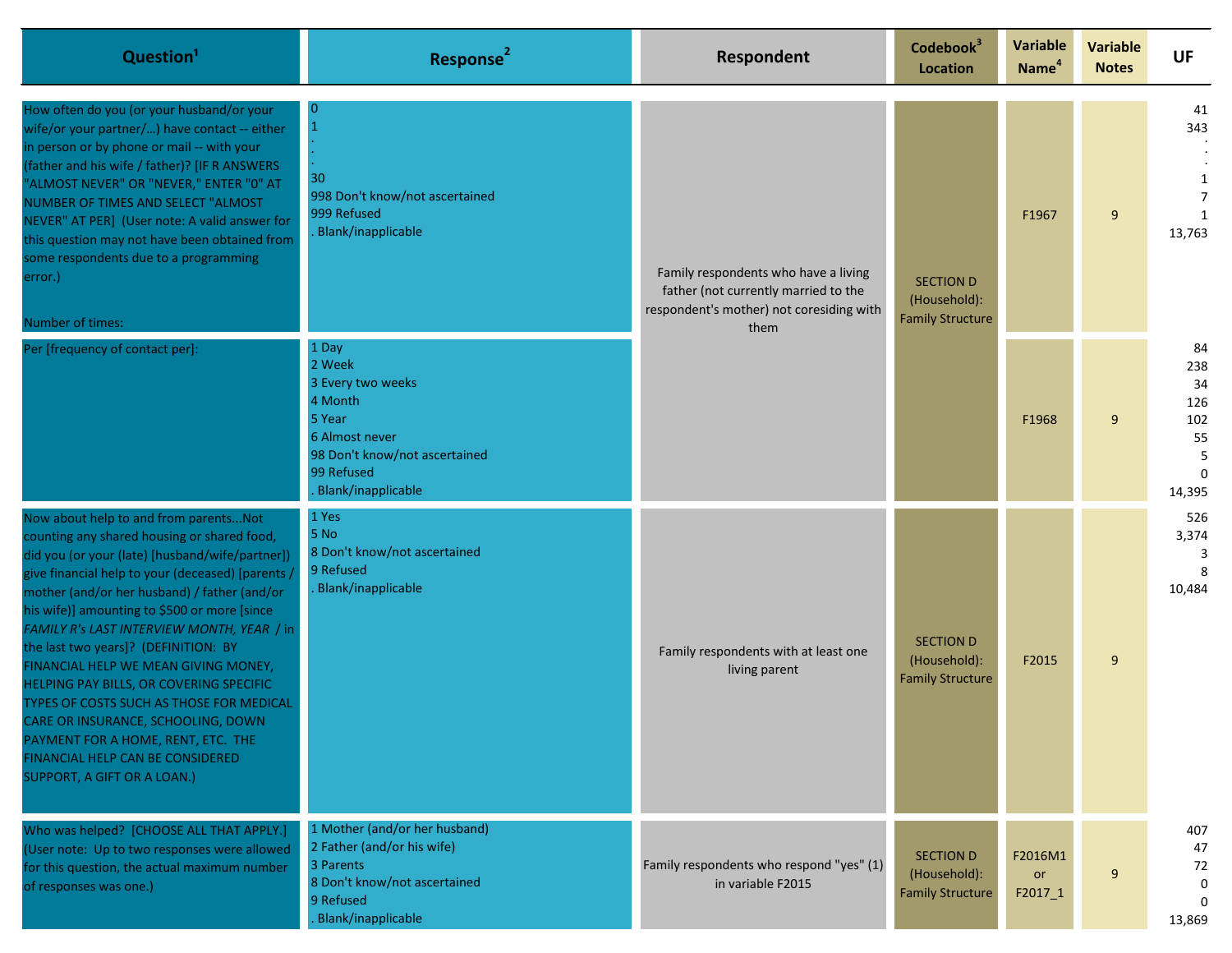| Question <sup>1</sup>                                                                                                                                                                                                                                                                                                                                                       | Response <sup>2</sup>                                                                                                                   | Respondent                                                                                                                                                                                        | Codebook <sup>3</sup><br><b>Location</b>                    | Variable<br>Name <sup>4</sup>                           | <b>Variable</b><br><b>Notes</b> | <b>UF</b>                                                  |
|-----------------------------------------------------------------------------------------------------------------------------------------------------------------------------------------------------------------------------------------------------------------------------------------------------------------------------------------------------------------------------|-----------------------------------------------------------------------------------------------------------------------------------------|---------------------------------------------------------------------------------------------------------------------------------------------------------------------------------------------------|-------------------------------------------------------------|---------------------------------------------------------|---------------------------------|------------------------------------------------------------|
| FOR: YOUR [MOTHER (AND/OR HER HUSBAND)<br>/ FATHER (AND/OR HIS WIFE) / PARENTS] About<br>how much money did that amount to<br>altogether [since FAMILY R's LAST INTERVIEW<br>MONTH, YEAR / in the last two years]? (User<br>note: Up to five responses were allowed for this<br>question, the actual maximum number of<br>esponses was one.)                                | 0 (Actual value)<br>999996 (Actual value)<br>999998 Don't know/not ascertained<br>999999 Refused<br><b>Blank/inapplicable</b>           | Family respondents who respond "yes" (1)<br>in variable F2015                                                                                                                                     | <b>SECTION D</b><br>(Household):<br><b>Family Structure</b> | F2018 1                                                 | 9                               | $\Omega$<br>141<br>11<br>13,869                            |
| Did it amount to less than \$1,000, more than<br>\$1,000, or what? (User note: Up to five<br>responses were allowed for this question, the<br>actual maximum number of responses was<br>one.)                                                                                                                                                                               | 1 Less than \$1,000<br>3 About \$1,000<br>5 More than \$1,000<br>8 Don't know/not ascertained<br>9 Refused<br><b>Blank/inapplicable</b> | Family respondents who respond "yes" (1)<br>in variable F2015 and who respond "don't<br>know" (999998) or "refused" (999999) in<br>F2018 1                                                        | <b>SECTION D</b><br>(Household):<br><b>Family Structure</b> | F2019 1                                                 | 9                               | 47<br>22<br>78<br>4<br>14,237                              |
| Did it amount to less than \$5,000, more than<br>\$5,000, or what? (User note: Up to five<br>responses were allowed for this question, the<br>actual maximum number of responses was<br>one.)                                                                                                                                                                               | 1 Less than \$5,000<br>3 About \$5,000<br>5 More than \$5,000<br>8 Don't know/not ascertained<br>9 Refused<br><b>Blank/inapplicable</b> | Family respondents who respond "yes" (1)<br>in variable F2015 and who respond "don't<br>know" (9999998) or "refused" (999999) in<br>F2018_1 and who respond "more than<br>\$1,000" (5) in F2019_1 | <b>SECTION D</b><br>(Household):<br><b>Family Structure</b> | F2020 1                                                 | 9                               | 48<br>8<br>20<br>$\overline{2}$<br>14,317                  |
| How about another kind of help: Did you (or<br>your (late) [husband/wife/partner]) spend a<br>total of 100 or more hours [since FAMILY R's<br>LAST INTERVIEW MONTH, YEAR / in the last<br>two years] helping your (deceased) [parents /<br>mother (and/or her husband) / father (and/or<br>his wife)] with basic personal activities like<br>dressing, eating, and bathing? | 1 Yes<br>5 No<br>8 Don't know/not ascertained<br>9 Refused<br><b>Blank/inapplicable</b>                                                 | Family respondents with at least one<br>living parent                                                                                                                                             | <b>SECTION D</b><br>(Household):<br><b>Family Structure</b> | F2027                                                   | 9                               | 546<br>3,359<br>3<br>3<br>10.484                           |
| Who was helped? [CHOOSE ALL THAT APPLY.]<br>(User note: Up to fourteen responses were<br>allowed for this question, the actual maximum<br>number of responses was two.)                                                                                                                                                                                                     | 1 Mother<br>2 Father<br>4 Mother's husband<br>5 Father's wife<br>8 Don't know/not ascertained<br>9 Refused<br><b>Blank/inapplicable</b> | Family respondents who respond "yes" (1)<br>in variable F2027                                                                                                                                     | <b>SECTION D</b><br>(Household):<br><b>Family Structure</b> | F2028M1-<br>F2028M2<br><b>or</b><br>F2029 1-<br>F2029 2 | $\mathsf{q}$                    | 463<br>83<br>$\Omega$<br>$\mathbf 0$<br>$\Omega$<br>13,849 |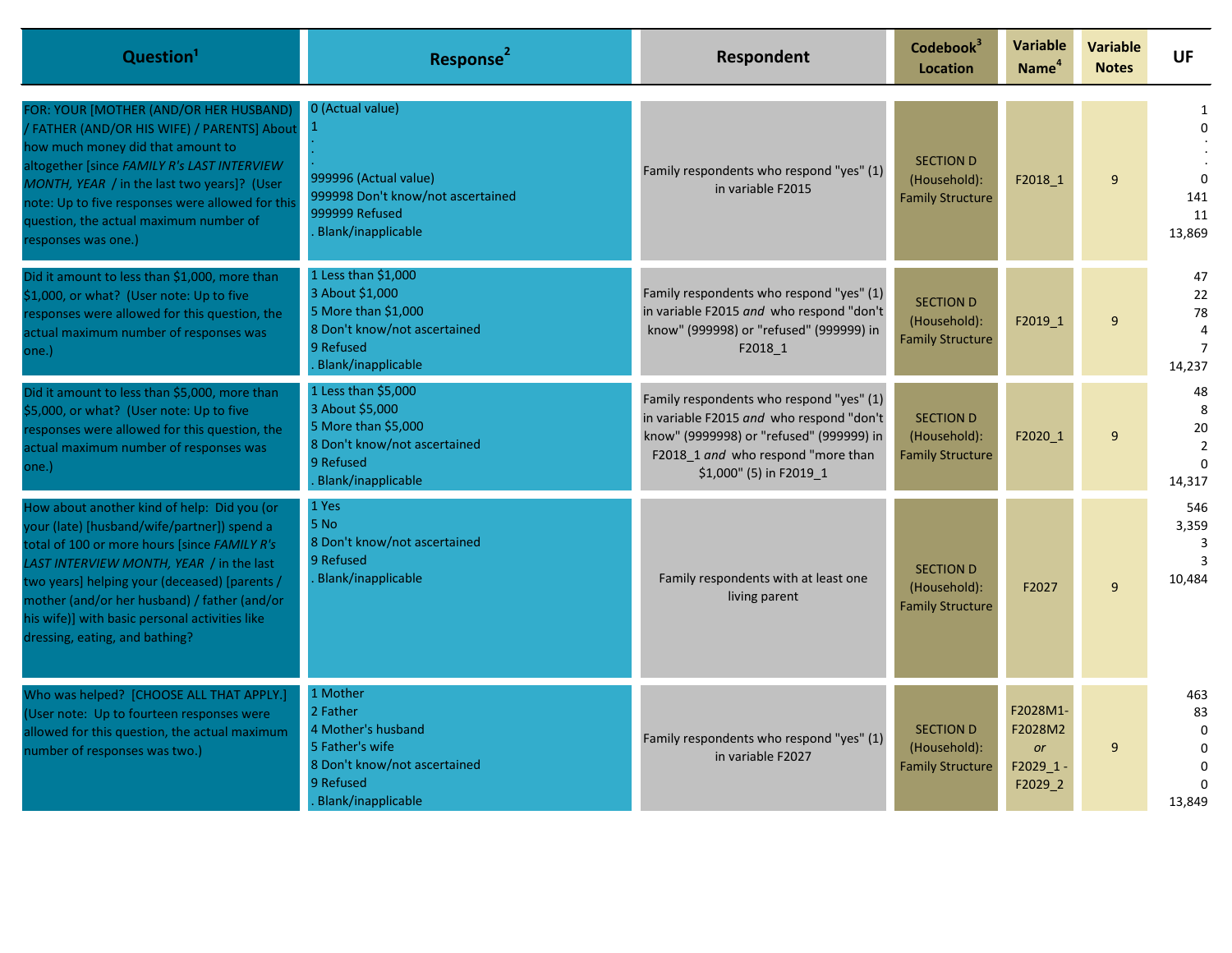| Question <sup>1</sup>                                                                                                                                                                                                                                                                                                                              | Response <sup>2</sup>                                                                                                                      | Respondent                                                                                                                                                                                                                                 | Codebook <sup>3</sup><br><b>Location</b>                    | Variable<br>Name <sup>4</sup> | <b>Variable</b><br><b>Notes</b> | <b>UF</b>                                       |
|----------------------------------------------------------------------------------------------------------------------------------------------------------------------------------------------------------------------------------------------------------------------------------------------------------------------------------------------------|--------------------------------------------------------------------------------------------------------------------------------------------|--------------------------------------------------------------------------------------------------------------------------------------------------------------------------------------------------------------------------------------------|-------------------------------------------------------------|-------------------------------|---------------------------------|-------------------------------------------------|
| FOR: YOUR [MOTHER / FATHER / MOTHER'S<br>HUSBAND / FATHER'S WIFE] Roughly how many<br>hours did you yourself spend giving such<br>assistance? [USE ZERO FOR NONE] (User note:<br>Up to five responses were allowed for this<br>question, the actual maximum number of<br>responses was two.)                                                       | 0 (Actual value)<br>9000 (Actual value, verified with respondent)<br>9998 Don't know/not ascertained<br>9999 Refused<br>Blank/inapplicable | Family respondents who respond "yes" (1)<br>in variable F2027                                                                                                                                                                              | <b>SECTION D</b><br>(Household):<br><b>Family Structure</b> | $F2030_1$ -<br>F2030_2        | 9                               | 284<br>13,849                                   |
| FOR: YOUR [MOTHER / FATHER / MOTHER'S<br>HUSBAND / FATHER'S WIFE] Did it amount to a<br>total of less than 200 hours, more than 200<br>hours, or what? (User note: Up to five<br>responses were allowed for this question, the<br>actual maximum number of responses was<br>two.)                                                                  | 1 Less than 200 hours<br>3 About 200 hours<br>5 More than 200 hours<br>8 Don't know/not ascertained<br>9 Refused<br>Blank/inapplicable     | Family respondents who respond "yes" (1)<br>in variable F2027 and who respond "don't<br>know" (9998) or "refused" (9999) in<br>variable F2030_1 - F2030_2                                                                                  | <b>SECTION D</b><br>(Household):<br><b>Family Structure</b> | F2031 1-<br>F2031_2           | 9                               | 42<br>35<br>194<br>13<br>$\mathbf{1}$<br>14,110 |
| FOR: YOUR [MOTHER / FATHER / MOTHER'S<br>HUSBAND / FATHER'S WIFE] Did it amount to a<br>total of less than 500 hours, more than 500<br>hours, or what? (User note: Up to five<br>responses were allowed for this question, the<br>actual maximum number of responses was<br>two.)                                                                  | 1 Less than 500 hours<br>3 About 500 hours<br>5 More than 500 hours<br>8 Don't know/not ascertained<br>9 Refused<br>Blank/inapplicable     | Family respondents who respond "yes" (1)<br>in variable F2027 and who respond "don't<br>know" (9998) or "refused" (9999) in<br>variable F2030_1 - F2030_2 and who<br>respond "more than 200 hours" in<br>variable F2031_1 - F2031_2        | <b>SECTION D</b><br>(Household):<br><b>Family Structure</b> | $F2032_1$<br>F2032_2          | 9                               | 38<br>10<br>140<br>6<br>$\Omega$<br>14,201      |
| FOR: YOUR [MOTHER / FATHER / MOTHER'S<br>HUSBAND / FATHER'S WIFE] Roughly how many<br>hours did your (husband/wife/partner/late<br>husband/late wife/late partner) spend giving<br>such assistance? [USE ZERO FOR NONE] (User<br>note: Up to five responses were allowed for<br>this question, the actual maximum number of<br>responses was two.) | 0 (Actual value)<br>9000 (Actual value, verified with respondent)<br>9998 Don't know/not ascertained<br>9999 Refused<br>Blank/inapplicable | Family respondents who respond "yes" (1)<br>in variable F2027 and who are currently<br>married or have been widowed since the<br>previous wave                                                                                             | <b>SECTION D</b><br>(Household):<br><b>Family Structure</b> | $F2033_1$<br>F2033_2          | 9                               | 130<br>$\Omega$<br>$\Omega$<br>93<br>14,044     |
| FOR: YOUR [MOTHER / FATHER / MOTHER'S<br>HUSBAND / FATHER'S WIFE] Did it amount to a<br>total of less than 200 hours, more than 200<br>hours, or what? (User note: Up to five<br>responses were allowed for this question, the<br>actual maximum number of responses was<br>two.)                                                                  | 1 Less than 200 hours<br>3 About 200 hours<br>5 More than 200 hours<br>8 Don't know/not ascertained<br>9 Refused<br>Blank/inapplicable     | Family respondents who respond "yes" (1)<br>in variable F2027 and who respond "don't<br>know" (9998) or "refused" (9999) in<br>variable F2033_1 - F2033_2 and who are<br>currently married or have been widowed<br>since the previous wave | <b>SECTION D</b><br>(Household):<br><b>Family Structure</b> | $F2034_1$<br>F2034_2          | 9                               | 45<br>34<br>10<br>2<br>14,300                   |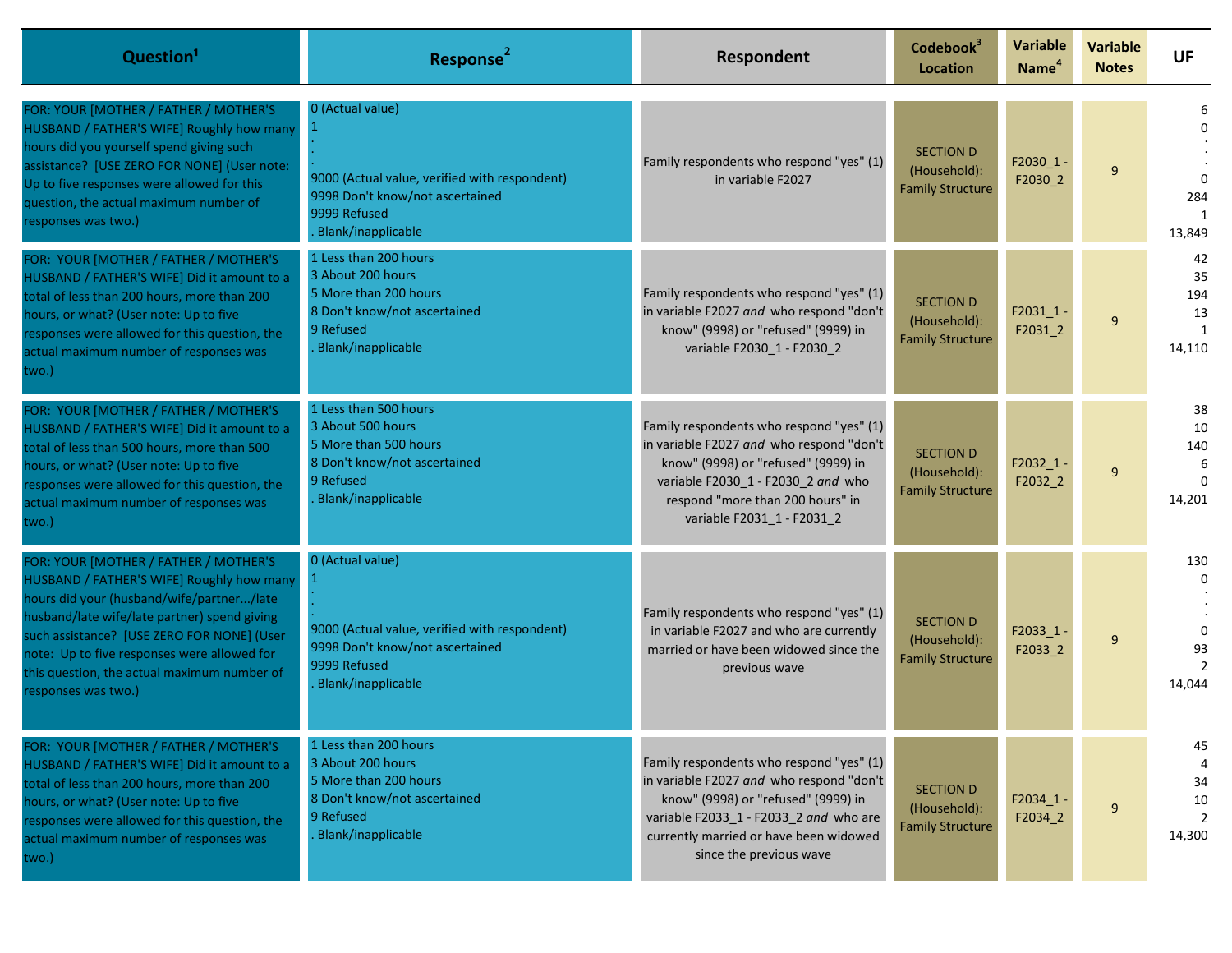| Question <sup>1</sup>                                                                                                                                                                                                                                                                                                                               | Response <sup>2</sup>                                                                                                                         | Respondent                                                                                                                                                                                                                                                                                                           | Codebook <sup>3</sup><br>Location                           | <b>Variable</b><br>Name <sup>4</sup>                       | <b>Variable</b><br><b>Notes</b> | <b>UF</b>                                                           |
|-----------------------------------------------------------------------------------------------------------------------------------------------------------------------------------------------------------------------------------------------------------------------------------------------------------------------------------------------------|-----------------------------------------------------------------------------------------------------------------------------------------------|----------------------------------------------------------------------------------------------------------------------------------------------------------------------------------------------------------------------------------------------------------------------------------------------------------------------|-------------------------------------------------------------|------------------------------------------------------------|---------------------------------|---------------------------------------------------------------------|
| FOR: YOUR [MOTHER / FATHER / MOTHER'S<br>HUSBAND / FATHER'S WIFE] Did it amount to a<br>total of less than 500 hours, more than 500<br>hours, or what? (User note: Up to five<br>responses were allowed for this question, the<br>actual maximum number of responses was<br>two.)                                                                   | 1 Less than 500 hours<br>3 About 500 hours<br>5 More than 500 hours<br>8 Don't know/not ascertained<br>9 Refused<br>Blank/inapplicable        | Family respondents who respond "yes" (1)<br>in variable F2027 and who respond "don't<br>know" (9998) or "refused" (9999) in<br>variable F2033_1 - F2033_2 and who<br>respond "more than 200 hours" in<br>variable F2034_1 - F2034_2 and who are<br>currently married or have been widowed<br>since the previous wave | <b>SECTION D</b><br>(Household):<br><b>Family Structure</b> | $F2035_1 -$<br>F2035_2                                     | 9                               | 11<br>$\mathbf{1}$<br>21<br>$\mathbf{1}$<br>0<br>$\Omega$<br>14,361 |
| Did you (or your (late) [husband/wife/partner])<br>spend a total of 100 or more hours [since<br>FAMILY R's LAST INTERVIEW MONTH, YEAR / in<br>the last two years] helping your (deceased)<br>[parents / mother (and/or her husband) / father<br>(and/or his wife)] with other things such as<br>household chores, errands, transportation,<br>etc.? | 1 Yes<br>5 No<br>8 Don't know/not ascertained<br>9 Refused<br>Blank/inapplicable                                                              | Family respondents with at least one<br>living parent                                                                                                                                                                                                                                                                | <b>SECTION D</b><br>(Household):<br><b>Family Structure</b> | F2045                                                      | 9                               | 1,366<br>2,539<br>3<br>3<br>10,484                                  |
| Who was helped? [CHOOSE ALL THAT APPLY.]<br>(User note: Up to two responses were allowed<br>for this question, the actual maximum number<br>of responses was two.)                                                                                                                                                                                  | 1 Mother (and/or her husband)<br>2 Father (and/or his wife)<br>3 Parents<br>8 Don't know/not ascertained<br>9 Refused<br>Blank/inapplicable   | Family respondents who respond "yes" (1)<br>in variable F2045                                                                                                                                                                                                                                                        | <b>SECTION D</b><br>(Household):<br><b>Family Structure</b> | F2046M1-<br>F2046M2<br><b>or</b><br>$F2047_1 -$<br>F2047_2 | 9                               | 1,016<br>149<br>201<br>$\mathbf 0$<br>13,029                        |
| FOR: YOUR [MOTHER / FATHER / MOTHER'S<br>HUSBAND / FATHER'S WIFE] Roughly how many<br>hours did you yourself spend giving such<br>assistance? [USE ZERO FOR NONE] (User note:<br>Up to five responses were allowed for this<br>question, the actual maximum number of<br>responses was two.)                                                        | 0 (Actual value)<br>9000 (Actual value, verified with respondent)<br>9998 Don't know/not ascertained<br>9999 Refused<br>Blank/inapplicable    | Family respondents who respond "yes" (1)<br>in variable F2045                                                                                                                                                                                                                                                        | <b>SECTION D</b><br>(Household):<br><b>Family Structure</b> | $F2048_1 -$<br>F2048_2                                     | 9                               | 19<br>1<br>$\mathbf 0$<br>637<br>$\overline{2}$<br>13,029           |
| FOR: YOUR [MOTHER / FATHER / MOTHER'S<br>HUSBAND / FATHER'S WIFE] Did it amount to a<br>total of less than 200 hours, more than 200<br>hours, or what? (User note: Up to five<br>responses were allowed for this question, the<br>actual maximum number of responses was<br>two.)                                                                   | 1 Less than 200 hours<br>3 About 200 hours<br>5 More than 200 hours<br>8 Don't know/not ascertained<br>9 Refused<br><b>Blank/inapplicable</b> | Family respondents who respond "yes" (1)<br>in variable F2045 and who respond "don't<br>know" (9998) or "refused" (9999) in<br>F2048_1 - F2048_2                                                                                                                                                                     | <b>SECTION D</b><br>(Household):<br><b>Family Structure</b> | $F2049_1 -$<br>F2049_2                                     | 9                               | 181<br>72<br>354<br>29<br>3<br>13,756                               |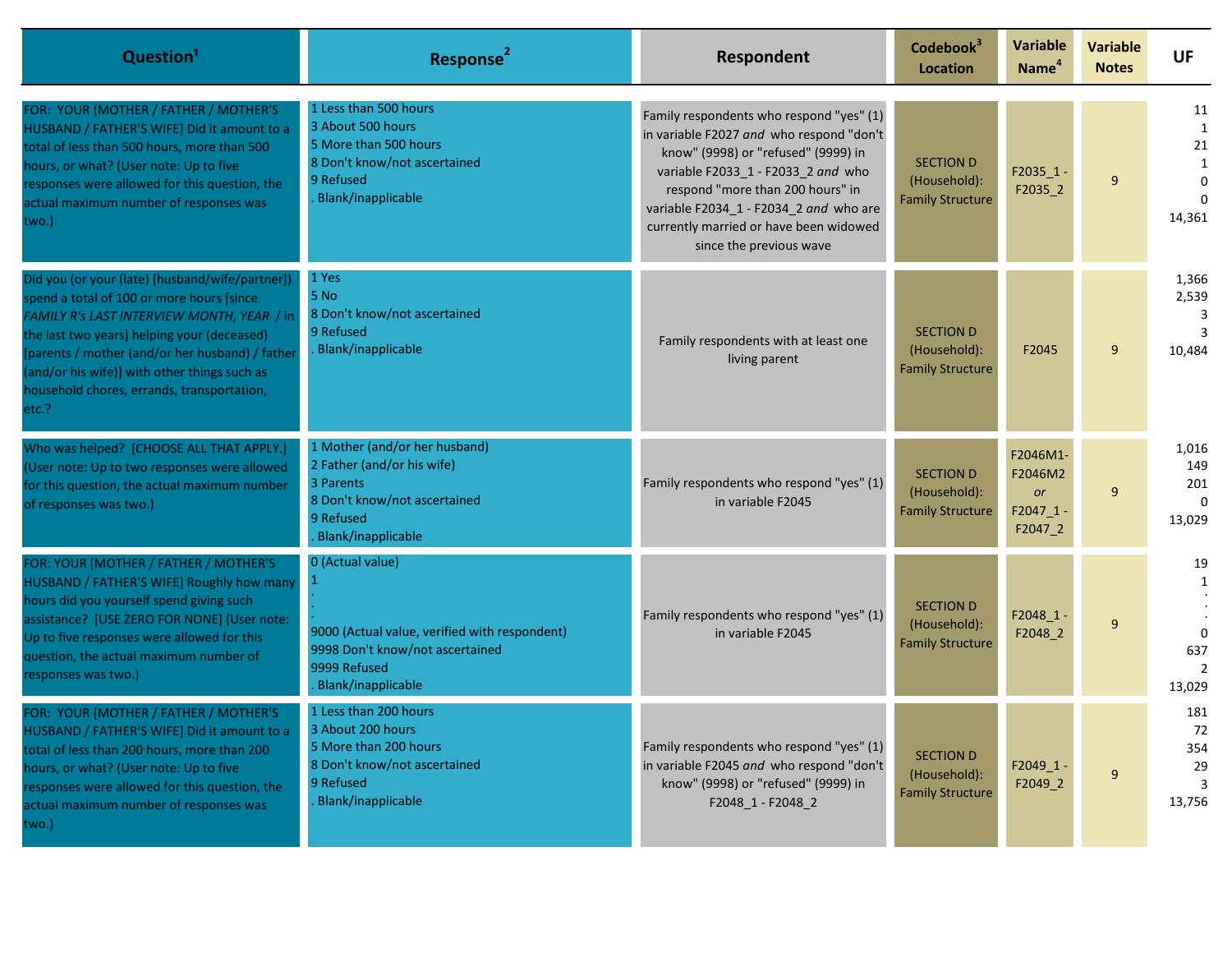| Question <sup>1</sup>                                                                                                                                                                                                                                                                                                                              | Response <sup>2</sup>                                                                                                                      | Respondent                                                                                                                                                                                                                                                                                                           | Codebook <sup>3</sup><br><b>Location</b>                    | Variable<br>Name <sup>4</sup> | <b>Variable</b><br><b>Notes</b> | <b>UF</b>                                    |
|----------------------------------------------------------------------------------------------------------------------------------------------------------------------------------------------------------------------------------------------------------------------------------------------------------------------------------------------------|--------------------------------------------------------------------------------------------------------------------------------------------|----------------------------------------------------------------------------------------------------------------------------------------------------------------------------------------------------------------------------------------------------------------------------------------------------------------------|-------------------------------------------------------------|-------------------------------|---------------------------------|----------------------------------------------|
| FOR: YOUR [MOTHER / FATHER / MOTHER'S<br>HUSBAND / FATHER'S WIFE] Did it amount to a<br>total of less than 500 hours, more than 500<br>hours, or what? (User note: Up to five<br>responses were allowed for this question, the<br>actual maximum number of responses was<br>two.)                                                                  | 1 Less than 500 hours<br>3 About 500 hours<br>5 More than 500 hours<br>8 Don't know/not ascertained<br>9 Refused<br>Blank/inapplicable     | Family respondents who respond "yes" (1)<br>in variable F2045 and who respond "don't<br>know" (9998) or "refused" (9999) in<br>F2048_1 - F2048_2 and who respond<br>"more than 200 hours" in F2049 1 -<br>F2049 2                                                                                                    | <b>SECTION D</b><br>(Household):<br><b>Family Structure</b> | $F2050_1 -$<br>F2050_2        | 9                               | 111<br>45<br>188<br>10<br>$\Omega$<br>14,041 |
| FOR: YOUR [MOTHER / FATHER / MOTHER'S<br>HUSBAND / FATHER'S WIFE] Roughly how many<br>hours did your (husband/wife/partner/late<br>husband/late wife/late partner) spend giving<br>such assistance? [USE ZERO FOR NONE] (User<br>note: Up to five responses were allowed for<br>this question, the actual maximum number of<br>responses was two.) | 0 (Actual value)<br>9000 (Actual value, verified with respondent)<br>9998 Don't know/not ascertained<br>9999 Refused<br>Blank/inapplicable | Family respondents who respond "yes" (1)<br>in variable F2045 and who are currently<br>married or have been widowed since the<br>previous wave                                                                                                                                                                       | <b>SECTION D</b><br>(Household):<br><b>Family Structure</b> | $F2051$ 1 -<br>F20512         | 9                               | 220<br>$\Omega$<br>$\Omega$<br>253<br>13,475 |
| FOR: YOUR [MOTHER / FATHER / MOTHER'S<br>HUSBAND / FATHER'S WIFE] Did it amount to a<br>total of less than 200 hours, more than 200<br>hours, or what? (User note: Up to five<br>responses were allowed for this question, the<br>actual maximum number of responses was<br>two.)                                                                  | 1 Less than 200 hours<br>3 About 200 hours<br>5 More than 200 hours<br>8 Don't know/not ascertained<br>9 Refused<br>Blank/inapplicable     | Family respondents who respond "yes" (1)<br>in variable F2045 and who respond "don't<br>know" (9998) or "refused" (9999) in<br>variable F2051_1 - F2051_2 and who are<br>currently married or have been widowed<br>since the previous wave                                                                           | <b>SECTION D</b><br>(Household):<br><b>Family Structure</b> | $F2052_1 -$<br>F2052_2        | 9                               | 150<br>14<br>68<br>22<br>3<br>14,138         |
| FOR: YOUR [MOTHER / FATHER / MOTHER'S<br>HUSBAND / FATHER'S WIFE] Did it amount to a<br>total of less than 500 hours, more than 500<br>hours, or what? (User note: Up to five<br>responses were allowed for this question, the<br>actual maximum number of responses was<br>two.)                                                                  | 1 Less than 500 hours<br>3 About 500 hours<br>5 More than 500 hours<br>8 Don't know/not ascertained<br>9 Refused<br>Blank/inapplicable     | Family respondents who respond "yes" (1)<br>in variable F2045 and who respond "don't<br>know" (9998) or "refused" (9999) in<br>variable F2051_1 - F2051_2 and who<br>respond "more than 200 hours" in<br>variable F2052 1 - F2052 2 and who are<br>currently married or have been widowed<br>since the previous wave | <b>SECTION D</b><br>(Household):<br><b>Family Structure</b> | $F2053_1 -$<br>F2053_2        | 9                               | 27<br>1<br>40<br>$\Omega$<br>14,327          |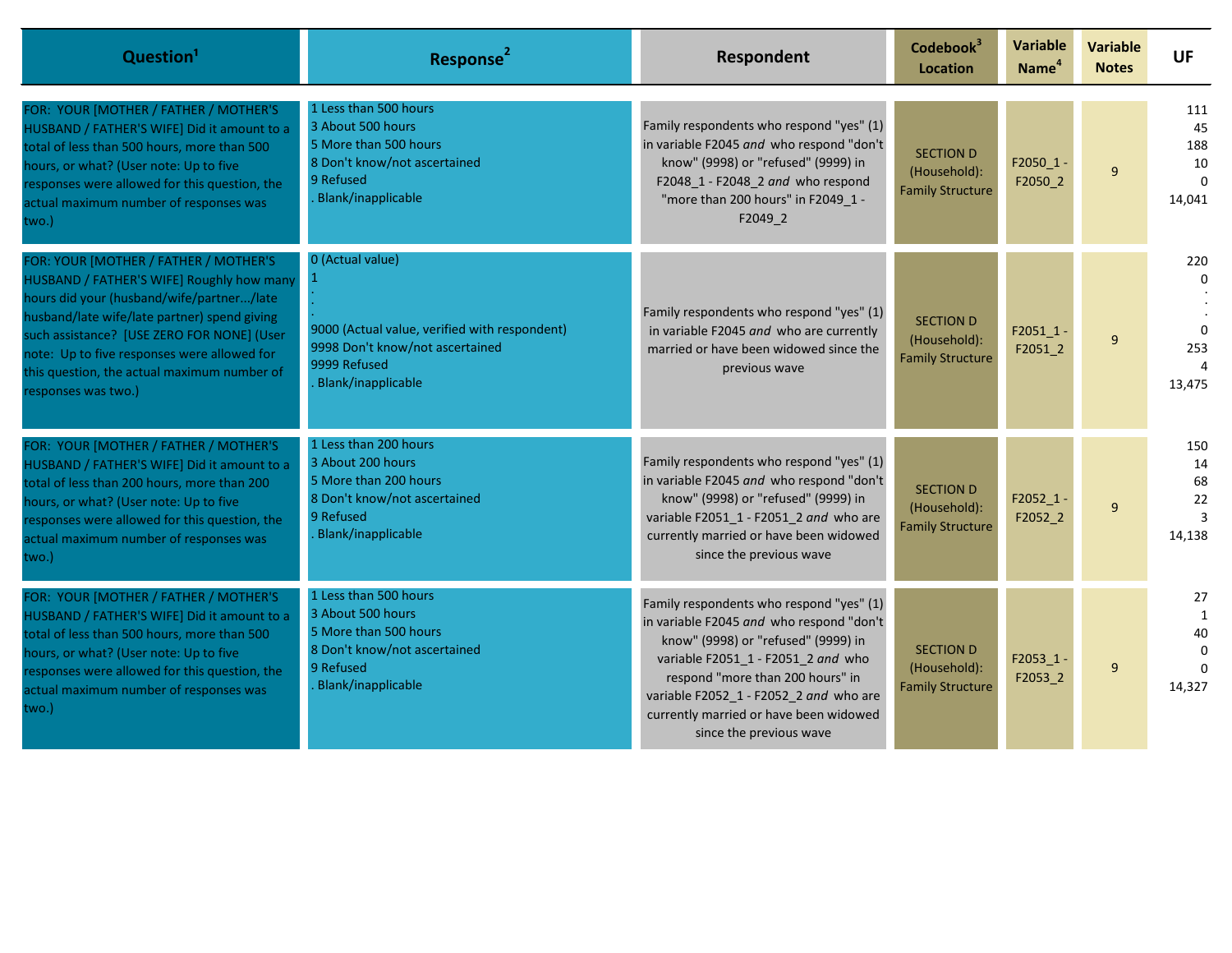| Question <sup>1</sup>                                                                                                                                                                                                                                                                                                                                                                                                                                                                                                                                                                                                                                                    | Response <sup>4</sup>                                                                                                                       | <b>Respondent</b>                                                                                                                                             | Codebook <sup>3</sup><br><b>Location</b>                    | Variable<br>Name <sup>4</sup>                           | <b>Variable</b><br><b>Notes</b> | <b>UF</b>                                                               |
|--------------------------------------------------------------------------------------------------------------------------------------------------------------------------------------------------------------------------------------------------------------------------------------------------------------------------------------------------------------------------------------------------------------------------------------------------------------------------------------------------------------------------------------------------------------------------------------------------------------------------------------------------------------------------|---------------------------------------------------------------------------------------------------------------------------------------------|---------------------------------------------------------------------------------------------------------------------------------------------------------------|-------------------------------------------------------------|---------------------------------------------------------|---------------------------------|-------------------------------------------------------------------------|
| Not counting any shared housing or shared<br>food, did you (or your (late)<br>[husband/wife/partner]) receive from your<br>(deceased) [parents / mother (and/or her<br>husband) / father (and/or his wife)] any<br>financial help amounting to \$500 or more [since]<br>FAMILY R's LAST INTERVIEW MONTH, YEAR / in<br>the last two years]? [DO NOT INCLUDE<br>INHERITANCE] (DEFINITION: BY FINANCIAL<br>HELP WE MEAN GIVING MONEY, HELPING PAY<br>BILLS, OR COVERING SPECIFIC TYPES OF COSTS<br>SUCH AS THOSE FOR MEDICAL CARE OR<br>INSURANCE, SCHOOLING, DOWN PAYMENT<br>FOR A HOME, RENT, ETC. THE FINANCIAL HELP<br>CAN BE CONSIDERED SUPPORT, A GIFT OR A<br>LOAN.) | 1 Yes<br>5 No<br>8 Don't know/not ascertained<br>9 Refused<br>Blank/inapplicable                                                            | Family respondents with at least one<br>living parent                                                                                                         | <b>SECTION D</b><br>(Household):<br><b>Family Structure</b> | F2057                                                   | 9                               | 281<br>3,621<br>3<br>10,483                                             |
| Which of them gave you that? [CHOOSE ALL<br><b>THAT APPLY]</b>                                                                                                                                                                                                                                                                                                                                                                                                                                                                                                                                                                                                           | 1 Mother (and/or her husband)<br>2 Father (and/or his wife)<br>3 Parents<br>8 Don't know/not ascertained<br>9 Refused<br>Blank/inapplicable | Family respondents who respond "yes" (1)<br>in variable F2057                                                                                                 | <b>SECTION D</b><br>(Household):<br><b>Family Structure</b> | F2058M1-<br>F2058M2<br><b>or</b><br>F2059 1-<br>F2059_2 | 9                               | 181<br>38<br>62<br>$\Omega$<br>$\Omega$<br>14,114                       |
| FROM: YOUR [MOTHER (AND/OR HER<br>HUSBAND) / FATHER (AND/OR HIS WIFE) /<br>PARENTS] About how much money did that<br>amount to altogether? (User note: Up to five<br>responses were allowed for this question, the<br>actual maximum number of responses was<br>two.)                                                                                                                                                                                                                                                                                                                                                                                                    | 0 (Actual value)<br>999996 (Actual value)<br>999998 Don't know/not ascertained<br>999999 Refused<br>Blank/inapplicable                      | Family respondents who respond "yes" (1)<br>in variable F2057                                                                                                 | <b>SECTION D</b><br>(Household):<br><b>Family Structure</b> | F2060_1<br>F2060_2                                      | 9                               | $\Omega$<br>$\Omega$<br>34<br>14,114                                    |
| Did it amount to less than \$1,000, more than<br>\$1,000, or what? (User note: Up to five<br>responses were allowed for this question, the<br>actual maximum number of responses was<br>two.)                                                                                                                                                                                                                                                                                                                                                                                                                                                                            | 1 Less than \$1,000<br>3 About \$1,000<br>5 More than \$1,000<br>8 Don't know/not ascertained<br>9 Refused<br>Blank/inapplicable            | Family respondents who respond "yes" (1)<br>in variable F2057 and who respond "don't<br>know" (999998) or "refused" (999999) in<br>variable F2060 1 - F2060 2 | <b>SECTION D</b><br>(Household):<br><b>Family Structure</b> | $F2061_1 -$<br>F2061 2                                  | 9                               | 7<br>$\overline{3}$<br>25<br>$\overline{2}$<br>$\overline{2}$<br>14,356 |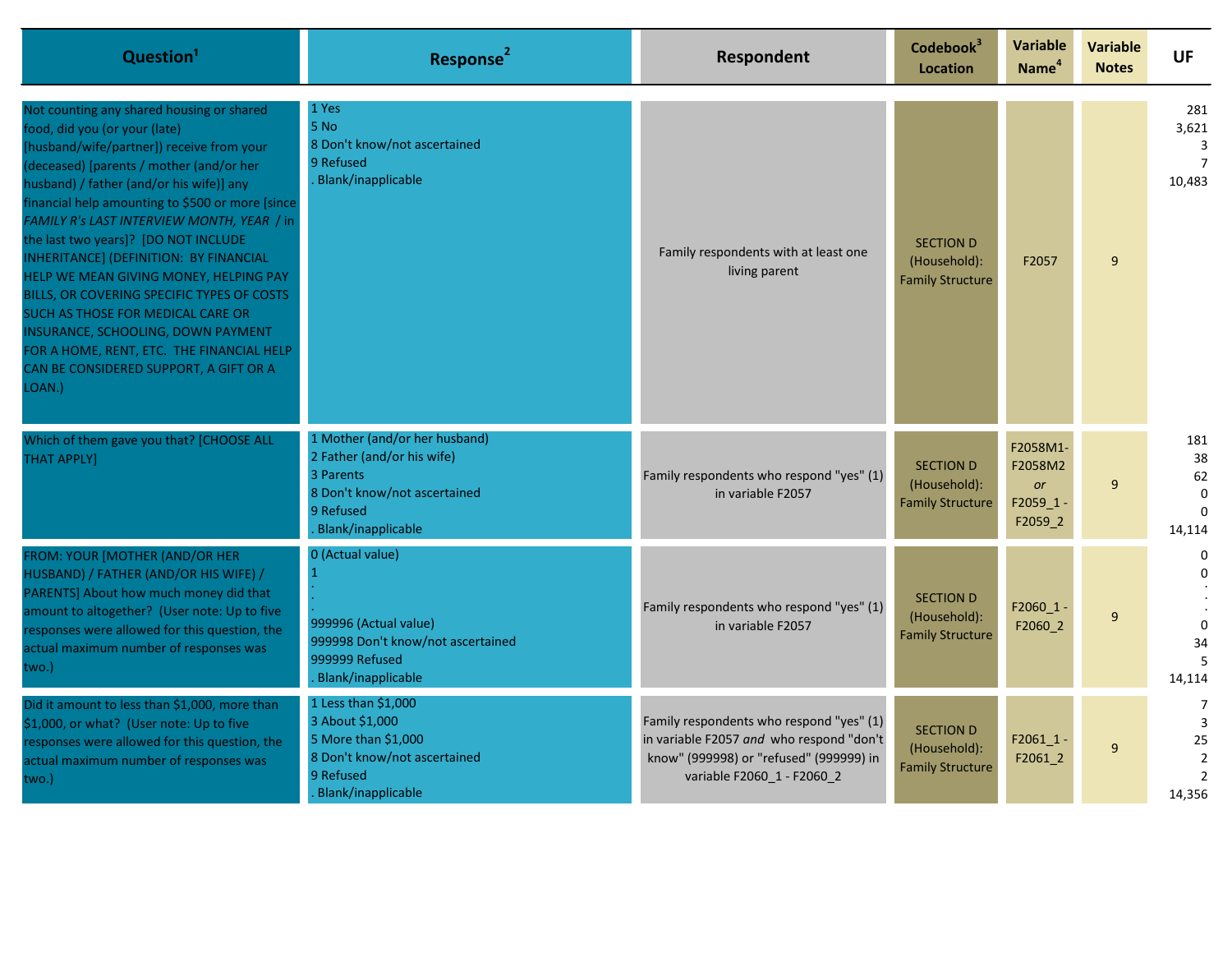| Question <sup>1</sup>                                                                                                                                                                         | Response <sup>2</sup>                                                                                                                                              | Respondent                                                                                                                                                                                                                                                                                                                                                                              | Codebook <sup>3</sup><br>Location                           | <b>Variable</b><br>Name <sup>4</sup> | <b>Variable</b><br><b>Notes</b> | <b>UF</b>                      |
|-----------------------------------------------------------------------------------------------------------------------------------------------------------------------------------------------|--------------------------------------------------------------------------------------------------------------------------------------------------------------------|-----------------------------------------------------------------------------------------------------------------------------------------------------------------------------------------------------------------------------------------------------------------------------------------------------------------------------------------------------------------------------------------|-------------------------------------------------------------|--------------------------------------|---------------------------------|--------------------------------|
| Did it amount to less than \$5,000, more than<br>\$5,000, or what? (User note: Up to five<br>responses were allowed for this question, the<br>actual maximum number of responses was<br>two.) | 1 Less than \$5,000<br>3 About \$5,000<br>5 More than \$5,000<br>8 Don't know/not ascertained<br>9 Refused<br>Blank/inapplicable                                   | Family respondents who respond "yes" (1)<br>in variable F2057 and who respond "don't<br>know" (999998) or "refused" (999999) in<br>variable F2060 1 - F2060 2 and who<br>respond "more than \$1,000" in variable<br>F2061_1 - F2061_2                                                                                                                                                   | <b>SECTION D</b><br>(Household):<br><b>Family Structure</b> | $F2062_1 -$<br>$F2062_2$             | 9                               | 11<br>$\overline{7}$<br>14,370 |
| Now I have some questions about your (late)<br>[husband's / wife's / partner's] parents. Is your<br>(late) [husband's / wife's / partner's] mother<br>still living?                           | 1 Yes<br>5 No<br>8 Don't know/not ascertained<br>9 Refused<br>Blank/inapplicable                                                                                   | Married/partnered family respondents<br>interviewed for the first time, re-<br>interviewed family respondents who have<br>a new spouse/partner, and re-interviewed<br>family respondents who did not report<br>mother-in-law as dead at the previous<br>interview and who are still married to the<br>same spouse/partner or who were<br>widowed but have not<br>remarried/repartnered. | <b>SECTION D</b><br>(Household):<br><b>Family Structure</b> | F2068                                | 9                               | 1,790<br>1,906<br>8<br>10,684  |
| About how old is she?                                                                                                                                                                         | 20 Actual age (verified with respondent)<br>21<br>120 Actual age (verified with respondent)<br>998 Don't know/not ascertained<br>999 Refused<br>Blank/inapplicable | Family respondents with a living mother-<br>in-law who did not previously report a<br>living mother-in-law (e.g., new interview,<br>new spouse/partner)                                                                                                                                                                                                                                 | <b>SECTION D</b><br>(Household):<br><b>Family Structure</b> | F2069                                | 9                               | 0<br>14<br>13,740              |
| About how old was she when she died?                                                                                                                                                          | 18<br>19<br>120 Actual age (verified with respondent)<br>998 Don't know/not ascertained<br>999 Refused<br>Blank/inapplicable                                       | Family respondents interviewed for the<br>first time or who reported a living mother-<br>in-law at the previous interview and<br>respond "no" (5) to variable F2068                                                                                                                                                                                                                     | <b>SECTION D</b><br>(Household):<br><b>Family Structure</b> | F2073                                | 9                               | 0<br>199<br>12,489             |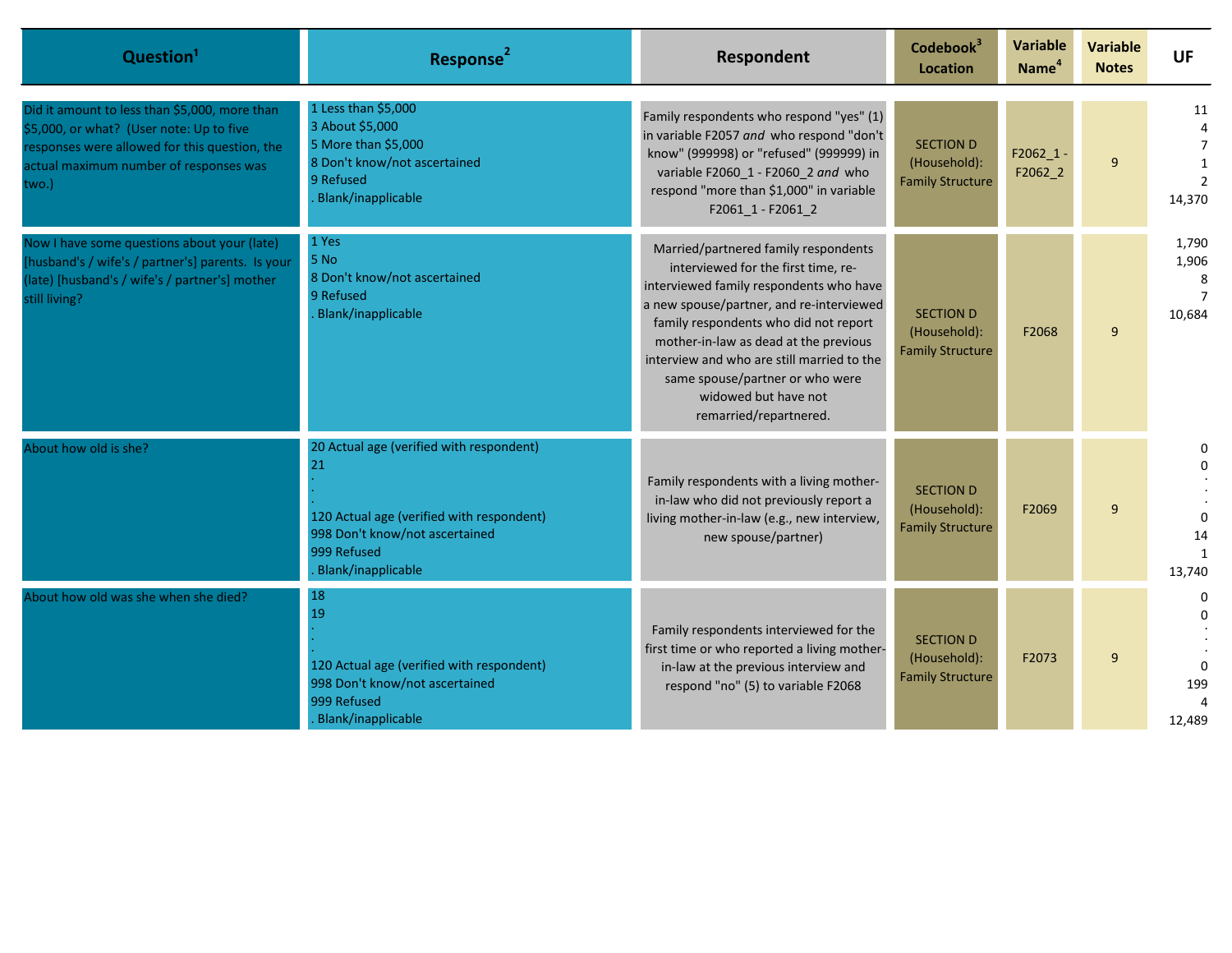| Question <sup>1</sup>                                               | Response <sup>2</sup>                                                                                                 | Respondent                                                                                                                                                                                                                                                                                                                                                                       | Codebook <sup>3</sup><br><b>Location</b>                    | Variable<br>Name <sup>4</sup>           | <b>Variable</b><br><b>Notes</b> | <b>UF</b>                               |   |                                        |
|---------------------------------------------------------------------|-----------------------------------------------------------------------------------------------------------------------|----------------------------------------------------------------------------------------------------------------------------------------------------------------------------------------------------------------------------------------------------------------------------------------------------------------------------------------------------------------------------------|-------------------------------------------------------------|-----------------------------------------|---------------------------------|-----------------------------------------|---|----------------------------------------|
| In what month and year did she die?<br>MONTH:                       | 1 January<br>2 February<br>12 December<br>98 Don't know/not ascertained<br>99 Refused<br><b>Blank/inapplicable</b>    | Family respondents interviewed for the<br>first time or who reported a living mother-<br>in-law at the previous interview and                                                                                                                                                                                                                                                    | <b>SECTION D</b>                                            | (Household):<br><b>Family Structure</b> |                                 | F2074                                   | 9 | 237<br>97<br>105<br>483<br>6<br>12,489 |
| YEAR:                                                               |                                                                                                                       | 1922<br>respond "no" (5) to variable F2068<br>1923<br>1998<br>9998 Don't know/not ascertained<br>9999 Refused<br><b>Blank/inapplicable</b>                                                                                                                                                                                                                                       |                                                             |                                         |                                 | F2075                                   | 9 | 1<br>1<br>83<br>399<br>3<br>12,489     |
| Is your (late) [husband's/wife's/partner's] father<br>still living? | 1 Yes<br>5 No<br>8 Don't know/not ascertained<br>9 Refused<br><b>Blank/inapplicable</b>                               | Married/partnered family respondents<br>interviewed for the first time, re-<br>interviewed family respondents who have<br>a new spouse/partner, and re-interviewed<br>family respondents who did not report<br>father-in-law as dead at the previous<br>interview and who are still married to the<br>same spouse/partner or were widowed<br>but have not remarried/repartnered. | <b>SECTION D</b><br>(Household):<br><b>Family Structure</b> | F2078                                   | 9                               | 681<br>2,291<br>34<br>8<br>11,381       |   |                                        |
| About how old is he?                                                | 20 Actual age (verified with respondent)<br>21<br>998 Don't know/not ascertained<br>999 Refused<br>Blank/inapplicable | Family respondents with a living father-in-<br>law who did not previously report a living<br>father-in-law (e.g., new interview, new<br>spouse/partner)                                                                                                                                                                                                                          | <b>SECTION D</b><br>(Household):<br><b>Family Structure</b> | F2079                                   | 9                               | 0<br>9<br>$\Omega$<br>14,079            |   |                                        |
| About how old was he when he died?                                  | 18 Actual age (verified with respondent)<br>19<br>998 Don't know/not ascertained<br>999 Refused<br>Blank/inapplicable | Family respondents who responded "no"<br>(5) to variable F2078                                                                                                                                                                                                                                                                                                                   | <b>SECTION D</b><br>(Household):<br><b>Family Structure</b> | F2083                                   | 9                               | 0<br>$\mathbf 0$<br>349<br>.5<br>12,104 |   |                                        |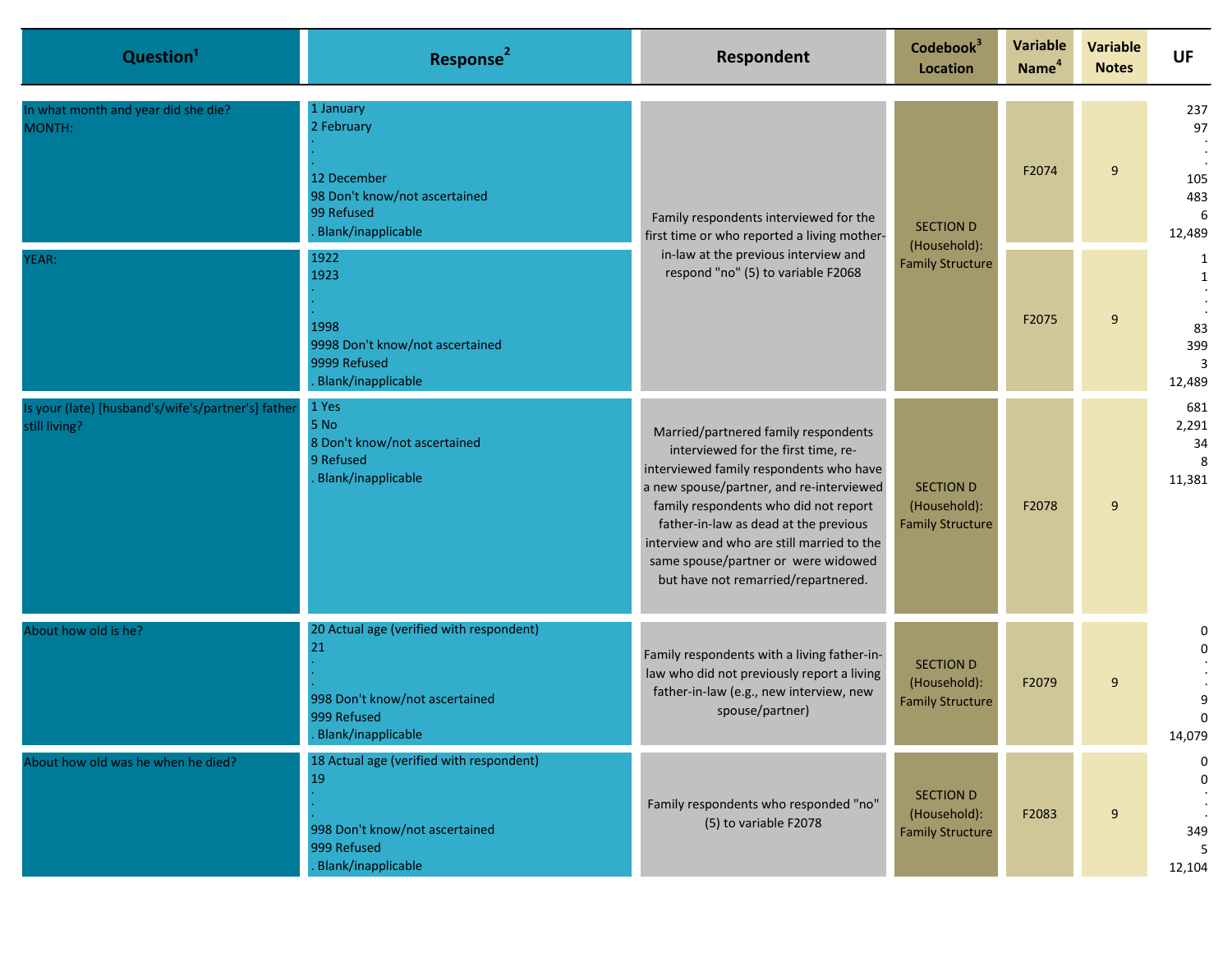| Question <sup>1</sup>                                                                                                         | Response <sup>2</sup>                                                                                                                                                                                                                                                            | Respondent                                                                                                                                                                | Codebook <sup>3</sup><br><b>Location</b>                    | <b>Variable</b><br>Name <sup>4</sup> | <b>Variable</b><br><b>Notes</b> | <b>UF</b>                                                                                |                                         |
|-------------------------------------------------------------------------------------------------------------------------------|----------------------------------------------------------------------------------------------------------------------------------------------------------------------------------------------------------------------------------------------------------------------------------|---------------------------------------------------------------------------------------------------------------------------------------------------------------------------|-------------------------------------------------------------|--------------------------------------|---------------------------------|------------------------------------------------------------------------------------------|-----------------------------------------|
| In what month and year did he die?<br>MONTH:                                                                                  | 1 January<br>2 February<br>12 December<br>98 Don't know/not ascertained<br>99 Refused<br>Blank/inapplicable                                                                                                                                                                      | Family respondents who responded "no"<br>(5) to variable F2078                                                                                                            | <b>SECTION D</b><br>(Household):                            |                                      | F2084                           | 9                                                                                        | 297<br>131<br>114<br>738<br>6<br>12,104 |
| YEAR:                                                                                                                         | 1980<br>1981<br>1998<br>9998 Don't know/not ascertained<br>9999 Refused<br>Blank/inapplicable                                                                                                                                                                                    |                                                                                                                                                                           |                                                             | <b>Family Structure</b>              | F2085                           | 9                                                                                        | 1<br>$\Omega$<br>40<br>581<br>12,104    |
| Are your (late) [husband's/wife's/partner's]<br>parents still married to each other?                                          | 1 Yes<br>5 No<br>8 Don't know/not ascertained<br>9 Refused<br>Blank/inapplicable                                                                                                                                                                                                 | Family respondents with both parents-in-<br>law currently living, who have not<br>indicated that their parents-in-law are not<br>married to each other in a previous wave | <b>SECTION D</b><br>(Household):<br><b>Family Structure</b> | F2089                                | 9                               | 310<br>77<br>$\mathbf 0$<br>14,008                                                       |                                         |
| With whom do they live - with you, by<br>themselves, with another child, with other<br>relatives, in a nursing home, or what? | 1 With respondent<br>2 By themselves<br>3 With another child<br>4 With other relatives<br>5 In a nursing home<br>6 In a retirement center<br>7 With caregiver, companion, or roommate<br>97 Other (specify)<br>98 Don't know/not ascertained<br>99 Refused<br>Blank/inapplicable | Family respondents who respond "yes" (1)<br>in variable F2089                                                                                                             | <b>SECTION D</b><br>(Household):<br><b>Family Structure</b> | F2095                                | 9                               | 3<br>261<br>21<br>$\overline{2}$<br>3<br>4<br>$\Omega$<br>$\Omega$<br>$\Omega$<br>14,101 |                                         |
| Did they move in with you, or did you move in<br>with them?                                                                   | 1 P-in-laws moved in with R<br>2 R moved in with P-in-laws<br>6 Both P-in-laws and R moved to be together<br>7 Other (specify)<br>8 Don't know/not ascertained<br>9 Refused<br>Blank/inapplicable                                                                                | Family respondents who indicate that<br>their parents-in-law live with them (1) in<br>variable F2095                                                                      | <b>SECTION D</b><br>(Household):<br><b>Family Structure</b> | F2097                                | 9                               | $\overline{2}$<br>$\mathbf{1}$<br>$\Omega$<br>$\Omega$<br>$\Omega$<br>14,392             |                                         |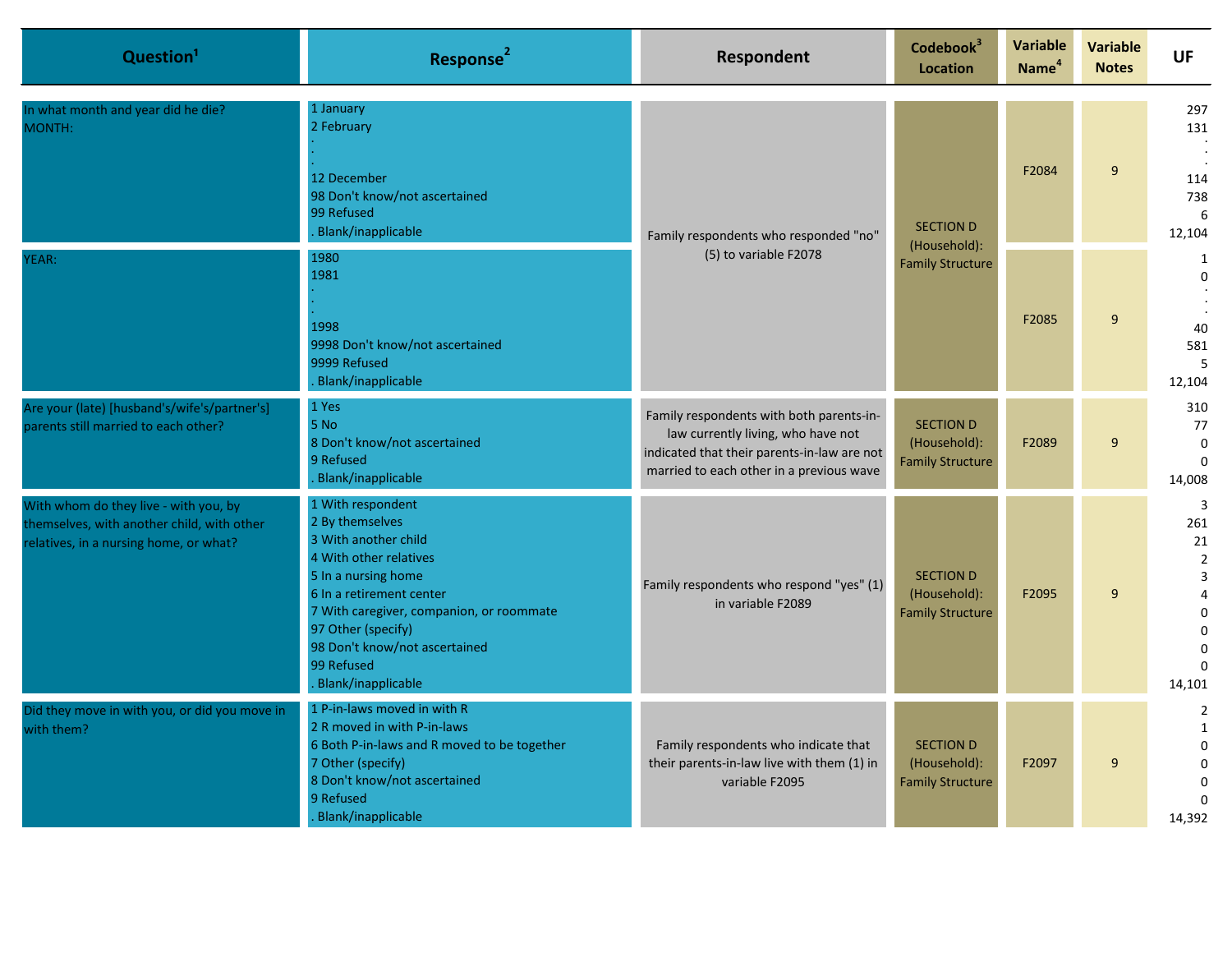| Question <sup>1</sup>                                                                                                                                            | Response <sup>2</sup>                                                                                               | Respondent                                                                                                     | Codebook <sup>3</sup><br>Location                           | Variable<br>Name <sup>4</sup> | <b>Variable</b><br><b>Notes</b> | UF                                             |  |  |  |  |       |   |                         |
|------------------------------------------------------------------------------------------------------------------------------------------------------------------|---------------------------------------------------------------------------------------------------------------------|----------------------------------------------------------------------------------------------------------------|-------------------------------------------------------------|-------------------------------|---------------------------------|------------------------------------------------|--|--|--|--|-------|---|-------------------------|
| In what month and year did the move take<br>place?<br>MONTH:                                                                                                     | 1 January<br>2 February<br>12 December<br>98 Don't know/not ascertained<br>99 Refused<br>Blank/inapplicable         | Family respondents who respond that<br>either they and/or their parents-in-law<br>moved in variable F2097      | <b>SECTION D</b><br>(Household):<br><b>Family Structure</b> |                               |                                 |                                                |  |  |  |  | F2098 | 9 | 0<br>$\Omega$<br>14,392 |
| YEAR:                                                                                                                                                            | 1993<br>1994<br>1998<br>9998 Don't know/not ascertained<br>9999 Refused<br>Blank/inapplicable                       |                                                                                                                |                                                             | F2099                         | 9                               | 1<br>$\Omega$<br>0<br>14,392                   |  |  |  |  |       |   |                         |
| Would you say the move was made mainly to<br>help your (late) [husband's/wife's/partner's]<br>parents out, to help you out, or because it was<br>helpful to all? | 1 Help p-in-laws<br>2 Help R<br>3 Helpful to all<br>8 Don't know/not ascertained<br>9 Refused<br>Blank/inapplicable | Family respondents who respond that<br>either they and/or their parents-in-law<br>moved in variable F2097      | <b>SECTION D</b><br>(Household):<br><b>Family Structure</b> | F2100                         | 9                               | $\Omega$<br>14,392                             |  |  |  |  |       |   |                         |
| Do your (late) [husband's/wife's/partner's]<br>parents live within 10 miles of you?                                                                              | 1 Yes<br>5 No<br>8 Don't know/not ascertained<br>9 Refused<br>Blank/inapplicable                                    | Family respondents who respond "yes" (1)<br>in variable F2089 and who do not live with<br>their parents-in-law | <b>SECTION D</b><br>(Household):<br><b>Family Structure</b> | F2101                         | 9                               | 97<br>194<br>$\mathbf 0$<br>$\Omega$<br>14,104 |  |  |  |  |       |   |                         |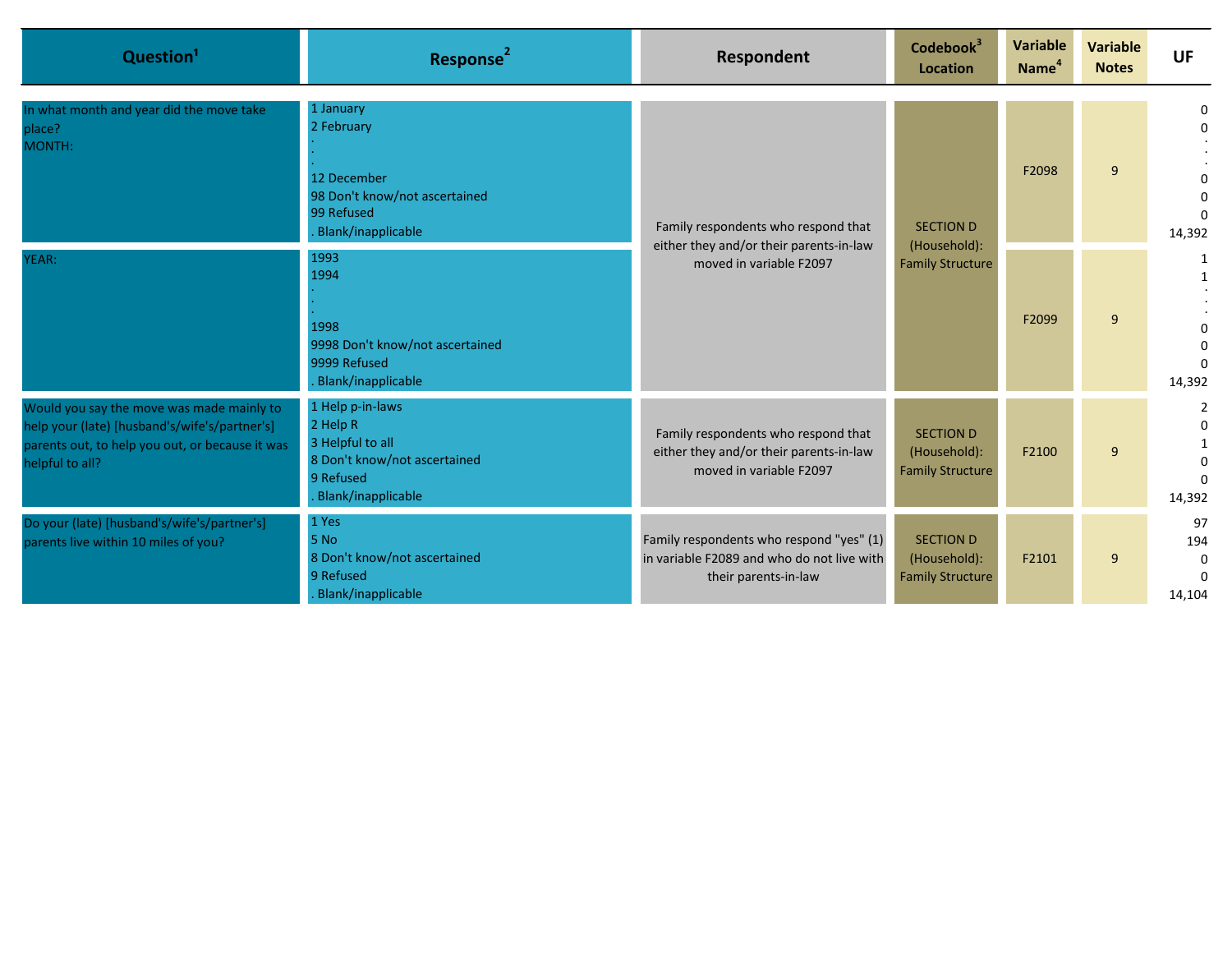| Question <sup>1</sup>                                                                                                                                                                                                                                                                                                                                                                             | Response <sup>2</sup>                                                                                                                                                                                                                                                                                  | <b>Respondent</b>                                                                                                                         | Codebook <sup>3</sup><br>Location                           | <b>Variable</b><br>Name <sup>4</sup> | <b>Variable</b><br><b>Notes</b> | <b>UF</b>                                                                |       |   |                                     |
|---------------------------------------------------------------------------------------------------------------------------------------------------------------------------------------------------------------------------------------------------------------------------------------------------------------------------------------------------------------------------------------------------|--------------------------------------------------------------------------------------------------------------------------------------------------------------------------------------------------------------------------------------------------------------------------------------------------------|-------------------------------------------------------------------------------------------------------------------------------------------|-------------------------------------------------------------|--------------------------------------|---------------------------------|--------------------------------------------------------------------------|-------|---|-------------------------------------|
| How often do you (or your<br>[husband/wife/partner]) have contact - either<br>in person or by phone or mail - with them? [IF R<br>ANSWERS "ALMOST NEVER" OR "NEVER,"<br>ENTER "0" AT NUMBER OF TIMES AND SELECT<br>"ALMOST NEVER" AT PER] (User note: A valid<br>answer for this question may not have been<br>obtained from some respondents due to a<br>programming error.)<br>Number of times: | n<br>$\mathbf{1}$<br>995 Actual value (verified with respondent)<br>998 Don't know/not ascertained<br>999 Refused<br>Blank/inapplicable                                                                                                                                                                | Family respondents who respond "yes" (1)<br>in variable F2089 and who do not live with<br>their parents-in-law                            |                                                             |                                      |                                 | <b>SECTION D</b><br>(Household):<br><b>Family Structure</b>              | F2103 | 9 | 3<br>194<br>O<br>$\Omega$<br>14,106 |
| Per [frequency of contact per]:                                                                                                                                                                                                                                                                                                                                                                   | 1 Day<br>2 Week<br>3 Every two weeks<br>4 Month<br>5 Year<br>6 Almost never<br>98 Don't know/not ascertained<br>99 Refused<br>Blank/inapplicable                                                                                                                                                       |                                                                                                                                           |                                                             | F2104                                | 9                               | 43<br>160<br>20<br>48<br>16<br>3<br>$\mathbf{1}$<br>$\Omega$<br>14,104   |       |   |                                     |
| With whom does your (late)<br>[husband's/wife's/partner's] mother live - with<br>you, by herself or with her husband only, with<br>another child, with other relatives, in a nursing<br>home, or what?                                                                                                                                                                                            | 1 With respondent<br>2 By herself or with her husband only<br>3 With another child<br>4 With other relatives<br>5 In a nursing home<br>6 In a retirement center<br>7 With caregiver, companion, or roommate<br>97 Other (specify)<br>98 Don't know/not ascertained<br>99 Refused<br>Blank/inapplicable | Family respondents who have a mother-in-<br>law currently living but who is not<br>currently married to the respondent's<br>father-in-law | <b>SECTION D</b><br>(Household):<br><b>Family Structure</b> | F2108                                | 9                               | 44<br>855<br>261<br>59<br>177<br>76<br>9<br>$\mathbf{0}$<br>10<br>12,900 |       |   |                                     |
| Did she move in with you, or did you move in<br>with her?                                                                                                                                                                                                                                                                                                                                         | 1 Mother-in-law moved in with R<br>2 R moved in with mother-in-law<br>6 Both mother-in-law and R moved to be together<br>7 Other (specify)<br>8 Don't know/not ascertained<br>9 Refused<br>Blank/inapplicable                                                                                          | Family respondents who indicate that<br>their mother-in-law lives with them (1) in<br>variable F2108                                      | <b>SECTION D</b><br>(Household):<br><b>Family Structure</b> | F2110                                | 9                               | 34<br>5<br>$\Omega$<br>$\Omega$<br>$\Omega$<br>14,356                    |       |   |                                     |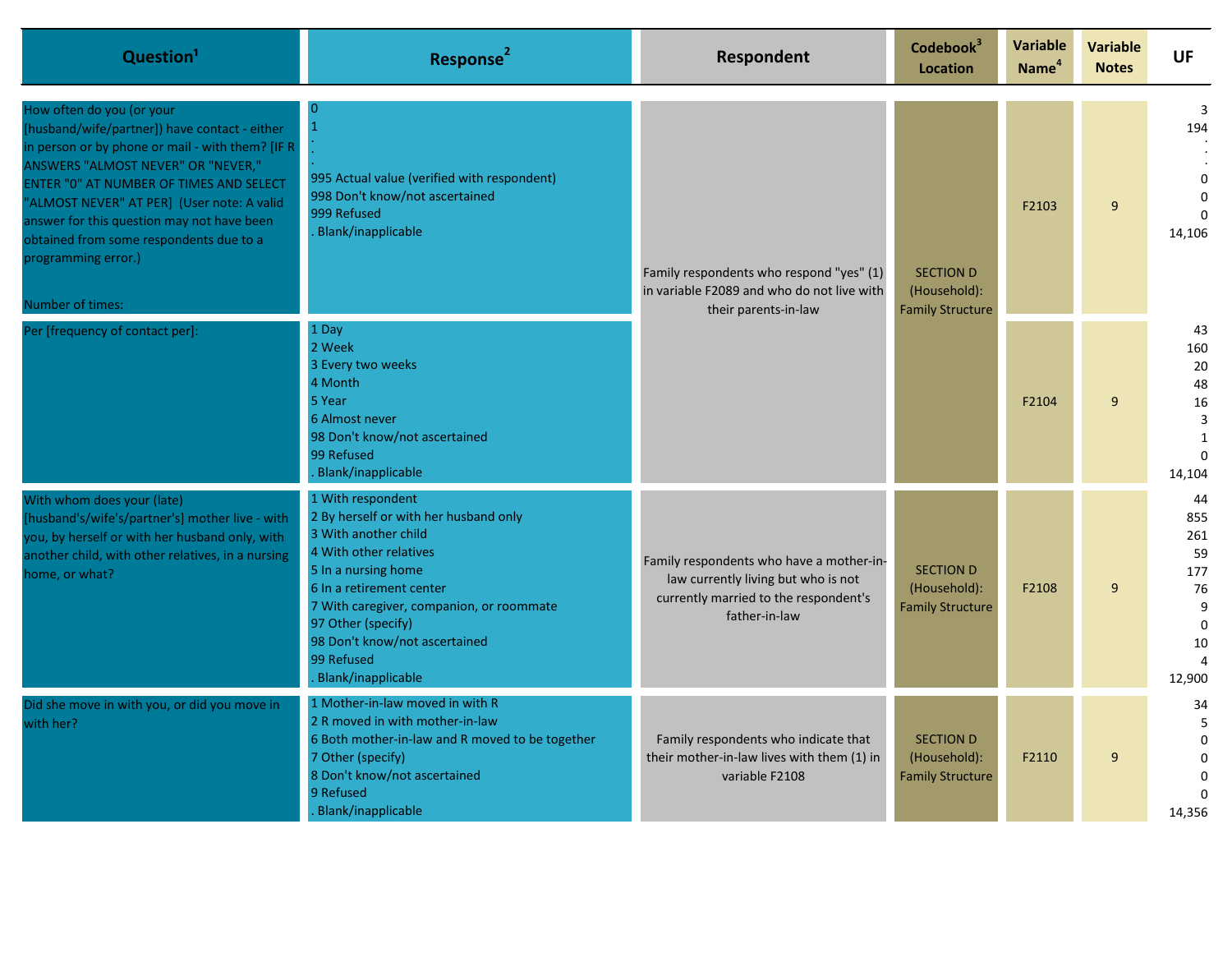| Question <sup>1</sup>                                                                                                                                           | Response <sup>2</sup>                                                                                                   | Respondent                                                                                                                                     | Codebook <sup>3</sup><br>Location                           | Variable<br>Name <sup>4</sup> | <b>Variable</b><br><b>Notes</b> | UF                                         |   |        |
|-----------------------------------------------------------------------------------------------------------------------------------------------------------------|-------------------------------------------------------------------------------------------------------------------------|------------------------------------------------------------------------------------------------------------------------------------------------|-------------------------------------------------------------|-------------------------------|---------------------------------|--------------------------------------------|---|--------|
| In what month and year did the move take<br>place?<br>MONTH:                                                                                                    | 1 January<br>2 February<br>12 December<br>98 Don't know/not ascertained<br>99 Refused<br>Blank/inapplicable             | Family respondents who respond that<br>either they and/or their mother-in-law<br>moved in variable F2110                                       | <b>SECTION D</b><br>(Household):<br><b>Family Structure</b> |                               |                                 | F2111                                      | 9 | 14,356 |
| YEAR:                                                                                                                                                           | 1956<br>1957<br>1998<br>9998 Don't know/not ascertained<br>9999 Refused<br>Blank/inapplicable                           |                                                                                                                                                |                                                             | F2112                         | 9                               | $\Omega$<br>14,356                         |   |        |
| Would you say the move was made mainly to<br>help your (late) [husband's/wife's/partner's]<br>mother out, to help you out, or because it was<br>helpful to all? | 1 Help mother-in-law<br>2 Help R<br>3 Helpful to all<br>8 Don't know/not ascertained<br>9 Refused<br>Blank/inapplicable | Family respondents who respond that<br>either they and/or their mother-in-law<br>moved in variable F2110                                       | <b>SECTION D</b><br>(Household):<br><b>Family Structure</b> | F2113                         | 9                               | 28<br>1<br>$10\,$<br>$\mathbf 0$<br>14,356 |   |        |
| Does your (late) [husband's/wife's/partner's]<br>mother live within 10 miles of you?                                                                            | 1 Yes<br>5 No<br>8 Don't know/not ascertained<br>9 Refused<br>Blank/inapplicable                                        | Family respondents who have a living<br>mother-in-law (not currently married to<br>the respondent's father-in-law) not<br>coresiding with them | <b>SECTION D</b><br>(Household):<br><b>Family Structure</b> | F2114                         | 9                               | 535<br>915<br>2<br>12,941                  |   |        |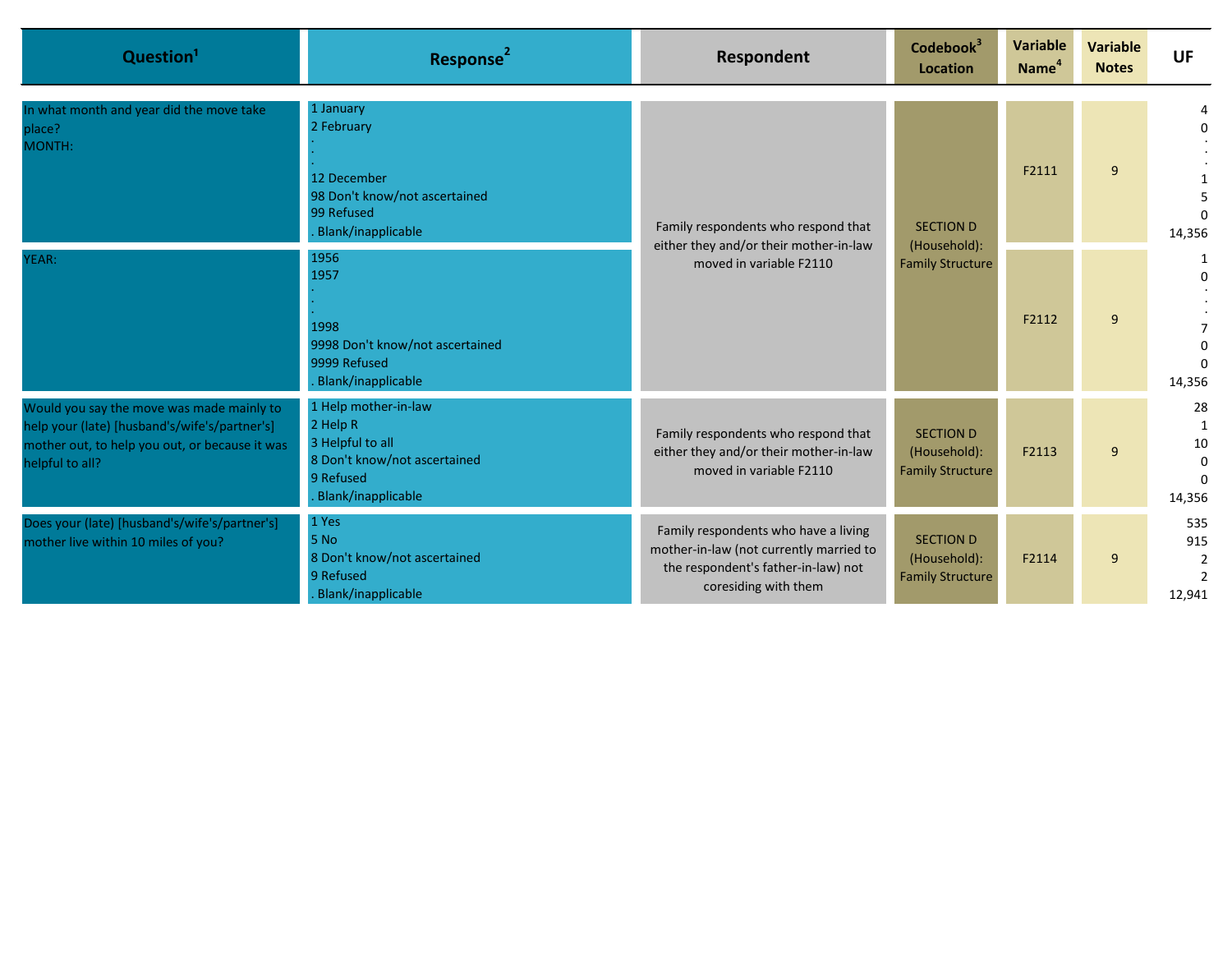| Question <sup>1</sup>                                                                                                                                                                                                                                                                                                                                                                                                                                                           | Response <sup>2</sup>                                                                                                                                                                                                                                                                               | Respondent                                                                                                                                     | Codebook <sup>3</sup><br>Location                           | Variable<br>Name <sup>4</sup> | <b>Variable</b><br><b>Notes</b>                             | <b>UF</b>                                                     |   |                     |
|---------------------------------------------------------------------------------------------------------------------------------------------------------------------------------------------------------------------------------------------------------------------------------------------------------------------------------------------------------------------------------------------------------------------------------------------------------------------------------|-----------------------------------------------------------------------------------------------------------------------------------------------------------------------------------------------------------------------------------------------------------------------------------------------------|------------------------------------------------------------------------------------------------------------------------------------------------|-------------------------------------------------------------|-------------------------------|-------------------------------------------------------------|---------------------------------------------------------------|---|---------------------|
| How often do you (or your<br>[husband/wife/partner]) have contact -- either<br>in person or by phone or mail -- with your (late)<br>[husband's/wife's/partner's] [mother and her<br>husband / mother]? [IF R ANSWERS "ALMOST<br>NEVER" OR "NEVER," ENTER "0" AT NUMBER<br>OF TIMES AND SELECT "ALMOST NEVER" AT<br>PER] (User note: A valid answer for this<br>question may not have been obtained from<br>some respondents due to a programming<br>error.)<br>Number of times: | 0<br>995 Actual value (verified with respondent)<br>998 Don't know/not ascertained<br>999 Refused<br>Blank/inapplicable                                                                                                                                                                             | Family respondents who have a living<br>mother-in-law (not currently married to<br>the respondent's father-in-law) not<br>coresiding with them |                                                             |                               | <b>SECTION D</b><br>(Household):<br><b>Family Structure</b> | F2116                                                         | 9 | 44<br>882<br>12,960 |
| Per [frequency of contact per]:                                                                                                                                                                                                                                                                                                                                                                                                                                                 | 1 Day<br>2 Week<br>3 Every two weeks<br>4 Month<br>5 Year<br>6 Almost never<br>97 Other (specify)<br>98 Don't know/not ascertained<br>99 Refused<br>Blank/inapplicable                                                                                                                              |                                                                                                                                                |                                                             | F2117                         | 9                                                           | 272<br>649<br>86<br>259<br>120<br>56<br>12,948                |   |                     |
| With whom does your (late)<br>[husband's/wife's/partner's] father live - with<br>you, by himself or with his wife only, with<br>another child, with other relatives, in a nursing<br>home, or what?                                                                                                                                                                                                                                                                             | 1 With respondent<br>2 By himself or with his wife only<br>3 With another child<br>4 With other relatives<br>5 In a nursing home<br>6 In a retirement center<br>7 With caregiver, companion, or roommate<br>97 Other (specify)<br>98 Don't know/not ascertained<br>99 Refused<br>Blank/inapplicable | Family respondents who have a father-in-<br>law currently living but who is not<br>currently married to the respondent's<br>mother-in-law      | <b>SECTION D</b><br>(Household):<br><b>Family Structure</b> | F2121                         | 9                                                           | 7<br>261<br>41<br>8<br>42<br>12<br>5<br>1<br>9<br>0<br>14,009 |   |                     |
| Did he move in with you, or did you move in<br>with him?                                                                                                                                                                                                                                                                                                                                                                                                                        | 1 Father-in-law moved in with R<br>2 R moved in with father-in-law<br>6 Both father-in-law and R moved to be together<br>7 Other (specify)<br>8 Don't know/not ascertained<br>9 Refused<br>Blank/inapplicable                                                                                       | Family respondents who indicate that<br>their father-in-law lives with them (1) in<br>variable F2121                                           | <b>SECTION D</b><br>(Household):<br><b>Family Structure</b> | F2123                         | 9                                                           | 6<br>$\Omega$<br>$\Omega$<br>0<br>14,388                      |   |                     |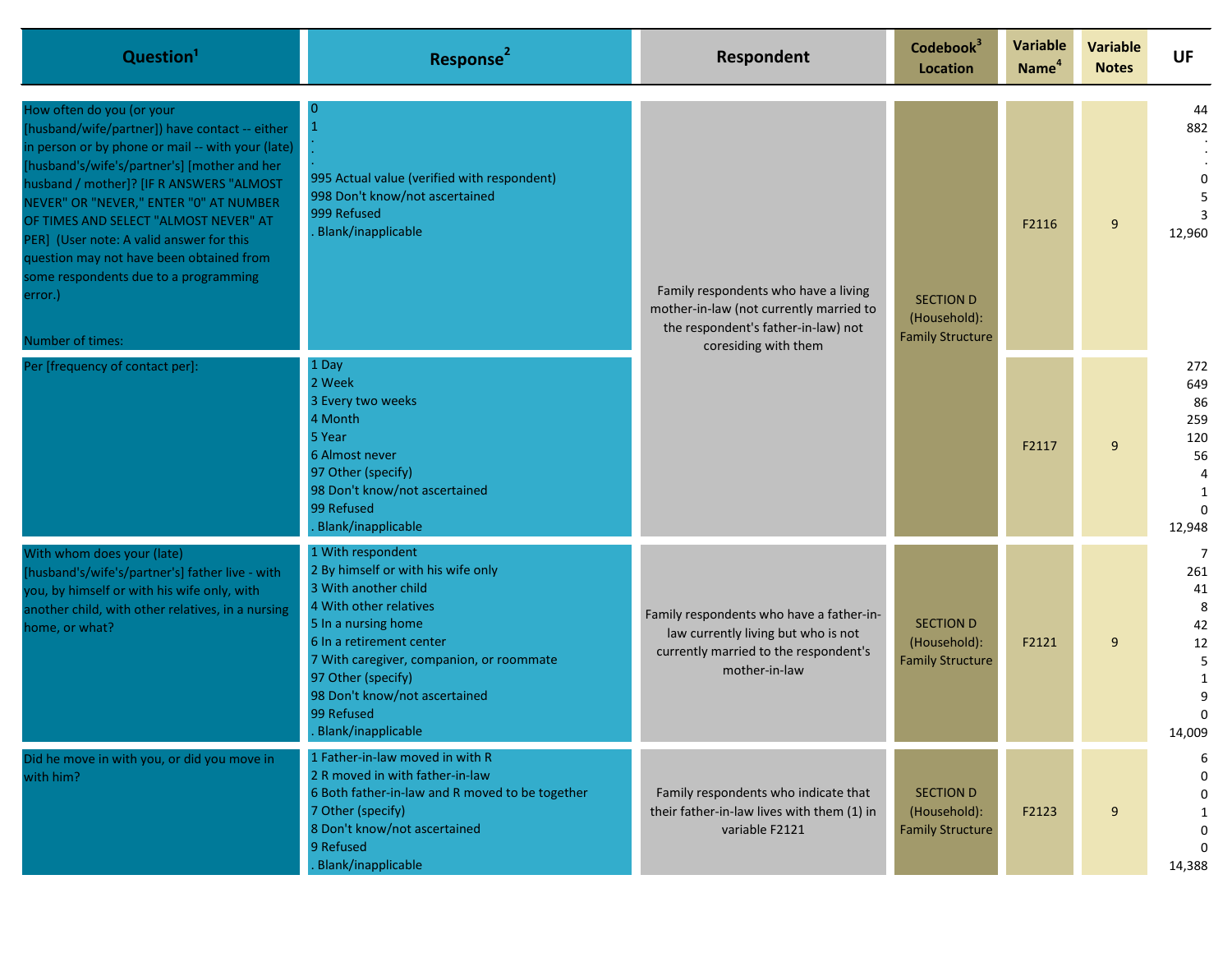| Question <sup>1</sup>                                                                                                                                           | <b>Response</b>                                                                                                         | Respondent                                                                                                                                     | Codebook <sup>3</sup><br>Location                           | <b>Variable</b><br>Name <sup>4</sup> | <b>Variable</b><br><b>Notes</b> | <b>UF</b>                 |
|-----------------------------------------------------------------------------------------------------------------------------------------------------------------|-------------------------------------------------------------------------------------------------------------------------|------------------------------------------------------------------------------------------------------------------------------------------------|-------------------------------------------------------------|--------------------------------------|---------------------------------|---------------------------|
| In what month and year did the move take<br>place?<br>MONTH:                                                                                                    | 1 January<br>2 February<br>12 December<br>98 Don't know/not ascertained<br>99 Refused<br>Blank/inapplicable             | Family respondents who respond that<br>either they and/or their father-in-law<br>moved in variable F2123                                       | <b>SECTION D</b>                                            | F2124                                | 9                               | 2<br>14,388               |
| YEAR:                                                                                                                                                           | 1956<br>1957<br>1998<br>9998 Don't know/not ascertained<br>9999 Refused<br>Blank/inapplicable                           |                                                                                                                                                | (Household):<br><b>Family Structure</b>                     | F2125                                | 9                               | $\Omega$<br>14,388        |
| Would you say the move was made mainly to<br>help your (late) [husband's/wife's/partner's]<br>father out, to help you out, or because it was<br>helpful to all? | 1 Help father-in-law<br>2 Help R<br>3 Helpful to all<br>8 Don't know/not ascertained<br>9 Refused<br>Blank/inapplicable | Family respondents who respond that<br>either they and/or their father-in-law<br>moved ("1" or "2") in variable F1961                          | <b>SECTION D</b><br>(Household):<br><b>Family Structure</b> | F2126                                | 9                               | 6<br>14,388               |
| Does your (late) [husband's/wife's/partner's]<br>father live within 10 miles of you?                                                                            | 1 Yes<br>5 No<br>8 Don't know/not ascertained<br>9 Refused<br>Blank/inapplicable                                        | Family respondents who have a living<br>father-in-law (not currently married to the<br>respondent's mother-in-law) not<br>coresiding with them | <b>SECTION D</b><br>(Household):<br><b>Family Structure</b> | F2127                                | 9                               | 107<br>266<br>6<br>14,016 |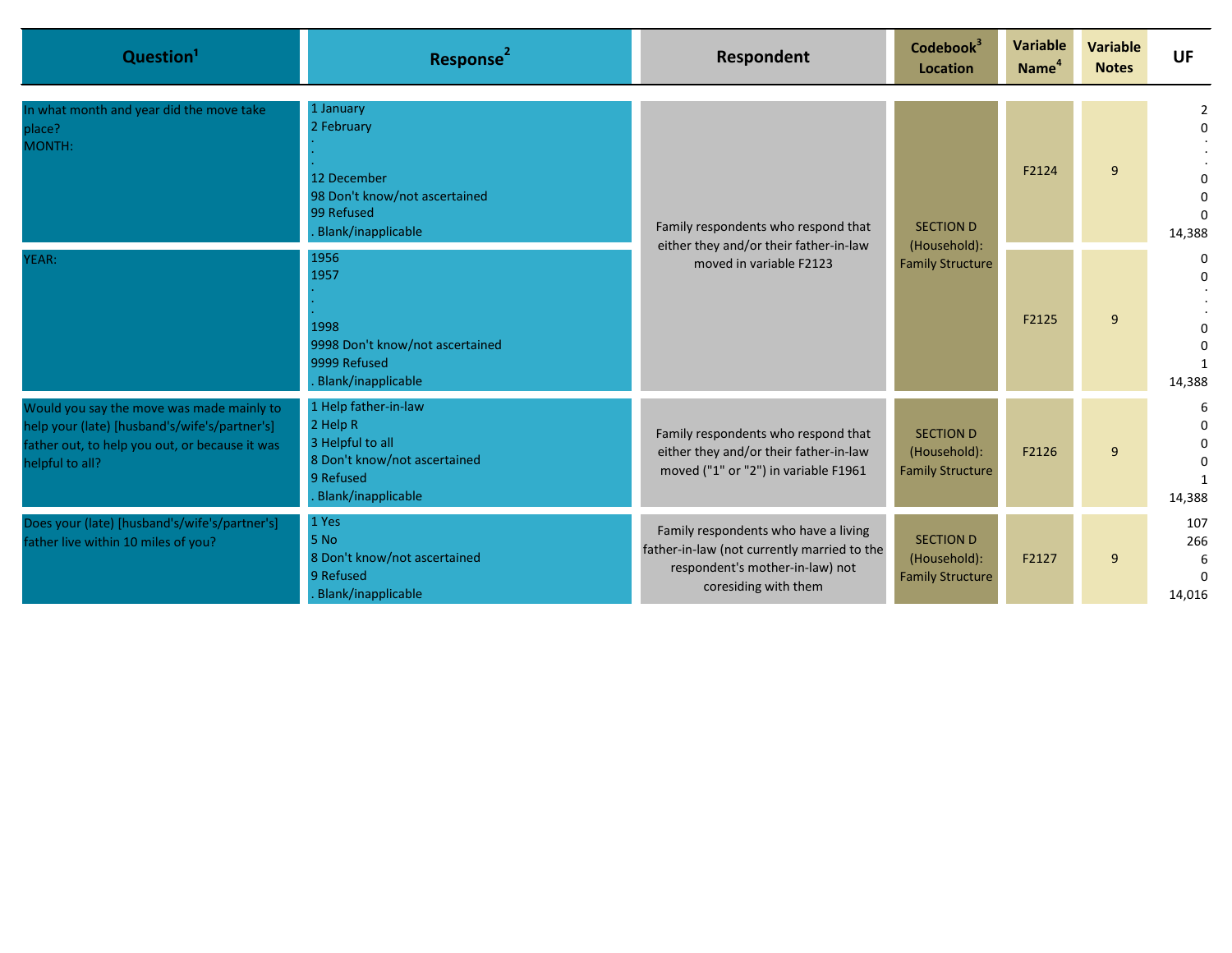| Question <sup>1</sup>                                                                                                                                                                                                                                                                                                                                                                                                                                                                                                                                                                                                                                                                                                                                                                                                        | Response <sup>2</sup>                                                                                                                                                  | Respondent                                                                                                                                     | Codebook <sup>3</sup><br>Location                           | Variable<br>Name <sup>4</sup>                               | <b>Variable</b><br><b>Notes</b> | <b>UF</b>                                                                       |                                      |
|------------------------------------------------------------------------------------------------------------------------------------------------------------------------------------------------------------------------------------------------------------------------------------------------------------------------------------------------------------------------------------------------------------------------------------------------------------------------------------------------------------------------------------------------------------------------------------------------------------------------------------------------------------------------------------------------------------------------------------------------------------------------------------------------------------------------------|------------------------------------------------------------------------------------------------------------------------------------------------------------------------|------------------------------------------------------------------------------------------------------------------------------------------------|-------------------------------------------------------------|-------------------------------------------------------------|---------------------------------|---------------------------------------------------------------------------------|--------------------------------------|
| How often do you (or your<br>[husband/wife/partner]) have contact -- either<br>in person or by phone or mail -- with your (late)<br>[husband's/wife's/partner's] [father and his<br>wife / father]? [IF R ANSWERS "ALMOST<br>NEVER" OR "NEVER," ENTER "0" AT NUMBER<br>OF TIMES AND SELECT "ALMOST NEVER" AT<br>PER] (User note: A valid answer for this<br>question may not have been obtained from<br>some respondents due to a programming<br>error.)<br>Number of times:                                                                                                                                                                                                                                                                                                                                                 | $\Omega$<br>30<br>998 Don't know/not ascertained<br>999 Refused<br>Blank/inapplicable                                                                                  | Family respondents who have a living<br>father-in-law (not currently married to the<br>respondent's mother-in-law) not<br>coresiding with them |                                                             | <b>SECTION D</b><br>(Household):<br><b>Family Structure</b> | F2129                           | 9                                                                               | 27<br>219<br>$\Omega$<br>1<br>14,023 |
| Per [frequency of contact per]:                                                                                                                                                                                                                                                                                                                                                                                                                                                                                                                                                                                                                                                                                                                                                                                              | 1 Day<br>2 Week<br>3 Every two weeks<br>4 Month<br>5 Year<br>6 Almost never<br>97 OTHER (SPECIFY)<br>98 Don't know/not ascertained<br>99 Refused<br>Blank/inapplicable |                                                                                                                                                |                                                             | F2130                                                       | 9                               | 38<br>127<br>30<br>101<br>46<br>33<br>$\overline{2}$<br>1<br>$\Omega$<br>14,017 |                                      |
| Now about help to and from your (late)<br>[husband's/wife's/partner's] (deceased)<br>[parents / mother (and/or her husband) / father<br>(and/or his wife)]Not counting any shared<br>housing or shared food, did you (or your (late)<br>[husband/wife/partner]) give financial help to<br>your (late) [husband's/wife's/partner's]<br>(deceased) [parents / mother (and/or her<br>husband) / father (and/or his wife)] amounting<br>to \$500 or more [since FAMILY R's LAST<br>INTERVIEW MONTH, YEAR / in the last two<br>years]? (DEFINITION: BY FINANCIAL HELP WE<br>MEAN GIVING MONEY, HELPING PAY BILLS, OR<br>COVERING SPECIFIC TYPES OF COSTS SUCH AS<br>THOSE FOR MEDICAL CARE OR INSURANCE,<br>SCHOOLING, DOWN PAYMENT FOR A HOME,<br>RENT, ETC. THE FINANCIAL HELP CAN BE<br>CONSIDERED SUPPORT, A GIFT OR A LOAN.) | 1 Yes<br>5 No<br>8 Don't know/not ascertained<br>9 Refused<br>Blank/inapplicable                                                                                       | Family respondents with at least one<br>living parent-in-law                                                                                   | <b>SECTION D</b><br>(Household):<br><b>Family Structure</b> | F2177                                                       | 9                               | 280<br>2,041<br>18<br>12,050                                                    |                                      |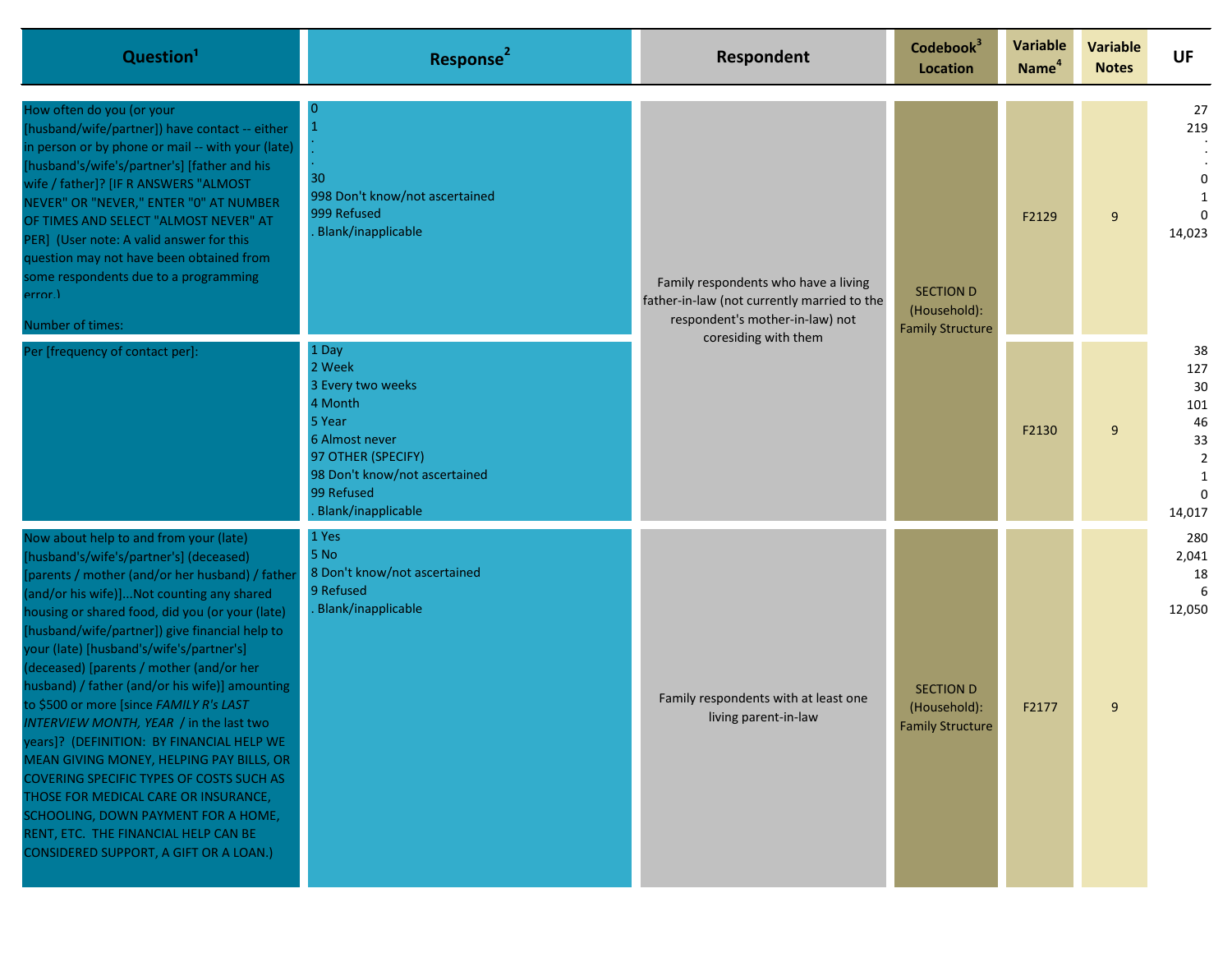| Question <sup>1</sup>                                                                                                                                                                                                                                                                                                                                                                                              | Response <sup>2</sup>                                                                                                                                            | Respondent                                                                                                                                                            | Codebook <sup>3</sup><br><b>Location</b>                    | <b>Variable</b><br>Name <sup>4</sup> | <b>Variable</b><br><b>Notes</b> | <b>UF</b>                                  |
|--------------------------------------------------------------------------------------------------------------------------------------------------------------------------------------------------------------------------------------------------------------------------------------------------------------------------------------------------------------------------------------------------------------------|------------------------------------------------------------------------------------------------------------------------------------------------------------------|-----------------------------------------------------------------------------------------------------------------------------------------------------------------------|-------------------------------------------------------------|--------------------------------------|---------------------------------|--------------------------------------------|
| Who was helped? [CHOOSE ALL THAT APPLY.]<br>(User note: Up to two responses were allowed<br>for this question, the actual maximum number<br>of responses was one.)                                                                                                                                                                                                                                                 | 1 Mother-in-law (and/or her husband)<br>2 Father-in-law (and/or his wife)<br>3 Parents-in-law<br>8 Don't know/not ascertained<br>9 Refused<br>Blank/inapplicable | Family respondents who respond "yes" (1)<br>in variable F2177                                                                                                         | <b>SECTION D</b><br>(Household):<br><b>Family Structure</b> | F2078M1<br>or<br>F2079_1             | 9                               | 217<br>30<br>33<br>0<br>$\Omega$<br>14,115 |
| <b>FOR: YOUR (LATE)</b><br>[HUSBAND'S/WIFE'S/PARTNER'S] [MOTHER<br>(AND/OR HER HUSBAND) / FATHER (AND/OR<br>HIS WIFE) / PARENTS] About how much money<br>did that amount to altogether [since FAMILY<br>R's LAST INTERVIEW MONTH, YEAR / in the last<br>two years]? (User note: Up to five responses<br>were allowed for this question, the actual<br>maximum number of responses was one.)                        | 0 (Actual value)<br>999996 (Actual value)<br>999998 Don't know/not ascertained<br>999999 Refused<br>Blank/inapplicable                                           | Family respondents who respond "yes" (1)<br>in variable F2177                                                                                                         | <b>SECTION D</b><br>(Household):<br><b>Family Structure</b> | F2180 1                              | 9                               | 1<br>$\Omega$<br>$\Omega$<br>93<br>14,115  |
| Did it amount to less than \$1,000, more than<br>\$1,000, or what? (User note: Up to five<br>responses were allowed for this question, the<br>actual maximum number of responses was<br>one.)                                                                                                                                                                                                                      | 1 Less than \$1,000<br>3 About \$1,000<br>5 More than \$1,000<br>8 Don't know/not ascertained<br>9 Refused<br>Blank/inapplicable                                 | Family respondents who respond "yes" (1)<br>in variable F2177 and "don't know"<br>(9999998) or "refused" (999999) in<br>F2180_1                                       | <b>SECTION D</b><br>(Household):<br><b>Family Structure</b> | F2181 1                              | 9                               | 27<br>11<br>45<br>10<br>3<br>14,299        |
| Did it amount to less than \$5,000, more than<br>\$5,000, or what? (User note: Up to five<br>responses were allowed for this question, the<br>actual maximum number of responses was<br>one.)                                                                                                                                                                                                                      | 1 Less than \$5,000<br>3 About \$5,000<br>5 More than \$5,000<br>8 Don't know/not ascertained<br>9 Refused<br>Blank/inapplicable                                 | Family respondents who respond "yes" (1)<br>in variable F2177 and "don't know"<br>(9999998) or "refused" (999999) in<br>F2180_1 and "more than \$1,000" in<br>F2019_1 | <b>SECTION D</b><br>(Household):<br><b>Family Structure</b> | F2182_1                              | 9                               | 25<br>6<br>11<br>14,350                    |
| How about another kind of help: Did you (or<br>your (late) [husband/wife/partner]) spend a<br>total of 100 or more hours [since FAMILY R's<br>LAST INTERVIEW MONTH, YEAR / in the last<br>two years] helping your (late)<br>[husband's/wife's/partner's] (deceased)<br>[parents / mother (and/or her husband) / father<br>(and/or his wife)] with basic personal activities<br>like dressing, eating, and bathing? | 1 Yes<br>5 No<br>8 Don't know/not ascertained<br>9 Refused<br>Blank/inapplicable                                                                                 | Family respondents with at least one<br>living parent-in-law                                                                                                          | <b>SECTION D</b><br>(Household):<br><b>Family Structure</b> | F2189                                | 9                               | 215<br>2,122<br>-5<br>12,050               |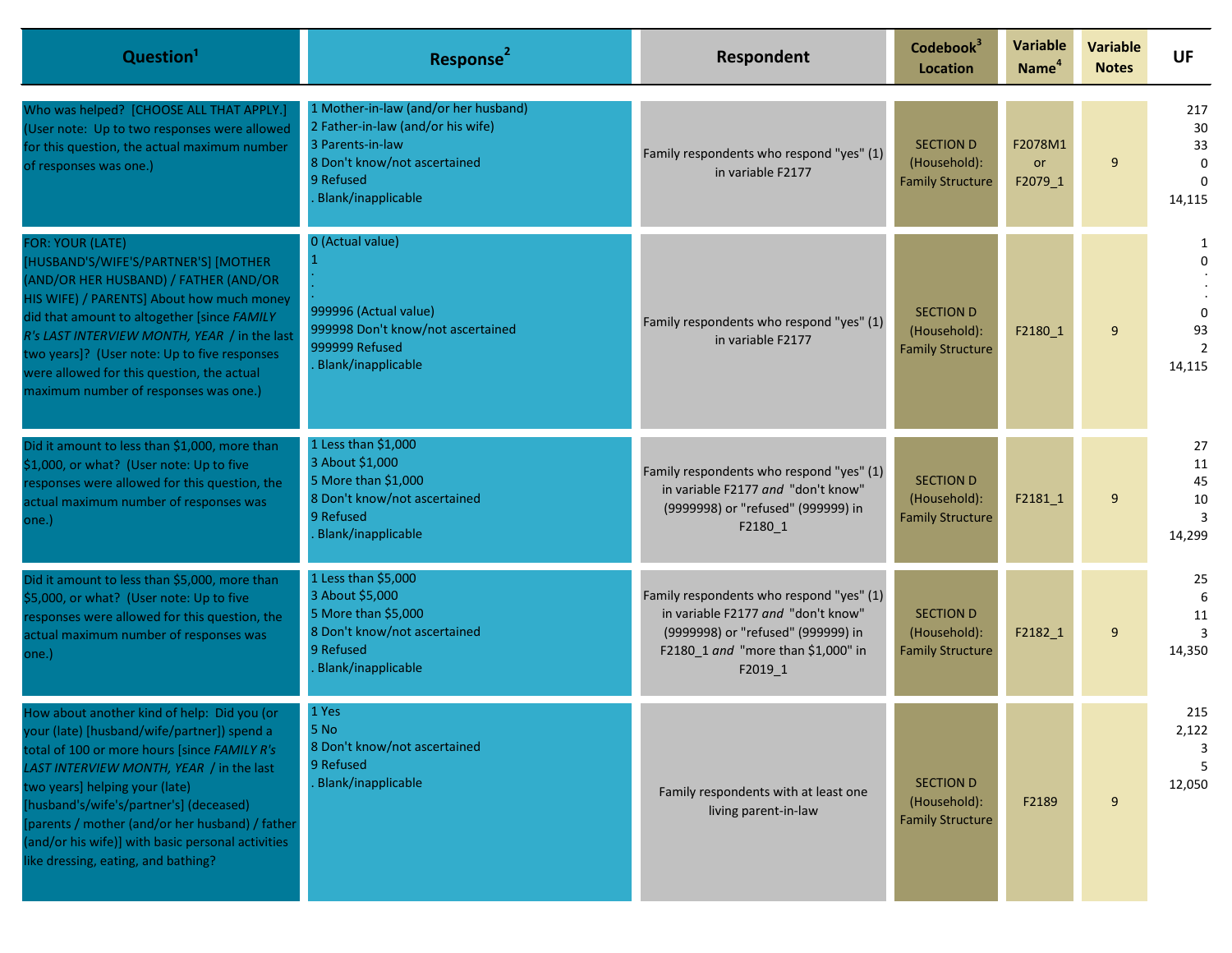| Question <sup>1</sup>                                                                                                                                                                                                                                                                                                                               | Response <sup>2</sup>                                                                                                                                        | Respondent                                                                                                                                                                                                                      | Codebook <sup>3</sup><br>Location                           | <b>Variable</b><br>Name <sup>4</sup>             | <b>Variable</b><br><b>Notes</b> | <b>UF</b>                                        |
|-----------------------------------------------------------------------------------------------------------------------------------------------------------------------------------------------------------------------------------------------------------------------------------------------------------------------------------------------------|--------------------------------------------------------------------------------------------------------------------------------------------------------------|---------------------------------------------------------------------------------------------------------------------------------------------------------------------------------------------------------------------------------|-------------------------------------------------------------|--------------------------------------------------|---------------------------------|--------------------------------------------------|
| Who was helped? [CHOOSE ALL THAT APPLY.]<br>(User note: Up to two responses were allowed<br>for this question, the actual maximum number<br>of responses was two.)                                                                                                                                                                                  | 1 Mother-in-law<br>2 Father-in-law<br>4 Mother-in-law's husband<br>5 Father-in-law's wife<br>8 Don't know/not ascertained<br>9 Refused<br>Blank/inapplicable | Family respondents who respond "yes" (1)<br>in variable F2189                                                                                                                                                                   | <b>SECTION D</b><br>(Household):<br><b>Family Structure</b> | F2190M1-<br>F2190M2<br>or<br>F2191 1-<br>F2191_2 | 9                               | 179<br>36<br>0<br>$\Omega$<br>$\Omega$<br>14,180 |
| FOR: YOUR [MOTHER-IN-LAW / FATHER-IN-<br>LAW / MOTHER-IN-LAW'S HUSBAND / FATHER-<br>IN-LAW'S WIFE] Roughly how many hours did<br>you yourself spend giving such assistance? [USE<br>ZERO FOR NONE] (User note: Up to five<br>responses were allowed for this question, the<br>actual maximum number of responses was<br>two.)                       | 0 (Actual value)<br>9000 (Actual value, verified with respondent)<br>9998 Don't know/not ascertained<br>9999 Refused<br><b>Blank/inapplicable</b>            | Family respondents who respond "yes" (1)<br>in variable F2189                                                                                                                                                                   | <b>SECTION D</b><br>(Household):<br><b>Family Structure</b> | $F2192_1 -$<br>F2192_2                           | 9                               | 34<br>$\Omega$<br>73<br>14,180                   |
| FOR: YOUR [MOTHER-IN-LAW / FATHER-IN-<br>LAW / MOTHER-IN-LAW'S HUSBAND / FATHER-<br>IN-LAW'S WIFE] Did it amount to a total of less<br>than 200 hours, more than 200 hours, or what?<br>(User note: Up to five responses were allowed<br>for this question, the actual maximum number<br>of responses was two.)                                     | 1 Less than 200 hours<br>3 About 200 hours<br>5 More than 200 hours<br>8 Don't know/not ascertained<br>9 Refused<br><b>Blank/inapplicable</b>                | Family respondents who respond "yes" (1)<br>in variable F2189 and respond "don't<br>know" (9998) or "refused" (9999) in<br>variable F2192_1 - F2192_2                                                                           | <b>SECTION D</b><br>(Household):<br><b>Family Structure</b> | $F2193_1$<br>F2193_2                             | 9                               | 22<br>10<br>37<br>14,322                         |
| FOR: YOUR [MOTHER-IN-LAW / FATHER-IN-<br>LAW / MOTHER-IN-LAW'S HUSBAND / FATHER-<br>IN-LAW'S WIFE] Did it amount to a total of less<br>than 500 hours, more than 500 hours, or what?<br>(User note: Up to five responses were allowed<br>for this question, the actual maximum number<br>of responses was two.)                                     | 1 Less than 500 hours<br>3 About 500 hours<br>5 More than 500 hours<br>8 Don't know/not ascertained<br>9 Refused<br><b>Blank/inapplicable</b>                | Family respondents who respond "yes" (1)<br>in variable F2189 and respond "don't<br>know" (9998) or "refused" (9999) in<br>variable F2192_1 - F2192_2 and respond<br>"more than 200 hours" (5) in variable<br>F2193_1 - F2193_2 | <b>SECTION D</b><br>(Household):<br><b>Family Structure</b> | $F2194_1 -$<br>F2194_2                           | 9                               | 8<br>25<br>$\Omega$<br>14,358                    |
| FOR: YOUR [MOTHER-IN-LAW / FATHER-IN-<br>LAW / MOTHER-IN-LAW'S HUSBAND / FATHER-<br>IN-LAW'S WIFE] Roughly how many hours did<br>your (late) (husband/wife/partner) spend giving<br>such assistance? [USE ZERO FOR NONE] (User<br>note: Up to five responses were allowed for<br>this question, the actual maximum number of<br>responses was two.) | 0 (Actual value)<br>9000 (Actual value, verified with respondent)<br>9998 Don't know/not ascertained<br>9999 Refused<br><b>Blank/inapplicable</b>            | Family respondents who respond "yes" (1)<br>in variable F2189 and who are currently<br>married or have been widowed since the<br>previous wave                                                                                  | <b>SECTION D</b><br>(Household):<br><b>Family Structure</b> | $F2195_1 -$<br>F2195_2                           | 9                               | 20<br>65<br>14,183                               |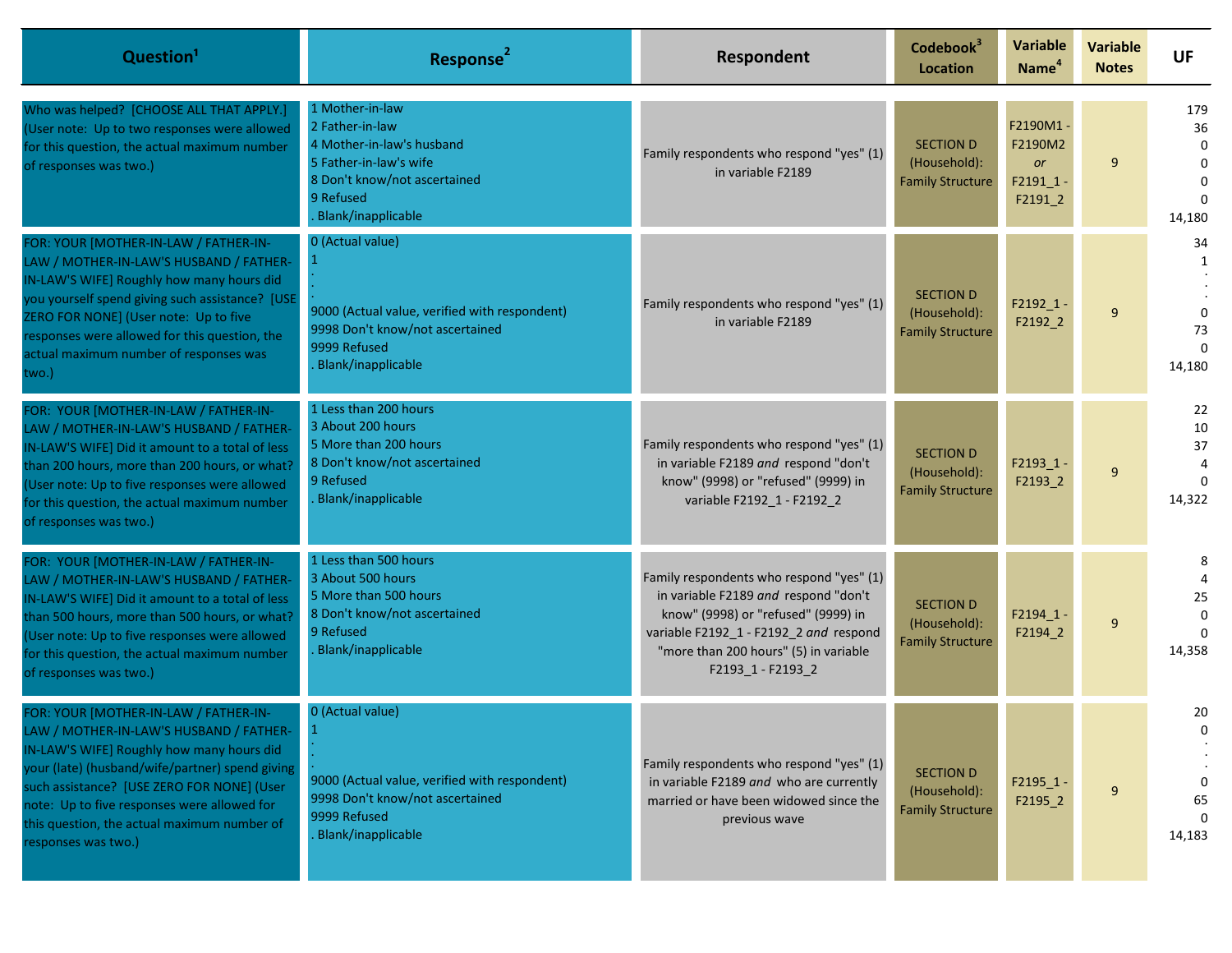| Question <sup>1</sup>                                                                                                                                                                                                                                                                                                                                                                      | Response <sup>2</sup>                                                                                                                                            | Respondent                                                                                                                                                                                                                                                                                                                 | Codebook <sup>3</sup><br><b>Location</b>                    | <b>Variable</b><br>Name <sup>4</sup> | <b>Variable</b><br><b>Notes</b> | <b>UF</b>                                |
|--------------------------------------------------------------------------------------------------------------------------------------------------------------------------------------------------------------------------------------------------------------------------------------------------------------------------------------------------------------------------------------------|------------------------------------------------------------------------------------------------------------------------------------------------------------------|----------------------------------------------------------------------------------------------------------------------------------------------------------------------------------------------------------------------------------------------------------------------------------------------------------------------------|-------------------------------------------------------------|--------------------------------------|---------------------------------|------------------------------------------|
| FOR: YOUR [MOTHER-IN-LAW / FATHER-IN-<br>LAW / MOTHER-IN-LAW'S HUSBAND / FATHER-<br>IN-LAW'S WIFE] Did it amount to a total of less<br>than 200 hours, more than 200 hours, or what?<br>(User note: Up to five responses were allowed<br>for this question, the actual maximum number<br>of responses was two.)                                                                            | 1 Less than 200 hours<br>3 About 200 hours<br>5 More than 200 hours<br>8 Don't know/not ascertained<br>9 Refused<br><b>Blank/inapplicable</b>                    | Family respondents who respond "yes" (1)<br>in variable F2189 and who responded<br>"don't know" (9998) or "refused" (9999)<br>in variable F2195_1 - F2195_2 and who<br>are currently married or have been<br>widowed since the previous wave                                                                               | <b>SECTION D</b><br>(Household):<br><b>Family Structure</b> | F2196_1<br>F2196_2                   | 9                               | 10<br>6<br>46<br>3<br>14,330             |
| FOR: YOUR [MOTHER-IN-LAW / FATHER-IN-<br>LAW / MOTHER-IN-LAW'S HUSBAND / FATHER-<br>IN-LAW'S WIFE] Did it amount to a total of less<br>than 500 hours, more than 500 hours, or what?<br>(User note: Up to five responses were allowed<br>for this question, the actual maximum number<br>of responses was two.)                                                                            | 1 Less than 500 hours<br>3 About 500 hours<br>5 More than 500 hours<br>8 Don't know/not ascertained<br>9 Refused<br><b>Blank/inapplicable</b>                    | Family respondents who respond "yes" (1)<br>in variable F2189 and who responded<br>"don't know" (9998) or "refused" (9999)<br>in variable F2195_1 - F2195_2 and who<br>respond "more than 200 hours" (5) in<br>variable F2196 1 - F2196 2 and who are<br>currently married or have been widowed<br>since the previous wave | <b>SECTION D</b><br>(Household):<br><b>Family Structure</b> | $F2197_1$ -<br>F2197_2               | 9                               | 10<br>6<br>29<br>1<br>$\Omega$<br>14,349 |
| Did you (or your (late) [husband/wife/partner])<br>spend a total of 100 or more hours [since<br>FAMILY R's LAST INTERVIEW MONTH, YEAR / in<br>the last two years] helping your (late)<br>[husband's/wife's/partner's] (deceased)<br>[parents / mother (and/or her husband) / father<br>(and/or his wife)] with other things such as<br>nousehold chores, errands, transportation,<br>etc.? | 1 Yes<br>5 No<br>8 Don't know/not ascertained<br>9 Refused<br><b>Blank/inapplicable</b>                                                                          | Family respondents with at least one<br>living parent-in-law                                                                                                                                                                                                                                                               | <b>SECTION D</b><br>(Household):<br><b>Family Structure</b> | F2207                                | 9                               | 589<br>1,746<br>7<br>12,050              |
| Who was helped? [CHOOSE ALL THAT APPLY.]<br>(User note: Up to two responses were allowed<br>for this question, the actual maximum number<br>of responses was one.)                                                                                                                                                                                                                         | 1 Mother-in-law (and/or her husband)<br>2 Father-in-law (and/or his wife)<br>3 Parents-in-law<br>8 Don't know/not ascertained<br>9 Refused<br>Blank/inapplicable | Family respondents who respond "yes" (1)<br>in variable F2207                                                                                                                                                                                                                                                              | <b>SECTION D</b><br>(Household):<br><b>Family Structure</b> | F2208M1<br><b>or</b><br>F2209_1      | 9                               | 440<br>75<br>74<br>$\Omega$<br>13,806    |
| <b>FOR: YOUR (LATE)</b><br>[HUSBAND'S/WIFE'S/PARTNER'S] [MOTHER<br>(AND/OR HER HUSBAND) / FATHER (AND/OR<br>HIS WIFE) / PARENTS] Roughly how many hours<br>did you yourself spend giving such assistance?<br>[USE ZERO FOR NONE] (User note: Up to five<br>responses were allowed for this question, the<br>actual maximum number of responses was<br>one.)                                | 0 (Actual value)<br>9000 (Actual value, verified with respondent)<br>9998 Don't know/not ascertained<br>9999 Refused<br>Blank/inapplicable                       | Family respondents who respond "yes" (1)<br>in variable F2207                                                                                                                                                                                                                                                              | <b>SECTION D</b><br>(Household):<br><b>Family Structure</b> | F2210_1                              | 9                               | 91<br>1<br>$\Omega$<br>207<br>13,806     |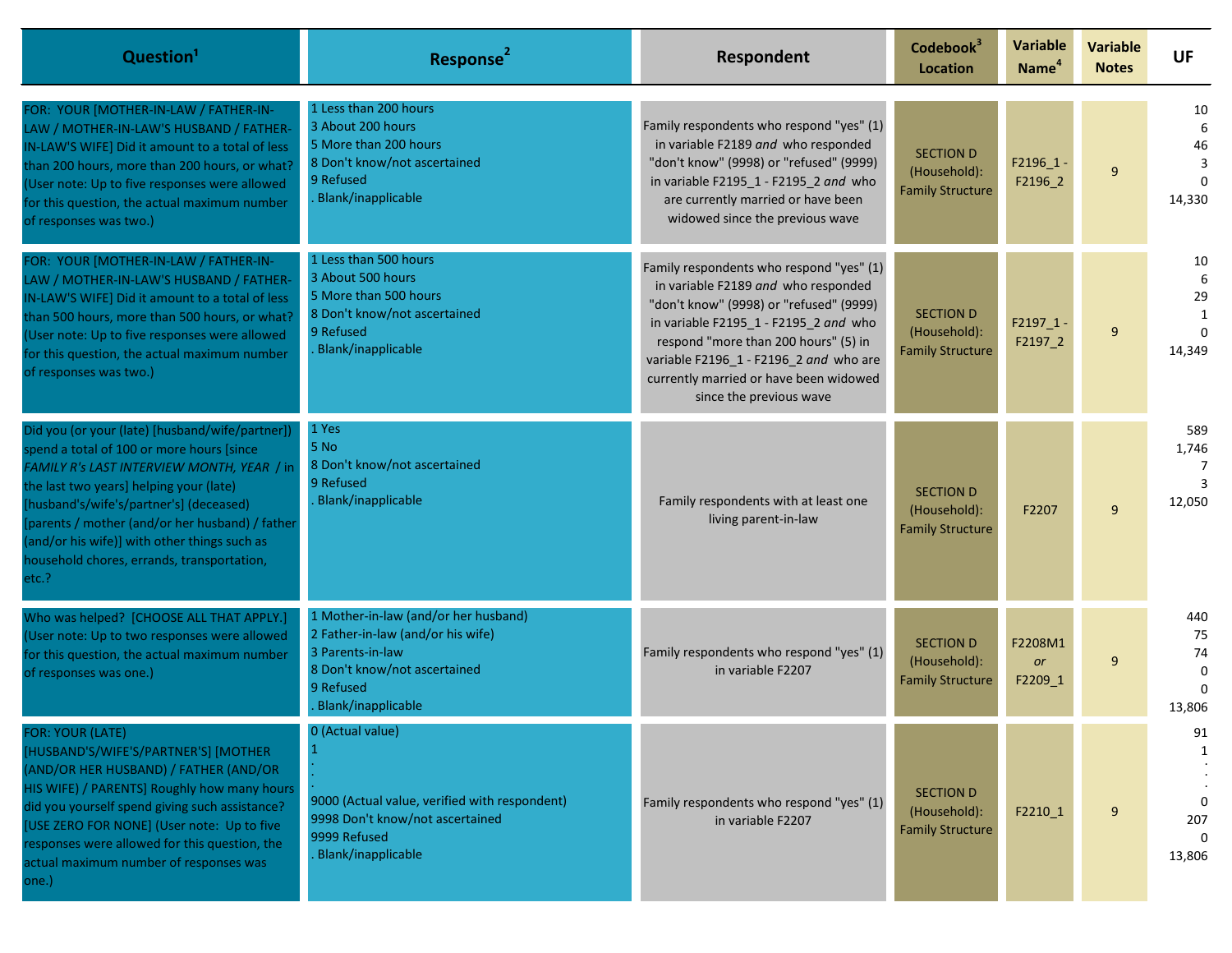| Question <sup>1</sup>                                                                                                                                                                                                                                                                                                                                                      | Response <sup>2</sup>                                                                                                                             | Respondent                                                                                                                                                                                                                       | Codebook <sup>3</sup><br><b>Location</b>                    | Variable<br>Name <sup>4</sup> | <b>Variable</b><br><b>Notes</b> | <b>UF</b>                                   |
|----------------------------------------------------------------------------------------------------------------------------------------------------------------------------------------------------------------------------------------------------------------------------------------------------------------------------------------------------------------------------|---------------------------------------------------------------------------------------------------------------------------------------------------|----------------------------------------------------------------------------------------------------------------------------------------------------------------------------------------------------------------------------------|-------------------------------------------------------------|-------------------------------|---------------------------------|---------------------------------------------|
| <b>FOR: YOUR (LATE)</b><br>[HUSBAND'S/WIFE'S/PARTNER'S] [MOTHER<br>(AND/OR HER HUSBAND) / FATHER (AND/OR<br>HIS WIFE) / PARENTS] Did it amount to a total<br>of less than 200 hours, more than 200 hours, or<br>what? (User note: Up to five responses were<br>allowed for this question, the actual maximum<br>number of responses was one.)                              | 1 Less than 200 hours<br>3 About 200 hours<br>5 More than 200 hours<br>8 Don't know/not ascertained<br>9 Refused<br>Blank/inapplicable            | Family respondents who respond "yes" (1)<br>in variable F2207 and "don't know"<br>(9998) or "refused" (9999) in F2210 1                                                                                                          | <b>SECTION D</b><br>(Household):<br><b>Family Structure</b> | $F2211_1$                     | 9                               | 101<br>21<br>72<br>13<br>$\Omega$<br>14,188 |
| FOR: YOUR (LATE)<br>[HUSBAND'S/WIFE'S/PARTNER'S] [MOTHER<br>(AND/OR HER HUSBAND) / FATHER (AND/OR<br>HIS WIFE) / PARENTS] Did it amount to a total<br>of less than 500 hours, more than 500 hours, or<br>what? (User note: Up to five responses were<br>allowed for this question, the actual maximum<br>number of responses was one.)                                     | 1 Less than 500 hours<br>3 About 500 hours<br>5 More than 500 hours<br>8 Don't know/not ascertained<br>9 Refused<br>Blank/inapplicable            | Family respondents who respond "yes" (1)<br>in variable F2207 and "don't know"<br>(9998) or "refused" (9999) in F2210_1<br>and "more than 200 hours" (5) in variable<br>$F2211_1$                                                | <b>SECTION D</b><br>(Household):<br><b>Family Structure</b> | F2212_1                       | 9                               | 24<br>6<br>40<br>$\overline{2}$<br>14,323   |
| FOR: YOUR (LATE)<br>[HUSBAND'S/WIFE'S/PARTNER'S] [MOTHER<br>(AND/OR HER HUSBAND) / FATHER (AND/OR<br>HIS WIFE) / PARENTS] Roughly how many<br>hours did your (late) [husband/wife/partner]<br>spend giving such assistance? [USE ZERO FOR<br>NONE] (User note: Up to five responses were<br>allowed for this question, the actual maximum<br>number of responses was one.) | 0 (Actual value)<br>2000 (Actual value, verified with respondent)<br>9998 Don't know/not ascertained<br>9999 Refused<br><b>Blank/inapplicable</b> | Family respondents who respond "yes" (1)<br>in variable F2207 and who are currently<br>married or have been widowed since the<br>previous wave                                                                                   | <b>SECTION D</b><br>(Household):<br><b>Family Structure</b> | F2213 1                       | 9                               | 29<br>190<br>$\Omega$<br>13,811             |
| FOR: YOUR (LATE)<br>[HUSBAND'S/WIFE'S/PARTNER'S] [MOTHER<br>(AND/OR HER HUSBAND) / FATHER (AND/OR<br>HIS WIFE) / PARENTS] Did it amount to a total<br>of less than 200 hours, more than 200 hours, or<br>what? (User note: Up to five responses were<br>allowed for this question, the actual maximum<br>number of responses was one.)                                     | 1 Less than 200 hours<br>3 About 200 hours<br>5 More than 200 hours<br>8 Don't know/not ascertained<br>9 Refused<br><b>Blank/inapplicable</b>     | Family respondents who respond "yes" (1)<br>in variable F2207 and who respond "don't<br>know" (9998) or "refused" (9999) in<br>variable F2213 1 and who are currently<br>married or have been widowed since the<br>previous wave | <b>SECTION D</b><br>(Household):<br><b>Family Structure</b> | F2214_1                       | 9                               | 70<br>22<br>86<br>12<br>$\Omega$<br>14,205  |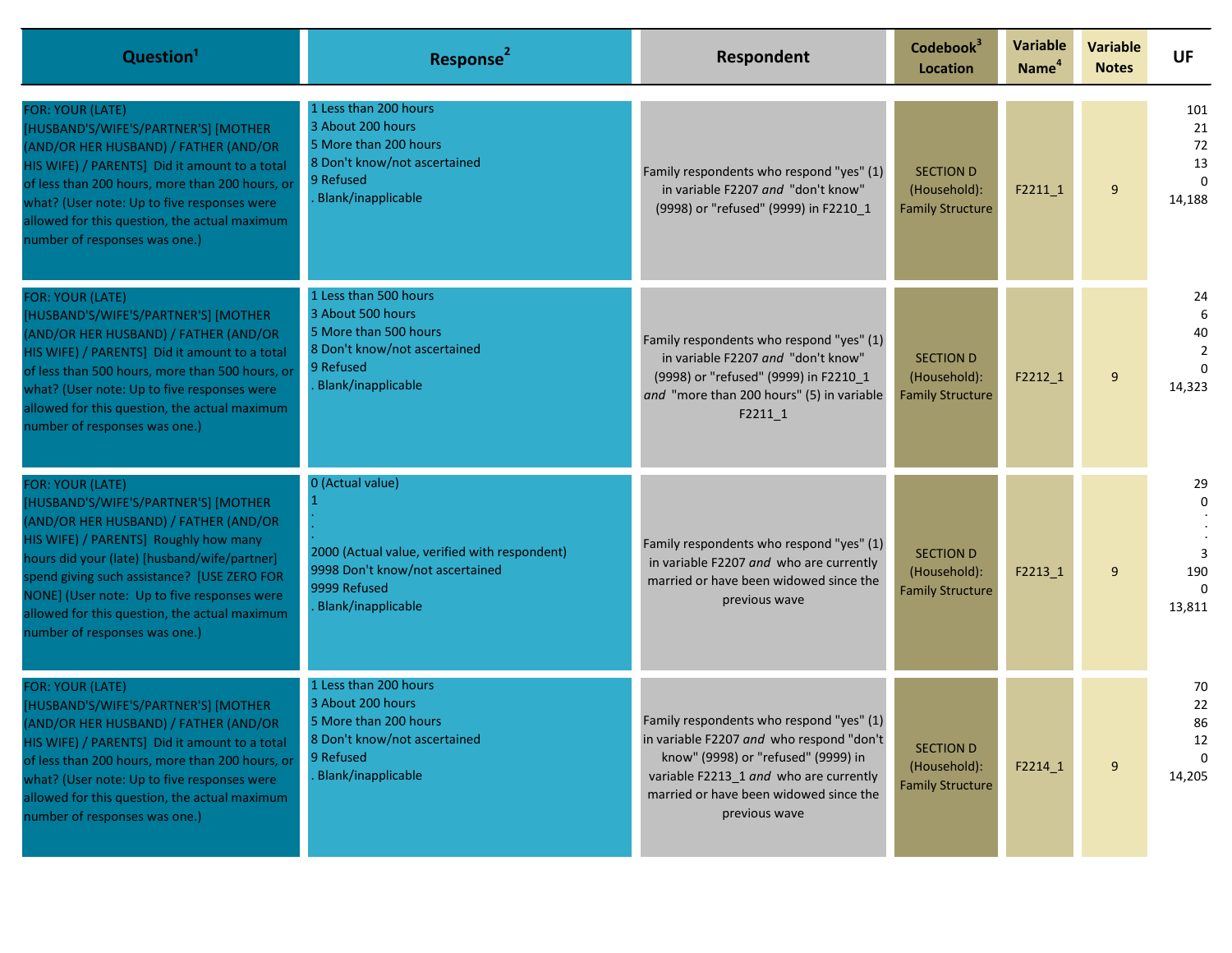| Question <sup>1</sup>                                                                                                                                                                                                                                                                                                                                                                                                                                                                                                                                                                                                                                                                                      | Response <sup>2</sup>                                                                                                                                            | Respondent                                                                                                                                                                                                                                                                                       | Codebook <sup>3</sup><br>Location                           | <b>Variable</b><br>Name <sup>4</sup> | <b>Variable</b><br><b>Notes</b> | <b>UF</b>                            |
|------------------------------------------------------------------------------------------------------------------------------------------------------------------------------------------------------------------------------------------------------------------------------------------------------------------------------------------------------------------------------------------------------------------------------------------------------------------------------------------------------------------------------------------------------------------------------------------------------------------------------------------------------------------------------------------------------------|------------------------------------------------------------------------------------------------------------------------------------------------------------------|--------------------------------------------------------------------------------------------------------------------------------------------------------------------------------------------------------------------------------------------------------------------------------------------------|-------------------------------------------------------------|--------------------------------------|---------------------------------|--------------------------------------|
| <b>FOR: YOUR (LATE)</b><br>[HUSBAND'S/WIFE'S/PARTNER'S] [MOTHER<br>(AND/OR HER HUSBAND) / FATHER (AND/OR<br>HIS WIFE) / PARENTS] Did it amount to a total<br>of less than 500 hours, more than 500 hours, or<br>what? (User note: Up to five responses were<br>allowed for this question, the actual maximum<br>number of responses was one.)                                                                                                                                                                                                                                                                                                                                                              | 1 Less than 500 hours<br>3 About 500 hours<br>5 More than 500 hours<br>8 Don't know/not ascertained<br>9 Refused<br>Blank/inapplicable                           | Family respondents who respond "yes" (1)<br>in variable F2207 and who respond "don't<br>know" (9998) or "refused" (9999) in<br>variable F2213_1 and who respond<br>"more than 200 hours" in variable<br>F2214 1 and who are currently married<br>or have been widowed since the previous<br>wave | <b>SECTION D</b><br>(Household):<br><b>Family Structure</b> | F2215_1                              | 9                               | 38<br>5<br>39<br>$\Omega$<br>14,309  |
| Not counting any shared housing or shared<br>food, did you (or your (late)<br>[husband/wife/partner]) receive from your<br>(late) [husband's/wife's/partner's] (deceased)<br>[parents/ mother (and/or her husband) / father<br>(and/or his wife)] any financial help amounting<br>to \$500 or more [since FAMILY R's LAST<br>INTERVIEW MONTH, YEAR / in the last two<br>years]? [DO NOT INCLUDE INHERITANCE]<br>(DEFINITION: BY FINANCIAL HELP WE MEAN<br>GIVING MONEY, HELPING PAY BILLS, OR<br>COVERING SPECIFIC TYPES OF COSTS SUCH AS<br>THOSE FOR MEDICAL CARE OR INSURANCE,<br>SCHOOLING, DOWN PAYMENT FOR A HOME,<br>RENT, ETC. THE FINANCIAL HELP CAN BE<br>CONSIDERED SUPPORT, A GIFT OR A LOAN.) | 1 Yes<br>5 No<br>8 Don't know/not ascertained<br>9 Refused<br>Blank/inapplicable                                                                                 | Family respondents with at least one<br>living parent-in-law                                                                                                                                                                                                                                     | <b>SECTION D</b><br>(Household):<br><b>Family Structure</b> | F2219                                | 9                               | 113<br>2,221<br>-7<br>12,050         |
| Which of them gave you that? [CHOOSE ALL<br>THAT APPLY] (User note: Up to two responses<br>were allowed for this question, the actual<br>maximum number of responses was one.)                                                                                                                                                                                                                                                                                                                                                                                                                                                                                                                             | 1 Mother-in-law (and/or her husband)<br>2 Father-in-law (and/or his wife)<br>3 Parents-in-law<br>8 Don't know/not ascertained<br>9 Refused<br>Blank/inapplicable | Family respondents who respond "yes" (1)<br>in variable F2219                                                                                                                                                                                                                                    | <b>SECTION D</b><br>(Household):<br><b>Family Structure</b> | F2220M1<br><b>or</b><br>$F2221_1$    | 9                               | 79<br>20<br>14<br>$\Omega$<br>14,282 |
| FROM: YOUR (LATE)<br>[HUSBAND'S/WIFE'S/PARTNER'S] [MOTHER<br>(AND/OR HER HUSBAND) / FATHER (AND/OR<br>HIS WIFE) / PARENTS] About how much money<br>did that amount to altogether? (User note: Up<br>to five responses were allowed for this<br>question, the actual maximum number of<br>responses was one.)                                                                                                                                                                                                                                                                                                                                                                                               | 0 (Actual value)<br>999996 (Actual value)<br>999998 Don't know/not ascertained<br>999999 Refused<br>Blank/inapplicable                                           | Family respondents who respond "yes" (1)<br>in variable F2219                                                                                                                                                                                                                                    | <b>SECTION D</b><br>(Household):<br><b>Family Structure</b> | F2222_1                              | 9                               | 0<br>0<br>24<br>4<br>14,282          |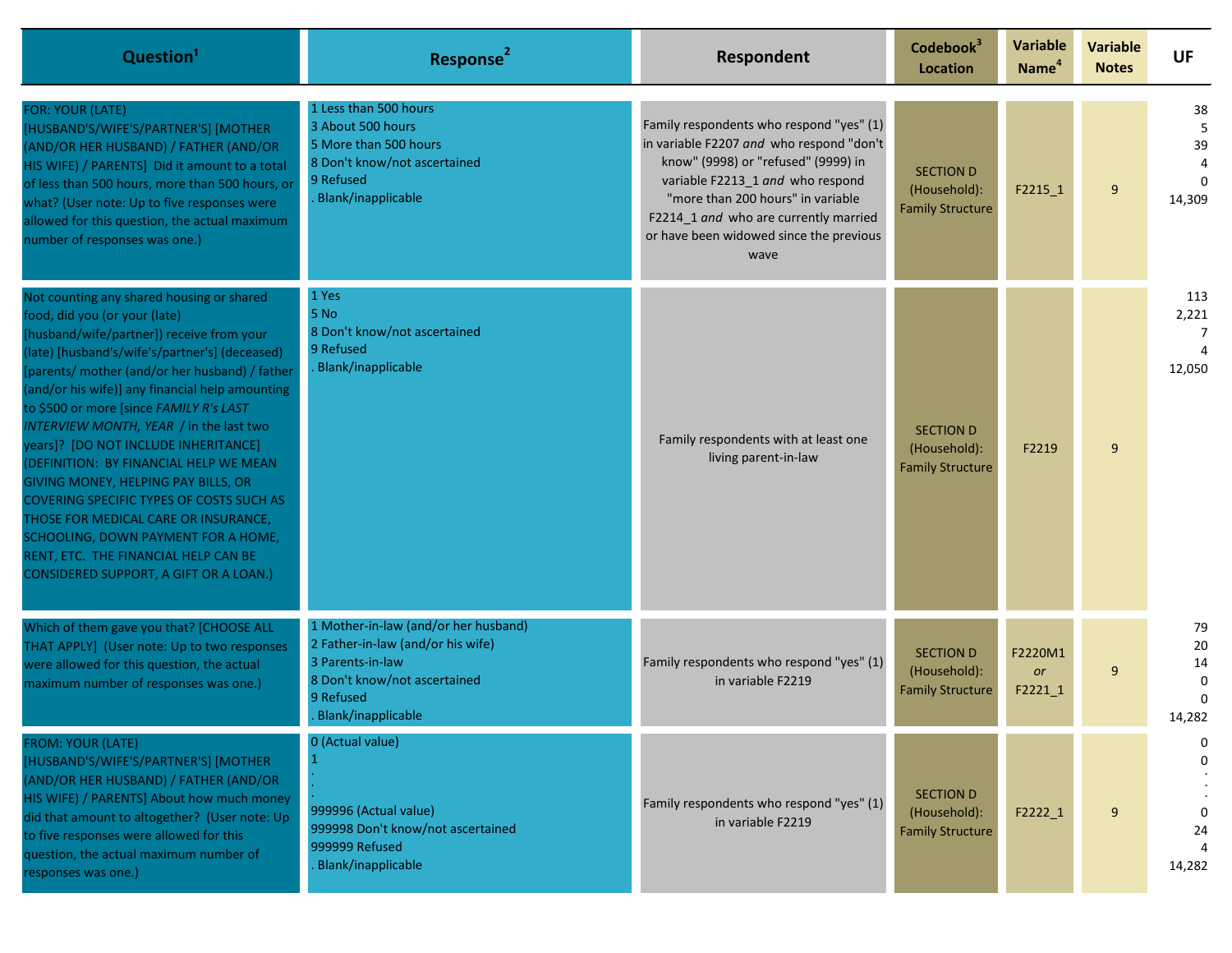| Question <sup>1</sup>                                                                                                                                                                                                                                                            | Response <sup>2</sup>                                                                                                            | Respondent                                                                                                                                                                             | Codebook <sup>3</sup><br>Location                           | <b>Variable</b><br>Name <sup>4</sup> | <b>Variable</b><br><b>Notes</b> | <b>UF</b>                                                   |
|----------------------------------------------------------------------------------------------------------------------------------------------------------------------------------------------------------------------------------------------------------------------------------|----------------------------------------------------------------------------------------------------------------------------------|----------------------------------------------------------------------------------------------------------------------------------------------------------------------------------------|-------------------------------------------------------------|--------------------------------------|---------------------------------|-------------------------------------------------------------|
| Did it amount to less than \$1,000, more than<br>\$1,000, or what? (User note: Up to five<br>responses were allowed for this question, the<br>actual maximum number of responses was<br>one.)                                                                                    | 1 Less than \$1,000<br>3 About \$1,000<br>5 More than \$1,000<br>8 Don't know/not ascertained<br>9 Refused<br>Blank/inapplicable | Family respondents who respond "yes" (1)<br>in variable F2219 and "don't know"<br>(999998) or "refused" (999999) in variable<br>F2222_1                                                | <b>SECTION D</b><br>(Household):<br><b>Family Structure</b> | F2223 1                              | 9                               | -5<br>$\Omega$<br>19<br>1<br>3<br>14,367                    |
| Did it amount to less than \$5,000, more than<br>\$5,000, or what? (User note: Up to five<br>responses were allowed for this question, the<br>actual maximum number of responses was<br>one.)                                                                                    | 1 Less than \$5,000<br>3 About \$5,000<br>5 More than \$5,000<br>8 Don't know/not ascertained<br>9 Refused<br>Blank/inapplicable | Family respondents who respond "yes" (1)<br>in variable F2219 and "don't know"<br>(999998) or "refused" (999999) in variable<br>F2222_1 and "more than \$1,000" in<br>variable F2223_1 | <b>SECTION D</b><br>(Household):<br><b>Family Structure</b> | F2224_1                              | 9                               | 7<br>$\overline{2}$<br>10<br>$\Omega$<br>$\Omega$<br>14,376 |
| In LAST CALENDAR YEAR, were any children,<br>parents, or other relatives dependent on you<br>for more than half of their support?                                                                                                                                                | 1 Yes<br>5 No<br>8 Don't know/not ascertained<br>9 Refused<br>Blank/inapplicable                                                 | All family respondents                                                                                                                                                                 | <b>SECTION D</b><br>(Household):<br><b>Family Structure</b> | F2238                                | 9                               | 1,707<br>12,462<br>7<br>13<br>206                           |
| How many people was that?                                                                                                                                                                                                                                                        | 0 (Actual value)<br>20<br>998 Don't know/not ascertained<br>999 Refused<br>Blank/inapplicable                                    | Family respondents who respond "yes" in<br>variable F2238                                                                                                                              | <b>SECTION D</b><br>(Household):<br><b>Family Structure</b> | F2239                                | 9                               | $\Omega$<br>1,058<br>$\Omega$<br>$\Omega$<br>12,688         |
| [IF R LIVES IN A NURSING FACILITY and DOES<br>NOT HAVE A HOME OUTSIDE THE FACILITY:] Do<br>you have any relatives in or near the facility<br>where you are living? [OTHERWISE:] (Besides<br>the people living here with you,) Do you have<br>any relatives in your neighborhood? | 1 Yes<br>5 No<br>8 Don't know/not ascertained<br>9 Refused<br>Blank/inapplicable                                                 | All family respondents                                                                                                                                                                 | <b>SECTION D</b><br>(Household):<br><b>Family Structure</b> | F2243                                | 9                               | 4,334<br>9,852<br>0<br>3<br>206                             |
| <b>CONSTRUCTED - Mother died</b>                                                                                                                                                                                                                                                 | $0$ No<br>1 Yes<br>8 Don't know/not ascertained<br>9 Refused<br>Blank/inapplicable                                               | All family respondents                                                                                                                                                                 | <b>SECTION D</b><br>(Household):<br><b>Family Structure</b> | F2264                                | 9                               | 13,594<br>785<br>0<br>0<br>16                               |
| <b>CONSTRUCTED - Father died</b>                                                                                                                                                                                                                                                 | $0$ No<br>1 Yes<br>8 Don't know/not ascertained<br>9 Refused<br>Blank/inapplicable                                               | All family respondents                                                                                                                                                                 | <b>SECTION D</b><br>(Household):<br><b>Family Structure</b> | F2265                                | 9                               | 13,925<br>454<br>$\mathbf{0}$<br>0<br>16                    |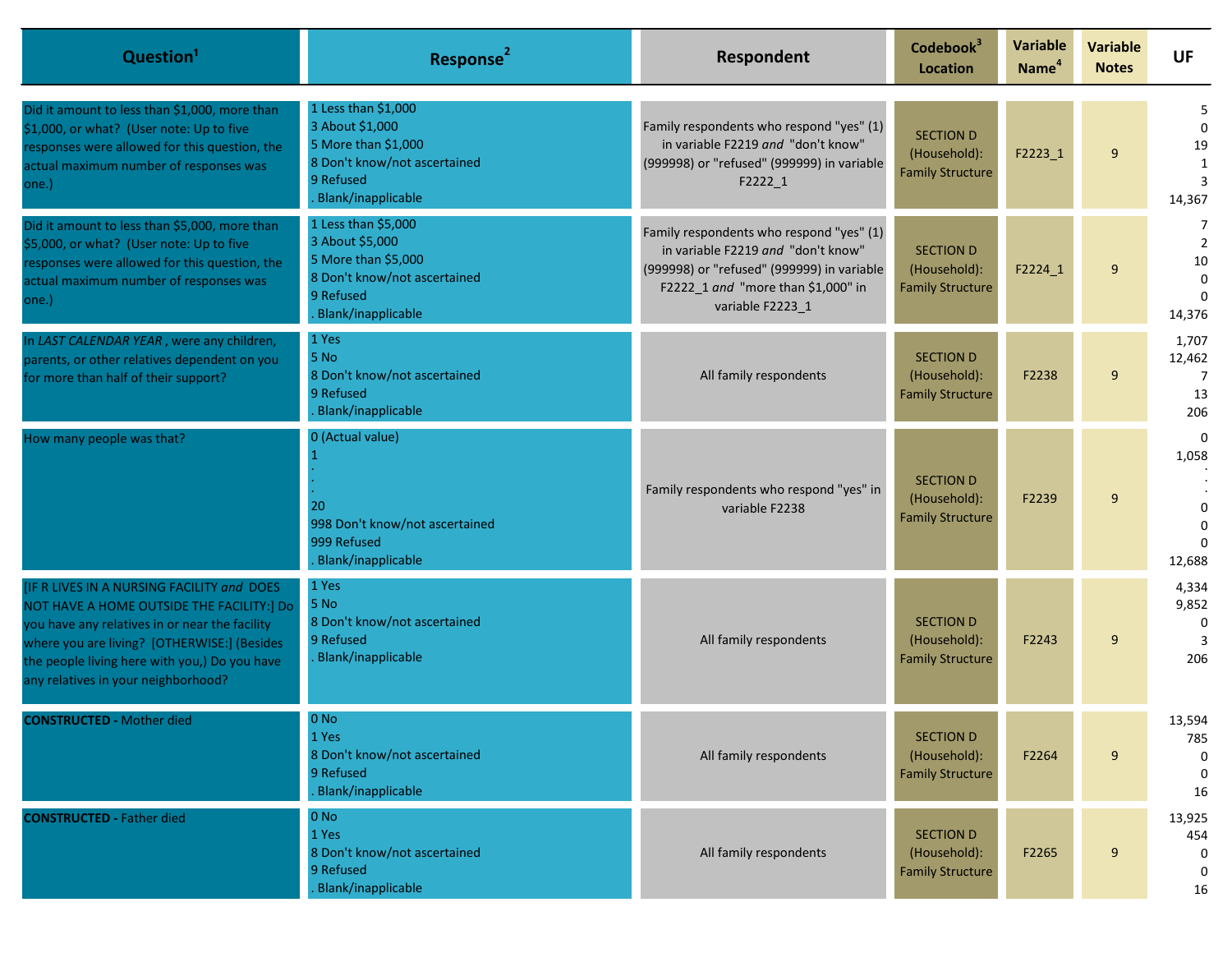| Question <sup>1</sup>                                                                                                                                                                                                                                                                                                                     | Response <sup>2</sup>                                                                                                                            | Respondent                                                                                                         | Codebook <sup>3</sup><br>Location                                             | Variable<br>Name <sup>4</sup> | <b>Variable</b><br><b>Notes</b> | <b>UF</b>                                            |
|-------------------------------------------------------------------------------------------------------------------------------------------------------------------------------------------------------------------------------------------------------------------------------------------------------------------------------------------|--------------------------------------------------------------------------------------------------------------------------------------------------|--------------------------------------------------------------------------------------------------------------------|-------------------------------------------------------------------------------|-------------------------------|---------------------------------|------------------------------------------------------|
| <b>CONSTRUCTED - Mother-in-law died</b>                                                                                                                                                                                                                                                                                                   | $0$ No<br>1 Yes<br>8 Don't know/not ascertained<br>9 Refused<br>Blank/inapplicable                                                               | All family respondents                                                                                             | <b>SECTION D</b><br>(Household):<br><b>Family Structure</b>                   | F2266                         | 9                               | 13,876<br>503<br>$\Omega$<br>$\Omega$<br>16          |
| <b>CONSTRUCTED - Father-in-law died</b>                                                                                                                                                                                                                                                                                                   | $0$ No<br>1 Yes<br>8 Don't know/not ascertained<br>9 Refused<br>Blank/inapplicable                                                               | All family respondents                                                                                             | <b>SECTION D</b><br>(Household):<br><b>Family Structure</b>                   | F2267                         | 9                               | 14,103<br>276<br>$\mathbf 0$<br>$\Omega$<br>16       |
| Besides any costs covered by insurance, has<br>anyone helped you (and your<br>[husband/wife/partner]) pay for your health<br>care costs [since R's LAST INTERVIEW MONTH,<br>YEAR / in the last two years]?                                                                                                                                | 1 Yes<br>5 No<br>8 Don't know/not ascertained<br>9 Refused<br>Blank/inapplicable                                                                 | Respondents with major medical<br>expenses (F2375 is greater than zero)                                            | <b>SECTION E</b><br>(Respondent):<br><b>Health Care</b><br><b>Utilization</b> | F2377                         |                                 | 381<br>17,747<br>3<br>1<br>3,252                     |
| Is that a (child or other) relative of yours (and<br>your [husband's/wife's/partner's]), or is that<br>someone else? (User note: Up to six responses<br>were allowed for this question, the actual<br>maximum number of responses was three.)                                                                                             | 1 Child/child-in-law/grandchild<br>2 Other relative<br>3 Someone else<br>8 Don't know/not ascertained<br>9 Refused<br>Blank/inapplicable         | Respondents with major medical<br>expenses (F2375 is greater than zero) who<br>respond "yes" (1) in variable F2243 | <b>SECTION E</b><br>(Respondent):<br><b>Health Care</b><br><b>Utilization</b> | F2378M1-<br>F2378M3           |                                 | 236<br>67<br>78<br>$\mathbf 0$<br>$\Omega$<br>21,003 |
| Which child was that? [CHOOSE ALL THAT<br>APPLY] [ACCEPT MORE THAN ONE CHILD ONLY<br>AFTER PROBE:] Which child helps the most? [IF<br>GRANDCHILD:] Which of your children is the<br>parent of that grandchild? (User note: Up to<br>ten responses were allowed for this question,<br>the actual maximum number of responses was<br>four.) | 037 Deceased child<br>038 All my children<br>041 Other Person Number<br>042 Other Person Number<br>995 Other Person Number<br>Blank/inapplicable | Those who respond "child/child-in-<br>law/grandchild" (1) in variable F2378M1 -<br>F2378M3                         | <b>SECTION E</b><br>(Respondent):<br><b>Health Care</b><br><b>Utilization</b> | F2379M1-<br>F2379M3           |                                 | 1<br>34<br>$17\,$<br>$\mathbf 0$<br>$\Omega$<br>99   |
| Altogether, how much money did that help<br>amount to?                                                                                                                                                                                                                                                                                    | 0 (Actual value)<br>999996 (Actual value)<br>999998 Don't know/not ascertained<br>999999 Refused<br>Blank/inapplicable                           | Those who respond "yes" (1) in variable<br>F2377                                                                   | <b>SECTION E</b><br>(Respondent):<br><b>Health Care</b><br>Utilization        | F2381                         |                                 | 4<br>0<br>0<br>102<br>$\overline{2}$<br>20,999       |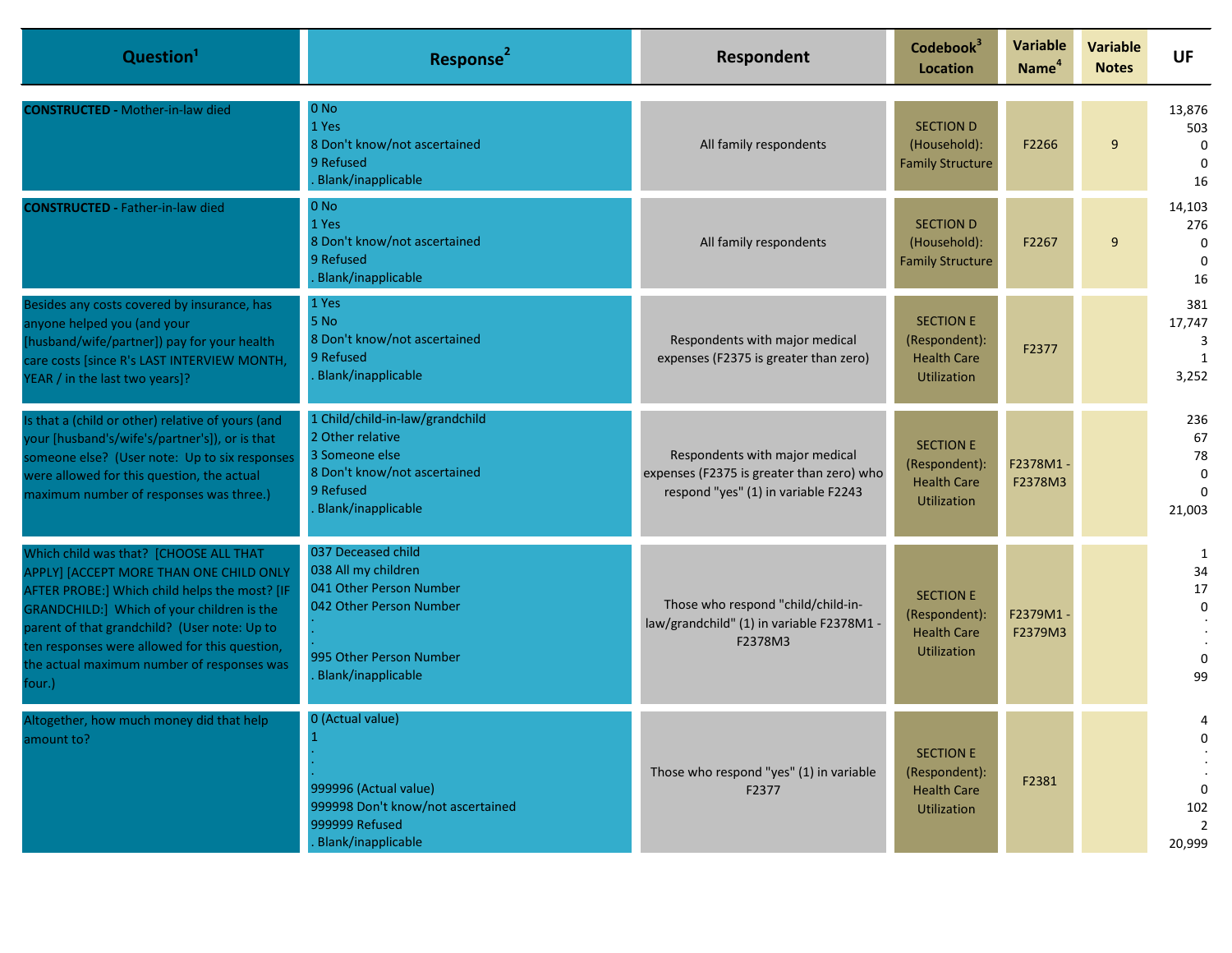| Question <sup>1</sup>                                                                                                                          | Response <sup>2</sup>                                                                                                                                                                                                         | Respondent                                                                                                             | Codebook <sup>3</sup><br><b>Location</b>                                      | Variable<br>Name <sup>4</sup> | Variable<br><b>Notes</b> | <b>UF</b>                                                           |
|------------------------------------------------------------------------------------------------------------------------------------------------|-------------------------------------------------------------------------------------------------------------------------------------------------------------------------------------------------------------------------------|------------------------------------------------------------------------------------------------------------------------|-------------------------------------------------------------------------------|-------------------------------|--------------------------|---------------------------------------------------------------------|
| Who most often helps you with [getting across<br>a room, / dressing, / bathing, / eating, / getting<br>in and out of bed, / using the toilet]? | 021 - 035 Person added to list<br>036 Spouse<br>041 Other Person Number<br>042 Other Person Number<br>995 Other Person Number<br>997 Other not on list<br>998 Don't know/not ascertained<br>999 Refused<br>Blank/inapplicable | Those who report getting help with at<br>least one activity of daily living                                            | <b>SECTION E</b><br>(Respondent):<br><b>Health Care</b><br><b>Utilization</b> | F2502                         |                          | 324<br>680<br>82<br>3<br>$\Omega$<br>$\Omega$<br>$\Omega$<br>19,659 |
| What is that person's relationship to you (IF R<br>IN NURSING HOME: or are they an employee of<br>the place you live)?                         | 2 Unlisted child or child-in-law<br>3 Employee of institution<br>4 Grandchild<br>5 Relative - other<br>6 Other individual<br>7 Organization<br>8 Don't know/not ascertained<br>9 Refused<br>Blank/inapplicable                | Those who report getting help with at<br>least one activity of daily living                                            | <b>SECTION E</b><br>(Respondent):<br><b>Health Care</b><br><b>Utilization</b> | F2508                         |                          | 5<br>22<br>27<br>136<br>129<br>1<br>$\Omega$<br>21,060              |
| Does anyone else help you with [this activity /<br>these activities]?                                                                          | 1 Yes<br>5 No<br>8 Don't know/not ascertained<br>9 Refused<br>Blank/inapplicable                                                                                                                                              | Those who report getting help with at<br>least one activity of daily living                                            | <b>SECTION E</b><br>(Respondent):<br><b>Health Care</b><br><b>Utilization</b> | F2510                         |                          | 577<br>1,146<br>1<br>1<br>19,659                                    |
| Who is that?                                                                                                                                   | 021 - 035 Person added to list<br>036 Spouse<br>041 Other Person Number<br>042 Other Person Number<br>995 Other Person Number<br>997 Other not on list<br>998 Don't know/not ascertained<br>999 Refused<br>Blank/inapplicable | Those who report getting help with at<br>least one activity of daily living and who<br>respond "yes" in variable F2510 | <b>SECTION E</b><br>(Respondent):<br><b>Health Care</b><br><b>Utilization</b> | F2516                         |                          | 205<br>47<br>23<br>$\overline{7}$<br>$\Omega$<br>20,807             |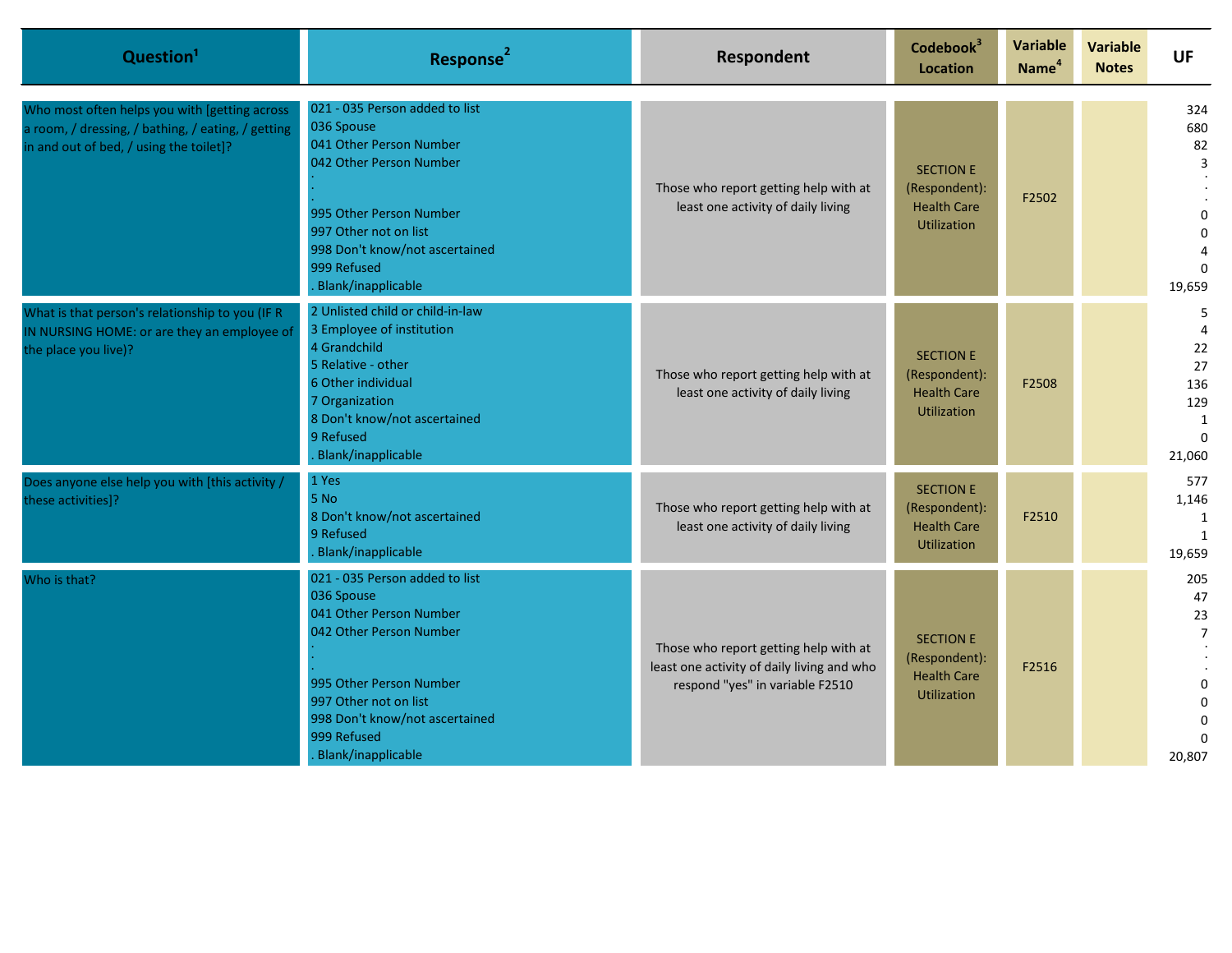| Question <sup>1</sup>                                                                                                  | Response <sup>2</sup>                                                                                                                                                                                                         | Respondent                                                                                                             | Codebook <sup>3</sup><br>Location                                             | <b>Variable</b><br>Name <sup>4</sup> | <b>Variable</b><br><b>Notes</b> | <b>UF</b>                                                                                |
|------------------------------------------------------------------------------------------------------------------------|-------------------------------------------------------------------------------------------------------------------------------------------------------------------------------------------------------------------------------|------------------------------------------------------------------------------------------------------------------------|-------------------------------------------------------------------------------|--------------------------------------|---------------------------------|------------------------------------------------------------------------------------------|
| What is that person's relationship to you (IF R<br>IN NURSING HOME: or are they an employee of<br>the place you live)? | 2 Unlisted child or child-in-law<br>3 Employee of institution<br>4 Grandchild<br>5 Relative - other<br>6 Other individual<br>7 Organization<br>8 Don't know/not ascertained<br>9 Refused<br>Blank/inapplicable                | Those who report getting help with at<br>least one activity of daily living and who<br>respond "yes" in variable F2510 | <b>SECTION E</b><br>(Respondent):<br><b>Health Care</b><br><b>Utilization</b> | F2517                                |                                 | 2<br>$\mathbf{1}$<br>30<br>23<br>85<br>55<br>$\Omega$<br>$\Omega$<br>21,188              |
| Does anyone else help you with [this activity /<br>these activities]?                                                  | 1 Yes<br>5 No<br>8 Don't know/not ascertained<br>9 Refused<br>Blank/inapplicable                                                                                                                                              | Those who report getting help with at<br>least one activity of daily living and who<br>respond "yes" in variable F2510 | <b>SECTION E</b><br>(Respondent):<br><b>Health Care</b><br><b>Utilization</b> | F2524                                |                                 | 231<br>346<br>0<br>20,807                                                                |
| Who is that?                                                                                                           | 021 - 035 Person added to list<br>036 Spouse<br>041 Other Person Number<br>042 Other Person Number<br>995 Other Person Number<br>997 Other not on list<br>998 Don't know/not ascertained<br>999 Refused<br>Blank/inapplicable | Those who report getting help with at<br>least one activity of daily living and who<br>respond "yes" in variable F2524 | <b>SECTION E</b><br>(Respondent):<br><b>Health Care</b><br><b>Utilization</b> | F2525                                |                                 | 83<br>11<br>$\overline{7}$<br>3<br>$\Omega$<br>$\Omega$<br>21,153                        |
| What is that person's relationship to you (IF R<br>IN NURSING HOME: or are they an employee of<br>the place you live)? | 2 Unlisted child or child-in-law<br>3 Employee of institution<br>4 Grandchild<br>5 Relative - other<br>6 Other individual<br>7 Organization<br>8 Don't know/not ascertained<br>9 Refused<br>Blank/inapplicable                | Those who report getting help with at<br>least one activity of daily living and who<br>respond "yes" in variable F2524 | <b>SECTION E</b><br>(Respondent):<br><b>Health Care</b><br><b>Utilization</b> | F2526                                |                                 | $\overline{2}$<br>$\Omega$<br>19<br>15<br>29<br>10<br>$\mathbf{1}$<br>$\Omega$<br>21,308 |
| Does anyone else help you with [this activity /<br>these activities]?                                                  | 1 Yes<br>5 No<br>8 Don't know/not ascertained<br>9 Refused<br>Blank/inapplicable                                                                                                                                              | Those who report getting help with at<br>least one activity of daily living and who<br>respond "yes" in variable F2524 | <b>SECTION E</b><br>(Respondent):<br><b>Health Care</b><br><b>Utilization</b> | F2528                                |                                 | 95<br>136<br>$\Omega$<br>21,153                                                          |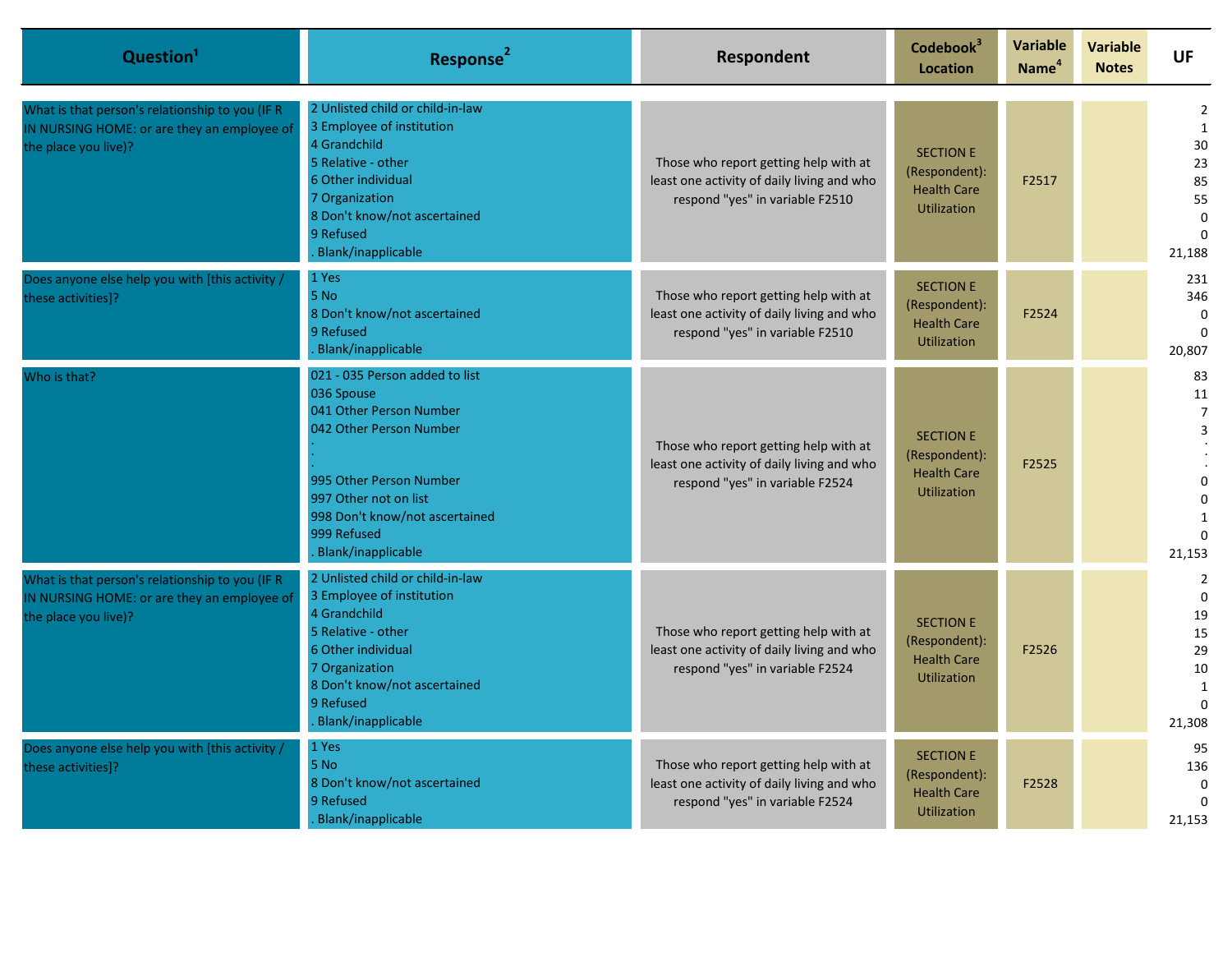| Question <sup>1</sup>                                                                                                  | Response <sup>2</sup>                                                                                                                                                                                                         | Respondent                                                                                                             | Codebook <sup>3</sup><br><b>Location</b>                                      | Variable<br>Name <sup>4</sup> | Variable<br><b>Notes</b> | <b>UF</b>                                                            |
|------------------------------------------------------------------------------------------------------------------------|-------------------------------------------------------------------------------------------------------------------------------------------------------------------------------------------------------------------------------|------------------------------------------------------------------------------------------------------------------------|-------------------------------------------------------------------------------|-------------------------------|--------------------------|----------------------------------------------------------------------|
| Who is that?                                                                                                           | 021 - 035 Person added to list<br>036 Spouse<br>041 Other Person Number<br>042 Other Person Number<br>995 Other Person Number<br>997 Other not on list<br>998 Don't know/not ascertained<br>999 Refused<br>Blank/inapplicable | Those who report getting help with at<br>least one activity of daily living and who<br>respond "yes" in variable F2528 | <b>SECTION E</b><br>(Respondent):<br><b>Health Care</b><br><b>Utilization</b> | F2529                         |                          | 28<br>8<br>4<br>$\Omega$<br>$\Omega$<br>21,289                       |
| What is that person's relationship to you (IF R<br>IN NURSING HOME: or are they an employee of<br>the place you live)? | 2 Unlisted child or child-in-law<br>3 Employee of institution<br>4 Grandchild<br>5 Relative - other<br>6 Other individual<br>7 Organization<br>8 Don't know/not ascertained<br>9 Refused<br>Blank/inapplicable                | Those who report getting help with at<br>least one activity of daily living and who<br>respond "yes" in variable F2528 | <b>SECTION E</b><br>(Respondent):<br><b>Health Care</b><br><b>Utilization</b> | F2530                         |                          | $\overline{2}$<br>$\Omega$<br>5<br>12<br>4<br>$\mathbf{0}$<br>21,357 |
| Does anyone else help you with [this activity /<br>these activities]?                                                  | 1 Yes<br>5 No<br>8 Don't know/not ascertained<br>9 Refused<br>Blank/inapplicable                                                                                                                                              | Those who report getting help with at<br>least one activity of daily living and who<br>respond "yes" in variable F2528 | <b>SECTION E</b><br>(Respondent):<br><b>Health Care</b><br>Utilization        | F2532                         |                          | 48<br>46<br>$\mathbf{1}$<br>$\Omega$<br>21,289                       |
| Who is that?                                                                                                           | 021 - 035 Person added to list<br>036 Spouse<br>041 Other Person Number<br>042 Other Person Number<br>995 Other Person Number<br>997 Other not on list<br>998 Don't know/not ascertained<br>999 Refused<br>Blank/inapplicable | Those who report getting help with at<br>least one activity of daily living and who<br>respond "yes" in variable F2532 | <b>SECTION E</b><br>(Respondent):<br><b>Health Care</b><br><b>Utilization</b> | F2533                         |                          | 14<br>$\mathbf{1}$<br>$\Omega$<br>$\Omega$<br>$\mathbf{1}$<br>21,336 |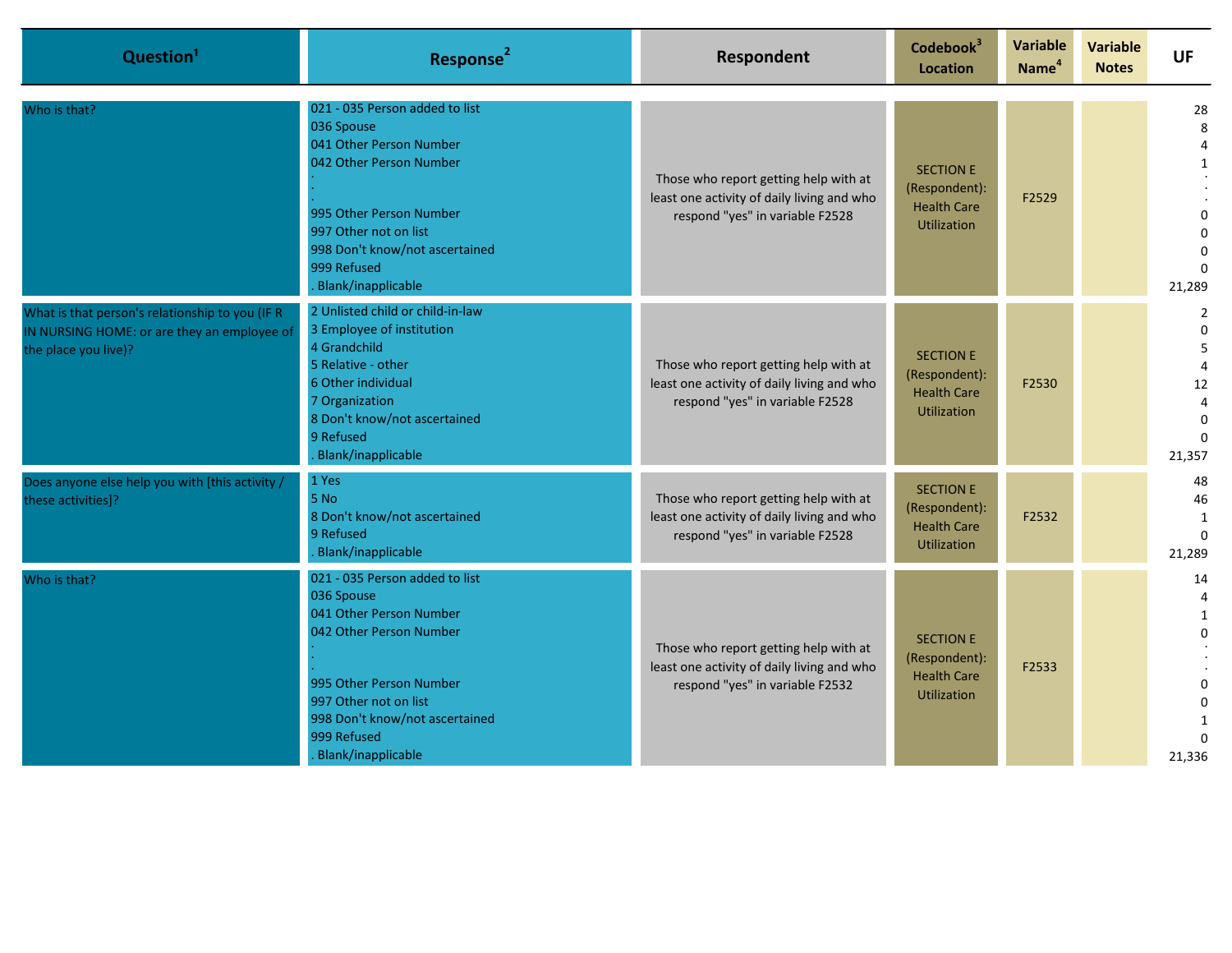| Question <sup>1</sup>                                                                                                  | Response <sup>2</sup>                                                                                                                                                                                                                                     | Respondent                                                                                                             | Codebook <sup>3</sup><br>Location                                             | Variable<br>Name <sup>4</sup> | <b>Variable</b><br><b>Notes</b> | <b>UF</b>                                                 |
|------------------------------------------------------------------------------------------------------------------------|-----------------------------------------------------------------------------------------------------------------------------------------------------------------------------------------------------------------------------------------------------------|------------------------------------------------------------------------------------------------------------------------|-------------------------------------------------------------------------------|-------------------------------|---------------------------------|-----------------------------------------------------------|
| What is that person's relationship to you (IF R<br>IN NURSING HOME: or are they an employee of<br>the place you live)? | 2 Unlisted child or child-in-law<br>3 Employee of institution<br>4 Grandchild<br>5 Relative - other<br>6 Other individual<br>7 Organization<br>8 Don't know/not ascertained<br>9 Refused<br>Blank/inapplicable                                            | Those who report getting help with at<br>least one activity of daily living and who<br>respond "yes" in variable F2532 | <b>SECTION E</b><br>(Respondent):<br><b>Health Care</b><br><b>Utilization</b> | F2534                         |                                 | 0<br>3<br>3<br>1<br>21,371                                |
| Does anyone else help you with [this activity /<br>these activities]?                                                  | 1 Yes<br>5 No<br>8 Don't know/not ascertained<br>9 Refused<br>Blank/inapplicable                                                                                                                                                                          | Those who report getting help with at<br>least one activity of daily living and who<br>respond "yes" in variable F2532 | <b>SECTION E</b><br>(Respondent):<br><b>Health Care</b><br><b>Utilization</b> | F2536                         |                                 | 26<br>22<br>$\Omega$<br>21,336                            |
| Who is that?                                                                                                           | 021 - 035 Person added to list<br>036 Spouse<br>100 Employee of Facility<br>041 Other Person Number<br>042 Other Person Number<br>995 Other Person Number<br>997 Other not on list<br>998 Don't know/not ascertained<br>999 Refused<br>Blank/inapplicable | Those who report getting help with at<br>least one activity of daily living and who<br>respond "yes" in variable F2536 | <b>SECTION E</b><br>(Respondent):<br><b>Health Care</b><br><b>Utilization</b> | F2537                         |                                 | 6<br>3<br>1<br>0<br>0<br>21,358                           |
| What is that person's relationship to you (IF R<br>IN NURSING HOME: or are they an employee of<br>the place you live)? | 2 Unlisted child or child-in-law<br>3 Employee of institution<br>4 Grandchild<br>5 Relative - other<br>6 Other individual<br>7 Organization<br>8 Don't know/not ascertained<br>9 Refused<br>Blank/inapplicable                                            | Those who report getting help with at<br>least one activity of daily living and who<br>respond "yes" in variable F2536 | <b>SECTION E</b><br>(Respondent):<br><b>Health Care</b><br><b>Utilization</b> | F2538                         |                                 | 0<br>$\Omega$<br>$\Omega$<br>3<br>0<br>$\Omega$<br>21,378 |
| Does anyone else help you with [this activity /<br>these activities]?                                                  | 1 Yes<br>$5$ No<br>8 Don't know/not ascertained<br>9 Refused<br>Blank/inapplicable                                                                                                                                                                        | Those who report getting help with at<br>least one activity of daily living and who<br>respond "yes" in variable F2536 | <b>SECTION E</b><br>(Respondent):<br><b>Health Care</b><br>Utilization        | F2540                         |                                 | 12<br>14<br>0<br>21,358                                   |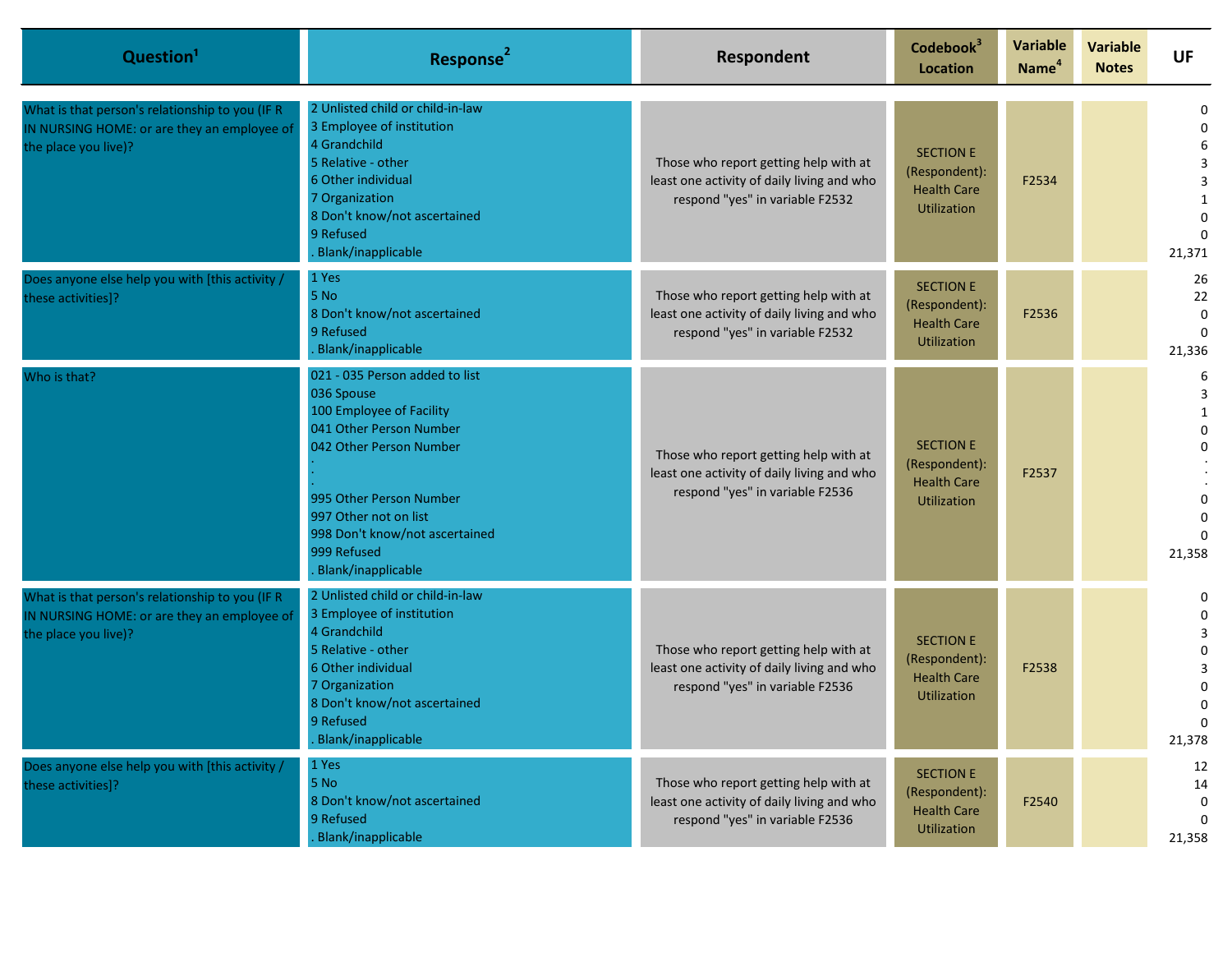| Question <sup>1</sup>                                                                                                  | Response <sup>2</sup>                                                                                                                                                                                                         | Respondent                                                                                                             | Codebook <sup>3</sup><br><b>Location</b>                                      | Variable<br>Name <sup>4</sup> | <b>Variable</b><br><b>Notes</b> | <b>UF</b>                                                                                         |
|------------------------------------------------------------------------------------------------------------------------|-------------------------------------------------------------------------------------------------------------------------------------------------------------------------------------------------------------------------------|------------------------------------------------------------------------------------------------------------------------|-------------------------------------------------------------------------------|-------------------------------|---------------------------------|---------------------------------------------------------------------------------------------------|
| Who is that?                                                                                                           | 021 - 035 Person added to list<br>036 Spouse<br>041 Other Person Number<br>042 Other Person Number<br>995 Other Person Number<br>997 Other not on list<br>998 Don't know/not ascertained<br>999 Refused<br>Blank/inapplicable | Those who report getting help with at<br>least one activity of daily living and who<br>respond "yes" in variable F2540 | <b>SECTION E</b><br>(Respondent):<br><b>Health Care</b><br><b>Utilization</b> | F2541                         |                                 | 1<br>$\mathbf{1}$<br>$\Omega$<br>$\Omega$<br>$\Omega$<br>21,372                                   |
| What is that person's relationship to you (IF R<br>IN NURSING HOME: or are they an employee of<br>the place you live)? | 2 Unlisted child or child-in-law<br>3 Employee of institution<br>4 Grandchild<br>5 Relative - other<br>6 Other individual<br>7 Organization<br>8 Don't know/not ascertained<br>9 Refused<br>Blank/inapplicable                | Those who report getting help with at<br>least one activity of daily living and who<br>respond "yes" in variable F2540 | <b>SECTION E</b><br>(Respondent):<br><b>Health Care</b><br><b>Utilization</b> | F2542                         |                                 | 0<br>$\Omega$<br>$\overline{2}$<br>$\Omega$<br>$\mathbf{1}$<br>$\mathbf{1}$<br>$\Omega$<br>21,380 |
| Who most often helps you [prepare meals /<br>shop for groceries / make telephone calls / take<br>medications]?         | 021 - 035 Person added to list<br>036 Spouse<br>041 Other Person Number<br>042 Other Person Number<br>995 Other Person Number<br>997 Other not on list<br>998 Don't know/not ascertained<br>999 Refused<br>Blank/inapplicable | Those who report getting help with at<br>least one instrumental activity of daily<br>living (IADL)                     | <b>SECTION E</b><br>(Respondent):<br><b>Health Care</b><br><b>Utilization</b> | F2582                         |                                 | 400<br>864<br>150<br>12<br>$\Omega$<br>$\Omega$<br>$\Omega$<br>19,165                             |
| What is that person's relationship to you (IF R<br>IN NURSING HOME: or are they an employee of<br>the place you live)? | 2 Unlisted child or child-in-law<br>3 Employee of institution<br>4 Grandchild<br>5 Relative - other<br>6 Other individual<br>7 Organization<br>8 Don't know/not ascertained<br>9 Refused<br>Blank/inapplicable                | Those who report getting help with at<br>least one instrumental activity of daily<br>living (IADL)                     | <b>SECTION E</b><br>(Respondent):<br><b>Health Care</b><br><b>Utilization</b> | F2583                         |                                 | 5<br>$\Omega$<br>24<br>68<br>114<br>45<br>$\mathbf 0$<br>$\Omega$<br>21,128                       |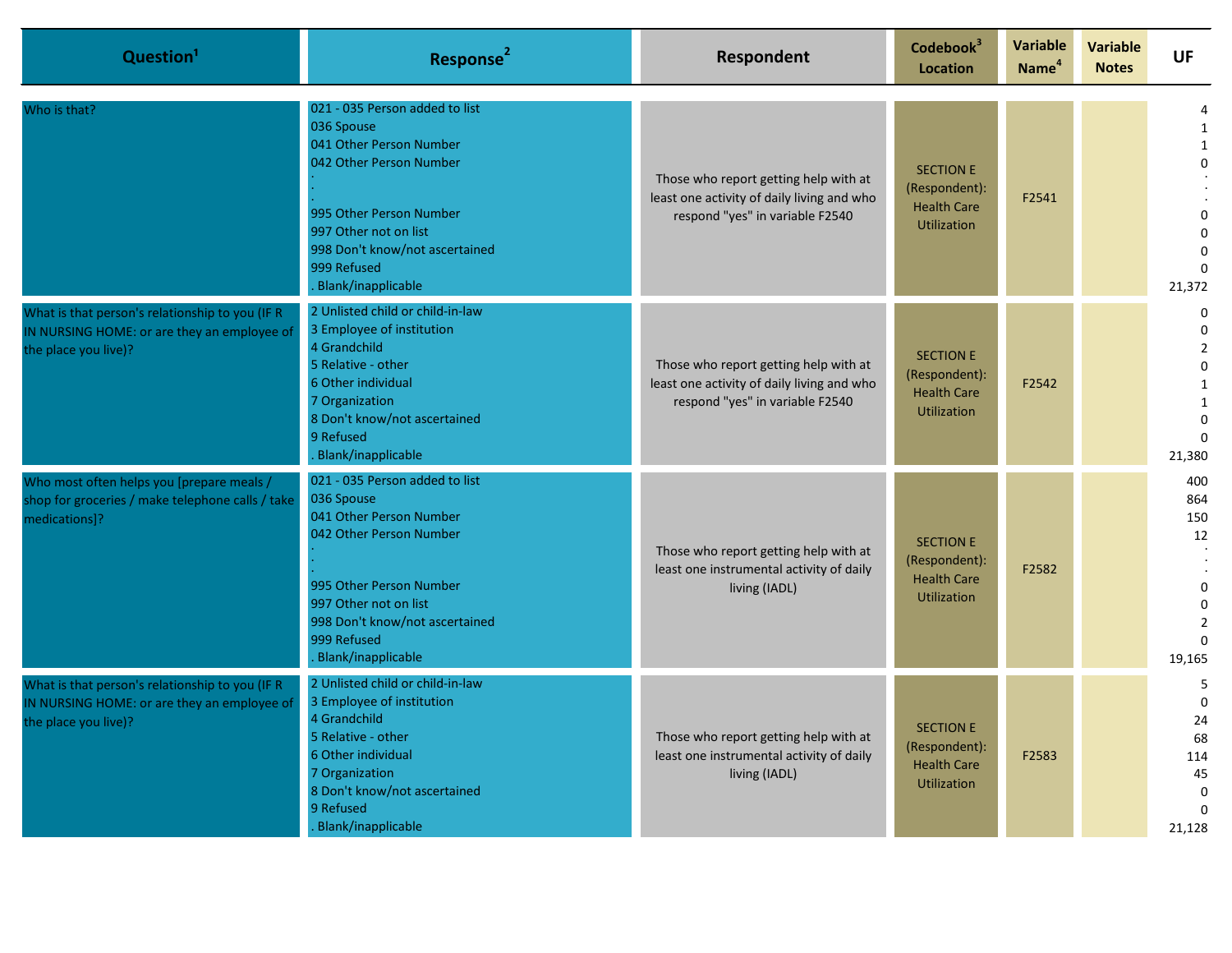| Question <sup>1</sup>                                                                                                  | Response <sup>2</sup>                                                                                                                                                                                                         | Respondent                                                                                                                             | Codebook <sup>3</sup><br><b>Location</b>                                      | <b>Variable</b><br>Name <sup>4</sup> | <b>Variable</b><br><b>Notes</b> | <b>UF</b>                                                   |
|------------------------------------------------------------------------------------------------------------------------|-------------------------------------------------------------------------------------------------------------------------------------------------------------------------------------------------------------------------------|----------------------------------------------------------------------------------------------------------------------------------------|-------------------------------------------------------------------------------|--------------------------------------|---------------------------------|-------------------------------------------------------------|
| Does anyone else help you [prepare meals /<br>shop for groceries / make telephone calls / take<br>medications]?        | 1 Yes<br>5 No<br>8 Don't know/not ascertained<br>9 Refused<br>Blank/inapplicable                                                                                                                                              | Those who report getting help with at<br>least one instrumental activity of daily<br>living (IADL)                                     | <b>SECTION E</b><br>(Respondent):<br><b>Health Care</b><br><b>Utilization</b> | F2585                                |                                 | 797<br>1,421<br>19,165                                      |
| Who else helps you?                                                                                                    | 021 - 035 Person added to list<br>036 Spouse<br>041 Other Person Number<br>042 Other Person Number<br>995 Other Person Number<br>997 Other not on list<br>998 Don't know/not ascertained<br>999 Refused<br>Blank/inapplicable | Those who report getting help with at<br>least one instrumental activity of daily<br>living and who respond "yes" in variable<br>F2585 | <b>SECTION E</b><br>(Respondent):<br><b>Health Care</b><br><b>Utilization</b> | F2591                                |                                 | 262<br>72<br>44<br>$10\,$<br>$\Omega$<br>20,587             |
| What is that person's relationship to you (IF R<br>IN NURSING HOME: or are they an employee of<br>the place you live)? | 2 Unlisted child or child-in-law<br>3 Employee of institution<br>4 Grandchild<br>5 Relative - other<br>6 Other individual<br>7 Organization<br>8 Don't know/not ascertained<br>9 Refused<br>Blank/inapplicable                | Those who report getting help with at<br>least one instrumental activity of daily<br>living and who respond "yes" in variable<br>F2585 | <b>SECTION E</b><br>(Respondent):<br><b>Health Care</b><br><b>Utilization</b> | F2592                                |                                 | 3<br>$\Omega$<br>38<br>43<br>64<br>31<br>$\Omega$<br>21,205 |
| Does anyone else help you with these<br>activities?                                                                    | 1 Yes<br>5 No<br>8 Don't know/not ascertained<br>9 Refused<br>Blank/inapplicable                                                                                                                                              | Those who report getting help with at<br>least one instrumental activity of daily<br>living and who respond "yes" in variable<br>F2585 | <b>SECTION E</b><br>(Respondent):<br><b>Health Care</b><br><b>Utilization</b> | F2594                                |                                 | 239<br>557<br>1<br>20,587                                   |
| Who else helps you?                                                                                                    | 021 - 035 Person added to list<br>036 Spouse<br>041 Other Person Number<br>042 Other Person Number<br>995 Other Person Number<br>997 Other not on list<br>998 Don't know/not ascertained<br>999 Refused<br>Blank/inapplicable | Those who report getting help with at<br>least one instrumental activity of daily<br>living and who respond "yes" in variable<br>F2594 | <b>SECTION E</b><br>(Respondent):<br><b>Health Care</b><br>Utilization        | F2596                                |                                 | 85<br>14<br>9<br>21,145                                     |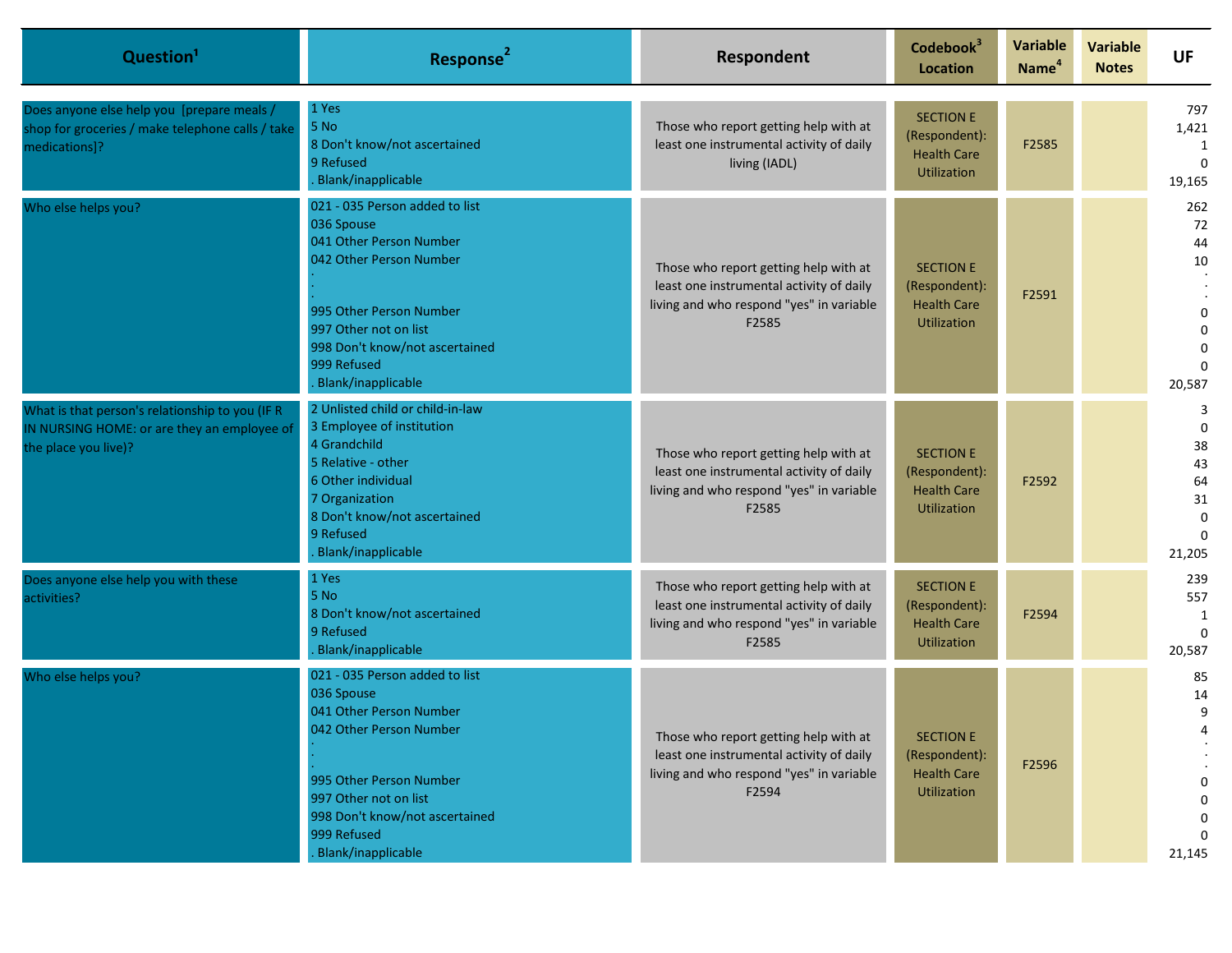| Question <sup>1</sup>                                                                                                  | Response <sup>2</sup>                                                                                                                                                                                                         | Respondent                                                                                                                             | Codebook <sup>3</sup><br><b>Location</b>                                      | <b>Variable</b><br>Name <sup>4</sup> | <b>Variable</b><br><b>Notes</b> | <b>UF</b>                                                             |
|------------------------------------------------------------------------------------------------------------------------|-------------------------------------------------------------------------------------------------------------------------------------------------------------------------------------------------------------------------------|----------------------------------------------------------------------------------------------------------------------------------------|-------------------------------------------------------------------------------|--------------------------------------|---------------------------------|-----------------------------------------------------------------------|
| What is that person's relationship to you (IF R<br>IN NURSING HOME: or are they an employee of<br>the place you live)? | 2 Unlisted child or child-in-law<br>3 Employee of institution<br>4 Grandchild<br>5 Relative - other<br>6 Other individual<br>7 Organization<br>8 Don't know/not ascertained<br>9 Refused<br>Blank/inapplicable                | Those who report getting help with at<br>least one instrumental activity of daily<br>living and who respond "yes" in variable<br>F2594 | <b>SECTION E</b><br>(Respondent):<br><b>Health Care</b><br><b>Utilization</b> | F2597                                |                                 | $\mathbf 0$<br>15<br>13<br>25<br>$\overline{4}$<br>$\Omega$<br>21,327 |
| Does anyone else help you with these<br>activities?                                                                    | 1 Yes<br>5 No<br>8 Don't know/not ascertained<br>9 Refused<br>Blank/inapplicable                                                                                                                                              | Those who report getting help with at<br>least one instrumental activity of daily<br>living and who respond "yes" in variable<br>F2594 | <b>SECTION E</b><br>(Respondent):<br><b>Health Care</b><br><b>Utilization</b> | F2600                                |                                 | 81<br>158<br>$\Omega$<br>21,145                                       |
| Who else helps you?                                                                                                    | 021 - 035 Person added to list<br>036 Spouse<br>041 Other Person Number<br>042 Other Person Number<br>995 Other Person Number<br>997 Other not on list<br>998 Don't know/not ascertained<br>999 Refused<br>Blank/inapplicable | Those who report getting help with at<br>least one instrumental activity of daily<br>living and who respond "yes" in variable<br>F2600 | <b>SECTION E</b><br>(Respondent):<br><b>Health Care</b><br><b>Utilization</b> | F2602                                |                                 | 34<br>5<br>4<br>$\mathbf{1}$<br>$\Omega$<br>21,303                    |
| What is that person's relationship to you (IF R<br>IN NURSING HOME: or are they an employee of<br>the place you live)? | 2 Unlisted child or child-in-law<br>3 Employee of institution<br>4 Grandchild<br>5 Relative - other<br><b>6 Other individual</b><br>7 Organization<br>8 Don't know/not ascertained<br>9 Refused<br>Blank/inapplicable         | Those who report getting help with at<br>least one instrumental activity of daily<br>living and who respond "yes" in variable<br>F2600 | <b>SECTION E</b><br>(Respondent):<br><b>Health Care</b><br><b>Utilization</b> | F2603                                |                                 | $\Omega$<br>$\Omega$<br>6<br>$\overline{7}$<br>9<br>1<br>21,361       |
| Does anyone else help you with these<br>activities?                                                                    | 1 Yes<br>5 No<br>8 Don't know/not ascertained<br>9 Refused<br>Blank/inapplicable                                                                                                                                              | Those who report getting help with at<br>least one instrumental activity of daily<br>living and who respond "yes" in variable<br>F2600 | <b>SECTION E</b><br>(Respondent):<br><b>Health Care</b><br><b>Utilization</b> | F2606                                |                                 | 26<br>55<br>$\Omega$<br>21,303                                        |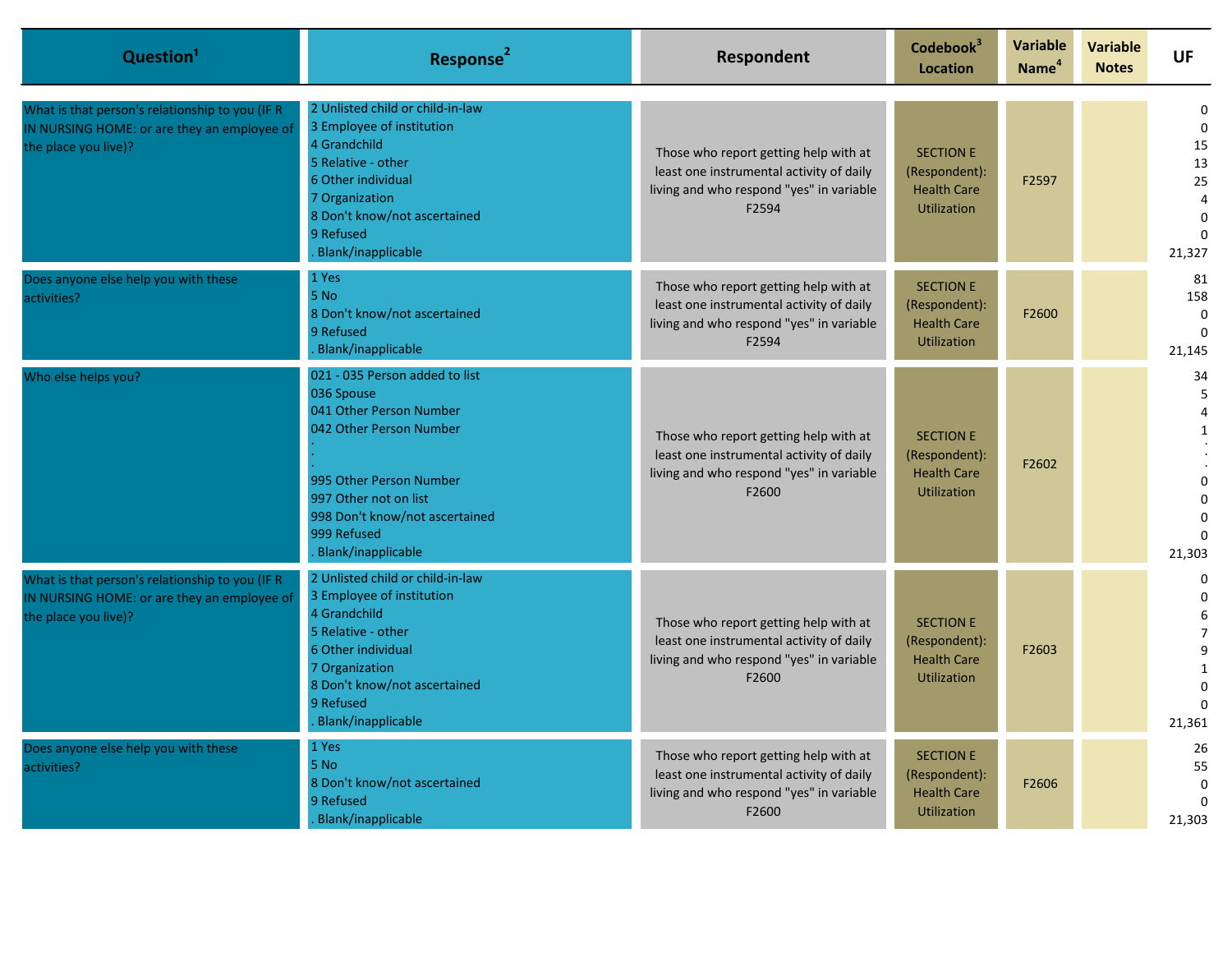| Question <sup>1</sup>                                                                                                  | Response <sup>2</sup>                                                                                                                                                                                                         | Respondent                                                                                                                             | Codebook <sup>3</sup><br><b>Location</b>                                      | Variable<br>Name <sup>4</sup> | Variable<br><b>Notes</b> | <b>UF</b>                                                           |
|------------------------------------------------------------------------------------------------------------------------|-------------------------------------------------------------------------------------------------------------------------------------------------------------------------------------------------------------------------------|----------------------------------------------------------------------------------------------------------------------------------------|-------------------------------------------------------------------------------|-------------------------------|--------------------------|---------------------------------------------------------------------|
| Who else helps you?                                                                                                    | 021 - 035 Person added to list<br>036 Spouse<br>041 Other Person Number<br>042 Other Person Number<br>995 Other Person Number<br>997 Other not on list<br>998 Don't know/not ascertained<br>999 Refused<br>Blank/inapplicable | Those who report getting help with at<br>least one instrumental activity of daily<br>living and who respond "yes" in variable<br>F2606 | <b>SECTION E</b><br>(Respondent):<br><b>Health Care</b><br><b>Utilization</b> | F2608                         |                          | 14<br>$\mathbf 0$<br>$\mathbf{1}$<br>$\Omega$<br>$\Omega$<br>21,358 |
| What is that person's relationship to you (IF R<br>IN NURSING HOME: or are they an employee of<br>the place you live)? | 2 Unlisted child or child-in-law<br>3 Employee of institution<br>4 Grandchild<br>5 Relative - other<br>6 Other individual<br>7 Organization<br>8 Don't know/not ascertained<br>9 Refused<br>Blank/inapplicable                | Those who report getting help with at<br>least one instrumental activity of daily<br>living and who respond "yes" in variable<br>F2606 | <b>SECTION E</b><br>(Respondent):<br><b>Health Care</b><br><b>Utilization</b> | F2609                         |                          | $\mathbf 0$<br>$\Omega$<br>$\mathbf{1}$<br>$\Omega$<br>21,377       |
| Does anyone else help you with these<br>activities?                                                                    | 1 Yes<br>5 No<br>8 Don't know/not ascertained<br>9 Refused<br>Blank/inapplicable                                                                                                                                              | Those who report getting help with at<br>least one instrumental activity of daily<br>living and who respond "yes" in variable<br>F2606 | <b>SECTION E</b><br>(Respondent):<br><b>Health Care</b><br><b>Utilization</b> | F2613                         |                          | 8<br>24<br>$\Omega$<br>21,352                                       |
| Who else helps you?                                                                                                    | 021 - 035 Person added to list<br>036 Spouse<br>041 Other Person Number<br>042 Other Person Number<br>995 Other Person Number<br>997 Other not on list<br>998 Don't know/not ascertained<br>999 Refused<br>Blank/inapplicable | Those who report getting help with at<br>least one instrumental activity of daily<br>living and who respond "yes" in variable<br>F2613 | <b>SECTION E</b><br>(Respondent):<br><b>Health Care</b><br><b>Utilization</b> | F2614                         |                          | 3<br>$\mathbf{1}$<br>$\Omega$<br>$\Omega$<br>21,376                 |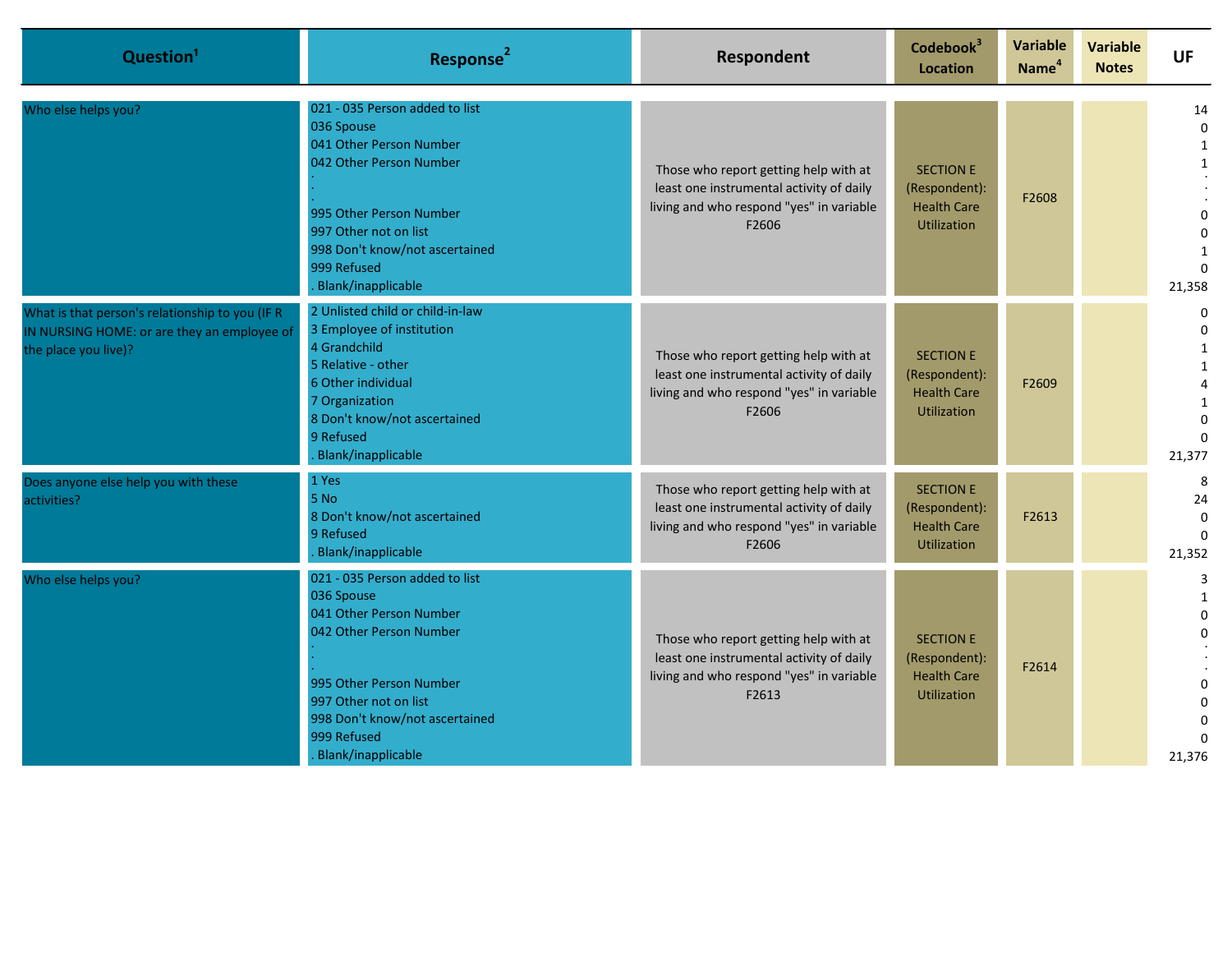| Question <sup>1</sup>                                                                                                  | Response <sup>2</sup>                                                                                                                                                                                                         | Respondent                                                                                                                             | Codebook <sup>3</sup><br>Location                                             | Variable<br>Name <sup>4</sup> | <b>Variable</b><br><b>Notes</b> | <b>UF</b>                                                                                        |
|------------------------------------------------------------------------------------------------------------------------|-------------------------------------------------------------------------------------------------------------------------------------------------------------------------------------------------------------------------------|----------------------------------------------------------------------------------------------------------------------------------------|-------------------------------------------------------------------------------|-------------------------------|---------------------------------|--------------------------------------------------------------------------------------------------|
| What is that person's relationship to you (IF R<br>IN NURSING HOME: or are they an employee of<br>the place you live)? | 2 Unlisted child or child-in-law<br>3 Employee of institution<br>4 Grandchild<br>5 Relative - other<br>6 Other individual<br>7 Organization<br>8 Don't know/not ascertained<br>9 Refused<br>Blank/inapplicable                | Those who report getting help with at<br>least one instrumental activity of daily<br>living and who respond "yes" in variable<br>F2613 | <b>SECTION E</b><br>(Respondent):<br><b>Health Care</b><br>Utilization        | F2615                         |                                 | <sup>0</sup><br><sup>0</sup><br><sup>0</sup><br>$\overline{2}$<br>$\Omega$<br>$\Omega$<br>21,382 |
| Who most often helps you manage your<br>money?                                                                         | 021 - 035 Person added to list<br>036 Spouse<br>041 Other Person Number<br>042 Other Person Number<br>995 Other Person Number<br>997 Other not on list<br>998 Don't know/not ascertained<br>999 Refused<br>Blank/inapplicable | Those who report having difficulty with or<br>getting help with managing their money                                                   | <b>SECTION E</b><br>(Respondent):<br><b>Health Care</b><br><b>Utilization</b> | F2621                         |                                 | 164<br>376<br>93<br>$\overline{7}$<br>20,167                                                     |
| What is that person's relationship to you (or are<br>they an employee of the place you live)?                          | 2 Unlisted child or child-in-law<br>3 Employee of institution<br>4 Grandchild<br>5 Relative - other<br>6 Other individual<br>7 Organization<br>8 Don't know/not ascertained<br>9 Refused<br>Blank/inapplicable                | Those who report having difficulty or<br>getting help with managing their money                                                        | <b>SECTION E</b><br>(Respondent):<br><b>Health Care</b><br><b>Utilization</b> | F2622                         |                                 | 1<br>$\Omega$<br>8<br>44<br>34<br>$\overline{7}$<br>$\Omega$<br>21,290                           |
| Does anyone else help you manage your<br>money?                                                                        | 1 Yes<br>5 No<br>8 Don't know/not ascertained<br>9 Refused<br>Blank/inapplicable                                                                                                                                              | Those who report having difficulty or<br>getting help with managing their money                                                        | <b>SECTION E</b><br>(Respondent):<br><b>Health Care</b><br><b>Utilization</b> | F2624                         |                                 | 179<br>1,036<br>1<br>20,167                                                                      |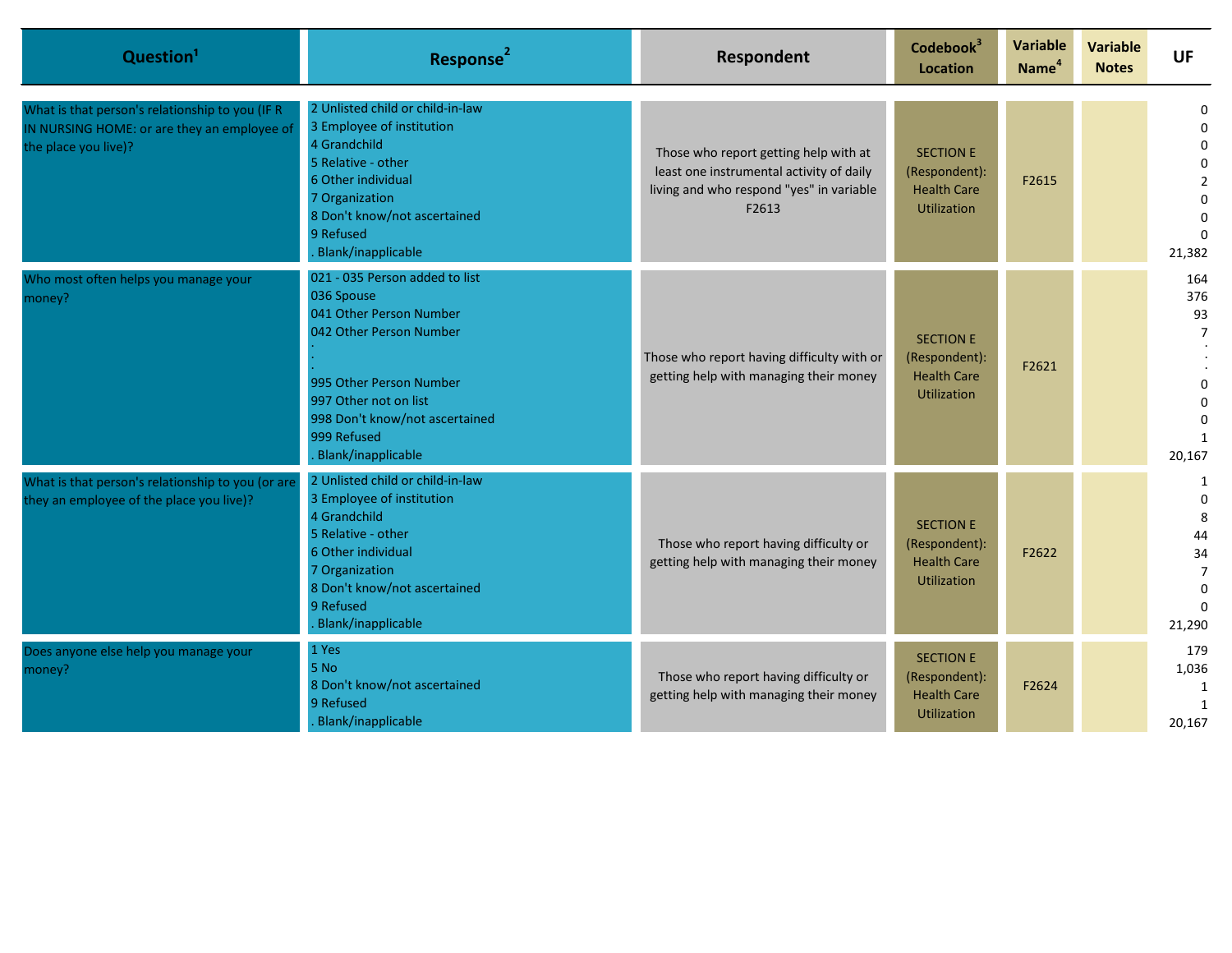| Question <sup>1</sup>                                                                         | Response <sup>2</sup>                                                                                                                                                                                                         | Respondent                                                                                                                                            | Codebook <sup>3</sup><br><b>Location</b>                                      | <b>Variable</b><br>Name <sup>4</sup> | <b>Variable</b><br><b>Notes</b> | <b>UF</b>                                                               |
|-----------------------------------------------------------------------------------------------|-------------------------------------------------------------------------------------------------------------------------------------------------------------------------------------------------------------------------------|-------------------------------------------------------------------------------------------------------------------------------------------------------|-------------------------------------------------------------------------------|--------------------------------------|---------------------------------|-------------------------------------------------------------------------|
| Who is that?                                                                                  | 021 - 035 Person added to list<br>036 Spouse<br>041 Other Person Number<br>042 Other Person Number<br>995 Other Person Number<br>997 Other not on list<br>998 Don't know/not ascertained<br>999 Refused<br>Blank/inapplicable | Those who report having difficulty or<br>getting help with managing their money<br>and who respond "yes" in variable F2624                            | <b>SECTION E</b><br>(Respondent):<br><b>Health Care</b><br><b>Utilization</b> | F2625                                |                                 | 30<br>31<br>$\overline{7}$<br>$\overline{2}$<br>$\Omega$<br>21,205      |
| What is that person's relationship to you (or are<br>they an employee of the place you live)? | 2 Unlisted child or child-in-law<br>3 Employee of institution<br>4 Grandchild<br>5 Relative - other<br>6 Other individual<br>7 Organization<br>8 Don't know/not ascertained<br>9 Refused<br>Blank/inapplicable                | Those who report having difficulty or<br>getting help with managing their money<br>and who respond "yes" in variable F2624                            | <b>SECTION E</b><br>(Respondent):<br><b>Health Care</b><br><b>Utilization</b> | F2626                                |                                 | $\Omega$<br>$\Omega$<br>$\overline{4}$<br>11<br>6<br>$\Omega$<br>21,362 |
| <b>HELPER LOOP</b><br><b>CONSTRUCTED - Helper Who</b>                                         | 021 Unlisted person<br>035 Unlisted person<br>041 Other Person Number<br>995 Other Person Number<br>Blank/inapplicable                                                                                                        | Those who report helpers (other than<br>their spouse/partner) at any point in<br>Section E; separate record for each<br>helper the respondent reports | <b>SECTION E</b><br>(Helper-Level<br>File): Health Care<br><b>Utilization</b> | F2635                                | 12                              | 324<br>22<br>236<br>$\Omega$<br>$\Omega$                                |
| <b>HELPER LOOP</b><br><b>CONSTRUCTED - Helper Relationship</b>                                | 0 Not figured out<br>4 Grandchild<br>5 Other relative<br>8 Don't know/not ascertained<br>9 Refused<br>Blank/inapplicable                                                                                                      | Those who report helpers (other than<br>their spouse/partner) at any point in<br>Section E; separate record for each helper<br>the respondent reports | <b>SECTION E</b><br>(Helper-Level<br>File): Health Care<br><b>Utilization</b> | F2639                                | 12                              | 949<br>313<br>2,192<br>$\mathbf 0$<br>$\Omega$<br>1                     |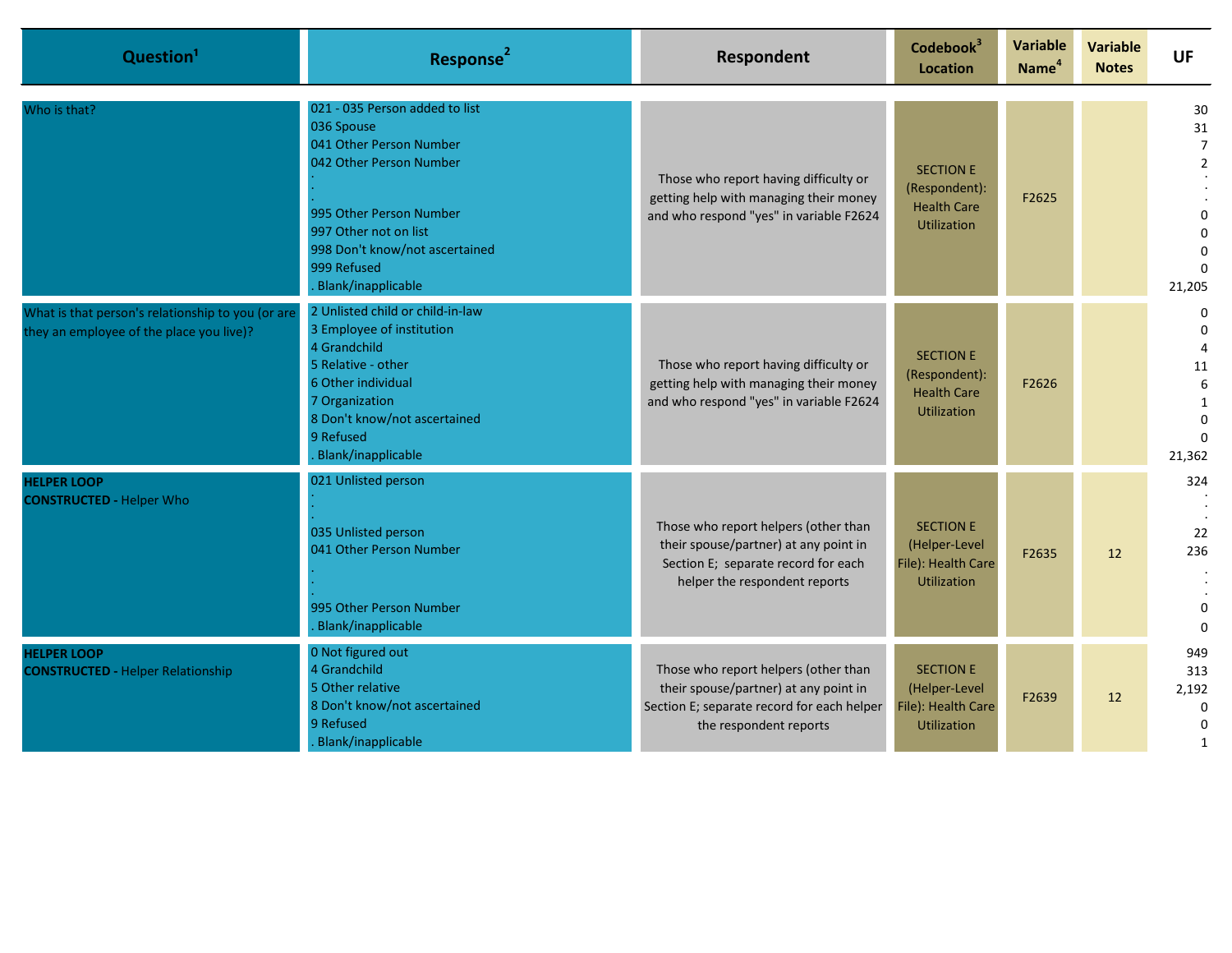| Question <sup>1</sup>                                                             | Response <sup>2</sup>                                                                                                                                                                                                                                                                                                                                                                                                                                                                                                                                                                                                                                                                                                                             | Respondent                                                                                                                                            | Codebook <sup>3</sup><br>Location                                             | <b>Variable</b><br>Name <sup>4</sup> | <b>Variable</b><br><b>Notes</b> | <b>UF</b>                                                                                                                              |
|-----------------------------------------------------------------------------------|---------------------------------------------------------------------------------------------------------------------------------------------------------------------------------------------------------------------------------------------------------------------------------------------------------------------------------------------------------------------------------------------------------------------------------------------------------------------------------------------------------------------------------------------------------------------------------------------------------------------------------------------------------------------------------------------------------------------------------------------------|-------------------------------------------------------------------------------------------------------------------------------------------------------|-------------------------------------------------------------------------------|--------------------------------------|---------------------------------|----------------------------------------------------------------------------------------------------------------------------------------|
| <b>HELPER LOOP</b><br><b>CONSTRUCTED - Helper Relationship Combined</b><br>Source | 11 Child - from HH Member grid<br>12 Child-in-law - from HH Member grid<br>13 Unlisted child or child-in-law<br>14 Step/partner child - from HH Member grid<br>21 Grandchild - from HH Member grid<br>22 Grandchild - unlisted<br>31 Sibling - from HH Member or Sibling grid<br>32 Sibling of spouse - from HH Member or<br>Sibling grid<br>41 Parent or parent-in-law - from HH Member grid<br>51 Other relative - from HH Member grid<br>52 Relative - other (unlisted)<br>61 Other - from HH Member grid<br>62 Other individual - unlisted<br>71 Professional - from Household Member grid<br>72 Employee of institution - unlisted<br>73 Organization - unlisted<br>98 Don't know/not ascertained<br>99 Refused<br><b>Blank/inapplicable</b> | Those who report helpers (other than<br>their spouse/partner) at any point in<br>Section E; separate record for each helper<br>the respondent reports | <b>SECTION E</b><br>(Helper-Level<br>File): Health Care<br><b>Utilization</b> | F2639A                               | 12                              | 1,831<br>20<br>46<br>132<br>183<br>22<br>1<br>17<br>58<br>259<br>34<br>527<br>22<br>5<br>290<br>$\overline{2}$<br>$\Omega$<br>$\Omega$ |
| <b>HELPER LOOP</b><br><b>CONSTRUCTED - Married or not</b>                         | 0 Not married<br>1 Married<br>8 Don't know/not ascertained<br>9 Refused<br><b>Blank/inapplicable</b>                                                                                                                                                                                                                                                                                                                                                                                                                                                                                                                                                                                                                                              | Those who report helpers (other than<br>their spouse/partner) at any point in<br>Section E; separate record for each helper<br>the respondent reports | <b>SECTION E</b><br>(Helper-Level<br>File): Health Care<br><b>Utilization</b> | F2641                                | 12                              | 2,309<br>1,145<br>$\Omega$                                                                                                             |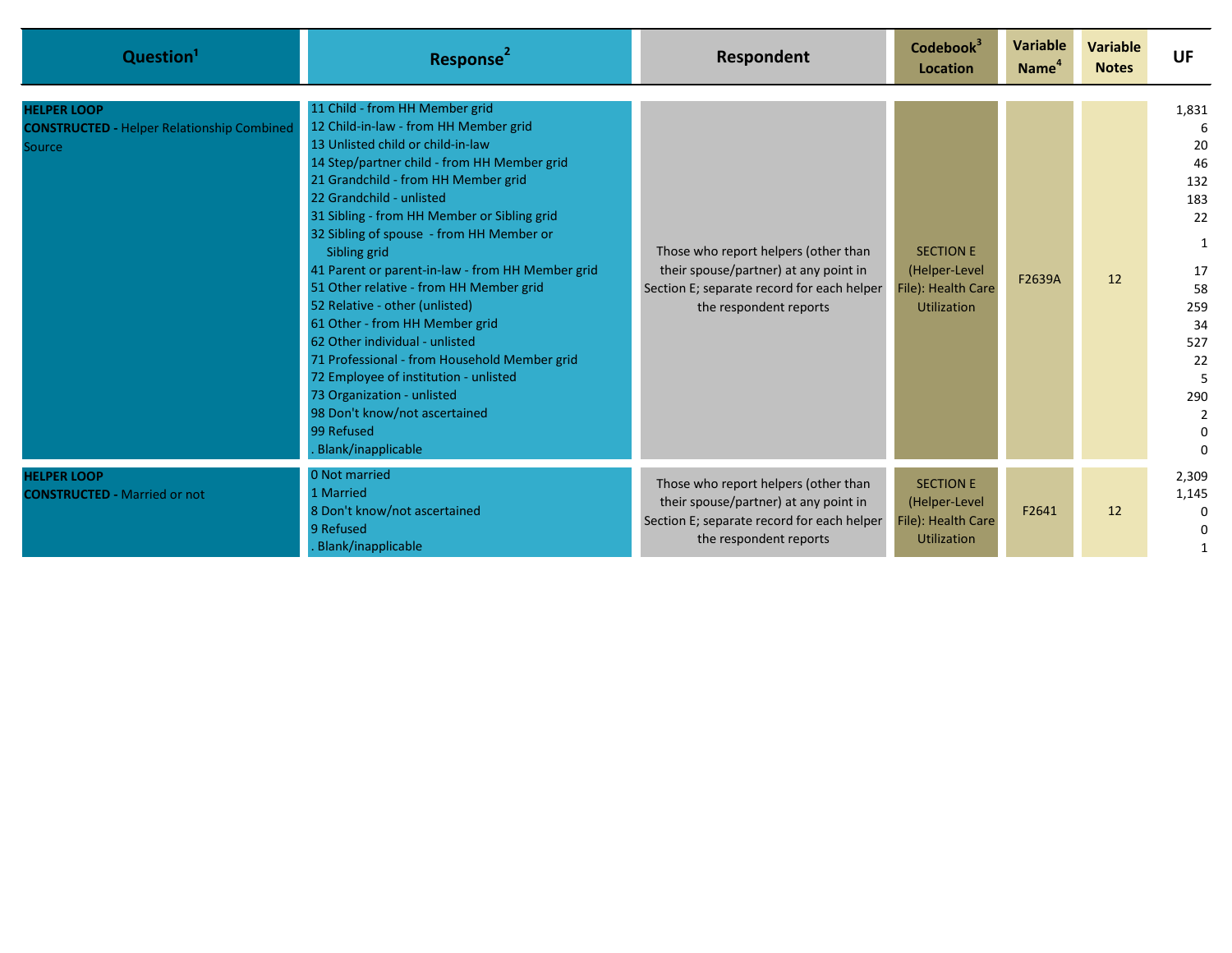| Question <sup>1</sup>                                                                                                                                                                                                                                                                                                                                                                                                                                                                                                                                                                                                                                                                     | Response <sup>2</sup>                                                                                                     | Respondent                                                                                                                                                                                                                                                                | Codebook <sup>3</sup><br>Location                                             | Variable<br>Name <sup>4</sup> | <b>Variable</b><br><b>Notes</b> | <b>UF</b>                                    |
|-------------------------------------------------------------------------------------------------------------------------------------------------------------------------------------------------------------------------------------------------------------------------------------------------------------------------------------------------------------------------------------------------------------------------------------------------------------------------------------------------------------------------------------------------------------------------------------------------------------------------------------------------------------------------------------------|---------------------------------------------------------------------------------------------------------------------------|---------------------------------------------------------------------------------------------------------------------------------------------------------------------------------------------------------------------------------------------------------------------------|-------------------------------------------------------------------------------|-------------------------------|---------------------------------|----------------------------------------------|
| <b>HELPER LOOP</b><br>HELPER INTRO: Let's think for a moment about<br>the help you receive that we just talked about.<br>(BEGINNING OF E158 LOOP: QUESTIONS E158<br>THROUGH E169-2 ARE REPEATED FOR ALL<br>HELPERS ON THE LIST, BEGINNING WITH A<br>HELPER WHO IS A CHILD (IF ANY) AT E158,<br>FOLLOWED BY THE CHILD'S SPOUSE AT E158-2,<br>THEN TO THE NEXT CHILD/PAIR, AND SO ON<br>THROUGH ALL CHILD HELPERS, THEN NON-<br>CHILD HOUSEHOLD MEMBERS AND SPOUSES,<br>AND LASTLY PERSONS WHO WERE ADDED AT<br>E83 THROUGH E108, ABOVE. R's<br>SPOUSE/PARTNER IS NOT ASKED ABOUT.)<br>IF HELPER CHILD IS IN PRELOAD AND CHILD IS<br>MARRIED:<br>[First/Next] the help from CHILD & CHILD's | 2<br>31<br>96 Not a helper or did not help in the past month<br>98 Don't know/refused<br>99 Refused<br>Blank/inapplicable |                                                                                                                                                                                                                                                                           |                                                                               |                               |                                 | 252<br>233<br>148<br>240<br>83<br>9<br>1,113 |
| SPOUSE NAME, starting with CHILD NAME. If<br>no help was given just say so. During the last<br>month, on about how many days did CHILD<br>NAME help you?<br>IF NEW HELPER FROM THIS SECTION:<br>[First/Next] the help from HELPER NAME.<br>During the last month, on about how many<br>days did HELPER NAME help you?                                                                                                                                                                                                                                                                                                                                                                     |                                                                                                                           |                                                                                                                                                                                                                                                                           |                                                                               | F2642                         | 12                              |                                              |
| IF HELPER CHILD IS NOT IN PRELOAD:<br>[First/Next] the help from CHILD & CHILD's<br>SPOUSE NAME. During the last month, on<br>about how many days did CHILD & CHILD's<br>SPOUSE NAME help you?<br>[ENTER "96" IN "DAYS IN LAST MONTH" IF THE<br>PERSON IS NOT A HELPER OR THE PERSON DID<br>NOT HELP IN LAST MONTH]                                                                                                                                                                                                                                                                                                                                                                       |                                                                                                                           | Those who report helpers (other than<br>their spouse/partner) at any point in<br>Section E; separate record for each helper<br>the respondent reports (Note:<br>Respondents provide an answer for either<br>F2642 [per month], F2643 [per week], or<br>F2644 [every day]) | <b>SECTION E</b><br>(Helper-Level<br>File): Health Care<br><b>Utilization</b> |                               |                                 |                                              |
| (User note: The respondent could answer this<br>question in any one of three ways. These<br>different responses are reported in this and the<br>next two variables. There should be valid data<br>in only one of these variables, depending on<br>how the respondent chose to answer the<br>question.)<br>DAYS IN LAST MONTH:                                                                                                                                                                                                                                                                                                                                                             |                                                                                                                           |                                                                                                                                                                                                                                                                           |                                                                               |                               |                                 |                                              |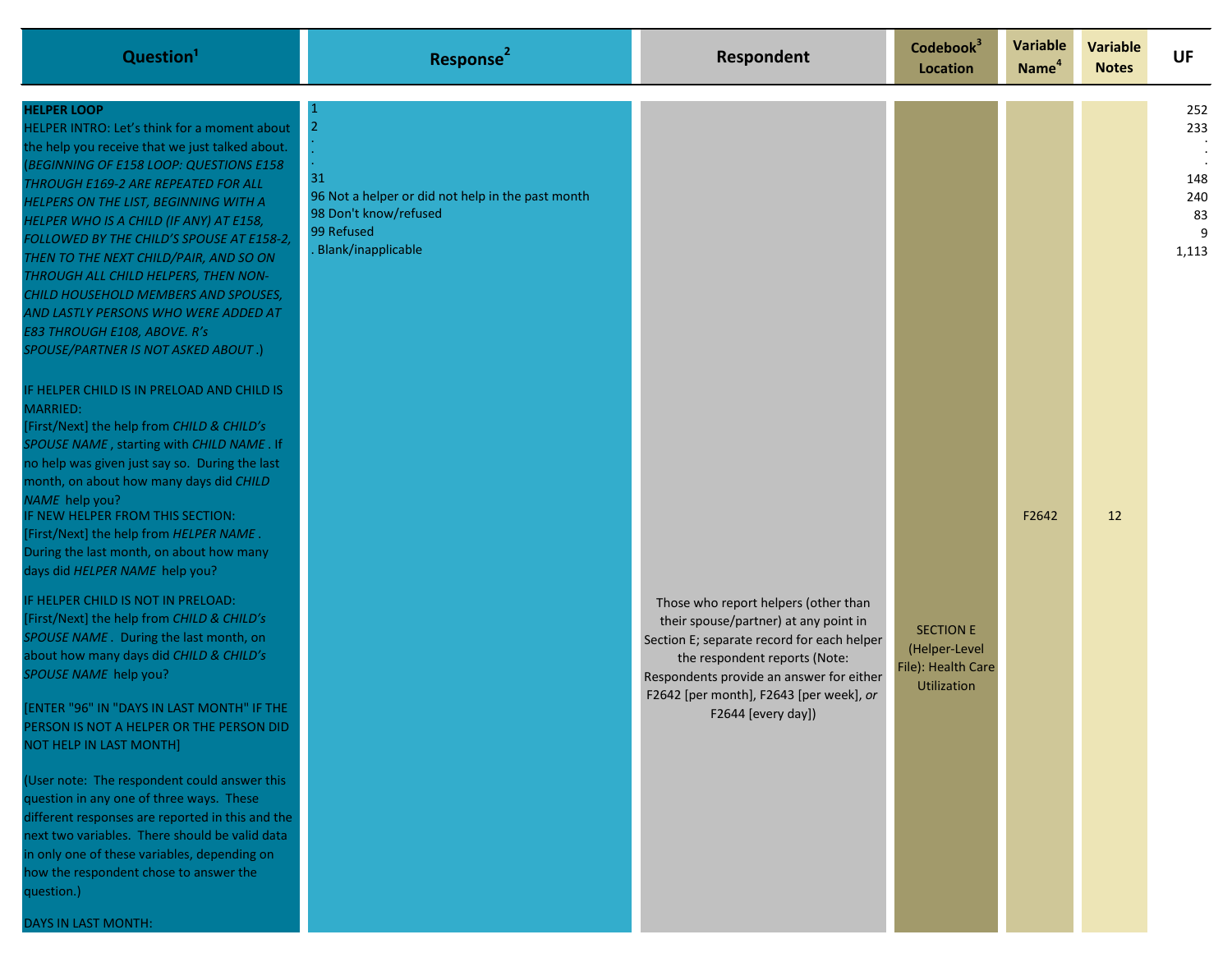| Question <sup>1</sup>                                                                                                                                                              | <b>Response</b>                                                                                                                                                            | Respondent                                                                                                                                                                                       | Codebook <sup>3</sup><br><b>Location</b>                                      | Variable<br>Name <sup>4</sup> | <b>Variable</b><br><b>Notes</b> | <b>UF</b>                                                    |
|------------------------------------------------------------------------------------------------------------------------------------------------------------------------------------|----------------------------------------------------------------------------------------------------------------------------------------------------------------------------|--------------------------------------------------------------------------------------------------------------------------------------------------------------------------------------------------|-------------------------------------------------------------------------------|-------------------------------|---------------------------------|--------------------------------------------------------------|
| <b>HELPER LOOP</b><br><b>DAYS PER WEEK:</b>                                                                                                                                        | 98 Don't know/not ascertained<br>99 Refused<br>Blank/inapplicable                                                                                                          |                                                                                                                                                                                                  |                                                                               | F2643                         | 12                              | 2<br>135<br>115<br>116<br>30<br>98<br>19<br>64<br>4<br>2,872 |
| <b>HELPER LOOP</b><br><b>HELPER EVERY DAY</b>                                                                                                                                      | 1 Every day<br>8 Don't know/not ascertained<br>9 Refused<br>Blank/inapplicable                                                                                             |                                                                                                                                                                                                  |                                                                               | F2644                         | 12                              | 535<br>1<br>2,919                                            |
| <b>HELPER LOOP</b><br>On the days [CHILD NAME / CHILD NAME &<br>CHILD's SPOUSE NAME / HELPER NAME ] helps<br>you, about how many hours per day is that?<br>(LESS THAN AN HOUR = 1) | 24<br>98 Don't know/not ascertained<br>99 Refused<br>Blank/inapplicable                                                                                                    | Those who report a helper who has<br>provided help in the past month; separate<br>record for each helper the respondent<br>reports                                                               | <b>SECTION E</b><br>(Helper-Level<br>File): Health Care<br><b>Utilization</b> | F2646                         | 12                              | 1,091<br>140<br>162<br>10<br>243                             |
| <b>HELPER LOOP</b><br><b>AFFIRM SEX OF HELPER:</b><br>(Is [CHILD NAME / CHILD NAME & CHILD's<br>SPOUSE NAME / HELPER NAME ] ?)<br>(ASKED ONLY IF NECESSARY)                        | 1 Male<br>2 Female<br>3 Agency/Professional (/Employees of<br>"'Institution"/)<br>8 Don't know/not ascertained<br>9 Refused<br>Blank/inapplicable                          | Those who report a helper who has<br>provided help in the past month and<br>whose helper's sex has not been<br>previously ascertained; separate record<br>for each helper the respondent reports | <b>SECTION E</b><br>(Helper-Level<br>File): Health Care<br><b>Utilization</b> | F2647                         | 12                              | 897<br>2,083<br>214<br>11<br>$\overline{7}$<br>243           |
| <b>HELPER LOOP</b><br>IF GRANDCHILD: Which of your children is the<br>parent of that grandchild?                                                                                   | 037 Deceased child<br>041 Other Person Number<br>042 Other Person Number<br>995 Other Person Number<br>998 Don't know/not ascertained<br>999 Refused<br>Blank/inapplicable | Those who report a grandchild helper<br>who has provided help in the past month;<br>separate record for each helper the<br>respondent reports                                                    | <b>SECTION E</b><br>(Helper-Level<br>File): Health Care<br><b>Utilization</b> | F2648                         | 12                              | 26<br>25<br>1<br>0<br>5<br>3,167                             |
| <b>HELPER LOOP</b><br>Is [CHILD NAME / CHILD NAME & CHILD's<br>SPOUSE NAME / HELPER NAME ] paid to help<br>you?                                                                    | 1 Yes<br>5 No<br>8 Don't know/not ascertained<br>9 Refused<br>Blank/inapplicable                                                                                           | Those who report a helper who has<br>provided help in the past month; separate<br>record for each helper the respondent<br>reports                                                               | <b>SECTION E</b><br>(Helper-Level<br>File): Health Care<br><b>Utilization</b> | F2649                         | 12                              | 618<br>2,573<br>13<br>8<br>243                               |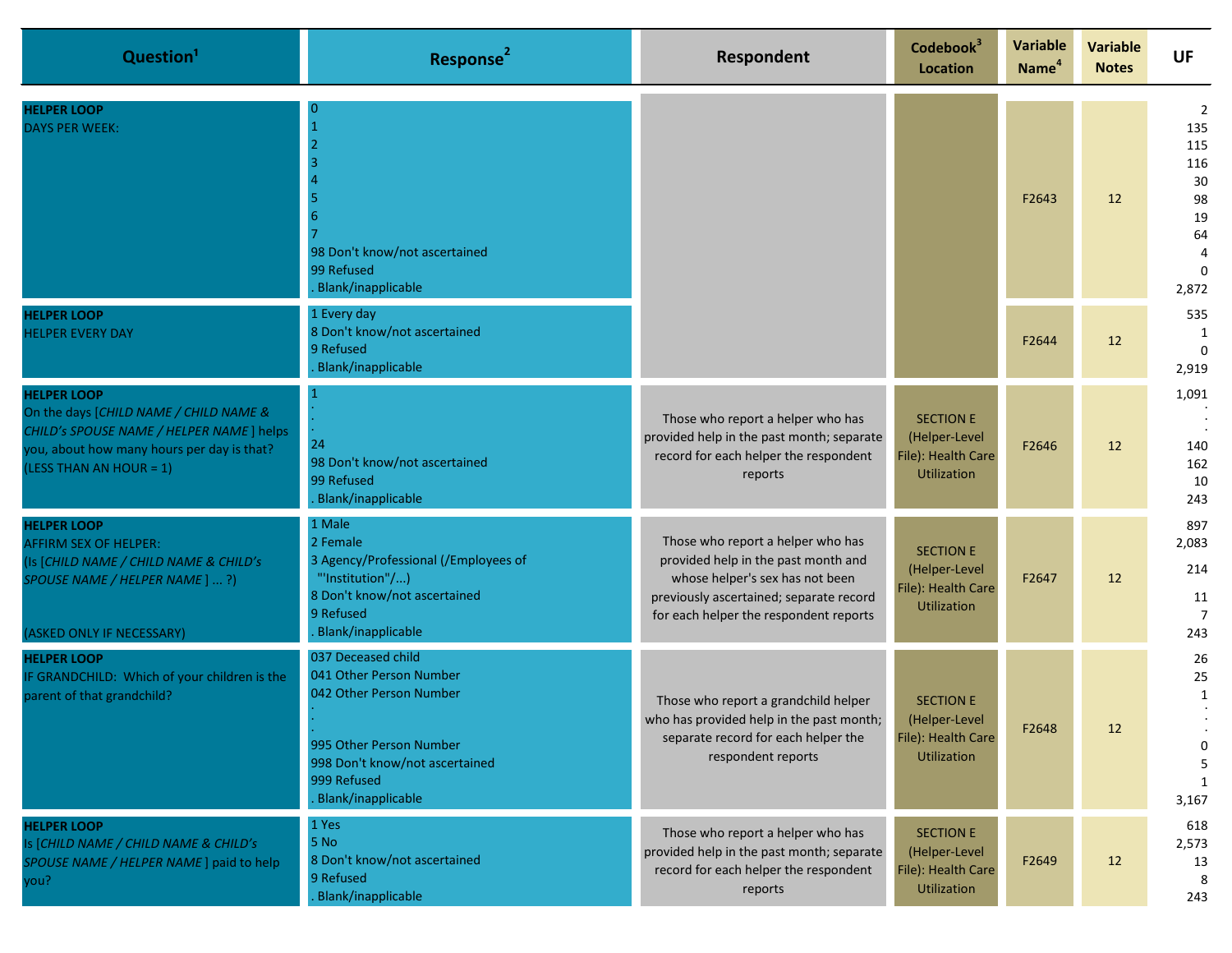| Question <sup>1</sup>                                                                                                                                                                                                                                        | Response <sup>2</sup>                                                                                                                                    | <b>Respondent</b>                                                                                                                                                                                                                                                                         | Codebook <sup>3</sup><br>Location                                             | <b>Variable</b><br>Name <sup>4</sup> | <b>Variable</b><br><b>Notes</b> | <b>UF</b>                                       |
|--------------------------------------------------------------------------------------------------------------------------------------------------------------------------------------------------------------------------------------------------------------|----------------------------------------------------------------------------------------------------------------------------------------------------------|-------------------------------------------------------------------------------------------------------------------------------------------------------------------------------------------------------------------------------------------------------------------------------------------|-------------------------------------------------------------------------------|--------------------------------------|---------------------------------|-------------------------------------------------|
| <b>HELPER LOOP</b><br>(Not counting expenses paid by Medicaid or<br>insurance,) about how much did you (and your<br>[husband/wife/partner]) end up paying [CHILD<br>NAME / CHILD NAME & CHILD's SPOUSE NAME<br>/ HELPER NAME] for the last month?<br>AMOUNT: | 99996<br>99998 Don't know/not ascertained<br>99999 Refused<br>Blank/inapplicable                                                                         | Those who report a helper who has<br>provided help in the past month and who<br>respond "yes" (1) in variable F2649;<br>separate record for each helper the<br>respondent reports                                                                                                         | <b>SECTION E</b><br>(Helper-Level<br>File): Health Care<br><b>Utilization</b> | F2651                                | 12                              | 257<br>2<br>$\Omega$<br>80<br>12<br>2,837       |
| <b>HELPER LOOP</b><br>PER:                                                                                                                                                                                                                                   | 1 Month<br>2 Week<br>3 Day<br>5 Year<br>8 Don't know/not ascertained<br>9 Refused<br>Blank/inapplicable                                                  | Those who report a helper who has<br>provided help in the past month and who<br>respond "yes" (1) in variable F2649 and<br>provide an amount greater than zero in<br>variable F2651; separate record for each<br>helper the respondent reports                                            | <b>SECTION E</b><br>(Helper-Level<br>File): Health Care<br><b>Utilization</b> | F2652                                | 12                              | 190<br>39<br>34<br>3<br>$\overline{2}$<br>3,187 |
| <b>HELPER LOOP</b><br>Did it amount to less than \$100 per month,<br>more than \$100 per month, or what?                                                                                                                                                     | 1 Less than \$100 per month<br>3 About \$100 per month<br>5 More than \$100 per month<br>8 Don't know/not ascertained<br>9 Refused<br>Blank/inapplicable | Those who report a helper who has<br>provided help in the past month and who<br>respond "yes" (1) in variable F2649 and<br>answer "don't know" (99998) or "refused"<br>(99999) in variable F2651; separate record<br>for each helper the respondent reports                               | <b>SECTION E</b><br>(Helper-Level<br>File): Health Care<br><b>Utilization</b> | F2654                                | 12                              | 10<br>$\mathbf 0$<br>32<br>45<br>5<br>3,363     |
| <b>HELPER LOOP</b><br>Does any other person help you (and your<br>[husband/wife/partner]) pay this cost?                                                                                                                                                     | 1 Yes<br>5 No<br>8 Don't know/not ascertained<br>9 Refused<br>Blank/inapplicable                                                                         | Those who report a helper who has<br>provided help in the past month and who<br>respond "yes" (1) in variable F2649 and<br>provide an amount greater than zero in<br>variable F2651; separate record for each<br>helper the respondent reports                                            | <b>SECTION E</b><br>(Helper-Level<br>File): Health Care<br><b>Utilization</b> | F2655                                | 12                              | 28<br>324<br>8<br>$\Omega$<br>3,095             |
| <b>HELPER LOOP</b><br>Is that a (child or other) relative of yours (and<br>your [husband/wife/ partner]), or is that<br>someone else?                                                                                                                        | 1 Child/child-in-law/grandchild<br>2 Other relative<br>3 Someone else<br>8 Don't know/not ascertained<br>9 Refused<br>Blank/inapplicable                 | Those who report a helper who has<br>provided help in the past month and who<br>respond "yes" (1) in variable F2649 and<br>provide an amount greater than zero in<br>variable F2651 and respond "yes" (1) in<br>variable F2655; separate record for each<br>helper the respondent reports | <b>SECTION E</b><br>(Helper-Level<br>File): Health Care<br>Utilization        | F2656                                | 12                              | 18<br>3<br>3,427                                |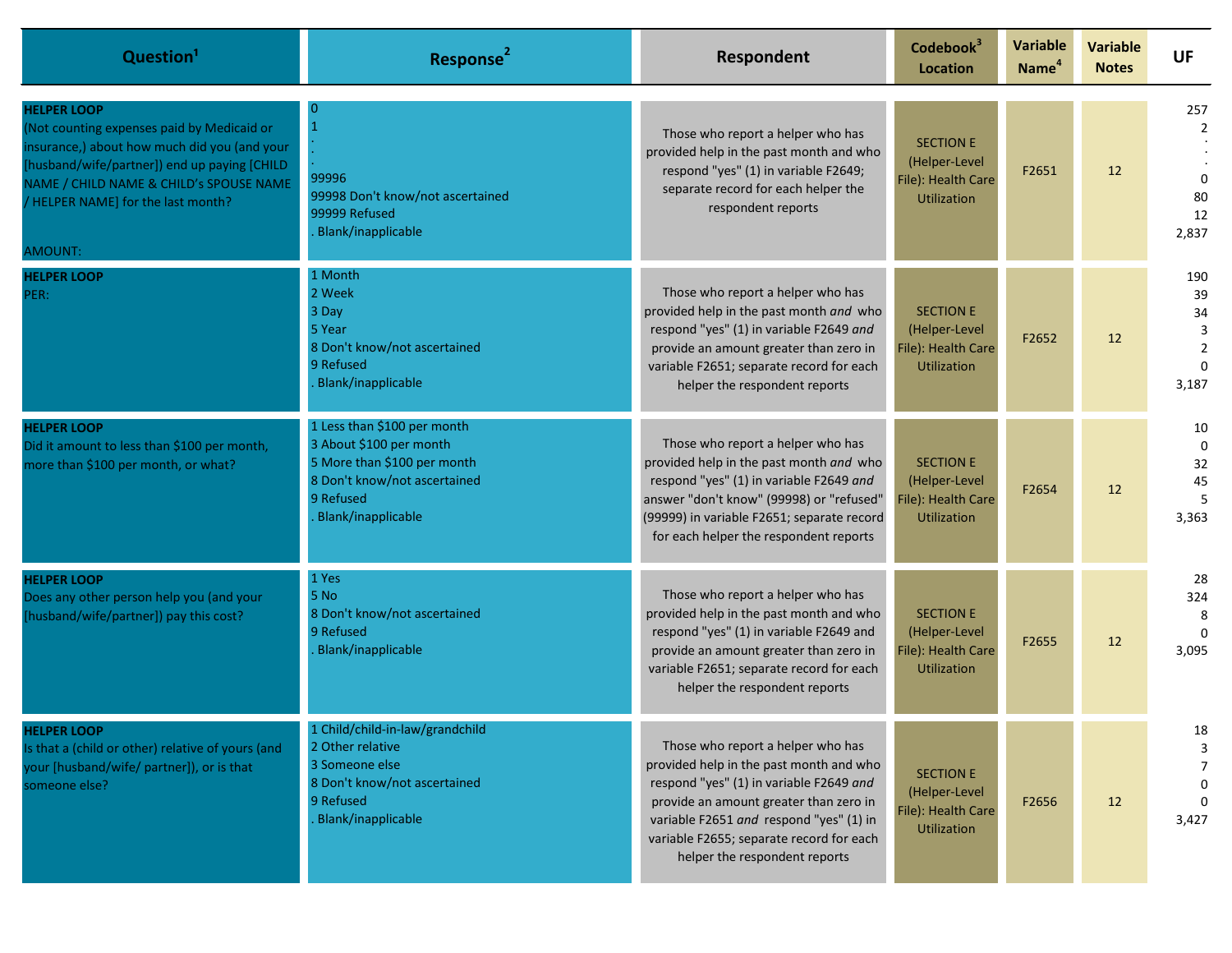| Question <sup>1</sup>                                                                                                                                                                                                                                                                                                                                                                                                                                                                                                                                             | Response <sup>2</sup>                                                                                                                                | Respondent                                                                                                                                                                                                                                                                                                                                                         | Codebook <sup>3</sup><br>Location                                      | <b>Variable</b><br>Name <sup>4</sup> | <b>Variable</b><br><b>Notes</b> | <b>UF</b>                                         |
|-------------------------------------------------------------------------------------------------------------------------------------------------------------------------------------------------------------------------------------------------------------------------------------------------------------------------------------------------------------------------------------------------------------------------------------------------------------------------------------------------------------------------------------------------------------------|------------------------------------------------------------------------------------------------------------------------------------------------------|--------------------------------------------------------------------------------------------------------------------------------------------------------------------------------------------------------------------------------------------------------------------------------------------------------------------------------------------------------------------|------------------------------------------------------------------------|--------------------------------------|---------------------------------|---------------------------------------------------|
| <b>HELPER LOOP</b><br>Which child is that? [IF GRANDCHILD:] Which<br>of your children is the parent of that<br>grandchild?                                                                                                                                                                                                                                                                                                                                                                                                                                        | 041 Other Person Number<br>042 Other Person Number<br>995 Other Person Number<br>998 Don't know/not ascertained<br>999 Refused<br>Blank/inapplicable | Those who report a helper who has<br>provided help in the past month and who<br>respond "yes" (1) in variable F2649 and<br>provide an amount greater than zero in<br>variable F2651 and respond "yes" (1) in<br>variable F2655 and respond "child/child-<br>in-law/grandchild" (1) in variable F2656;<br>separate record for each helper the<br>respondent reports | <b>SECTION E</b><br>(Helper-Level<br>File): Health Care<br>Utilization | F2657                                | 12                              | 3,437                                             |
| <b>HELPER LOOP</b><br>During the last month, on about how many<br>days did HELPER'S SPOUSE'S NAME help you?<br>[ENTER "96" IN "DAYS IN LAST MONTH" IF THE<br>PERSON IS NOT A HELPER OR THE PERSON DID<br>NOT HELP IN LAST MONTH]<br>(User note: The respondent could answer this<br>question in any one of three ways. These<br>different responses are reported in this and the<br>next two variables. There should be valid data<br>in only one of these variables, depending on<br>how the respondent chose to answer the<br>question.)<br>DAYS IN LAST MONTH: | 31<br>96 Not a helper or did not help in the past month<br>98 Don't know/refused<br>99 Refused<br>Blank/inapplicable                                 | Those who report helpers (other than<br>their spouse/partner) at any point in<br>Section E and whose helper is married;<br>separate record for each helper the<br>respondent reports (Note: Respondents<br>provide an answer for either F2658 [per<br>month], F2659 [per week], or F2660<br>[every day])                                                           | <b>SECTION E</b><br>(Helper-Level                                      | F2658                                | 12                              | 114<br>63<br>16<br>480<br>46<br>$\Omega$<br>2,469 |
| <b>HELPER LOOP</b><br><b>DAYS PER WEEK:</b><br><b>HELPER LOOP</b><br><b>HELPER EVERY DAY</b>                                                                                                                                                                                                                                                                                                                                                                                                                                                                      | 98 Don't know/not ascertained<br>99 Refused<br>Blank/inapplicable<br>1 Every day<br>8 Don't know/not ascertained<br>9 Refused                        |                                                                                                                                                                                                                                                                                                                                                                    |                                                                        | <b>Utilization</b>                   | F2659<br>F2660                  | 12<br>12                                          |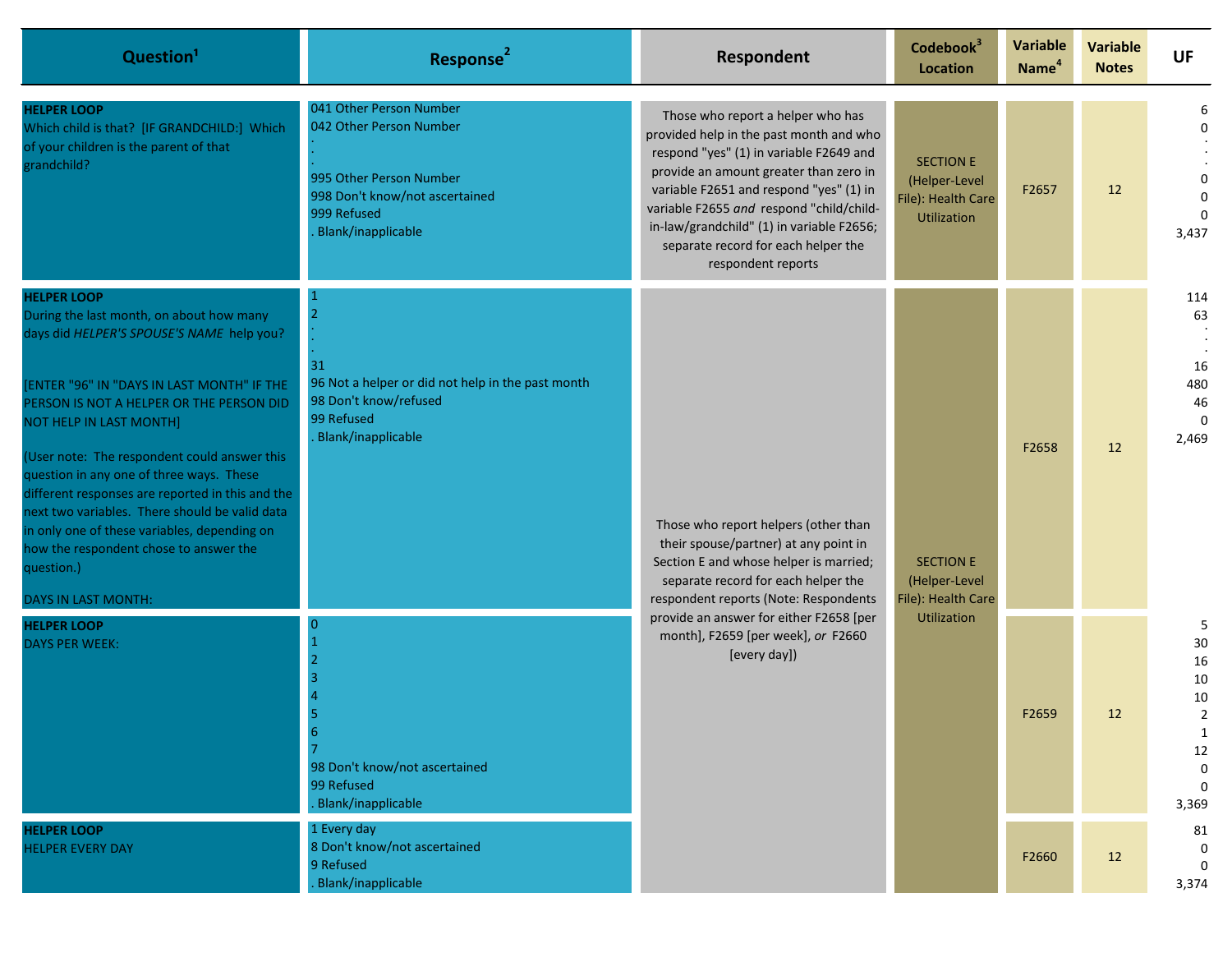| Question <sup>1</sup>                                                                                                                                                                                                | <b>Response</b>                                                                                                                                                            | Respondent                                                                                                                                                                                                                                          | Codebook <sup>3</sup><br><b>Location</b>                                      | <b>Variable</b><br>Name <sup>4</sup> | <b>Variable</b><br><b>Notes</b> | <b>UF</b>                                  |
|----------------------------------------------------------------------------------------------------------------------------------------------------------------------------------------------------------------------|----------------------------------------------------------------------------------------------------------------------------------------------------------------------------|-----------------------------------------------------------------------------------------------------------------------------------------------------------------------------------------------------------------------------------------------------|-------------------------------------------------------------------------------|--------------------------------------|---------------------------------|--------------------------------------------|
| <b>HELPER LOOP</b><br>On the days [HELPER'S SPOUSE'S NAME] helps<br>you, about how many hours per day is that?<br>(LESS THAN AN HOUR = 1)                                                                            | 24<br>98 Don't know/not ascertained<br>99 Refused<br>Blank/inapplicable                                                                                                    | Those who report a helper's spouse has<br>provided help in the past month; separate<br>record for each helper the respondent<br>reports                                                                                                             | <b>SECTION E</b><br>(Helper-Level<br>File): Health Care<br><b>Utilization</b> | F2662                                | 12                              | 284<br>13<br>52<br>2,795                   |
| <b>HELPER LOOP</b><br><b>AFFIRM SEX OF HELPER:</b><br>(Is [HELPER'S SPOUSE'S NAME] ?)<br>(ASKED ONLY IF NECESSARY)                                                                                                   | 1 Male<br>2 Female<br>8 Don't know/not ascertained<br>9 Refused<br>Blank/inapplicable                                                                                      | Those who report a helper's spouse has<br>provided help in the past month; separate<br>record for each helper the respondent<br>reports                                                                                                             | <b>SECTION E</b><br>(Helper-Level<br>File): Health Care<br><b>Utilization</b> | F2663                                | 12                              | 384<br>273<br>$\overline{2}$<br>1<br>2,795 |
| <b>HELPER LOOP</b><br>IF GRANDCHILD: Which of your children is the<br>parent of that grandchild?                                                                                                                     | 037 Deceased child<br>041 Other Person Number<br>042 Other Person Number<br>995 Other Person Number<br>998 Don't know/not ascertained<br>999 Refused<br>Blank/inapplicable | Those who report a helper's spouse has<br>provided help in the past month and the<br>helper is a grandchild; separate record for<br>each helper the respondent reports                                                                              | <b>SECTION E</b><br>(Helper-Level<br>File): Health Care<br><b>Utilization</b> | F2664                                | 12                              | 2<br>$\Omega$<br>1<br>3,443                |
| <b>HELPER LOOP</b><br>Is [HELPER'S SPOUSE'S NAME] paid to help<br>you?                                                                                                                                               | 1 Yes<br>5 No<br>8 Don't know/not ascertained<br>9 Refused<br>Blank/inapplicable                                                                                           | Those who report a helper's spouse has<br>provided help in the past month; separate<br>record for each helper the respondent<br>reports                                                                                                             | <b>SECTION E</b><br>(Helper-Level<br>File): Health Care<br><b>Utilization</b> | F2665                                | 12                              | 11<br>644<br>-5<br>1<br>2,794              |
| <b>HELPER LOOP</b><br>(Not counting expenses paid by Medicaid or<br>insurance,) about how much did you (and your<br>[husband/wife/partner]) end up paying<br>[HELPER'S SPOUSE'S NAME] for the last month?<br>AMOUNT: | 99996<br>99998 Don't know/not ascertained<br>99999 Refused<br>Blank/inapplicable                                                                                           | Those who report a helper's spouse has<br>provided help in the past month and who<br>respond "yes" (1) in variable F2665;<br>separate record for each helper the<br>respondent reports                                                              | <b>SECTION E</b><br>(Helper-Level<br>File): Health Care<br><b>Utilization</b> | F2667                                | 12                              | $\overline{2}$<br>$\mathbf{1}$<br>3,444    |
| <b>HELPER LOOP</b><br>PER:                                                                                                                                                                                           | 1 Month<br>2 Week<br>3 Day<br>5 Year<br>8 Don't know/not ascertained<br>9 Refused<br>Blank/inapplicable                                                                    | Those who report a helper's spouse has<br>provided help in the past month and who<br>respond "yes" (1) in variable F2665 and<br>provide an amount greater than zero in<br>variable F2667; separate record for each<br>helper the respondent reports | <b>SECTION E</b><br>(Helper-Level<br>File): Health Care<br><b>Utilization</b> | F2668                                | 12                              | 7<br>0<br>0<br>$\Omega$<br>0<br>3,448      |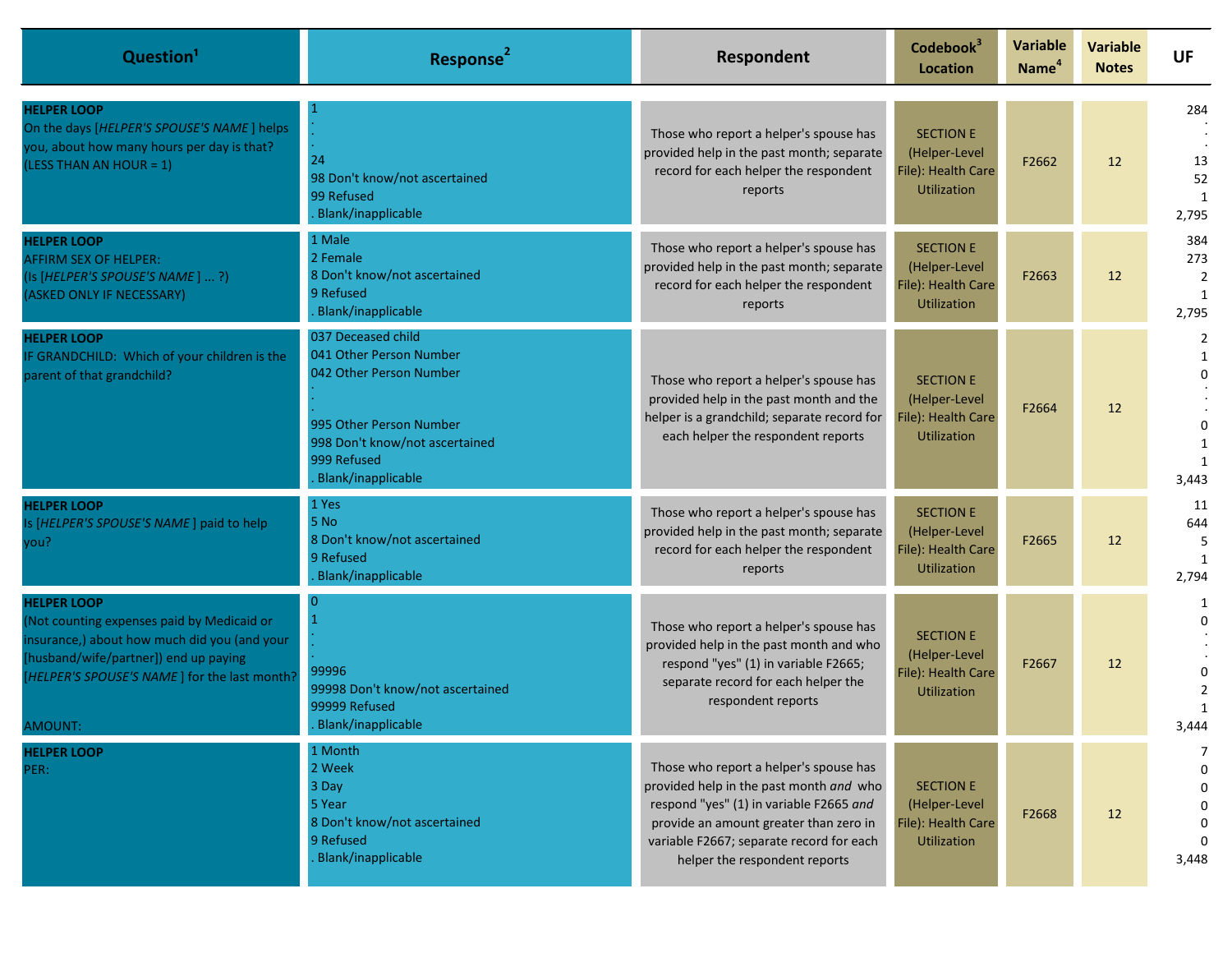| Question <sup>1</sup>                                                                                                                                                                                                                                            | <b>Response</b>                                                                                                                                          | Respondent                                                                                                                                                                                                                                                                                                                                                              | Codebook <sup>3</sup><br>Location                                             | <b>Variable</b><br>Name <sup>4</sup> | <b>Variable</b><br><b>Notes</b> | <b>UF</b>                           |
|------------------------------------------------------------------------------------------------------------------------------------------------------------------------------------------------------------------------------------------------------------------|----------------------------------------------------------------------------------------------------------------------------------------------------------|-------------------------------------------------------------------------------------------------------------------------------------------------------------------------------------------------------------------------------------------------------------------------------------------------------------------------------------------------------------------------|-------------------------------------------------------------------------------|--------------------------------------|---------------------------------|-------------------------------------|
| <b>HELPER LOOP</b><br>Did it amount to less than \$100 per month,<br>more than \$100 per month, or what?                                                                                                                                                         | 1 Less than \$100 per month<br>3 About \$100 per month<br>5 More than \$100 per month<br>8 Don't know/not ascertained<br>9 Refused<br>Blank/inapplicable | Those who report a helper's spouse has<br>provided help in the past month and who<br>respond "yes" (1) in variable F2665 and<br>answer "don't know" (99998) or "refused"<br>(99999) in variable F2667; separate record<br>for each helper the respondent reports                                                                                                        | <b>SECTION E</b><br>(Helper-Level<br>File): Health Care<br><b>Utilization</b> | F2670                                | 12                              | 1<br>$\Omega$<br>3,452              |
| <b>HELPER LOOP</b><br>Does any other person help you (and your<br>[husband/wife/partner]) pay this cost?                                                                                                                                                         | 1 Yes<br>5 No<br>8 Don't know/not ascertained<br>9 Refused<br>Blank/inapplicable                                                                         | Those who report a helper's spouse has<br>provided help in the past month and who<br>respond "yes" (1) in variable F2665 and<br>provide an amount greater than zero in<br>variable F2667; separate record for each<br>helper the respondent reports                                                                                                                     | <b>SECTION E</b><br>(Helper-Level<br>File): Health Care<br><b>Utilization</b> | F2671                                | 12                              | 1<br>3,445                          |
| <b>HELPER LOOP</b><br>Is that a (child or other) relative of yours (and<br>your [husband/wife/ partner]), or is that<br>someone else?                                                                                                                            | 1 Child/child-in-law/grandchild<br>2 Other relative<br>3 Someone else<br>8 Don't know/not ascertained<br>9 Refused<br>Blank/inapplicable                 | Those who report a helper's spouse has<br>provided help in the past month and who<br>respond "yes" (1) in variable F2665 and<br>provide an amount greater than zero in<br>variable F2667 and respond "yes" (1) in<br>variable F2671; separate record for each<br>helper the respondent reports                                                                          | <b>SECTION E</b><br>(Helper-Level<br>File): Health Care<br><b>Utilization</b> | F2672                                | 12                              | $\Omega$<br>3,454                   |
| <b>HELPER LOOP</b><br>Which child is that? [IF GRANDCHILD:] Which<br>of your children is the parent of that<br>grandchild?                                                                                                                                       | 041 Other Person Number<br>042 Other Person Number<br>995 Other Person Number<br>998 Don't know/not ascertained<br>999 Refused<br>Blank/inapplicable     | Those who report a helper's spouse has<br>provided help in the past month and who<br>respond "yes" (1) in variable F2665 and<br>provide an amount greater than zero in<br>variable F2667 and respond "yes" (1) in<br>variable F2671 and respond "child/child-<br>in-law/grandchild" (1) in variable F2672;<br>separate record for each helper the<br>respondent reports | <b>SECTION E</b><br>(Helper-Level<br>File): Health Care<br><b>Utilization</b> | F2673                                | 12                              | 0<br>$\Omega$<br>3,454              |
| [Since R's LAST INTERVIEW MONTH, YEAR / In<br>the last two years], have your (and your<br>[husband's/wife's/partner's]) [child/children]<br>(or grandchildren) spent any time helping you,<br>yourself, with household chores, errands,<br>transportation, etc.? | 1 Yes<br>5 No<br>8 Don't know/not ascertained<br>9 Refused<br>Blank/inapplicable                                                                         | Respondents who have at least one child<br>or stepchild                                                                                                                                                                                                                                                                                                                 | <b>SECTION E</b><br>(Respondent):<br><b>Health Care</b><br><b>Utilization</b> | F2675                                |                                 | 6,864<br>12,845<br>9<br>-5<br>1,661 |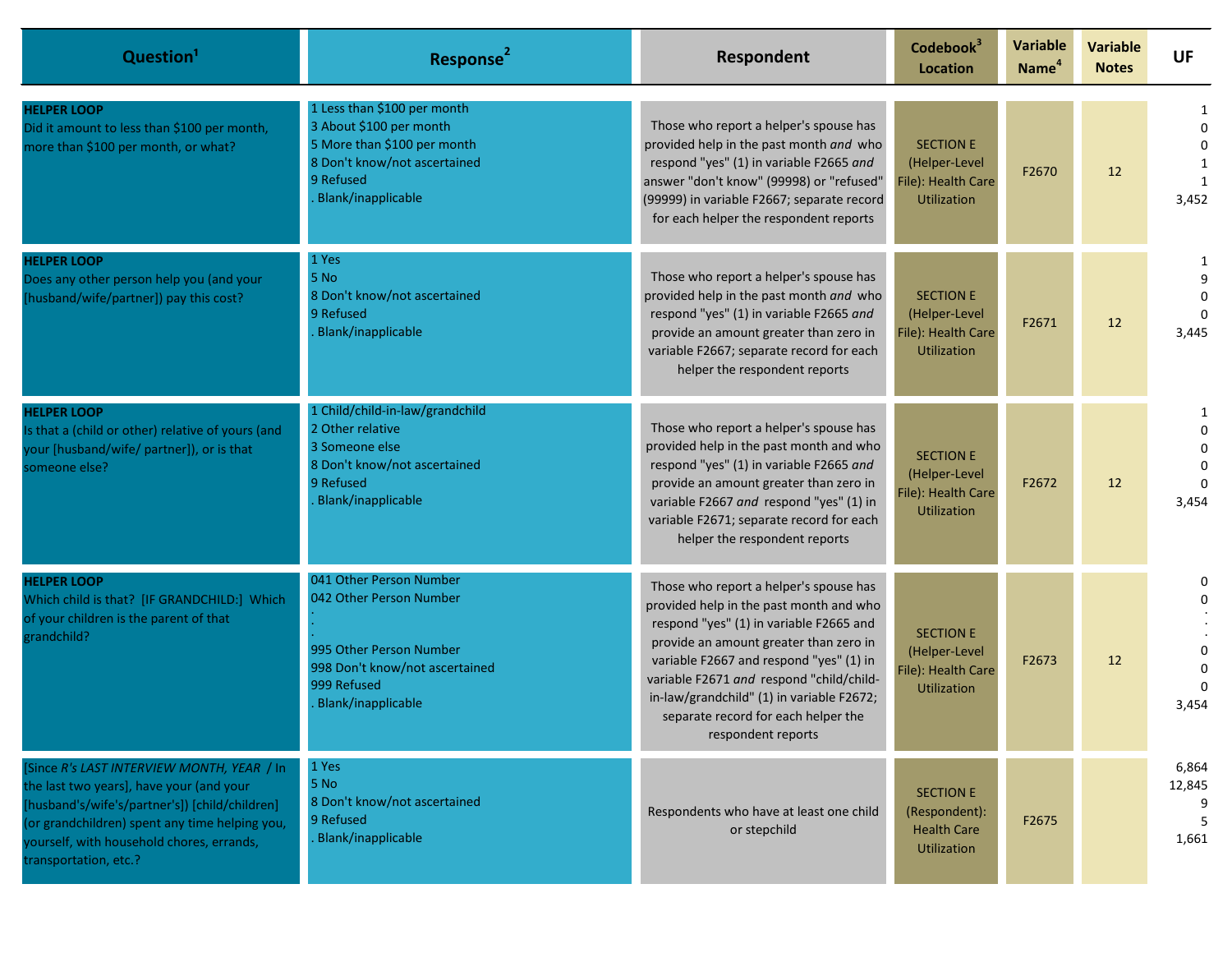| Question <sup>1</sup>                                                                                                                                                                                                                                           | Response <sup>2</sup>                                                                                                                                                                                          | Respondent                                                                                                                                                                                                                         | Codebook <sup>3</sup><br><b>Location</b>                                      | Variable<br>Name <sup>4</sup> | <b>Variable</b><br><b>Notes</b> | UF                                                         |
|-----------------------------------------------------------------------------------------------------------------------------------------------------------------------------------------------------------------------------------------------------------------|----------------------------------------------------------------------------------------------------------------------------------------------------------------------------------------------------------------|------------------------------------------------------------------------------------------------------------------------------------------------------------------------------------------------------------------------------------|-------------------------------------------------------------------------------|-------------------------------|---------------------------------|------------------------------------------------------------|
| Which child(ren) helped? [CHOOSE ALL THAT<br>APPLY] [IF GRANDCHILD:] Which of your<br>children is the parent of that grandchild? (User<br>note: Up to ten responses were allowed for this<br>question, the actual maximum number of<br>responses was nine.)     | 037 Deceased child<br>038 All my children<br>041 Other Person Number<br>042 Other Person Number<br>995 Other Person Number<br>997 Other<br>998 Don't know/not ascertained<br>999 Refused<br>Blank/inapplicable | Respondents who have at least one child<br>or stepchild and respond "yes" (1) in<br>variable F2675                                                                                                                                 | <b>SECTION E</b><br>(Respondent):<br><b>Health Care</b><br><b>Utilization</b> | F2676M1<br>F2676M9            |                                 | 16<br>1,584<br>236<br>18<br>$\Omega$<br>$\Omega$<br>14,520 |
| Suppose in the future, you needed help with<br>basic personal care activities like eating or<br>dressing. Do you have relatives or friends<br>(besides your [husband/wife/partner]) who<br>would be willing and able to help you over a<br>long period of time? | 1 Yes<br>5 No<br>8 Don't know/not ascertained<br>9 Refused<br>Blank/inapplicable                                                                                                                               | Respondents who do not currently report<br>receiving help from someone other than a<br>spouse/partner                                                                                                                              | <b>SECTION E</b><br>(Respondent):<br><b>Health Care</b><br><b>Utilization</b> | F2684                         |                                 | 11,284<br>7,495<br>592<br>16<br>1,997                      |
| What is the relationship to you of that person<br>or persons? [CHOOSE ALL THAT APPLY] (User<br>note: Up to ten responses were allowed for this<br>question, the actual maximum number of<br>responses was four.)                                                | 1 Child/child-in-law<br>2 Grandchild<br>3 Other relative<br>4 Someone else<br>8 Don't know/not ascertained<br>9 Refused<br>Blank/inapplicable                                                                  | Respondents who do not currently report<br>receiving help from someone other than a<br>spouse/partner and who respond "yes" in<br>variable F2684                                                                                   | <b>SECTION E</b><br>(Respondent):<br><b>Health Care</b><br><b>Utilization</b> | F2685M1-<br>F2685M4           |                                 | 8,019<br>130<br>1,949<br>1,174<br>12<br>$\Omega$<br>10,100 |
| Which (child/children) is that? [CHOOSE ALL<br>THAT APPLY] (User note: Up to ten responses<br>were allowed for this question, the actual<br>maximum number of responses was nine.)                                                                              | 037 Deceased child<br>038 All my children<br>041 Other Person Number<br>042 Other Person Number<br>995 Other Person Number<br>997 Other<br>998 Don't know/not ascertained<br>999 Refused<br>Blank/inapplicable | Respondents who do not currently report<br>receiving help from someone other than a<br>spouse/partner and who respond "yes" in<br>variable F2684 and who indicate a<br>child/child-in-law helper in variables<br>F2685M1 - F2685M4 | <b>SECTION E</b><br>(Respondent):<br><b>Health Care</b><br><b>Utilization</b> | F2686M1<br>F2686M9            |                                 | 8<br>3,587<br>94<br>$\Omega$<br>15<br>13,126               |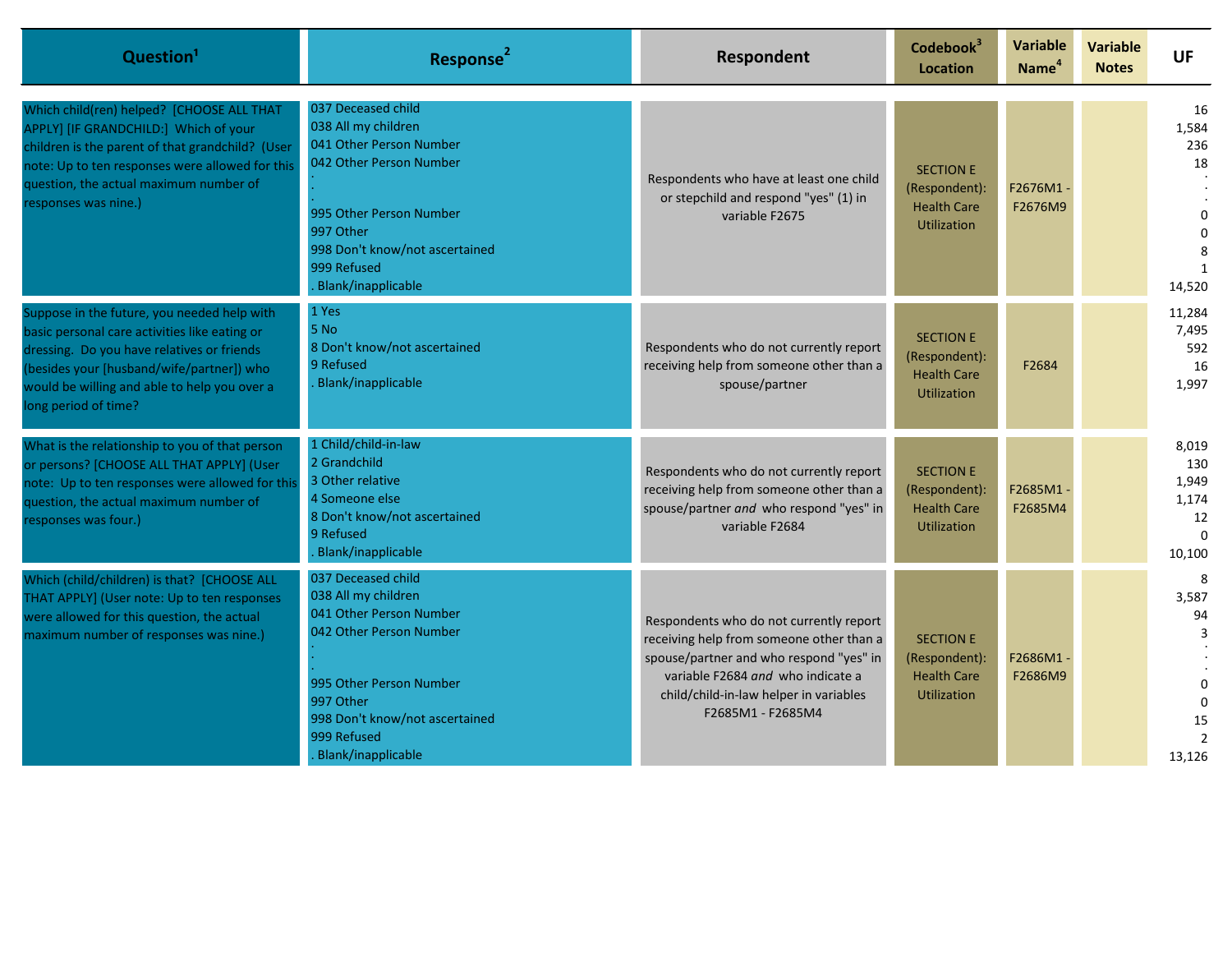| Question <sup>1</sup>                                                                                                                                                                                                                                                                                                                                                                 | Response <sup>2</sup>                                                                                                                                                                                          | Respondent                                                                                                                                                                                                                      | Codebook <sup>3</sup><br>Location                                             | Variable<br>Name <sup>4</sup> | <b>Variable</b><br><b>Notes</b> | <b>UF</b>                                          |
|---------------------------------------------------------------------------------------------------------------------------------------------------------------------------------------------------------------------------------------------------------------------------------------------------------------------------------------------------------------------------------------|----------------------------------------------------------------------------------------------------------------------------------------------------------------------------------------------------------------|---------------------------------------------------------------------------------------------------------------------------------------------------------------------------------------------------------------------------------|-------------------------------------------------------------------------------|-------------------------------|---------------------------------|----------------------------------------------------|
| IF ONE GRANDCHILD: (Which of your children is<br>the parent of that grandchild?) IF MORE THAN<br>ONE GRANDCHILD: (Which of your children are<br>the parents of those grandchildren?) [CHOOSE<br>ALL THAT APPLY] (User note: Up to ten<br>responses were allowed for this question, the<br>actual maximum number of responses was six.)                                                | 037 Deceased child<br>038 All my children<br>041 Other Person Number<br>042 Other Person Number<br>995 Other Person Number<br>997 Other<br>998 Don't know/not ascertained<br>999 Refused<br>Blank/inapplicable | Respondents who do not currently report<br>receiving help from someone other than a<br>spouse/partner and who respond "yes" in<br>variable F2684 and who indicate a<br>grandchild(ren) helper in variables<br>F2685M1 - F2685M4 | <b>SECTION E</b><br>(Respondent):<br><b>Health Care</b><br><b>Utilization</b> | F2687M1-<br>F2687M6           |                                 | 15<br>97<br>20,924                                 |
| (Using a number from 0 - 100) What are the<br>chances that you (and your<br>[husband/wife/partner]) will give financial help<br>totaling \$5,000 or more to grown children,<br>relatives or friends over the next ten years?<br><b>INCLUDE COLLEGE TUITION PAYMENT BUT</b><br>NOT SHARED HOUSING OR FOOD.] [00 -<br><b>ABSOLUTELY NO CHANCE; 100 - ABSOLUTELY</b><br><b>CERTAIN</b> ] | 100<br>998 Don't know/not ascertained<br>999 Refused<br>Blank/inapplicable                                                                                                                                     | Those who do not respond "don't know"<br>or "refused" to three initial probability<br>questions (F5477=0) and who are not a<br>proxy interview                                                                                  | <b>SECTION H</b><br>(Respondent):<br>Expectations                             | F4608                         |                                 | 7,863<br>40<br>2,614<br>386<br>55<br>2,481         |
| What are the chances that you (and your<br>[husband/wife/partner]) will receive financial<br>help totaling \$5,000 or more from your<br>children, relatives or friends over the next ten<br>years? [00 - ABSOLUTELY NO CHANCE; 100 -<br><b>ABSOLUTELY CERTAIN]</b>                                                                                                                    | $\Omega$<br>100<br>998 Don't know/not ascertained<br>999 Refused<br><b>Blank/inapplicable</b>                                                                                                                  | Those who do not respond "don't know"<br>or "refused" to three initial probability<br>questions (F5477=0) and who are not a<br>proxy interview                                                                                  | <b>SECTION H</b><br>(Respondent):<br>Expectations                             | F4609                         |                                 | 13,736<br>101<br>286<br>292<br>34<br>2,481         |
| Do you, or does someone else, receive the<br>benefits of the assets you have put into a trust?<br>[IF NOT CLEAR, ASK]: What is their relationship<br>to you? [CHOOSE ALL THAT APPLY] (User note:<br>Up to five responses were allowed for this<br>question, the actual maximum number of<br>responses was four.)                                                                      | 1 Respondent<br>2 Spouse/partner<br>3 Child/child-in-law/grandchild<br>4 Other relative<br>5 Someone else<br>8 Don't know/not ascertained<br>9 Refused<br>Blank/inapplicable                                   | Financial respondents who report having<br>assets (variables F5412, F5447) and who<br>report putting assets into a trust (variable<br>F5469)                                                                                    | <b>SECTION J</b><br>(Household):<br>Assets and<br><b>Income</b>               | F5470M1-<br>F5470M4           | 10                              | 487<br>132<br>239<br>14<br>27<br>11<br>6<br>13,479 |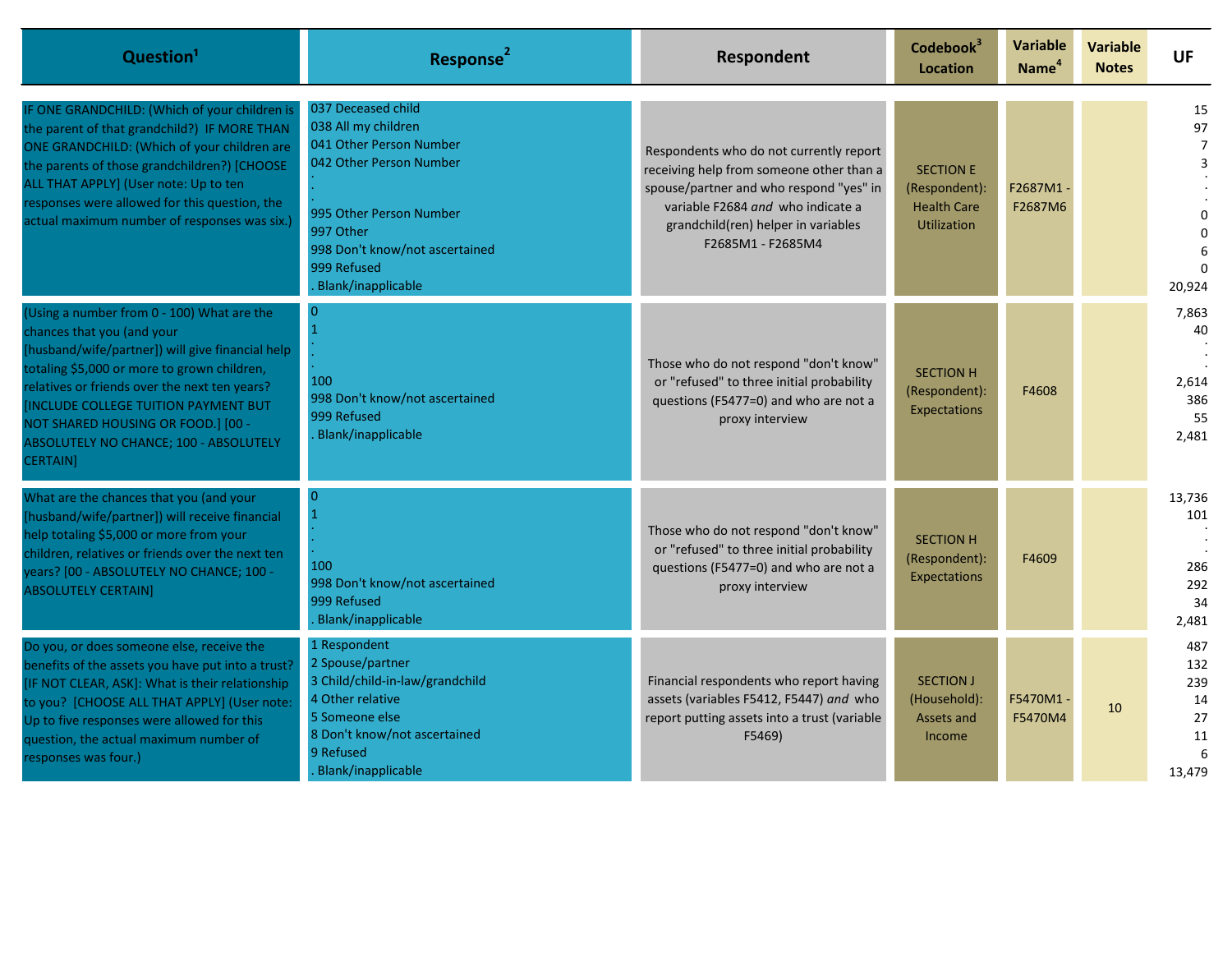| Question <sup>1</sup>                                                                                                                                                                                                                                  | Response <sup>2</sup>                                                                                                                                                                                                                                                    | Respondent                                                                                                                                                                                                                                                                                                                       | Codebook <sup>3</sup><br>Location                         | <b>Variable</b><br>Name <sup>4</sup> | <b>Variable</b><br><b>Notes</b> | <b>UF</b>                                                                                 |
|--------------------------------------------------------------------------------------------------------------------------------------------------------------------------------------------------------------------------------------------------------|--------------------------------------------------------------------------------------------------------------------------------------------------------------------------------------------------------------------------------------------------------------------------|----------------------------------------------------------------------------------------------------------------------------------------------------------------------------------------------------------------------------------------------------------------------------------------------------------------------------------|-----------------------------------------------------------|--------------------------------------|---------------------------------|-------------------------------------------------------------------------------------------|
| Which child is that? [CHOOSE ALL THAT APPLY]<br>[IF GRANDCHILD:] Which of your children is the<br>parent of that grandchild? (User note: Up to<br>ten responses were allowed for this question,<br>the actual maximum number of responses was<br>six.) | 037 Deceased child<br>038 All my children<br>041 Other Person Number<br>042 Other Person Number<br>995 Other Person Number<br>997 Other<br>998 Don't know/not ascertained<br>999 Refused<br>Blank/inapplicable                                                           | Financial respondents who report having<br>assets (variables F5412, F5447) and who<br>report putting assets into a trust (variable<br>F5469) and who report a child/child-in-<br>law/grandchild as receiving benefits of the<br>trust in variables F5470M1 - F5470M4                                                             | <b>SECTION J</b><br>(Household):<br>Assets and<br>Income  | F5471M1-<br>F5471M6                  | 10                              | $\Omega$<br>219<br>3<br>∩<br>14,071                                                       |
| Have you made provisions in your [will, will or<br>trust, trust] for any family members (other than<br>your [husband/wife/partner])?                                                                                                                   | 1 Yes<br>5 No<br>8 Don't know/not ascertained<br>9 Refused<br>Blank/inapplicable                                                                                                                                                                                         | Respondents who report currently having<br>a will that is written and witnessed<br>(variable F5529)                                                                                                                                                                                                                              | <b>SECTION J</b><br>(Respondent):<br>Assets and<br>Income | F5530                                |                                 | 10,425<br>1,424<br>36<br>25<br>9,474                                                      |
| Does that include any child or step-child?                                                                                                                                                                                                             | 1 Yes<br>5 No<br>8 Don't know/not ascertained<br>9 Refused<br><b>Blank/inapplicable</b>                                                                                                                                                                                  | Respondents who report currently having<br>a will that is written and witnessed<br>(variable F5529) and respond "yes" in<br>variable F5530 and who have at least one<br>child/step-child                                                                                                                                         | <b>SECTION J</b><br>(Respondent):<br>Assets and<br>Income | F5531                                |                                 | 9,439<br>231<br>1<br>8<br>11,705                                                          |
| Which child is that? [CHOOSE ALL THAT APPLY]<br>(User note: Up to ten responses were allowed<br>for this question, the actual maximum number<br>of responses was ten.)                                                                                 | 037 Deceased child<br>038 All children equally<br>040 All children ("equally" not mentioned)<br>041 Other Person Number<br>042 Other Person Number<br>995 Other Person Number<br>997 Other<br>998 Don't know/not ascertained<br>999 Refused<br><b>Blank/inapplicable</b> | Respondents who report currently having<br>a will that is written and witnessed<br>(variable F5529) and who respond "yes"<br>in variable F5530 and who have at least<br>one child/step-child and who respond<br>"yes" in variable F5531                                                                                          | <b>SECTION J</b><br>(Respondent):<br>Assets and<br>Income | F5532M1-<br>F5532M10                 |                                 | 0<br>5,504<br>1,579<br>90<br>$\overline{2}$<br>$\Omega$<br>$\Omega$<br>12<br>29<br>11,945 |
| Does that document provide for all your<br>children about equally?                                                                                                                                                                                     | 1 Yes<br>5 No<br>8 Don't know/not ascertained<br>9 Refused<br>Blank/inapplicable                                                                                                                                                                                         | Respondents who report currently having<br>a will that is written and witnessed<br>(variable F5529) and who respond "yes" in<br>variable F5531 and who do not previously<br>indicate "all children equally" (38) in<br>variables F5532M1 - F5532M10, and who<br>indicate two or more children in variables<br>F5532M1 - F5532M10 | <b>SECTION J</b><br>(Respondent):<br>Assets and<br>Income | F5533                                |                                 | 1,903<br>357<br>6<br>19,114                                                               |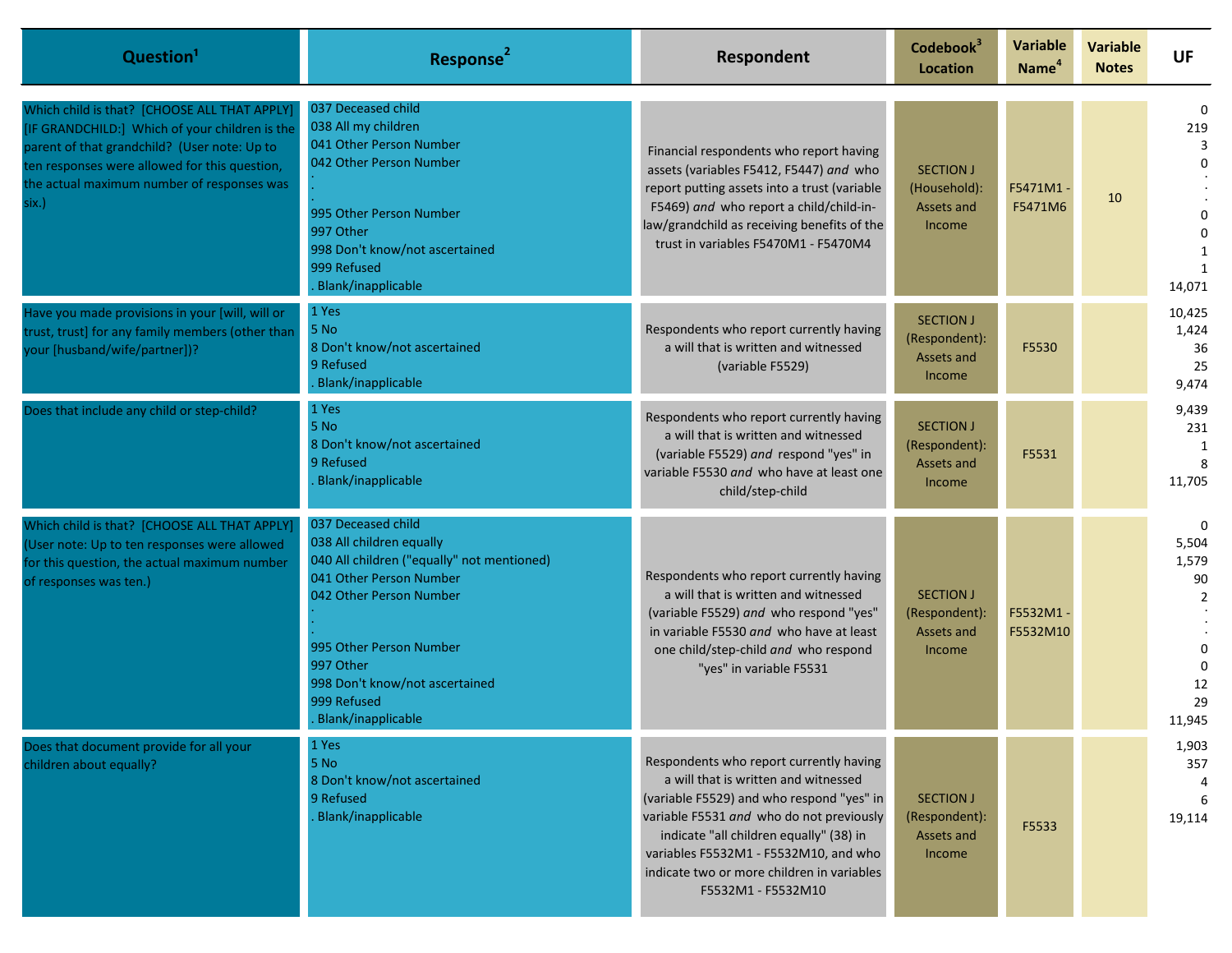| Question <sup>1</sup>                                                                                                                                                                                                                                                                                                                                                                                                                                                                                                                                                                                                                                                                                                                                                                       | Response <sup>2</sup>                                                                                                                                                                                               | Respondent                                                                                                                                                                                                                        | Codebook <sup>3</sup><br>Location                                                | <b>Variable</b><br>Name <sup>4</sup> | Variable<br><b>Notes</b> | <b>UF</b>                                                                          |
|---------------------------------------------------------------------------------------------------------------------------------------------------------------------------------------------------------------------------------------------------------------------------------------------------------------------------------------------------------------------------------------------------------------------------------------------------------------------------------------------------------------------------------------------------------------------------------------------------------------------------------------------------------------------------------------------------------------------------------------------------------------------------------------------|---------------------------------------------------------------------------------------------------------------------------------------------------------------------------------------------------------------------|-----------------------------------------------------------------------------------------------------------------------------------------------------------------------------------------------------------------------------------|----------------------------------------------------------------------------------|--------------------------------------|--------------------------|------------------------------------------------------------------------------------|
| Does that document include any grandchild<br>directly?                                                                                                                                                                                                                                                                                                                                                                                                                                                                                                                                                                                                                                                                                                                                      | 1 Yes<br>2 Only through their parents (volunteered)<br>5 No<br>8 Don't know/not ascertained<br>9 Refused<br>Blank/inapplicable                                                                                      | Respondents who report currently having<br>a will that is written and witnessed<br>(variable F5529) and respond "yes" in<br>variable F5530 and who have at least one<br>grandchild                                                | <b>SECTION J</b><br>(Respondent):<br>Assets and<br>Income                        | F5534                                |                          | 925<br>218<br>4,999<br>10<br>15<br>15,217                                          |
| Which of your children is the parent of that<br>grandchild? [CHOOSE ALL THAT APPLY] (User<br>note: Up to ten responses were allowed for this<br>question, the actual maximum number of<br>responses was four.)                                                                                                                                                                                                                                                                                                                                                                                                                                                                                                                                                                              | 037 Deceased child<br>038 All children equally<br>041 Other Person Number<br>042 Other Person Number<br>995 Other Person Number<br>997 Other<br>998 Don't know/not ascertained<br>999 Refused<br>Blank/inapplicable | Respondents who report currently having<br>a will that is written and witnessed<br>(variable F5529) and who respond "yes"<br>in variable F5530 and who have at least<br>one grandchild and who respond "yes" in<br>variable F5534 | <b>SECTION J</b><br>(Respondent):<br>Assets and<br>Income                        | F5535M1<br>F5535M4                   |                          | 62<br>357<br>19<br>$\mathbf{0}$<br>$\mathbf 0$<br>$\Omega$<br>998<br>999<br>20,241 |
| <b>HOUSEHOLD MEMBER &amp; CHILD GRID</b><br>In what month and year did<br>CHILD/HOUSEHOLD MEMBER NAME die?<br>In what month and year did you and<br>CHILD/HOUSEHOLD MEMBER NAME start living<br>in the same [house or<br>apartment/house/apartment]?<br>In what month and year did you and<br>CHILD/HOUSEHOLD MEMBER NAME stop living<br>together?<br>NOTE: THE APPROPRIATE VERSION OF THIS<br>QUESTION IS ASKED FOR EACH CHILD AND<br>HOUSEHOLD MEMBER WHO JOINED OR LEFT<br>THE HOUSEHOLD, INCLUDING LEAVING BY<br>DYING, SINCE THE HOUSEHOLD'S LAST<br><b>INTERVIEW. CHANGES IN THE RELEVANT</b><br>RESIDENT STATUS ARE ANY NOTED AT CS40,<br>CS44, AND D0b, EVEN WHEN THE<br>CHILD/HOUSEHOLD MEMBER WAS ASKED<br>ABOUT AT CS48. MOVEMENTS OF<br>SPOUSEs/PARTNERs ARE IGNORED.<br>MONTH: | 1 January<br>2 February<br>12 December<br>98 Don't know/not ascertained<br>99 Refused<br>Blank/inapplicable                                                                                                         | Separate record for each of the<br>respondent's children and each household<br>member                                                                                                                                             | <b>SECTION D</b><br>(Household<br>Member and<br>Child File):<br>Family structure | F1706                                | 11                       | $\overline{2}$<br>$\overline{2}$<br>1<br>48,997                                    |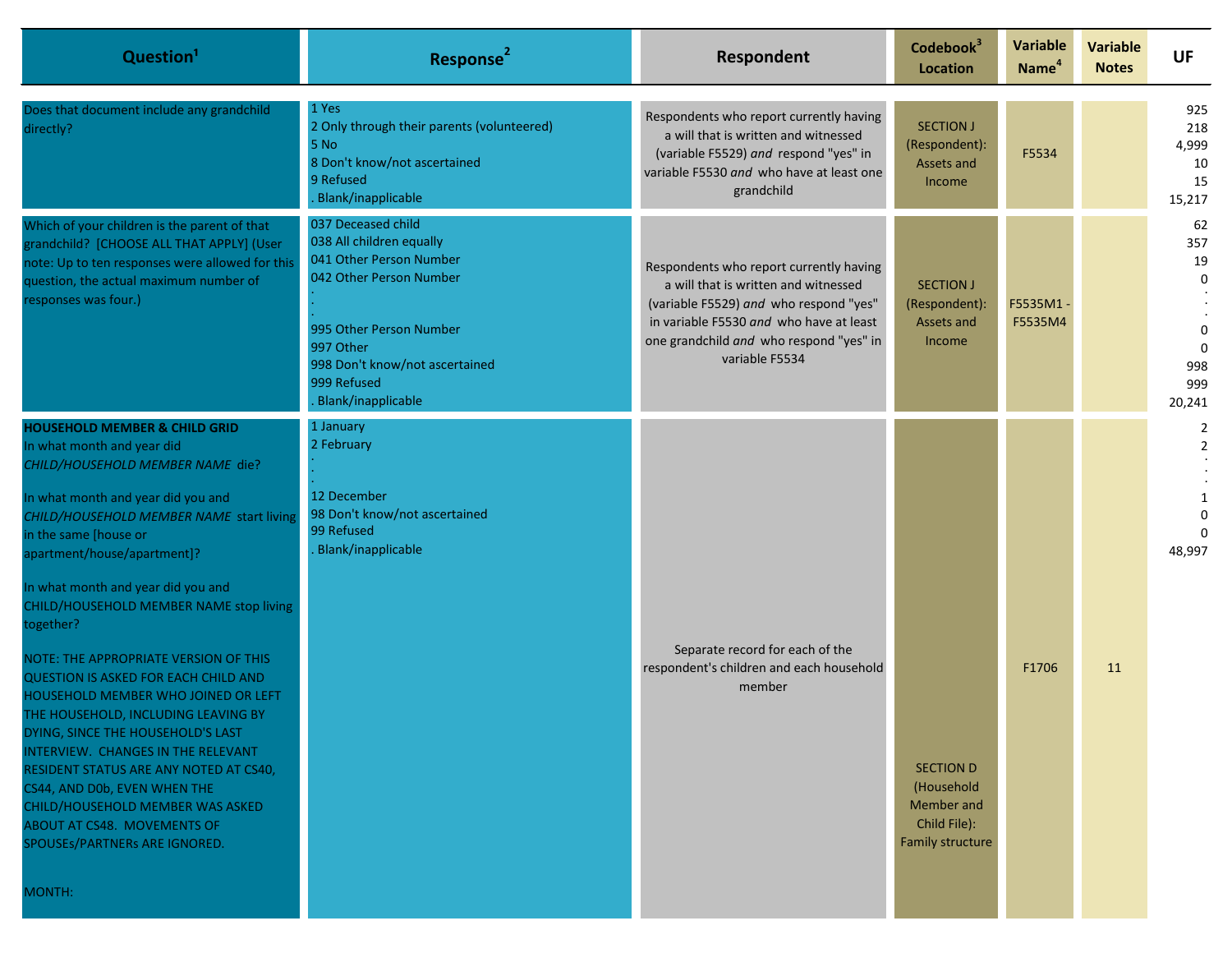| Question <sup>1</sup>                                                                                                                                                                                                                                                                                                                                                                                                                                                                   | Response <sup>2</sup>                                                                                                                                                                    | Respondent                                                                                                                                                                   | Codebook <sup>3</sup><br><b>Location</b>                                                | <b>Variable</b><br>Name <sup>4</sup> | <b>Variable</b><br><b>Notes</b> | UF                                                                              |
|-----------------------------------------------------------------------------------------------------------------------------------------------------------------------------------------------------------------------------------------------------------------------------------------------------------------------------------------------------------------------------------------------------------------------------------------------------------------------------------------|------------------------------------------------------------------------------------------------------------------------------------------------------------------------------------------|------------------------------------------------------------------------------------------------------------------------------------------------------------------------------|-----------------------------------------------------------------------------------------|--------------------------------------|---------------------------------|---------------------------------------------------------------------------------|
| <b>HOUSEHOLD MEMBER &amp; CHILD GRID</b><br>YEAR:<br>NOTE: THE APPROPRIATE VERSION OF THIS<br><b>QUESTION IS ASKED FOR EACH CHILD AND</b><br><b>HOUSEHOLD MEMBER WHO JOINED OR LEFT</b><br>THE HOUSEHOLD, INCLUDING LEAVING BY<br>DYING, SINCE THE HOUSEHOLD'S LAST<br>INTERVIEW. CHANGES IN THE RELEVANT<br>RESIDENT STATUS ARE ANY NOTED AT CS40,<br>CS44, AND D0b, EVEN WHEN THE<br>CHILD/HOUSEHOLD MEMBER WAS ASKED<br>ABOUT AT CS48. MOVEMENTS OF<br>SPOUSES/PARTNERS ARE IGNORED. | 1950<br>1951<br>1999<br>9998 Don't know/not ascertained<br>9999 Refused<br>Blank/inapplicable                                                                                            | Separate record for each of the<br>respondent's children and each household<br>member                                                                                        |                                                                                         | F1707                                | 11                              | 48,997                                                                          |
| <b>CONSTRUCTED - Child/household member's sex</b>                                                                                                                                                                                                                                                                                                                                                                                                                                       | 0 Prior wave information not available - not<br>interviewed in earlier wave or new spouse/ptnr.<br>1 Male<br>2 Female<br>8 Don't know/not ascertained<br>9 Refused<br>Blank/inapplicable | Family respondents with children or<br>household members other than<br>spouse/partner; Separate record for each<br>of the respondent's children and each<br>household member | <b>SECTION D</b><br>(Household<br>Member and<br>Child File):<br><b>Family structure</b> | F1781                                | 11                              | 30<br>23,690<br>23,654<br>$\Omega$<br>$\Omega$<br>1,639                         |
| <b>CONSTRUCTED - Child/household member</b><br>status                                                                                                                                                                                                                                                                                                                                                                                                                                   | 1 Resident<br>2 Away - institution<br>3 Away - other<br>4 Died<br>5 Nonresident<br>6 No contact<br>7 Not a child<br>8 Don't know/not ascertained<br>9 Refused<br>Blank/inapplicable      | Family respondents with children or<br>household members other than<br>spouse/partner; Separate record for each<br>of the respondent's children and each<br>household member | <b>SECTION D</b><br>(Household<br>Member and<br>Child File):<br>Family structure        | F1782                                | 11                              | 7,622<br>98<br>63<br>112<br>39,479<br>$\Omega$<br>$\Omega$<br>$\Omega$<br>1,639 |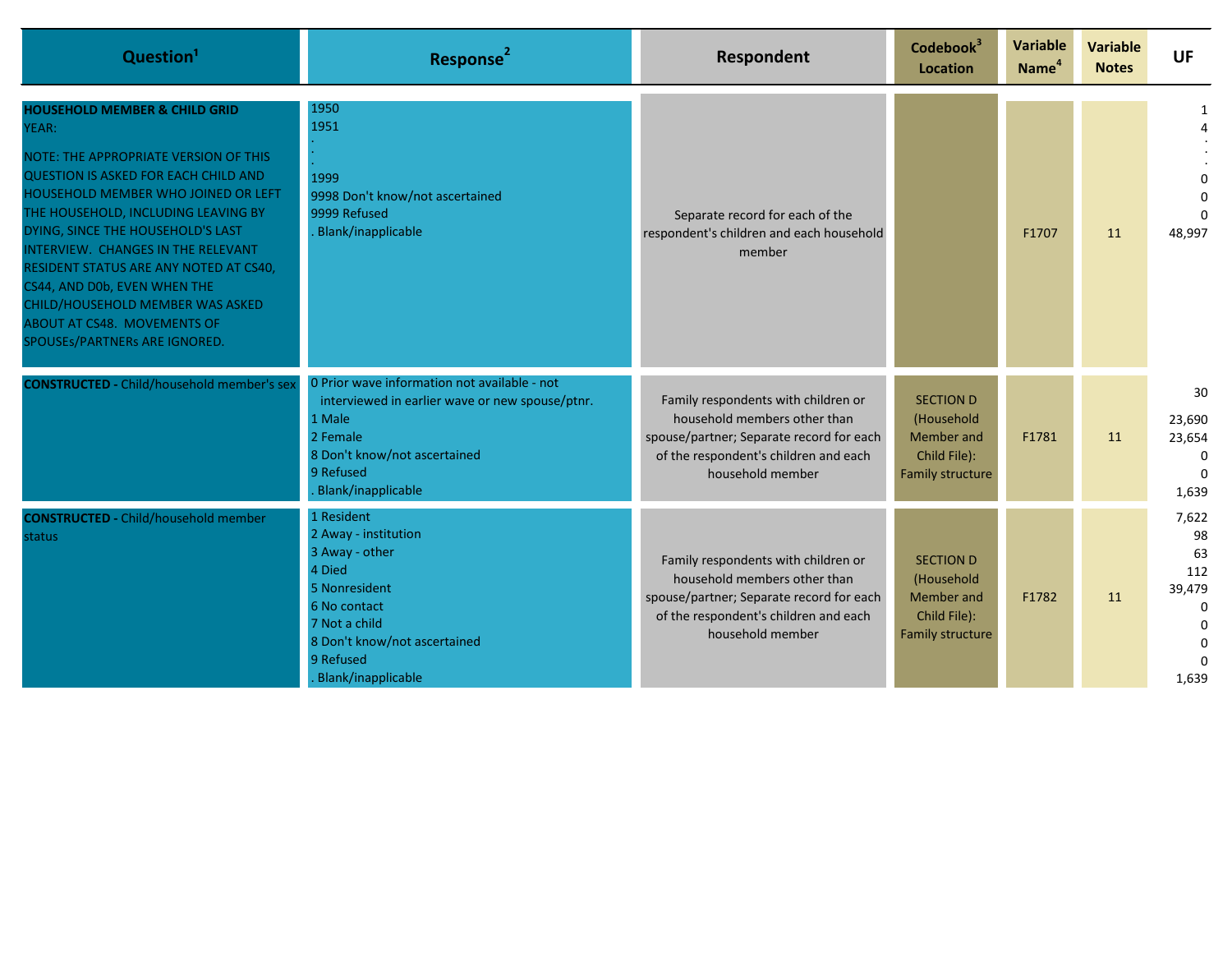| Question <sup>1</sup>                                                                                                                                                                                                                                                                                                                                                                                       | Response <sup>2</sup>                                                                                                                                                                                                                                                                                                                                               | Respondent                                                                                                                                                                                                                                                             | Codebook <sup>3</sup><br><b>Location</b>                                                | Variable<br>Name <sup>4</sup> | <b>Variable</b><br><b>Notes</b> | <b>UF</b>                                                                                                      |
|-------------------------------------------------------------------------------------------------------------------------------------------------------------------------------------------------------------------------------------------------------------------------------------------------------------------------------------------------------------------------------------------------------------|---------------------------------------------------------------------------------------------------------------------------------------------------------------------------------------------------------------------------------------------------------------------------------------------------------------------------------------------------------------------|------------------------------------------------------------------------------------------------------------------------------------------------------------------------------------------------------------------------------------------------------------------------|-----------------------------------------------------------------------------------------|-------------------------------|---------------------------------|----------------------------------------------------------------------------------------------------------------|
| <b>CONSTRUCTED</b> - Child/Household member's<br>relationship to the family respondent                                                                                                                                                                                                                                                                                                                      | 0 Prior wave information not available - not<br>interviewed in earlier wave or new spouse/ptnr.<br>1 Child<br>2 Step/partner child<br>3 Grandchild<br>5 Professional<br>6 Child-in-law<br>8 Sibling<br>9 Sibling of spouse/partner<br>10 Parent/parent-in-law<br>11 Other relative<br>12 Other<br>98 Don't know/not ascertained<br>99 Refused<br>Blank/inapplicable | Family respondents with children or<br>household members other than<br>spouse/partner; Separate record for each<br>of the respondent's children and each<br>household member                                                                                           | <b>SECTION D</b><br>(Household<br>Member and<br>Child File):<br>Family structure        | F1784                         | 11                              | $\overline{7}$<br>38,325<br>5,438<br>2,227<br>59<br>132<br>102<br>16<br>283<br>327<br>458<br>$\Omega$<br>1,639 |
| Let's talk about CHILD/HOUSEHOLD MEMBER<br>NAME. About how old is CHILD/HOUSEHOLD<br><b>MEMBER NAME?</b><br>THESE QUESTIONS ARE REPEATED FOR EACH<br>CHILD AND HIS/HER SPOUSE/PARTNER (IF ANY),<br>WHERE AT LEAST ONE OF THE PAIR IS LIVING<br>AND IN CONTACT, AND FOR EACH NON-CHILD<br>HOUSEHOLD MEMBER AND HIS/HER<br>SPOUSE/PARTNER (IF ANY) PROVIDED THERE<br>ARE ANY CHILDREN BEING ASKED ABOUT ALSO. | 120 (verified with respondent)<br>998 Don't know/not ascertained<br>999 Refused<br>Blank/inapplicable                                                                                                                                                                                                                                                               | Family respondents with children or<br>household members other than<br>spouse/partner; Separate record for each<br>of the respondent's children and each<br>household member; age only reported at<br>first interview or when new<br>child/household member is present | <b>SECTION D</b><br>(Household<br><b>Member</b> and<br>Child File):<br>Family structure | F1792                         | 11                              | 20<br>13<br>35,087                                                                                             |
| Does CHILD/HOUSEHOLD MEMBER NAME<br>(RELATIONSHIP TO R) contribute financially to<br>the running of the household?                                                                                                                                                                                                                                                                                          | 1 Yes<br>5 No<br>8 Don't know/not ascertained<br>9 Refused<br>Blank/inapplicable                                                                                                                                                                                                                                                                                    | Family respondents with children or<br>household members other than<br>spouse/partner who are 18 or older;<br>Separate record for each of the<br>respondent's children and each household<br>member                                                                    | <b>SECTION D</b><br>(Household<br>Member and<br>Child File):<br><b>Family structure</b> | F1793                         | 11                              | 2,737<br>2,613<br>45<br>21<br>43,597                                                                           |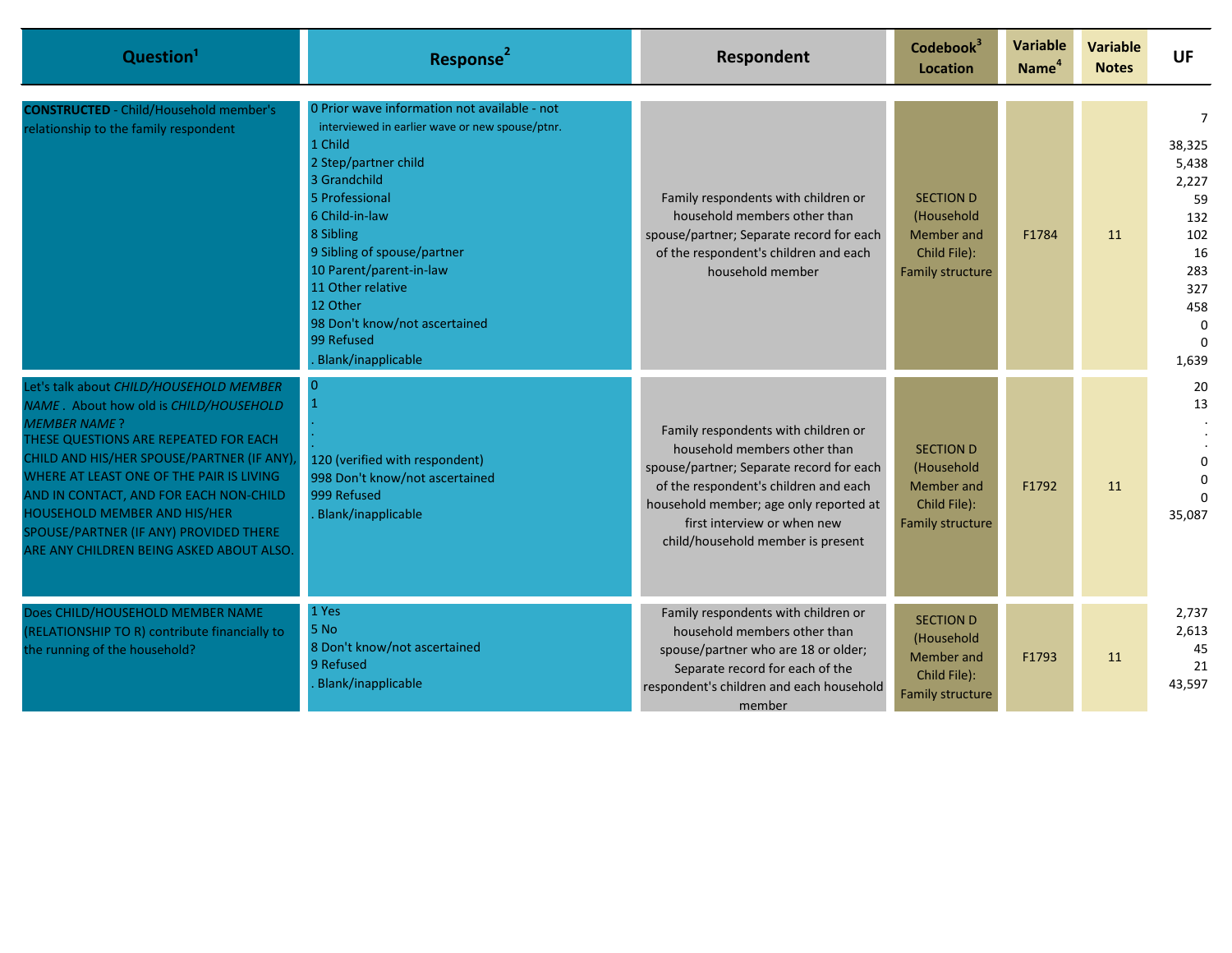| Question <sup>1</sup>                                                                                                                                                                                                                                                                                                                                                                                                  | Response <sup>2</sup>                                                                                                                                                                                  | Respondent                                                                                                                                                                                                                                                                                                                                   | Codebook <sup>3</sup><br>Location                                                | <b>Variable</b><br>Name <sup>4</sup> | <b>Variable</b><br><b>Notes</b> | <b>UF</b>                                                                         |
|------------------------------------------------------------------------------------------------------------------------------------------------------------------------------------------------------------------------------------------------------------------------------------------------------------------------------------------------------------------------------------------------------------------------|--------------------------------------------------------------------------------------------------------------------------------------------------------------------------------------------------------|----------------------------------------------------------------------------------------------------------------------------------------------------------------------------------------------------------------------------------------------------------------------------------------------------------------------------------------------|----------------------------------------------------------------------------------|--------------------------------------|---------------------------------|-----------------------------------------------------------------------------------|
| In the past 12 months, how often have you (or<br>your [husband/wife/partner]) had contact -<br>either in person or by phone or mail - with<br>CHILD NAME ( or CHILD'S SPOUSE NAME) ? [IF<br>R ANSWERS "ALMOST NEVER" OR "NEVER,"<br>ENTER "0" AT NUMBER OF TIMES AND SELECT<br>"ALMOST NEVER" AT PER.]<br>Number of times:                                                                                             | $\overline{0}$<br>995 (Actual value, verified with respondent)<br>998 Don't know/not ascertained<br>999 Refused<br>Blank/inapplicable                                                                  | Family respondents with non-resident<br>children or household members other<br>than spouse/partner; Separate record for<br>each of the respondent's children and<br>each household member; asked only first<br>time non-resident child is listed                                                                                             | <b>SECTION D</b><br>(Household<br>Member and<br>Child File):<br>Family structure | F1795                                | 11                              | 287<br>4,753<br>0<br>12<br>41,010                                                 |
| Per [frequency of contact per]:                                                                                                                                                                                                                                                                                                                                                                                        | 1 Day<br>2 Week<br>3 Every two weeks<br>4 Month<br>5 Year<br>6 Almost never<br>97 Other (specify)<br>98 Don't know/not ascertained<br>99 Refused<br>Blank/inapplicable                                 |                                                                                                                                                                                                                                                                                                                                              |                                                                                  | F1796                                | 11                              | 1,742<br>3,474<br>471<br>1,194<br>824<br>362<br>14<br>1<br>$\mathbf{1}$<br>40,930 |
| Did [CHILD/HOUSEHOLD MEMBER NAME<br>(RELATIONSHIP TO R) and<br>CHILD'S/HOUSEHOLD MEMBER'S SPOUSE<br>NAME ((RELATIONSHIP OF CHILD/HOUSEHOLD<br><b>MEMBER TO R)'S SPOUSE) /</b><br>CHILD'S/HOUSEHOLD MEMBER'S SPOUSE<br>NAME ((RELATIONSHIP OF CHILD/HOUSEHOLD<br><b>MEMBER TO R)'S SPOUSE) /</b><br>CHILD/HOUSEHOLD MEMBER NAME<br>(RELATIONSHIP TO R) ] move into your home or<br>did you move in with [them/him/her]? | . Child moved in<br>2 R moved in<br>5 Child has always lived with R<br>6 Both child and R moved to be together<br>7 Other (specify)<br>8 Don't know/not ascertained<br>9 Refused<br>Blank/inapplicable | Family respondents with resident children<br>or household members (other than<br>spouse/partner, parent, or parent-in-law)<br>who were not residents in a previous<br>wave; Separate record for each of the<br>respondent's children and each household<br>member                                                                            | <b>SECTION D</b><br>(Household<br>Member and<br>Child File):<br>Family structure | F1798                                | 11                              | 1,124<br>326<br>579<br>54<br>79<br>16<br>46,831                                   |
| Would you say the move was made mainly to<br>help [child name / child's spouse's name] out,<br>to help you out, or because it would be helpful<br>to (both/all) of you?                                                                                                                                                                                                                                                | 1 Help child<br>2 Help R (and/or spouse)<br>3 Help both<br>4 Neither<br>8 Don't know/not ascertained<br>9 Refused<br>Blank/inapplicable                                                                | Family respondents with resident children<br>or household members (other than<br>spouse/partner, parent, or parent-in-law)<br>who were not residents in a previous<br>wave and who indicate the child or the<br>respondent moved in variable F1798;<br>Separate record for each of the<br>respondent's children and each household<br>member | <b>SECTION D</b><br>(Household<br>Member and<br>Child File):<br>Family structure | F1799                                | 11                              | 748<br>276<br>428<br>152<br>$\Omega$<br>47,405                                    |